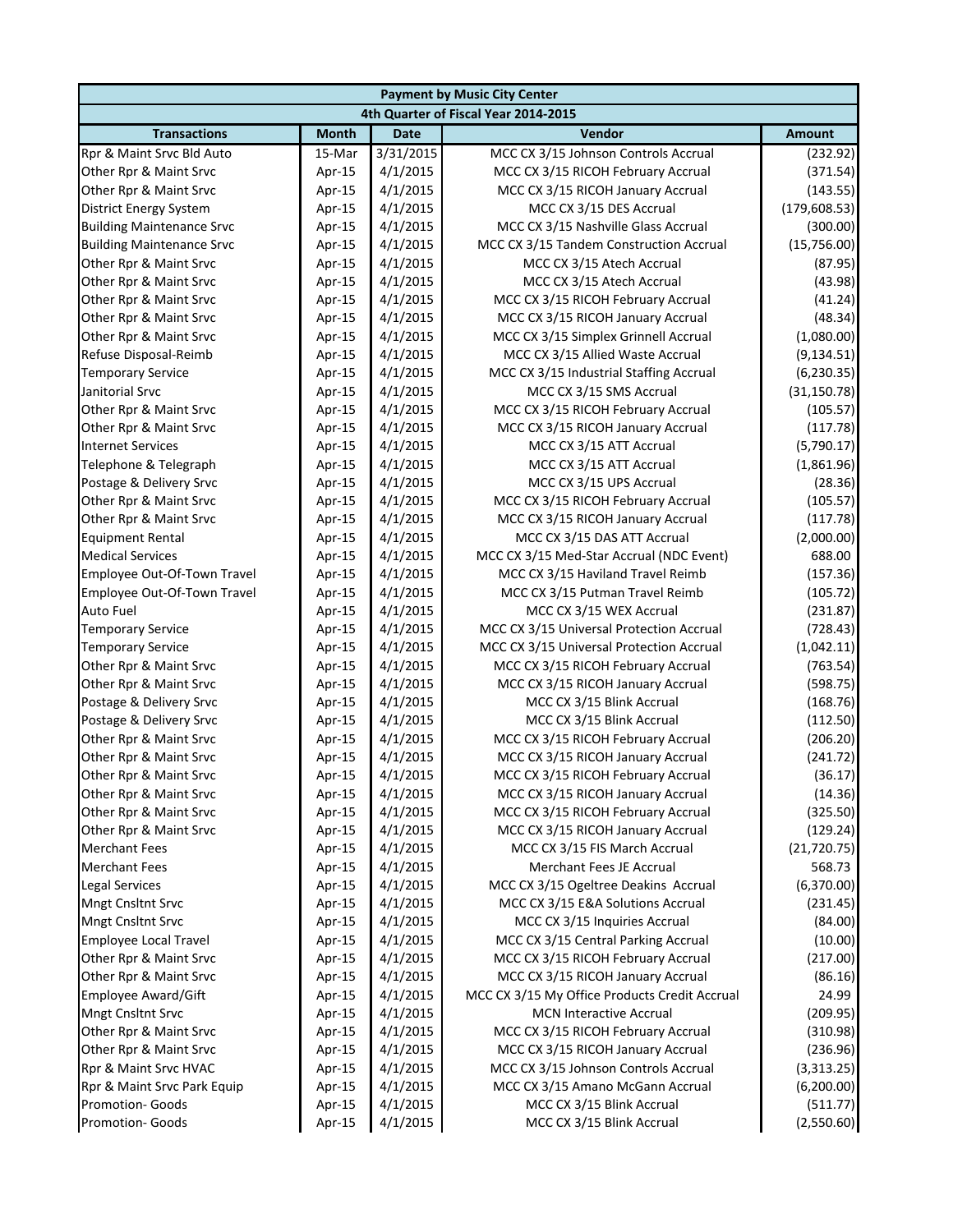| 4/1/2015<br>(4, 773.33)<br>Water<br>MCC CX 3/15 Water Billing Accrual<br>Apr-15<br>(344.09)<br>Offc & Admin Supply<br>4/1/2015<br>MCC CX 3/15 March Petty Cash Accrual<br>Apr-15<br>Offc & Admin Supply<br>4/1/2015<br>MCC CX 3/15 RICOH Centerplate Invoice Accrual<br>1,362.29<br>Apr-15<br>578.32<br>Other Rpr & Maint Srvc<br>4/1/2015<br>AMERICAS MOTOR SPORTS (NOLENSV<br>Apr-15<br>258.76<br>4/1/2015<br>Other Rpr & Maint Srvc<br>Apr-15<br>AMERICAS MOTOR SPORTS (NOLENSV<br>3,166.64<br>4/1/2015<br>MCC - 4/15 SRVC CONTRACT RCLS<br>Rpr & Maint Srvc Access Ctrl<br>Apr-15<br>4,250.00<br>Rpr & Maint Srvc CCTV<br>4/1/2015<br>MCC - 4/15 SRVC CONTRACT RCLS<br>Apr-15<br>3,000.00<br>Rpr & Maint Srvc Air Walls<br>4/1/2015<br>MCC - 4/15 SRVC CONTRACT RCLS<br>Apr-15<br>450.00<br>Rpr & Maint Srvc Solar Panel<br>4/1/2015<br>MCC - 4/15 SRVC CONTRACT RCLS<br>Apr-15<br>798.07<br>4/1/2015<br>MCC PV4505390 03/15 OA Corr<br><b>Laundry Services</b><br>Apr-15<br>93.00<br>4/1/2015<br>MCC PV4505393 03/15 OA Corr<br><b>Laundry Services</b><br>Apr-15<br>4/1/2015<br>(798.07)<br>Janitorial Srvc<br>MCC PV4505390 03/15 OA Corr<br>Apr-15<br>Janitorial Srvc<br>4/1/2015<br>MCC PV4505393 03/15 OA Corr<br>(93.00)<br>Apr-15<br>Tuition<br>4/1/2015<br>NEW HORIZONS COMPUTER LEARNING<br>360.00<br>Apr-15<br>Tuition<br>4/1/2015<br>NEW HORIZONS COMPUTER LEARNING<br>720.00<br>Apr-15<br>398.00<br>Tuition<br>4/1/2015<br>NEW HORIZONS COMPUTER LEARNING<br>Apr-15<br>Tuition<br>4/1/2015<br>NEW HORIZONS COMPUTER LEARNING<br>2,002.00<br>Apr-15<br>Tuition<br>4/1/2015<br>NEW HORIZONS COMPUTER LEARNING<br>Apr-15<br>2,250.00<br>Tuition<br>4/1/2015<br>NEW HORIZONS COMPUTER LEARNING<br>2,250.00<br>Apr-15<br>Tuition<br>4/1/2015<br>NEW HORIZONS COMPUTER LEARNING<br>2,605.00<br>Apr-15<br>Info Systems Charge<br>4/1/2015<br>ITS JE1017219 04/15 BU RCLS<br>9,100.00<br>Apr-15<br>150.00<br>4/1/2015<br>ITS JE1017219 09/14 Rcls<br>Info Systems Charge<br>Apr-15<br>MIS Tech Revolving Charge<br>4/1/2015<br>ITS 04/15 Revolving Fund<br>2,037.90<br>Apr-15<br>Computer Hardware < \$5000<br>4/1/2015<br>PCMG INC (ACH)<br>4,667.00<br>Apr-15<br>Computer Software<br>4/1/2015<br>PCMG INC (ACH)<br>2,267.00<br>Apr-15<br>Postage & Delivery Srvc<br>4/1/2015<br>SOUTHLAND PRINTING CO INC (ACH<br>8.80<br>Apr-15<br>Printing/Binding<br>4/1/2015<br>SOUTHLAND PRINTING CO INC (ACH<br>65.51<br>Apr-15<br><b>Merchant Fees</b><br>4/1/2015<br>(563.92)<br>Apr-15<br>MCC JE1025289 4/15 Corr<br>Insurance-Vehicles<br>4/1/2015<br>MCC - 4/15 INSURANCE RCLS<br>1,251.25<br>Apr-15<br>4/1/2015<br>MCC - 4/15 INSURANCE RCLS<br>8,142.58<br>Insurance-Workman's Comp<br>Apr-15<br>4/1/2015<br>MCC - 4/15 INSURANCE RCLS<br>11,175.17<br>Insurance-Liability/PropDmg<br>Apr-15<br>Insurance-Liability/PropDmg<br>4/1/2015<br>MCC - 4/15 INSURANCE RCLS<br>2,234.33<br>Apr-15<br>Insurance-Liability/PropDmg<br>4/1/2015<br>MCC - 4/15 INSURANCE RCLS<br>3,329.58<br>Apr-15<br>Insurance-Liability/PropDmg<br>4/1/2015<br>MCC - 4/15 INSURANCE RCLS<br>3,050.83<br>Apr-15<br>Insurance-Liability/PropDmg<br>4/1/2015<br>MCC - 4/15 INSURANCE RCLS<br>2,091.67<br>Apr-15<br>Insurance-Liability/PropDmg<br>4/1/2015<br>MCC - 4/15 INSURANCE RCLS<br>2,125.25<br>Apr-15<br>4/1/2015<br>Insurance-Liability/PropDmg<br>MCC - 4/15 INSURANCE RCLS<br>7,039.75<br>Apr-15<br>Insurance-Liability/PropDmg<br>Apr-15<br>4/1/2015<br>MCC - 4/15 INSURANCE RCLS<br>570.50<br>4/1/2015<br>MCC - 4/15 INSURANCE RCLS<br>382.67<br>Insurance-Liability/PropDmg<br>Apr-15<br>Insurance-Liability/PropDmg<br>4/1/2015<br>MCC - 4/15 INSURANCE RCLS<br>2,494.75<br>Apr-15<br>Insurance-Liability/PropDmg<br>4/1/2015<br>MCC - 4/15 INSURANCE RCLS<br>2,194.00<br>Apr-15<br>Insurance-Liability/PropDmg<br>4/1/2015<br>MCC - 4/15 INSURANCE RCLS<br>682.08<br>Apr-15<br>Transfer LOCAP reimbursement<br>4/1/2015<br>ADM 04/15 FY15 LOCAP<br>58.33<br>Apr-15<br>Landscaping Srvc-Indoor<br>4/3/2015<br>PLANTS ALIVE (ACH)<br>510.00<br>Apr-15<br>Furniture/Fixtures<\$5000<br>4/3/2015<br><b>GUY BROWN INTERIORS LLC (ACH)</b><br>591.30<br>Apr-15<br><b>Uniform Cleaning Service</b><br>4/3/2015<br><b>COYNE TEXTILE SVCS</b><br>574.82<br>Apr-15<br><b>Merchant Fees</b><br>4/3/2015<br>7100 MCC CC Cash Receipt<br>Apr-15<br>(28.18)<br>295.00<br><b>Membership Dues</b><br>4/3/2015<br>NASHVILLE HOTEL-MOTEL ASSOC<br>Apr-15<br>4/4/2015<br>Plumbing/HVAC Maintain Srvc<br>JOHNSON CNTRLS INC(TN/NC)(P#)(<br>1,610.04<br>Apr-15<br>949.00<br><b>Electrical Supply-Lamps</b><br>4/6/2015<br>WILLIAMS WHOLESALE SUPPLY OF N<br>Apr-15<br><b>Electrical Supply-Lamps</b><br>4/6/2015<br>WILLIAMS WHOLESALE SUPPLY OF N<br>162.00<br>Apr-15<br><b>Electrical Supply-Lamps</b><br>4/6/2015<br>WILLIAMS WHOLESALE SUPPLY OF N<br>390.00<br>Apr-15<br>559.50<br><b>Electrical Supply-Lamps</b><br>4/6/2015<br>WILLIAMS WHOLESALE SUPPLY OF N<br>Apr-15<br>3,051.00<br><b>Electrical Supply-Lamps</b><br>4/6/2015<br>WILLIAMS WHOLESALE SUPPLY OF N<br>Apr-15<br><b>Electrical Supply-Lamps</b><br>4/6/2015<br>WILLIAMS WHOLESALE SUPPLY OF N<br>25.00<br>Apr-15<br>2,322.76<br>Mngt Cnsltnt Srvc<br>4/6/2015<br><b>RESOURCE INFORMATION &amp; CONTROL</b><br>Apr-15<br>Rent Equipment<br>4/6/2015<br>500.00<br>Apr-15<br>LMG INC (ACH) | Offc & Admin Supply | Apr-15 | 4/1/2015 | MCC CX 3/15 Centerplate Invoice Accrual | 1,824.60 |
|-----------------------------------------------------------------------------------------------------------------------------------------------------------------------------------------------------------------------------------------------------------------------------------------------------------------------------------------------------------------------------------------------------------------------------------------------------------------------------------------------------------------------------------------------------------------------------------------------------------------------------------------------------------------------------------------------------------------------------------------------------------------------------------------------------------------------------------------------------------------------------------------------------------------------------------------------------------------------------------------------------------------------------------------------------------------------------------------------------------------------------------------------------------------------------------------------------------------------------------------------------------------------------------------------------------------------------------------------------------------------------------------------------------------------------------------------------------------------------------------------------------------------------------------------------------------------------------------------------------------------------------------------------------------------------------------------------------------------------------------------------------------------------------------------------------------------------------------------------------------------------------------------------------------------------------------------------------------------------------------------------------------------------------------------------------------------------------------------------------------------------------------------------------------------------------------------------------------------------------------------------------------------------------------------------------------------------------------------------------------------------------------------------------------------------------------------------------------------------------------------------------------------------------------------------------------------------------------------------------------------------------------------------------------------------------------------------------------------------------------------------------------------------------------------------------------------------------------------------------------------------------------------------------------------------------------------------------------------------------------------------------------------------------------------------------------------------------------------------------------------------------------------------------------------------------------------------------------------------------------------------------------------------------------------------------------------------------------------------------------------------------------------------------------------------------------------------------------------------------------------------------------------------------------------------------------------------------------------------------------------------------------------------------------------------------------------------------------------------------------------------------------------------------------------------------------------------------------------------------------------------------------------------------------------------------------------------------------------------------------------------------------------------------------------------------------------------------------------------------------------------------------------------------------------------------------------------------------------------------------------------------------------------------------------------------------------------------------------------------------------------------------------------------------------------------------------------------------------------------------------------------------------------------------------------------------------------------------------------------------------------------------------------------------------------------------------------------------------------------------------------------------------------------------------------------------------------------------------------------------------------------------------------------------------------------------------------------------------------------------------------------------------------------------------------------------------------------------------------------------------------------------------------------------------------------------------------------------------------------------------------------------------------------------------------------------------------------------|---------------------|--------|----------|-----------------------------------------|----------|
|                                                                                                                                                                                                                                                                                                                                                                                                                                                                                                                                                                                                                                                                                                                                                                                                                                                                                                                                                                                                                                                                                                                                                                                                                                                                                                                                                                                                                                                                                                                                                                                                                                                                                                                                                                                                                                                                                                                                                                                                                                                                                                                                                                                                                                                                                                                                                                                                                                                                                                                                                                                                                                                                                                                                                                                                                                                                                                                                                                                                                                                                                                                                                                                                                                                                                                                                                                                                                                                                                                                                                                                                                                                                                                                                                                                                                                                                                                                                                                                                                                                                                                                                                                                                                                                                                                                                                                                                                                                                                                                                                                                                                                                                                                                                                                                                                                                                                                                                                                                                                                                                                                                                                                                                                                                                                                                                         |                     |        |          |                                         |          |
|                                                                                                                                                                                                                                                                                                                                                                                                                                                                                                                                                                                                                                                                                                                                                                                                                                                                                                                                                                                                                                                                                                                                                                                                                                                                                                                                                                                                                                                                                                                                                                                                                                                                                                                                                                                                                                                                                                                                                                                                                                                                                                                                                                                                                                                                                                                                                                                                                                                                                                                                                                                                                                                                                                                                                                                                                                                                                                                                                                                                                                                                                                                                                                                                                                                                                                                                                                                                                                                                                                                                                                                                                                                                                                                                                                                                                                                                                                                                                                                                                                                                                                                                                                                                                                                                                                                                                                                                                                                                                                                                                                                                                                                                                                                                                                                                                                                                                                                                                                                                                                                                                                                                                                                                                                                                                                                                         |                     |        |          |                                         |          |
|                                                                                                                                                                                                                                                                                                                                                                                                                                                                                                                                                                                                                                                                                                                                                                                                                                                                                                                                                                                                                                                                                                                                                                                                                                                                                                                                                                                                                                                                                                                                                                                                                                                                                                                                                                                                                                                                                                                                                                                                                                                                                                                                                                                                                                                                                                                                                                                                                                                                                                                                                                                                                                                                                                                                                                                                                                                                                                                                                                                                                                                                                                                                                                                                                                                                                                                                                                                                                                                                                                                                                                                                                                                                                                                                                                                                                                                                                                                                                                                                                                                                                                                                                                                                                                                                                                                                                                                                                                                                                                                                                                                                                                                                                                                                                                                                                                                                                                                                                                                                                                                                                                                                                                                                                                                                                                                                         |                     |        |          |                                         |          |
|                                                                                                                                                                                                                                                                                                                                                                                                                                                                                                                                                                                                                                                                                                                                                                                                                                                                                                                                                                                                                                                                                                                                                                                                                                                                                                                                                                                                                                                                                                                                                                                                                                                                                                                                                                                                                                                                                                                                                                                                                                                                                                                                                                                                                                                                                                                                                                                                                                                                                                                                                                                                                                                                                                                                                                                                                                                                                                                                                                                                                                                                                                                                                                                                                                                                                                                                                                                                                                                                                                                                                                                                                                                                                                                                                                                                                                                                                                                                                                                                                                                                                                                                                                                                                                                                                                                                                                                                                                                                                                                                                                                                                                                                                                                                                                                                                                                                                                                                                                                                                                                                                                                                                                                                                                                                                                                                         |                     |        |          |                                         |          |
|                                                                                                                                                                                                                                                                                                                                                                                                                                                                                                                                                                                                                                                                                                                                                                                                                                                                                                                                                                                                                                                                                                                                                                                                                                                                                                                                                                                                                                                                                                                                                                                                                                                                                                                                                                                                                                                                                                                                                                                                                                                                                                                                                                                                                                                                                                                                                                                                                                                                                                                                                                                                                                                                                                                                                                                                                                                                                                                                                                                                                                                                                                                                                                                                                                                                                                                                                                                                                                                                                                                                                                                                                                                                                                                                                                                                                                                                                                                                                                                                                                                                                                                                                                                                                                                                                                                                                                                                                                                                                                                                                                                                                                                                                                                                                                                                                                                                                                                                                                                                                                                                                                                                                                                                                                                                                                                                         |                     |        |          |                                         |          |
|                                                                                                                                                                                                                                                                                                                                                                                                                                                                                                                                                                                                                                                                                                                                                                                                                                                                                                                                                                                                                                                                                                                                                                                                                                                                                                                                                                                                                                                                                                                                                                                                                                                                                                                                                                                                                                                                                                                                                                                                                                                                                                                                                                                                                                                                                                                                                                                                                                                                                                                                                                                                                                                                                                                                                                                                                                                                                                                                                                                                                                                                                                                                                                                                                                                                                                                                                                                                                                                                                                                                                                                                                                                                                                                                                                                                                                                                                                                                                                                                                                                                                                                                                                                                                                                                                                                                                                                                                                                                                                                                                                                                                                                                                                                                                                                                                                                                                                                                                                                                                                                                                                                                                                                                                                                                                                                                         |                     |        |          |                                         |          |
|                                                                                                                                                                                                                                                                                                                                                                                                                                                                                                                                                                                                                                                                                                                                                                                                                                                                                                                                                                                                                                                                                                                                                                                                                                                                                                                                                                                                                                                                                                                                                                                                                                                                                                                                                                                                                                                                                                                                                                                                                                                                                                                                                                                                                                                                                                                                                                                                                                                                                                                                                                                                                                                                                                                                                                                                                                                                                                                                                                                                                                                                                                                                                                                                                                                                                                                                                                                                                                                                                                                                                                                                                                                                                                                                                                                                                                                                                                                                                                                                                                                                                                                                                                                                                                                                                                                                                                                                                                                                                                                                                                                                                                                                                                                                                                                                                                                                                                                                                                                                                                                                                                                                                                                                                                                                                                                                         |                     |        |          |                                         |          |
|                                                                                                                                                                                                                                                                                                                                                                                                                                                                                                                                                                                                                                                                                                                                                                                                                                                                                                                                                                                                                                                                                                                                                                                                                                                                                                                                                                                                                                                                                                                                                                                                                                                                                                                                                                                                                                                                                                                                                                                                                                                                                                                                                                                                                                                                                                                                                                                                                                                                                                                                                                                                                                                                                                                                                                                                                                                                                                                                                                                                                                                                                                                                                                                                                                                                                                                                                                                                                                                                                                                                                                                                                                                                                                                                                                                                                                                                                                                                                                                                                                                                                                                                                                                                                                                                                                                                                                                                                                                                                                                                                                                                                                                                                                                                                                                                                                                                                                                                                                                                                                                                                                                                                                                                                                                                                                                                         |                     |        |          |                                         |          |
|                                                                                                                                                                                                                                                                                                                                                                                                                                                                                                                                                                                                                                                                                                                                                                                                                                                                                                                                                                                                                                                                                                                                                                                                                                                                                                                                                                                                                                                                                                                                                                                                                                                                                                                                                                                                                                                                                                                                                                                                                                                                                                                                                                                                                                                                                                                                                                                                                                                                                                                                                                                                                                                                                                                                                                                                                                                                                                                                                                                                                                                                                                                                                                                                                                                                                                                                                                                                                                                                                                                                                                                                                                                                                                                                                                                                                                                                                                                                                                                                                                                                                                                                                                                                                                                                                                                                                                                                                                                                                                                                                                                                                                                                                                                                                                                                                                                                                                                                                                                                                                                                                                                                                                                                                                                                                                                                         |                     |        |          |                                         |          |
|                                                                                                                                                                                                                                                                                                                                                                                                                                                                                                                                                                                                                                                                                                                                                                                                                                                                                                                                                                                                                                                                                                                                                                                                                                                                                                                                                                                                                                                                                                                                                                                                                                                                                                                                                                                                                                                                                                                                                                                                                                                                                                                                                                                                                                                                                                                                                                                                                                                                                                                                                                                                                                                                                                                                                                                                                                                                                                                                                                                                                                                                                                                                                                                                                                                                                                                                                                                                                                                                                                                                                                                                                                                                                                                                                                                                                                                                                                                                                                                                                                                                                                                                                                                                                                                                                                                                                                                                                                                                                                                                                                                                                                                                                                                                                                                                                                                                                                                                                                                                                                                                                                                                                                                                                                                                                                                                         |                     |        |          |                                         |          |
|                                                                                                                                                                                                                                                                                                                                                                                                                                                                                                                                                                                                                                                                                                                                                                                                                                                                                                                                                                                                                                                                                                                                                                                                                                                                                                                                                                                                                                                                                                                                                                                                                                                                                                                                                                                                                                                                                                                                                                                                                                                                                                                                                                                                                                                                                                                                                                                                                                                                                                                                                                                                                                                                                                                                                                                                                                                                                                                                                                                                                                                                                                                                                                                                                                                                                                                                                                                                                                                                                                                                                                                                                                                                                                                                                                                                                                                                                                                                                                                                                                                                                                                                                                                                                                                                                                                                                                                                                                                                                                                                                                                                                                                                                                                                                                                                                                                                                                                                                                                                                                                                                                                                                                                                                                                                                                                                         |                     |        |          |                                         |          |
|                                                                                                                                                                                                                                                                                                                                                                                                                                                                                                                                                                                                                                                                                                                                                                                                                                                                                                                                                                                                                                                                                                                                                                                                                                                                                                                                                                                                                                                                                                                                                                                                                                                                                                                                                                                                                                                                                                                                                                                                                                                                                                                                                                                                                                                                                                                                                                                                                                                                                                                                                                                                                                                                                                                                                                                                                                                                                                                                                                                                                                                                                                                                                                                                                                                                                                                                                                                                                                                                                                                                                                                                                                                                                                                                                                                                                                                                                                                                                                                                                                                                                                                                                                                                                                                                                                                                                                                                                                                                                                                                                                                                                                                                                                                                                                                                                                                                                                                                                                                                                                                                                                                                                                                                                                                                                                                                         |                     |        |          |                                         |          |
|                                                                                                                                                                                                                                                                                                                                                                                                                                                                                                                                                                                                                                                                                                                                                                                                                                                                                                                                                                                                                                                                                                                                                                                                                                                                                                                                                                                                                                                                                                                                                                                                                                                                                                                                                                                                                                                                                                                                                                                                                                                                                                                                                                                                                                                                                                                                                                                                                                                                                                                                                                                                                                                                                                                                                                                                                                                                                                                                                                                                                                                                                                                                                                                                                                                                                                                                                                                                                                                                                                                                                                                                                                                                                                                                                                                                                                                                                                                                                                                                                                                                                                                                                                                                                                                                                                                                                                                                                                                                                                                                                                                                                                                                                                                                                                                                                                                                                                                                                                                                                                                                                                                                                                                                                                                                                                                                         |                     |        |          |                                         |          |
|                                                                                                                                                                                                                                                                                                                                                                                                                                                                                                                                                                                                                                                                                                                                                                                                                                                                                                                                                                                                                                                                                                                                                                                                                                                                                                                                                                                                                                                                                                                                                                                                                                                                                                                                                                                                                                                                                                                                                                                                                                                                                                                                                                                                                                                                                                                                                                                                                                                                                                                                                                                                                                                                                                                                                                                                                                                                                                                                                                                                                                                                                                                                                                                                                                                                                                                                                                                                                                                                                                                                                                                                                                                                                                                                                                                                                                                                                                                                                                                                                                                                                                                                                                                                                                                                                                                                                                                                                                                                                                                                                                                                                                                                                                                                                                                                                                                                                                                                                                                                                                                                                                                                                                                                                                                                                                                                         |                     |        |          |                                         |          |
|                                                                                                                                                                                                                                                                                                                                                                                                                                                                                                                                                                                                                                                                                                                                                                                                                                                                                                                                                                                                                                                                                                                                                                                                                                                                                                                                                                                                                                                                                                                                                                                                                                                                                                                                                                                                                                                                                                                                                                                                                                                                                                                                                                                                                                                                                                                                                                                                                                                                                                                                                                                                                                                                                                                                                                                                                                                                                                                                                                                                                                                                                                                                                                                                                                                                                                                                                                                                                                                                                                                                                                                                                                                                                                                                                                                                                                                                                                                                                                                                                                                                                                                                                                                                                                                                                                                                                                                                                                                                                                                                                                                                                                                                                                                                                                                                                                                                                                                                                                                                                                                                                                                                                                                                                                                                                                                                         |                     |        |          |                                         |          |
|                                                                                                                                                                                                                                                                                                                                                                                                                                                                                                                                                                                                                                                                                                                                                                                                                                                                                                                                                                                                                                                                                                                                                                                                                                                                                                                                                                                                                                                                                                                                                                                                                                                                                                                                                                                                                                                                                                                                                                                                                                                                                                                                                                                                                                                                                                                                                                                                                                                                                                                                                                                                                                                                                                                                                                                                                                                                                                                                                                                                                                                                                                                                                                                                                                                                                                                                                                                                                                                                                                                                                                                                                                                                                                                                                                                                                                                                                                                                                                                                                                                                                                                                                                                                                                                                                                                                                                                                                                                                                                                                                                                                                                                                                                                                                                                                                                                                                                                                                                                                                                                                                                                                                                                                                                                                                                                                         |                     |        |          |                                         |          |
|                                                                                                                                                                                                                                                                                                                                                                                                                                                                                                                                                                                                                                                                                                                                                                                                                                                                                                                                                                                                                                                                                                                                                                                                                                                                                                                                                                                                                                                                                                                                                                                                                                                                                                                                                                                                                                                                                                                                                                                                                                                                                                                                                                                                                                                                                                                                                                                                                                                                                                                                                                                                                                                                                                                                                                                                                                                                                                                                                                                                                                                                                                                                                                                                                                                                                                                                                                                                                                                                                                                                                                                                                                                                                                                                                                                                                                                                                                                                                                                                                                                                                                                                                                                                                                                                                                                                                                                                                                                                                                                                                                                                                                                                                                                                                                                                                                                                                                                                                                                                                                                                                                                                                                                                                                                                                                                                         |                     |        |          |                                         |          |
|                                                                                                                                                                                                                                                                                                                                                                                                                                                                                                                                                                                                                                                                                                                                                                                                                                                                                                                                                                                                                                                                                                                                                                                                                                                                                                                                                                                                                                                                                                                                                                                                                                                                                                                                                                                                                                                                                                                                                                                                                                                                                                                                                                                                                                                                                                                                                                                                                                                                                                                                                                                                                                                                                                                                                                                                                                                                                                                                                                                                                                                                                                                                                                                                                                                                                                                                                                                                                                                                                                                                                                                                                                                                                                                                                                                                                                                                                                                                                                                                                                                                                                                                                                                                                                                                                                                                                                                                                                                                                                                                                                                                                                                                                                                                                                                                                                                                                                                                                                                                                                                                                                                                                                                                                                                                                                                                         |                     |        |          |                                         |          |
|                                                                                                                                                                                                                                                                                                                                                                                                                                                                                                                                                                                                                                                                                                                                                                                                                                                                                                                                                                                                                                                                                                                                                                                                                                                                                                                                                                                                                                                                                                                                                                                                                                                                                                                                                                                                                                                                                                                                                                                                                                                                                                                                                                                                                                                                                                                                                                                                                                                                                                                                                                                                                                                                                                                                                                                                                                                                                                                                                                                                                                                                                                                                                                                                                                                                                                                                                                                                                                                                                                                                                                                                                                                                                                                                                                                                                                                                                                                                                                                                                                                                                                                                                                                                                                                                                                                                                                                                                                                                                                                                                                                                                                                                                                                                                                                                                                                                                                                                                                                                                                                                                                                                                                                                                                                                                                                                         |                     |        |          |                                         |          |
|                                                                                                                                                                                                                                                                                                                                                                                                                                                                                                                                                                                                                                                                                                                                                                                                                                                                                                                                                                                                                                                                                                                                                                                                                                                                                                                                                                                                                                                                                                                                                                                                                                                                                                                                                                                                                                                                                                                                                                                                                                                                                                                                                                                                                                                                                                                                                                                                                                                                                                                                                                                                                                                                                                                                                                                                                                                                                                                                                                                                                                                                                                                                                                                                                                                                                                                                                                                                                                                                                                                                                                                                                                                                                                                                                                                                                                                                                                                                                                                                                                                                                                                                                                                                                                                                                                                                                                                                                                                                                                                                                                                                                                                                                                                                                                                                                                                                                                                                                                                                                                                                                                                                                                                                                                                                                                                                         |                     |        |          |                                         |          |
|                                                                                                                                                                                                                                                                                                                                                                                                                                                                                                                                                                                                                                                                                                                                                                                                                                                                                                                                                                                                                                                                                                                                                                                                                                                                                                                                                                                                                                                                                                                                                                                                                                                                                                                                                                                                                                                                                                                                                                                                                                                                                                                                                                                                                                                                                                                                                                                                                                                                                                                                                                                                                                                                                                                                                                                                                                                                                                                                                                                                                                                                                                                                                                                                                                                                                                                                                                                                                                                                                                                                                                                                                                                                                                                                                                                                                                                                                                                                                                                                                                                                                                                                                                                                                                                                                                                                                                                                                                                                                                                                                                                                                                                                                                                                                                                                                                                                                                                                                                                                                                                                                                                                                                                                                                                                                                                                         |                     |        |          |                                         |          |
|                                                                                                                                                                                                                                                                                                                                                                                                                                                                                                                                                                                                                                                                                                                                                                                                                                                                                                                                                                                                                                                                                                                                                                                                                                                                                                                                                                                                                                                                                                                                                                                                                                                                                                                                                                                                                                                                                                                                                                                                                                                                                                                                                                                                                                                                                                                                                                                                                                                                                                                                                                                                                                                                                                                                                                                                                                                                                                                                                                                                                                                                                                                                                                                                                                                                                                                                                                                                                                                                                                                                                                                                                                                                                                                                                                                                                                                                                                                                                                                                                                                                                                                                                                                                                                                                                                                                                                                                                                                                                                                                                                                                                                                                                                                                                                                                                                                                                                                                                                                                                                                                                                                                                                                                                                                                                                                                         |                     |        |          |                                         |          |
|                                                                                                                                                                                                                                                                                                                                                                                                                                                                                                                                                                                                                                                                                                                                                                                                                                                                                                                                                                                                                                                                                                                                                                                                                                                                                                                                                                                                                                                                                                                                                                                                                                                                                                                                                                                                                                                                                                                                                                                                                                                                                                                                                                                                                                                                                                                                                                                                                                                                                                                                                                                                                                                                                                                                                                                                                                                                                                                                                                                                                                                                                                                                                                                                                                                                                                                                                                                                                                                                                                                                                                                                                                                                                                                                                                                                                                                                                                                                                                                                                                                                                                                                                                                                                                                                                                                                                                                                                                                                                                                                                                                                                                                                                                                                                                                                                                                                                                                                                                                                                                                                                                                                                                                                                                                                                                                                         |                     |        |          |                                         |          |
|                                                                                                                                                                                                                                                                                                                                                                                                                                                                                                                                                                                                                                                                                                                                                                                                                                                                                                                                                                                                                                                                                                                                                                                                                                                                                                                                                                                                                                                                                                                                                                                                                                                                                                                                                                                                                                                                                                                                                                                                                                                                                                                                                                                                                                                                                                                                                                                                                                                                                                                                                                                                                                                                                                                                                                                                                                                                                                                                                                                                                                                                                                                                                                                                                                                                                                                                                                                                                                                                                                                                                                                                                                                                                                                                                                                                                                                                                                                                                                                                                                                                                                                                                                                                                                                                                                                                                                                                                                                                                                                                                                                                                                                                                                                                                                                                                                                                                                                                                                                                                                                                                                                                                                                                                                                                                                                                         |                     |        |          |                                         |          |
|                                                                                                                                                                                                                                                                                                                                                                                                                                                                                                                                                                                                                                                                                                                                                                                                                                                                                                                                                                                                                                                                                                                                                                                                                                                                                                                                                                                                                                                                                                                                                                                                                                                                                                                                                                                                                                                                                                                                                                                                                                                                                                                                                                                                                                                                                                                                                                                                                                                                                                                                                                                                                                                                                                                                                                                                                                                                                                                                                                                                                                                                                                                                                                                                                                                                                                                                                                                                                                                                                                                                                                                                                                                                                                                                                                                                                                                                                                                                                                                                                                                                                                                                                                                                                                                                                                                                                                                                                                                                                                                                                                                                                                                                                                                                                                                                                                                                                                                                                                                                                                                                                                                                                                                                                                                                                                                                         |                     |        |          |                                         |          |
|                                                                                                                                                                                                                                                                                                                                                                                                                                                                                                                                                                                                                                                                                                                                                                                                                                                                                                                                                                                                                                                                                                                                                                                                                                                                                                                                                                                                                                                                                                                                                                                                                                                                                                                                                                                                                                                                                                                                                                                                                                                                                                                                                                                                                                                                                                                                                                                                                                                                                                                                                                                                                                                                                                                                                                                                                                                                                                                                                                                                                                                                                                                                                                                                                                                                                                                                                                                                                                                                                                                                                                                                                                                                                                                                                                                                                                                                                                                                                                                                                                                                                                                                                                                                                                                                                                                                                                                                                                                                                                                                                                                                                                                                                                                                                                                                                                                                                                                                                                                                                                                                                                                                                                                                                                                                                                                                         |                     |        |          |                                         |          |
|                                                                                                                                                                                                                                                                                                                                                                                                                                                                                                                                                                                                                                                                                                                                                                                                                                                                                                                                                                                                                                                                                                                                                                                                                                                                                                                                                                                                                                                                                                                                                                                                                                                                                                                                                                                                                                                                                                                                                                                                                                                                                                                                                                                                                                                                                                                                                                                                                                                                                                                                                                                                                                                                                                                                                                                                                                                                                                                                                                                                                                                                                                                                                                                                                                                                                                                                                                                                                                                                                                                                                                                                                                                                                                                                                                                                                                                                                                                                                                                                                                                                                                                                                                                                                                                                                                                                                                                                                                                                                                                                                                                                                                                                                                                                                                                                                                                                                                                                                                                                                                                                                                                                                                                                                                                                                                                                         |                     |        |          |                                         |          |
|                                                                                                                                                                                                                                                                                                                                                                                                                                                                                                                                                                                                                                                                                                                                                                                                                                                                                                                                                                                                                                                                                                                                                                                                                                                                                                                                                                                                                                                                                                                                                                                                                                                                                                                                                                                                                                                                                                                                                                                                                                                                                                                                                                                                                                                                                                                                                                                                                                                                                                                                                                                                                                                                                                                                                                                                                                                                                                                                                                                                                                                                                                                                                                                                                                                                                                                                                                                                                                                                                                                                                                                                                                                                                                                                                                                                                                                                                                                                                                                                                                                                                                                                                                                                                                                                                                                                                                                                                                                                                                                                                                                                                                                                                                                                                                                                                                                                                                                                                                                                                                                                                                                                                                                                                                                                                                                                         |                     |        |          |                                         |          |
|                                                                                                                                                                                                                                                                                                                                                                                                                                                                                                                                                                                                                                                                                                                                                                                                                                                                                                                                                                                                                                                                                                                                                                                                                                                                                                                                                                                                                                                                                                                                                                                                                                                                                                                                                                                                                                                                                                                                                                                                                                                                                                                                                                                                                                                                                                                                                                                                                                                                                                                                                                                                                                                                                                                                                                                                                                                                                                                                                                                                                                                                                                                                                                                                                                                                                                                                                                                                                                                                                                                                                                                                                                                                                                                                                                                                                                                                                                                                                                                                                                                                                                                                                                                                                                                                                                                                                                                                                                                                                                                                                                                                                                                                                                                                                                                                                                                                                                                                                                                                                                                                                                                                                                                                                                                                                                                                         |                     |        |          |                                         |          |
|                                                                                                                                                                                                                                                                                                                                                                                                                                                                                                                                                                                                                                                                                                                                                                                                                                                                                                                                                                                                                                                                                                                                                                                                                                                                                                                                                                                                                                                                                                                                                                                                                                                                                                                                                                                                                                                                                                                                                                                                                                                                                                                                                                                                                                                                                                                                                                                                                                                                                                                                                                                                                                                                                                                                                                                                                                                                                                                                                                                                                                                                                                                                                                                                                                                                                                                                                                                                                                                                                                                                                                                                                                                                                                                                                                                                                                                                                                                                                                                                                                                                                                                                                                                                                                                                                                                                                                                                                                                                                                                                                                                                                                                                                                                                                                                                                                                                                                                                                                                                                                                                                                                                                                                                                                                                                                                                         |                     |        |          |                                         |          |
|                                                                                                                                                                                                                                                                                                                                                                                                                                                                                                                                                                                                                                                                                                                                                                                                                                                                                                                                                                                                                                                                                                                                                                                                                                                                                                                                                                                                                                                                                                                                                                                                                                                                                                                                                                                                                                                                                                                                                                                                                                                                                                                                                                                                                                                                                                                                                                                                                                                                                                                                                                                                                                                                                                                                                                                                                                                                                                                                                                                                                                                                                                                                                                                                                                                                                                                                                                                                                                                                                                                                                                                                                                                                                                                                                                                                                                                                                                                                                                                                                                                                                                                                                                                                                                                                                                                                                                                                                                                                                                                                                                                                                                                                                                                                                                                                                                                                                                                                                                                                                                                                                                                                                                                                                                                                                                                                         |                     |        |          |                                         |          |
|                                                                                                                                                                                                                                                                                                                                                                                                                                                                                                                                                                                                                                                                                                                                                                                                                                                                                                                                                                                                                                                                                                                                                                                                                                                                                                                                                                                                                                                                                                                                                                                                                                                                                                                                                                                                                                                                                                                                                                                                                                                                                                                                                                                                                                                                                                                                                                                                                                                                                                                                                                                                                                                                                                                                                                                                                                                                                                                                                                                                                                                                                                                                                                                                                                                                                                                                                                                                                                                                                                                                                                                                                                                                                                                                                                                                                                                                                                                                                                                                                                                                                                                                                                                                                                                                                                                                                                                                                                                                                                                                                                                                                                                                                                                                                                                                                                                                                                                                                                                                                                                                                                                                                                                                                                                                                                                                         |                     |        |          |                                         |          |
|                                                                                                                                                                                                                                                                                                                                                                                                                                                                                                                                                                                                                                                                                                                                                                                                                                                                                                                                                                                                                                                                                                                                                                                                                                                                                                                                                                                                                                                                                                                                                                                                                                                                                                                                                                                                                                                                                                                                                                                                                                                                                                                                                                                                                                                                                                                                                                                                                                                                                                                                                                                                                                                                                                                                                                                                                                                                                                                                                                                                                                                                                                                                                                                                                                                                                                                                                                                                                                                                                                                                                                                                                                                                                                                                                                                                                                                                                                                                                                                                                                                                                                                                                                                                                                                                                                                                                                                                                                                                                                                                                                                                                                                                                                                                                                                                                                                                                                                                                                                                                                                                                                                                                                                                                                                                                                                                         |                     |        |          |                                         |          |
|                                                                                                                                                                                                                                                                                                                                                                                                                                                                                                                                                                                                                                                                                                                                                                                                                                                                                                                                                                                                                                                                                                                                                                                                                                                                                                                                                                                                                                                                                                                                                                                                                                                                                                                                                                                                                                                                                                                                                                                                                                                                                                                                                                                                                                                                                                                                                                                                                                                                                                                                                                                                                                                                                                                                                                                                                                                                                                                                                                                                                                                                                                                                                                                                                                                                                                                                                                                                                                                                                                                                                                                                                                                                                                                                                                                                                                                                                                                                                                                                                                                                                                                                                                                                                                                                                                                                                                                                                                                                                                                                                                                                                                                                                                                                                                                                                                                                                                                                                                                                                                                                                                                                                                                                                                                                                                                                         |                     |        |          |                                         |          |
|                                                                                                                                                                                                                                                                                                                                                                                                                                                                                                                                                                                                                                                                                                                                                                                                                                                                                                                                                                                                                                                                                                                                                                                                                                                                                                                                                                                                                                                                                                                                                                                                                                                                                                                                                                                                                                                                                                                                                                                                                                                                                                                                                                                                                                                                                                                                                                                                                                                                                                                                                                                                                                                                                                                                                                                                                                                                                                                                                                                                                                                                                                                                                                                                                                                                                                                                                                                                                                                                                                                                                                                                                                                                                                                                                                                                                                                                                                                                                                                                                                                                                                                                                                                                                                                                                                                                                                                                                                                                                                                                                                                                                                                                                                                                                                                                                                                                                                                                                                                                                                                                                                                                                                                                                                                                                                                                         |                     |        |          |                                         |          |
|                                                                                                                                                                                                                                                                                                                                                                                                                                                                                                                                                                                                                                                                                                                                                                                                                                                                                                                                                                                                                                                                                                                                                                                                                                                                                                                                                                                                                                                                                                                                                                                                                                                                                                                                                                                                                                                                                                                                                                                                                                                                                                                                                                                                                                                                                                                                                                                                                                                                                                                                                                                                                                                                                                                                                                                                                                                                                                                                                                                                                                                                                                                                                                                                                                                                                                                                                                                                                                                                                                                                                                                                                                                                                                                                                                                                                                                                                                                                                                                                                                                                                                                                                                                                                                                                                                                                                                                                                                                                                                                                                                                                                                                                                                                                                                                                                                                                                                                                                                                                                                                                                                                                                                                                                                                                                                                                         |                     |        |          |                                         |          |
|                                                                                                                                                                                                                                                                                                                                                                                                                                                                                                                                                                                                                                                                                                                                                                                                                                                                                                                                                                                                                                                                                                                                                                                                                                                                                                                                                                                                                                                                                                                                                                                                                                                                                                                                                                                                                                                                                                                                                                                                                                                                                                                                                                                                                                                                                                                                                                                                                                                                                                                                                                                                                                                                                                                                                                                                                                                                                                                                                                                                                                                                                                                                                                                                                                                                                                                                                                                                                                                                                                                                                                                                                                                                                                                                                                                                                                                                                                                                                                                                                                                                                                                                                                                                                                                                                                                                                                                                                                                                                                                                                                                                                                                                                                                                                                                                                                                                                                                                                                                                                                                                                                                                                                                                                                                                                                                                         |                     |        |          |                                         |          |
|                                                                                                                                                                                                                                                                                                                                                                                                                                                                                                                                                                                                                                                                                                                                                                                                                                                                                                                                                                                                                                                                                                                                                                                                                                                                                                                                                                                                                                                                                                                                                                                                                                                                                                                                                                                                                                                                                                                                                                                                                                                                                                                                                                                                                                                                                                                                                                                                                                                                                                                                                                                                                                                                                                                                                                                                                                                                                                                                                                                                                                                                                                                                                                                                                                                                                                                                                                                                                                                                                                                                                                                                                                                                                                                                                                                                                                                                                                                                                                                                                                                                                                                                                                                                                                                                                                                                                                                                                                                                                                                                                                                                                                                                                                                                                                                                                                                                                                                                                                                                                                                                                                                                                                                                                                                                                                                                         |                     |        |          |                                         |          |
|                                                                                                                                                                                                                                                                                                                                                                                                                                                                                                                                                                                                                                                                                                                                                                                                                                                                                                                                                                                                                                                                                                                                                                                                                                                                                                                                                                                                                                                                                                                                                                                                                                                                                                                                                                                                                                                                                                                                                                                                                                                                                                                                                                                                                                                                                                                                                                                                                                                                                                                                                                                                                                                                                                                                                                                                                                                                                                                                                                                                                                                                                                                                                                                                                                                                                                                                                                                                                                                                                                                                                                                                                                                                                                                                                                                                                                                                                                                                                                                                                                                                                                                                                                                                                                                                                                                                                                                                                                                                                                                                                                                                                                                                                                                                                                                                                                                                                                                                                                                                                                                                                                                                                                                                                                                                                                                                         |                     |        |          |                                         |          |
|                                                                                                                                                                                                                                                                                                                                                                                                                                                                                                                                                                                                                                                                                                                                                                                                                                                                                                                                                                                                                                                                                                                                                                                                                                                                                                                                                                                                                                                                                                                                                                                                                                                                                                                                                                                                                                                                                                                                                                                                                                                                                                                                                                                                                                                                                                                                                                                                                                                                                                                                                                                                                                                                                                                                                                                                                                                                                                                                                                                                                                                                                                                                                                                                                                                                                                                                                                                                                                                                                                                                                                                                                                                                                                                                                                                                                                                                                                                                                                                                                                                                                                                                                                                                                                                                                                                                                                                                                                                                                                                                                                                                                                                                                                                                                                                                                                                                                                                                                                                                                                                                                                                                                                                                                                                                                                                                         |                     |        |          |                                         |          |
|                                                                                                                                                                                                                                                                                                                                                                                                                                                                                                                                                                                                                                                                                                                                                                                                                                                                                                                                                                                                                                                                                                                                                                                                                                                                                                                                                                                                                                                                                                                                                                                                                                                                                                                                                                                                                                                                                                                                                                                                                                                                                                                                                                                                                                                                                                                                                                                                                                                                                                                                                                                                                                                                                                                                                                                                                                                                                                                                                                                                                                                                                                                                                                                                                                                                                                                                                                                                                                                                                                                                                                                                                                                                                                                                                                                                                                                                                                                                                                                                                                                                                                                                                                                                                                                                                                                                                                                                                                                                                                                                                                                                                                                                                                                                                                                                                                                                                                                                                                                                                                                                                                                                                                                                                                                                                                                                         |                     |        |          |                                         |          |
|                                                                                                                                                                                                                                                                                                                                                                                                                                                                                                                                                                                                                                                                                                                                                                                                                                                                                                                                                                                                                                                                                                                                                                                                                                                                                                                                                                                                                                                                                                                                                                                                                                                                                                                                                                                                                                                                                                                                                                                                                                                                                                                                                                                                                                                                                                                                                                                                                                                                                                                                                                                                                                                                                                                                                                                                                                                                                                                                                                                                                                                                                                                                                                                                                                                                                                                                                                                                                                                                                                                                                                                                                                                                                                                                                                                                                                                                                                                                                                                                                                                                                                                                                                                                                                                                                                                                                                                                                                                                                                                                                                                                                                                                                                                                                                                                                                                                                                                                                                                                                                                                                                                                                                                                                                                                                                                                         |                     |        |          |                                         |          |
|                                                                                                                                                                                                                                                                                                                                                                                                                                                                                                                                                                                                                                                                                                                                                                                                                                                                                                                                                                                                                                                                                                                                                                                                                                                                                                                                                                                                                                                                                                                                                                                                                                                                                                                                                                                                                                                                                                                                                                                                                                                                                                                                                                                                                                                                                                                                                                                                                                                                                                                                                                                                                                                                                                                                                                                                                                                                                                                                                                                                                                                                                                                                                                                                                                                                                                                                                                                                                                                                                                                                                                                                                                                                                                                                                                                                                                                                                                                                                                                                                                                                                                                                                                                                                                                                                                                                                                                                                                                                                                                                                                                                                                                                                                                                                                                                                                                                                                                                                                                                                                                                                                                                                                                                                                                                                                                                         |                     |        |          |                                         |          |
|                                                                                                                                                                                                                                                                                                                                                                                                                                                                                                                                                                                                                                                                                                                                                                                                                                                                                                                                                                                                                                                                                                                                                                                                                                                                                                                                                                                                                                                                                                                                                                                                                                                                                                                                                                                                                                                                                                                                                                                                                                                                                                                                                                                                                                                                                                                                                                                                                                                                                                                                                                                                                                                                                                                                                                                                                                                                                                                                                                                                                                                                                                                                                                                                                                                                                                                                                                                                                                                                                                                                                                                                                                                                                                                                                                                                                                                                                                                                                                                                                                                                                                                                                                                                                                                                                                                                                                                                                                                                                                                                                                                                                                                                                                                                                                                                                                                                                                                                                                                                                                                                                                                                                                                                                                                                                                                                         |                     |        |          |                                         |          |
|                                                                                                                                                                                                                                                                                                                                                                                                                                                                                                                                                                                                                                                                                                                                                                                                                                                                                                                                                                                                                                                                                                                                                                                                                                                                                                                                                                                                                                                                                                                                                                                                                                                                                                                                                                                                                                                                                                                                                                                                                                                                                                                                                                                                                                                                                                                                                                                                                                                                                                                                                                                                                                                                                                                                                                                                                                                                                                                                                                                                                                                                                                                                                                                                                                                                                                                                                                                                                                                                                                                                                                                                                                                                                                                                                                                                                                                                                                                                                                                                                                                                                                                                                                                                                                                                                                                                                                                                                                                                                                                                                                                                                                                                                                                                                                                                                                                                                                                                                                                                                                                                                                                                                                                                                                                                                                                                         |                     |        |          |                                         |          |
|                                                                                                                                                                                                                                                                                                                                                                                                                                                                                                                                                                                                                                                                                                                                                                                                                                                                                                                                                                                                                                                                                                                                                                                                                                                                                                                                                                                                                                                                                                                                                                                                                                                                                                                                                                                                                                                                                                                                                                                                                                                                                                                                                                                                                                                                                                                                                                                                                                                                                                                                                                                                                                                                                                                                                                                                                                                                                                                                                                                                                                                                                                                                                                                                                                                                                                                                                                                                                                                                                                                                                                                                                                                                                                                                                                                                                                                                                                                                                                                                                                                                                                                                                                                                                                                                                                                                                                                                                                                                                                                                                                                                                                                                                                                                                                                                                                                                                                                                                                                                                                                                                                                                                                                                                                                                                                                                         |                     |        |          |                                         |          |
|                                                                                                                                                                                                                                                                                                                                                                                                                                                                                                                                                                                                                                                                                                                                                                                                                                                                                                                                                                                                                                                                                                                                                                                                                                                                                                                                                                                                                                                                                                                                                                                                                                                                                                                                                                                                                                                                                                                                                                                                                                                                                                                                                                                                                                                                                                                                                                                                                                                                                                                                                                                                                                                                                                                                                                                                                                                                                                                                                                                                                                                                                                                                                                                                                                                                                                                                                                                                                                                                                                                                                                                                                                                                                                                                                                                                                                                                                                                                                                                                                                                                                                                                                                                                                                                                                                                                                                                                                                                                                                                                                                                                                                                                                                                                                                                                                                                                                                                                                                                                                                                                                                                                                                                                                                                                                                                                         |                     |        |          |                                         |          |
|                                                                                                                                                                                                                                                                                                                                                                                                                                                                                                                                                                                                                                                                                                                                                                                                                                                                                                                                                                                                                                                                                                                                                                                                                                                                                                                                                                                                                                                                                                                                                                                                                                                                                                                                                                                                                                                                                                                                                                                                                                                                                                                                                                                                                                                                                                                                                                                                                                                                                                                                                                                                                                                                                                                                                                                                                                                                                                                                                                                                                                                                                                                                                                                                                                                                                                                                                                                                                                                                                                                                                                                                                                                                                                                                                                                                                                                                                                                                                                                                                                                                                                                                                                                                                                                                                                                                                                                                                                                                                                                                                                                                                                                                                                                                                                                                                                                                                                                                                                                                                                                                                                                                                                                                                                                                                                                                         |                     |        |          |                                         |          |
|                                                                                                                                                                                                                                                                                                                                                                                                                                                                                                                                                                                                                                                                                                                                                                                                                                                                                                                                                                                                                                                                                                                                                                                                                                                                                                                                                                                                                                                                                                                                                                                                                                                                                                                                                                                                                                                                                                                                                                                                                                                                                                                                                                                                                                                                                                                                                                                                                                                                                                                                                                                                                                                                                                                                                                                                                                                                                                                                                                                                                                                                                                                                                                                                                                                                                                                                                                                                                                                                                                                                                                                                                                                                                                                                                                                                                                                                                                                                                                                                                                                                                                                                                                                                                                                                                                                                                                                                                                                                                                                                                                                                                                                                                                                                                                                                                                                                                                                                                                                                                                                                                                                                                                                                                                                                                                                                         |                     |        |          |                                         |          |
|                                                                                                                                                                                                                                                                                                                                                                                                                                                                                                                                                                                                                                                                                                                                                                                                                                                                                                                                                                                                                                                                                                                                                                                                                                                                                                                                                                                                                                                                                                                                                                                                                                                                                                                                                                                                                                                                                                                                                                                                                                                                                                                                                                                                                                                                                                                                                                                                                                                                                                                                                                                                                                                                                                                                                                                                                                                                                                                                                                                                                                                                                                                                                                                                                                                                                                                                                                                                                                                                                                                                                                                                                                                                                                                                                                                                                                                                                                                                                                                                                                                                                                                                                                                                                                                                                                                                                                                                                                                                                                                                                                                                                                                                                                                                                                                                                                                                                                                                                                                                                                                                                                                                                                                                                                                                                                                                         |                     |        |          |                                         |          |
|                                                                                                                                                                                                                                                                                                                                                                                                                                                                                                                                                                                                                                                                                                                                                                                                                                                                                                                                                                                                                                                                                                                                                                                                                                                                                                                                                                                                                                                                                                                                                                                                                                                                                                                                                                                                                                                                                                                                                                                                                                                                                                                                                                                                                                                                                                                                                                                                                                                                                                                                                                                                                                                                                                                                                                                                                                                                                                                                                                                                                                                                                                                                                                                                                                                                                                                                                                                                                                                                                                                                                                                                                                                                                                                                                                                                                                                                                                                                                                                                                                                                                                                                                                                                                                                                                                                                                                                                                                                                                                                                                                                                                                                                                                                                                                                                                                                                                                                                                                                                                                                                                                                                                                                                                                                                                                                                         |                     |        |          |                                         |          |
|                                                                                                                                                                                                                                                                                                                                                                                                                                                                                                                                                                                                                                                                                                                                                                                                                                                                                                                                                                                                                                                                                                                                                                                                                                                                                                                                                                                                                                                                                                                                                                                                                                                                                                                                                                                                                                                                                                                                                                                                                                                                                                                                                                                                                                                                                                                                                                                                                                                                                                                                                                                                                                                                                                                                                                                                                                                                                                                                                                                                                                                                                                                                                                                                                                                                                                                                                                                                                                                                                                                                                                                                                                                                                                                                                                                                                                                                                                                                                                                                                                                                                                                                                                                                                                                                                                                                                                                                                                                                                                                                                                                                                                                                                                                                                                                                                                                                                                                                                                                                                                                                                                                                                                                                                                                                                                                                         |                     |        |          |                                         |          |
|                                                                                                                                                                                                                                                                                                                                                                                                                                                                                                                                                                                                                                                                                                                                                                                                                                                                                                                                                                                                                                                                                                                                                                                                                                                                                                                                                                                                                                                                                                                                                                                                                                                                                                                                                                                                                                                                                                                                                                                                                                                                                                                                                                                                                                                                                                                                                                                                                                                                                                                                                                                                                                                                                                                                                                                                                                                                                                                                                                                                                                                                                                                                                                                                                                                                                                                                                                                                                                                                                                                                                                                                                                                                                                                                                                                                                                                                                                                                                                                                                                                                                                                                                                                                                                                                                                                                                                                                                                                                                                                                                                                                                                                                                                                                                                                                                                                                                                                                                                                                                                                                                                                                                                                                                                                                                                                                         |                     |        |          |                                         |          |
|                                                                                                                                                                                                                                                                                                                                                                                                                                                                                                                                                                                                                                                                                                                                                                                                                                                                                                                                                                                                                                                                                                                                                                                                                                                                                                                                                                                                                                                                                                                                                                                                                                                                                                                                                                                                                                                                                                                                                                                                                                                                                                                                                                                                                                                                                                                                                                                                                                                                                                                                                                                                                                                                                                                                                                                                                                                                                                                                                                                                                                                                                                                                                                                                                                                                                                                                                                                                                                                                                                                                                                                                                                                                                                                                                                                                                                                                                                                                                                                                                                                                                                                                                                                                                                                                                                                                                                                                                                                                                                                                                                                                                                                                                                                                                                                                                                                                                                                                                                                                                                                                                                                                                                                                                                                                                                                                         |                     |        |          |                                         |          |
|                                                                                                                                                                                                                                                                                                                                                                                                                                                                                                                                                                                                                                                                                                                                                                                                                                                                                                                                                                                                                                                                                                                                                                                                                                                                                                                                                                                                                                                                                                                                                                                                                                                                                                                                                                                                                                                                                                                                                                                                                                                                                                                                                                                                                                                                                                                                                                                                                                                                                                                                                                                                                                                                                                                                                                                                                                                                                                                                                                                                                                                                                                                                                                                                                                                                                                                                                                                                                                                                                                                                                                                                                                                                                                                                                                                                                                                                                                                                                                                                                                                                                                                                                                                                                                                                                                                                                                                                                                                                                                                                                                                                                                                                                                                                                                                                                                                                                                                                                                                                                                                                                                                                                                                                                                                                                                                                         |                     |        |          |                                         |          |
|                                                                                                                                                                                                                                                                                                                                                                                                                                                                                                                                                                                                                                                                                                                                                                                                                                                                                                                                                                                                                                                                                                                                                                                                                                                                                                                                                                                                                                                                                                                                                                                                                                                                                                                                                                                                                                                                                                                                                                                                                                                                                                                                                                                                                                                                                                                                                                                                                                                                                                                                                                                                                                                                                                                                                                                                                                                                                                                                                                                                                                                                                                                                                                                                                                                                                                                                                                                                                                                                                                                                                                                                                                                                                                                                                                                                                                                                                                                                                                                                                                                                                                                                                                                                                                                                                                                                                                                                                                                                                                                                                                                                                                                                                                                                                                                                                                                                                                                                                                                                                                                                                                                                                                                                                                                                                                                                         |                     |        |          |                                         |          |
|                                                                                                                                                                                                                                                                                                                                                                                                                                                                                                                                                                                                                                                                                                                                                                                                                                                                                                                                                                                                                                                                                                                                                                                                                                                                                                                                                                                                                                                                                                                                                                                                                                                                                                                                                                                                                                                                                                                                                                                                                                                                                                                                                                                                                                                                                                                                                                                                                                                                                                                                                                                                                                                                                                                                                                                                                                                                                                                                                                                                                                                                                                                                                                                                                                                                                                                                                                                                                                                                                                                                                                                                                                                                                                                                                                                                                                                                                                                                                                                                                                                                                                                                                                                                                                                                                                                                                                                                                                                                                                                                                                                                                                                                                                                                                                                                                                                                                                                                                                                                                                                                                                                                                                                                                                                                                                                                         |                     |        |          |                                         |          |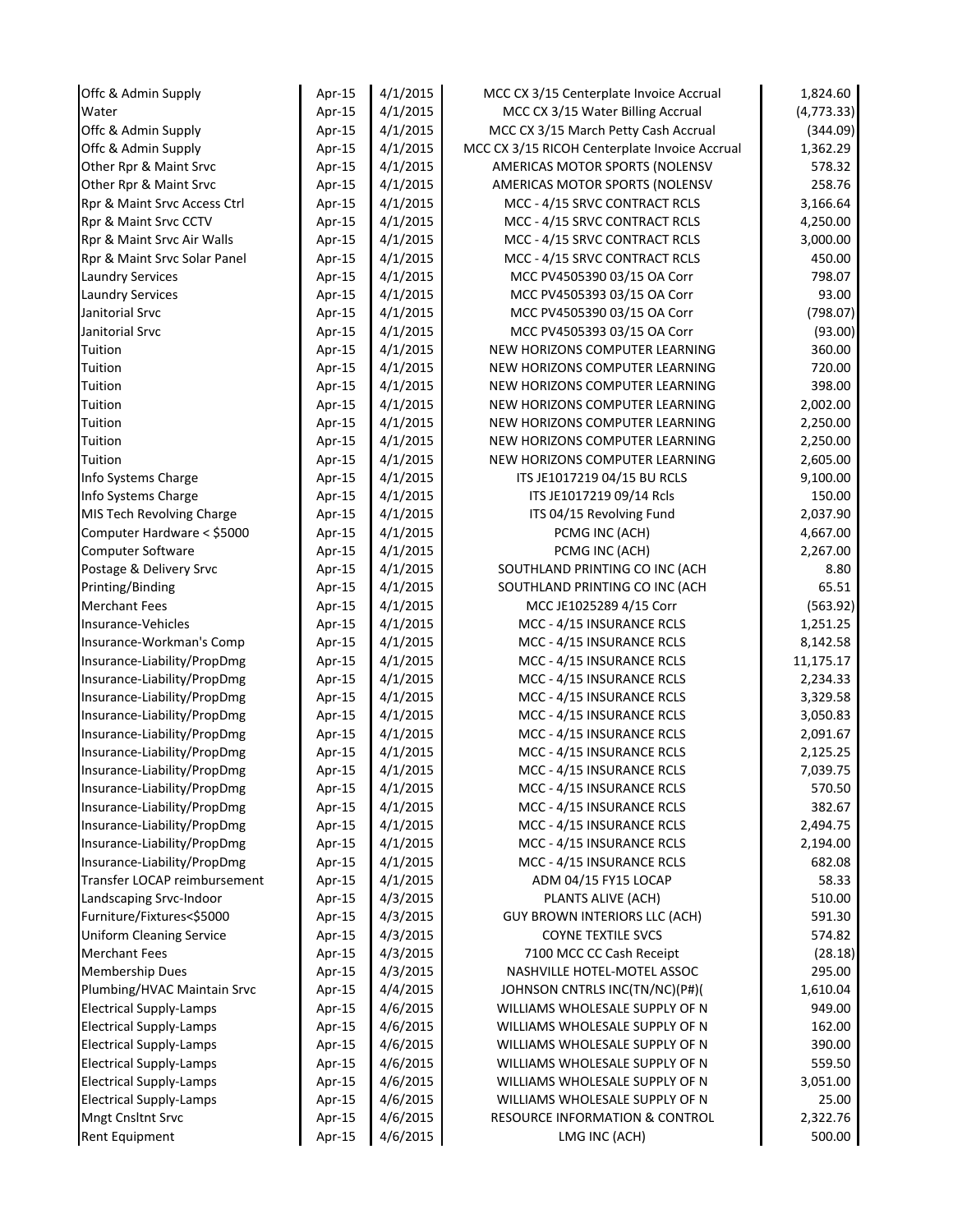| Rpr & Maint Srvc Janus          | Apr-15 | 4/6/2015  | MORROW TECHNOLOGIES CORP (ACH)       | 2,130.00   |
|---------------------------------|--------|-----------|--------------------------------------|------------|
| Offc & Admin Supply             | Apr-15 | 4/6/2015  | <b>MYOFFICE PRODUCTS (ACH)</b>       | 6.94       |
| Offc & Admin Supply             | Apr-15 | 4/6/2015  | MYOFFICE PRODUCTS (ACH)              | 9.17       |
| Offc & Admin Supply             | Apr-15 | 4/6/2015  | <b>MYOFFICE PRODUCTS (ACH)</b>       | 5.25       |
| Offc & Admin Supply             | Apr-15 | 4/6/2015  | <b>MYOFFICE PRODUCTS (ACH)</b>       | 3.40       |
| Offc & Admin Supply             | Apr-15 | 4/6/2015  | <b>MYOFFICE PRODUCTS (ACH)</b>       | 82.14      |
| Offc & Admin Supply             | Apr-15 | 4/6/2015  | <b>MYOFFICE PRODUCTS (ACH)</b>       | 11.60      |
| Offc & Admin Supply             | Apr-15 | 4/6/2015  | MYOFFICE PRODUCTS (ACH)              | 21.00      |
| Offc & Admin Supply             | Apr-15 | 4/6/2015  | MYOFFICE PRODUCTS (ACH)              | 15.48      |
| Offc & Admin Supply             | Apr-15 | 4/6/2015  | MYOFFICE PRODUCTS (ACH)              | 25.20      |
| Offc & Admin Supply             | Apr-15 | 4/6/2015  | MYOFFICE PRODUCTS (ACH)              | 4.41       |
| Offc & Admin Supply             | Apr-15 | 4/6/2015  | MYOFFICE PRODUCTS (ACH)              | 23.86      |
| Offc & Admin Supply             | Apr-15 | 4/6/2015  | MYOFFICE PRODUCTS (ACH)              | 23.34      |
| Offc & Admin Supply             | Apr-15 | 4/6/2015  | MYOFFICE PRODUCTS (ACH)              | 20.52      |
| Offc & Admin Supply             | Apr-15 | 4/6/2015  | MYOFFICE PRODUCTS (ACH)              | 45.84      |
| Offc & Admin Supply             | Apr-15 | 4/6/2015  | MYOFFICE PRODUCTS (ACH)              | 45.84      |
| Offc & Admin Supply             | Apr-15 | 4/6/2015  | <b>MYOFFICE PRODUCTS (ACH)</b>       | 25.35      |
| Offc & Admin Supply             | Apr-15 | 4/6/2015  | MYOFFICE PRODUCTS (ACH)              | 10.14      |
| Offc & Admin Supply             | Apr-15 | 4/6/2015  | <b>MYOFFICE PRODUCTS (ACH)</b>       | 3.83       |
| Offc & Admin Supply             | Apr-15 | 4/6/2015  | MYOFFICE PRODUCTS (ACH)              | 36.36      |
| Offc & Admin Supply             | Apr-15 | 4/6/2015  | MYOFFICE PRODUCTS (ACH)              | 36.36      |
| Offc & Admin Supply             | Apr-15 | 4/6/2015  | <b>MYOFFICE PRODUCTS (ACH)</b>       | 7.20       |
| Offc & Admin Supply             | Apr-15 | 4/6/2015  | MYOFFICE PRODUCTS (ACH)              | 17.47      |
| Offc & Admin Supply             | Apr-15 | 4/6/2015  | <b>MYOFFICE PRODUCTS (ACH)</b>       | 75.60      |
| Offc & Admin Supply             | Apr-15 | 4/6/2015  | MYOFFICE PRODUCTS (ACH)              | 37.92      |
| <b>Electrical Supply</b>        | Apr-15 | 4/7/2015  | WILLIAMS WHOLESALE SUPPLY OF N       | 397.00     |
| Postage & Delivery Srvc         | Apr-15 | 4/7/2015  | SHERWIN WILLIAMS CO INDUSTRIAL       | 165.00     |
| HHold & Jnitr Supply            | Apr-15 | 4/7/2015  | AMERICAN PAPER & TWINE CO (ACH       | 337.50     |
| <b>HHold &amp; Jnitr Supply</b> | Apr-15 | 4/7/2015  | AMERICAN PAPER & TWINE CO (ACH       | 1,556.10   |
| HHold & Jnitr Supply            | Apr-15 | 4/7/2015  | AMERICAN PAPER & TWINE CO (ACH       | 1,388.25   |
| <b>HHold &amp; Jnitr Supply</b> | Apr-15 | 4/7/2015  | AMERICAN PAPER & TWINE CO (ACH       | 1,162.50   |
| <b>HHold &amp; Jnitr Supply</b> | Apr-15 | 4/7/2015  | AMERICAN PAPER & TWINE CO (ACH       | 875.85     |
| Paint Supply                    | Apr-15 | 4/7/2015  | SHERWIN WILLIAMS CO INDUSTRIAL       | 1,116.92   |
| Paint Supply                    | Apr-15 | 4/7/2015  | SHERWIN WILLIAMS CO INDUSTRIAL       | 540.00     |
| Paint Supply                    | Apr-15 | 4/7/2015  | SHERWIN WILLIAMS CO INDUSTRIAL       | 153.95     |
| <b>Security Services</b>        | Apr-15 | 4/7/2015  | UNIVERSAL PROTECTION SVCS LLC        | 2,119.88   |
| Other Rpr & Maint Srvc          | Apr-15 | 4/7/2015  | BEAMAN MOTOR CO(P#) (ACH)            | 2,865.00   |
| Other Rpr & Maint Srvc          | Apr-15 | 4/7/2015  | BEAMAN MOTOR CO(P#) (ACH)            | 100.00     |
| Other Rpr & Maint Srvc          | Apr-15 | 4/7/2015  | BEAMAN MOTOR CO(P#) (ACH)            | (100.00)   |
| Other Rpr & Maint Srvc          | Apr-15 | 4/7/2015  | BEAMAN MOTOR CO(P#) (ACH)            | (2,865.00) |
| Employee Award/Gift             | Apr-15 | 4/7/2015  | MYOFFICE PRODUCTS (ACH)              | 9.28       |
| Rent Storage/Safety Box         | Apr-15 | 4/8/2015  | <b>CONTRACT CARPETS SALES CO</b>     | 523.60     |
| <b>Internet Services</b>        | Apr-15 | 4/8/2015  | MCN INTERACTIVE LLC (ACH)            | 209.95     |
| Offc & Admin Supply             | Apr-15 | 4/8/2015  | <b>MYOFFICE PRODUCTS (ACH)</b>       | 9.87       |
| Auto Oil/Lubricants             | Apr-15 | 4/8/2015  | PARMAN ENERGY (ACH)                  | 271.69     |
| Legal Services                  | Apr-15 | 4/8/2015  | <b>BONE MCALLESTER NORTON PLLC</b>   | 10,000.00  |
| Employee Award/Gift             | Apr-15 | 4/8/2015  | MYOFFICE PRODUCTS (ACH)              | 29.99      |
| <b>Merchant Fees</b>            | Apr-15 | 4/9/2015  | 7100 MCC CC Cash Receipt             | (39.56)    |
| <b>Merchant Fees</b>            | Apr-15 | 4/9/2015  | 7100 MCC CC Cash Receipt             | (322.00)   |
| <b>Regular Pay</b>              | Apr-15 | 4/10/2015 | Payroll Labor Distribution           | 25,488.94  |
| Leave Pay                       | Apr-15 | 4/10/2015 | Payroll Labor Distribution           | 59.23      |
| Overtime Pay                    | Apr-15 | 4/10/2015 | Payroll Labor Distribution           | 364.77     |
| <b>Employer OASDI</b>           | Apr-15 | 4/10/2015 | <b>Actual Burden Journal Entries</b> | 1,525.99   |
| <b>Employer SSN Medical</b>     | Apr-15 | 4/10/2015 | <b>Actual Burden Journal Entries</b> | 356.92     |
| <b>Employer Group Health</b>    | Apr-15 | 4/10/2015 | <b>Actual Burden Journal Entries</b> | 3,605.09   |
| <b>Employer Dental Group</b>    | Apr-15 | 4/10/2015 | <b>Actual Burden Journal Entries</b> | 172.50     |
| Cafe Plan Pre-Tax Savings       | Apr-15 | 4/10/2015 | <b>Actual Burden Journal Entries</b> | 99.47      |
| CCA Employer 401K Plan          | Apr-15 | 4/10/2015 | <b>Actual Burden Journal Entries</b> | 513.30     |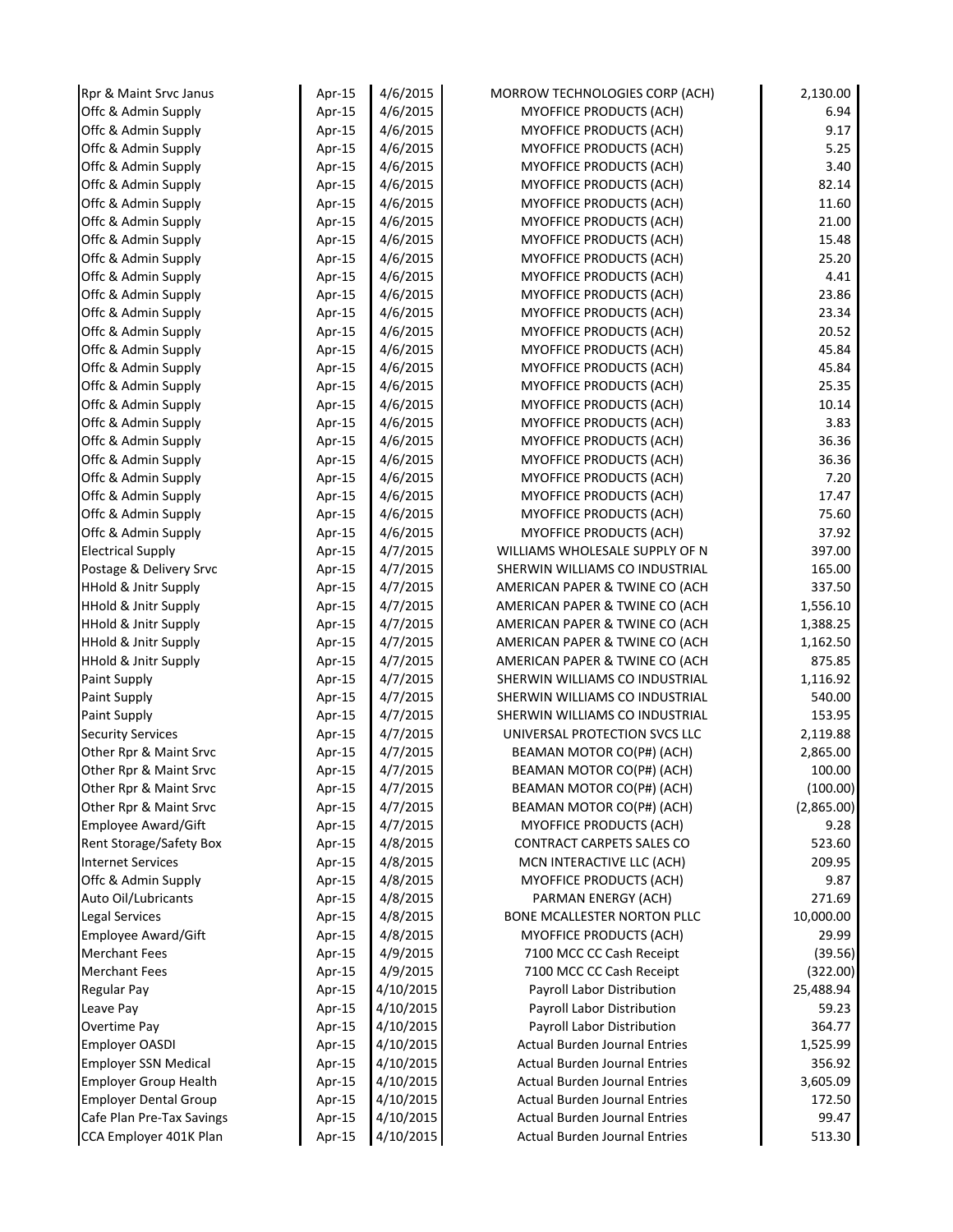| <b>Regular Pay</b>           | Apr-15 | 4/10/2015 | Payroll Labor Distribution           | 4,858.89  |
|------------------------------|--------|-----------|--------------------------------------|-----------|
| Leave Pay                    | Apr-15 | 4/10/2015 | Payroll Labor Distribution           | 323.36    |
| Employer OASDI               | Apr-15 | 4/10/2015 | <b>Actual Burden Journal Entries</b> | 294.65    |
| <b>Employer SSN Medical</b>  | Apr-15 | 4/10/2015 | <b>Actual Burden Journal Entries</b> | 68.91     |
| <b>Employer Group Health</b> | Apr-15 | 4/10/2015 | <b>Actual Burden Journal Entries</b> | 1,156.87  |
| <b>Employer Dental Group</b> | Apr-15 | 4/10/2015 | <b>Actual Burden Journal Entries</b> | 35.34     |
| <b>Employer Pension</b>      | Apr-15 | 4/10/2015 | <b>Actual Burden Journal Entries</b> | 932.12    |
| Cafe Plan Pre-Tax Savings    | Apr-15 | 4/10/2015 | <b>Actual Burden Journal Entries</b> | 32.87     |
| Regular Pay                  | Apr-15 | 4/10/2015 | Payroll Labor Distribution           | 30,806.54 |
| Leave Pay                    | Apr-15 | 4/10/2015 | Payroll Labor Distribution           | 4,313.07  |
| Overtime Pay                 | Apr-15 | 4/10/2015 | Payroll Labor Distribution           | 2,575.81  |
| <b>Employer OASDI</b>        | Apr-15 | 4/10/2015 | <b>Actual Burden Journal Entries</b> | 2,248.70  |
| <b>Employer SSN Medical</b>  | Apr-15 | 4/10/2015 | <b>Actual Burden Journal Entries</b> | 525.91    |
| <b>Employer Group Health</b> | Apr-15 | 4/10/2015 | <b>Actual Burden Journal Entries</b> | 4,020.22  |
| <b>Employer Dental Group</b> | Apr-15 | 4/10/2015 | <b>Actual Burden Journal Entries</b> | 197.25    |
| Cafe Plan Pre-Tax Savings    | Apr-15 | 4/10/2015 | <b>Actual Burden Journal Entries</b> | 109.05    |
| CCA Employer 401K Plan       | Apr-15 | 4/10/2015 | <b>Actual Burden Journal Entries</b> | 825.34    |
| Regular Pay                  | Apr-15 | 4/10/2015 | Payroll Labor Distribution           | 41,102.42 |
| Leave Pay                    | Apr-15 | 4/10/2015 | Payroll Labor Distribution           | 2,436.64  |
| <b>Holiday Pay</b>           | Apr-15 | 4/10/2015 | Payroll Labor Distribution           | 347.60    |
| Overtime Pay                 | Apr-15 | 4/10/2015 | Payroll Labor Distribution           | 1,996.00  |
| <b>Employer OASDI</b>        | Apr-15 | 4/10/2015 | <b>Actual Burden Journal Entries</b> | 2,635.97  |
| <b>Employer SSN Medical</b>  | Apr-15 | 4/10/2015 | <b>Actual Burden Journal Entries</b> | 616.46    |
| <b>Employer Group Health</b> | Apr-15 | 4/10/2015 | <b>Actual Burden Journal Entries</b> | 9,479.50  |
| <b>Employer Dental Group</b> | Apr-15 | 4/10/2015 | <b>Actual Burden Journal Entries</b> | 491.05    |
| Cafe Plan Pre-Tax Savings    | Apr-15 | 4/10/2015 | <b>Actual Burden Journal Entries</b> | 257.62    |
| CCA Employer 401K Plan       | Apr-15 | 4/10/2015 | <b>Actual Burden Journal Entries</b> | 981.11    |
| Regular Pay                  | Apr-15 | 4/10/2015 | Payroll Labor Distribution           | 2,595.60  |
| Overtime Pay                 | Apr-15 | 4/10/2015 | Payroll Labor Distribution           | 405.24    |
| <b>Employer OASDI</b>        | Apr-15 | 4/10/2015 | <b>Actual Burden Journal Entries</b> | 168.03    |
| <b>Employer SSN Medical</b>  | Apr-15 | 4/10/2015 | <b>Actual Burden Journal Entries</b> | 39.30     |
| <b>Employer Group Health</b> | Apr-15 | 4/10/2015 | <b>Actual Burden Journal Entries</b> | 829.81    |
| <b>Employer Dental Group</b> | Apr-15 | 4/10/2015 | <b>Actual Burden Journal Entries</b> | 20.91     |
| <b>Employer Pension</b>      | Apr-15 | 4/10/2015 | <b>Actual Burden Journal Entries</b> | 278.73    |
| Cafe Plan Pre-Tax Savings    | Apr-15 | 4/10/2015 | <b>Actual Burden Journal Entries</b> | 22.25     |
| CCA Employer 401K Plan       | Apr-15 | 4/10/2015 | <b>Actual Burden Journal Entries</b> | 58.05     |
| Regular Pay                  | Apr-15 | 4/10/2015 | Payroll Labor Distribution           | 8,434.23  |
| Leave Pay                    | Apr-15 | 4/10/2015 | Payroll Labor Distribution           | 188.71    |
| Overtime Pay                 | Apr-15 | 4/10/2015 | Payroll Labor Distribution           | 814.36    |
| <b>Employer OASDI</b>        | Apr-15 | 4/10/2015 | <b>Actual Burden Journal Entries</b> | 580.67    |
| <b>Employer SSN Medical</b>  | Apr-15 | 4/10/2015 | <b>Actual Burden Journal Entries</b> | 135.81    |
| <b>Employer Group Health</b> | Apr-15 | 4/10/2015 | <b>Actual Burden Journal Entries</b> | 1,685.02  |
| <b>Employer Dental Group</b> | Apr-15 | 4/10/2015 | <b>Actual Burden Journal Entries</b> | 52.30     |
| Cafe Plan Pre-Tax Savings    | Apr-15 | 4/10/2015 | <b>Actual Burden Journal Entries</b> | 24.24     |
| CCA Employer 401K Plan       | Apr-15 | 4/10/2015 | <b>Actual Burden Journal Entries</b> | 315.98    |
| Regular Pay                  | Apr-15 | 4/10/2015 | Payroll Labor Distribution           | 5,720.80  |
| <b>Employer OASDI</b>        | Apr-15 | 4/10/2015 | <b>Actual Burden Journal Entries</b> | 333.47    |
| <b>Employer SSN Medical</b>  | Apr-15 | 4/10/2015 | <b>Actual Burden Journal Entries</b> | 77.99     |
| <b>Employer Group Health</b> | Apr-15 | 4/10/2015 | <b>Actual Burden Journal Entries</b> | 793.50    |
| <b>Employer Dental Group</b> | Apr-15 | 4/10/2015 | <b>Actual Burden Journal Entries</b> | 28.28     |
| <b>Employer Pension</b>      | Apr-15 | 4/10/2015 | <b>Actual Burden Journal Entries</b> | 1,029.00  |
| <b>FSA Pre-Tax Savings</b>   | Apr-15 | 4/10/2015 | <b>Actual Burden Journal Entries</b> | 3.83      |
| Cafe Plan Pre-Tax Savings    | Apr-15 | 4/10/2015 | <b>Actual Burden Journal Entries</b> | 22.36     |
| Regular Pay                  | Apr-15 | 4/10/2015 | Payroll Labor Distribution           | 25,955.78 |
| Leave Pay                    | Apr-15 | 4/10/2015 | Payroll Labor Distribution           | 1,629.08  |
| Overtime Pay                 | Apr-15 | 4/10/2015 | Payroll Labor Distribution           | 2,554.38  |
| Employer OASDI               | Apr-15 | 4/10/2015 | <b>Actual Burden Journal Entries</b> | 1,745.85  |
| <b>Employer SSN Medical</b>  | Apr-15 | 4/10/2015 | <b>Actual Burden Journal Entries</b> | 408.29    |
|                              |        |           |                                      |           |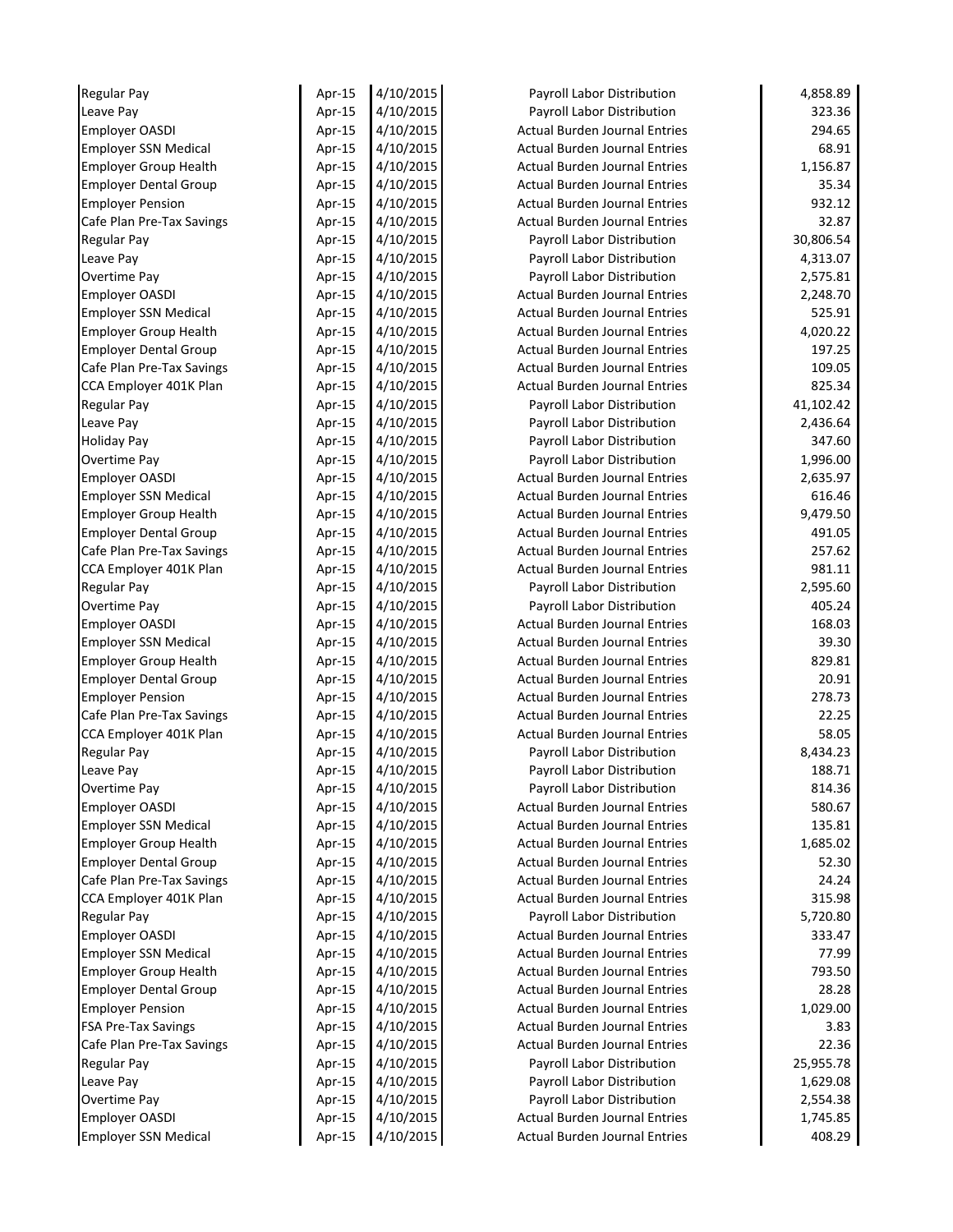| <b>Employer Group Health</b>                         | Apr-15 | 4/10/2015              | <b>Actual Burden Journal Entries</b> | 6,645.64         |
|------------------------------------------------------|--------|------------------------|--------------------------------------|------------------|
| <b>Employer Dental Group</b>                         | Apr-15 | 4/10/2015              | <b>Actual Burden Journal Entries</b> | 243.24           |
| <b>Employer Pension</b>                              | Apr-15 | 4/10/2015              | <b>Actual Burden Journal Entries</b> | 223.89           |
| Cafe Plan Pre-Tax Savings                            | Apr-15 | 4/10/2015              | <b>Actual Burden Journal Entries</b> | 176.42           |
| CCA Employer 401K Plan                               | Apr-15 | 4/10/2015              | <b>Actual Burden Journal Entries</b> | 647.45           |
| <b>Regular Pay</b>                                   | Apr-15 | 4/10/2015              | Payroll Labor Distribution           | 3,509.29         |
| Leave Pay                                            | Apr-15 | 4/10/2015              | Payroll Labor Distribution           | 152.00           |
| Overtime Pay                                         | Apr-15 | 4/10/2015              | Payroll Labor Distribution           | 235.70           |
| <b>Employer OASDI</b>                                | Apr-15 | 4/10/2015              | <b>Actual Burden Journal Entries</b> | 223.47           |
| <b>Employer SSN Medical</b>                          | Apr-15 | 4/10/2015              | <b>Actual Burden Journal Entries</b> | 52.26            |
| <b>Employer Group Health</b>                         | Apr-15 | 4/10/2015              | <b>Actual Burden Journal Entries</b> | 795.00           |
| <b>Employer Dental Group</b>                         | Apr-15 | 4/10/2015              | <b>Actual Burden Journal Entries</b> | 28.28            |
| <b>Employer Pension</b>                              | Apr-15 | 4/10/2015              | <b>Actual Burden Journal Entries</b> | 619.31           |
| Cafe Plan Pre-Tax Savings                            | Apr-15 | 4/10/2015              | <b>Actual Burden Journal Entries</b> | 22.40            |
| <b>Regular Pay</b>                                   | Apr-15 | 4/10/2015              | Payroll Labor Distribution           | 4,973.79         |
| Leave Pay                                            | Apr-15 | 4/10/2015              | Payroll Labor Distribution           | 164.64           |
| Overtime Pay                                         | Apr-15 | 4/10/2015              | Payroll Labor Distribution           | 281.84           |
| <b>Employer OASDI</b>                                | Apr-15 | 4/10/2015              | <b>Actual Burden Journal Entries</b> | 310.92           |
| <b>Employer SSN Medical</b>                          | Apr-15 | 4/10/2015              | <b>Actual Burden Journal Entries</b> | 72.72            |
| <b>Employer Group Health</b>                         | Apr-15 | 4/10/2015              | <b>Actual Burden Journal Entries</b> | 1,125.00         |
| <b>Employer Dental Group</b>                         | Apr-15 | 4/10/2015              | <b>Actual Burden Journal Entries</b> | 14.14            |
| Cafe Plan Pre-Tax Savings                            | Apr-15 | 4/10/2015              | <b>Actual Burden Journal Entries</b> | 31.01            |
| CCA Employer 401K Plan                               | Apr-15 | 4/10/2015              | <b>Actual Burden Journal Entries</b> | 83.71            |
| <b>Regular Pay</b>                                   | Apr-15 | 4/10/2015              | Payroll Labor Distribution           | 6,541.44         |
| Leave Pay                                            | Apr-15 | 4/10/2015              | Payroll Labor Distribution           | 580.16           |
| <b>Overtime Pay</b>                                  | Apr-15 | 4/10/2015              | Payroll Labor Distribution           | 21.78            |
| <b>Employer OASDI</b>                                | Apr-15 | 4/10/2015              | <b>Actual Burden Journal Entries</b> | 431.33           |
| <b>Employer SSN Medical</b>                          | Apr-15 | 4/10/2015              | <b>Actual Burden Journal Entries</b> | 100.88           |
| <b>Employer Group Health</b>                         | Apr-15 | 4/10/2015              | <b>Actual Burden Journal Entries</b> | 559.50           |
| <b>Employer Dental Group</b>                         | Apr-15 | 4/10/2015              | <b>Actual Burden Journal Entries</b> | 14.14            |
| Cafe Plan Pre-Tax Savings                            | Apr-15 | 4/10/2015              | <b>Actual Burden Journal Entries</b> | 14.27            |
| CCA Employer 401K Plan                               | Apr-15 | 4/10/2015              | <b>Actual Burden Journal Entries</b> | 272.32           |
| <b>Regular Pay</b>                                   | Apr-15 | 4/10/2015              | Payroll Labor Distribution           | 16,078.36        |
| Leave Pay                                            | Apr-15 | 4/10/2015              | Payroll Labor Distribution           | 1,262.44         |
| Overtime Pay                                         | Apr-15 | 4/10/2015              | Payroll Labor Distribution           | 48.51            |
| <b>Employer OASDI</b>                                | Apr-15 | 4/10/2015              | <b>Actual Burden Journal Entries</b> | 1,037.37         |
| <b>Employer SSN Medical</b>                          | Apr-15 | 4/10/2015              | <b>Actual Burden Journal Entries</b> | 242.59           |
| <b>Employer Group Health</b>                         | Apr-15 | 4/10/2015              | <b>Actual Burden Journal Entries</b> | 1,266.00         |
| <b>Employer Dental Group</b>                         | Apr-15 | 4/10/2015              | <b>Actual Burden Journal Entries</b> | 70.70            |
| <b>Employer Pension</b>                              | Apr-15 | 4/10/2015              | <b>Actual Burden Journal Entries</b> | 3,127.81         |
| <b>FSA Pre-Tax Savings</b>                           | Apr-15 | 4/10/2015              | <b>Actual Burden Journal Entries</b> | 14.34            |
| Cafe Plan Pre-Tax Savings                            | Apr-15 | 4/10/2015              | <b>Actual Burden Journal Entries</b> | 35.98            |
| <b>Regular Pay</b>                                   | Apr-15 | 4/10/2015              | Payroll Labor Distribution           | 3,446.36         |
| Leave Pay                                            | Apr-15 | 4/10/2015              | Payroll Labor Distribution           | 122.88           |
| Overtime Pay                                         | Apr-15 | 4/10/2015              | Payroll Labor Distribution           | 13.82            |
| <b>Employer OASDI</b>                                | Apr-15 | 4/10/2015              | <b>Actual Burden Journal Entries</b> | 212.45           |
| <b>Employer SSN Medical</b>                          | Apr-15 | 4/10/2015              | <b>Actual Burden Journal Entries</b> | 49.69            |
| <b>Employer Group Health</b>                         | Apr-15 | 4/10/2015              | <b>Actual Burden Journal Entries</b> | 469.50           |
| <b>Employer Dental Group</b>                         | Apr-15 | 4/10/2015              | <b>Actual Burden Journal Entries</b> | 28.28            |
| Cafe Plan Pre-Tax Savings                            | Apr-15 | 4/10/2015              | <b>Actual Burden Journal Entries</b> | 11.98            |
| CCA Employer 401K Plan                               | Apr-15 | 4/10/2015              | <b>Actual Burden Journal Entries</b> | 143.33           |
| <b>Regular Pay</b>                                   | Apr-15 | 4/10/2015              | Payroll Labor Distribution           | 15,668.37        |
| Leave Pay                                            |        | 4/10/2015              | Payroll Labor Distribution           | 511.99           |
| <b>Overtime Pay</b>                                  | Apr-15 | 4/10/2015              | Payroll Labor Distribution           | 87.43            |
|                                                      | Apr-15 |                        | <b>Actual Burden Journal Entries</b> |                  |
| <b>Employer OASDI</b><br><b>Employer SSN Medical</b> | Apr-15 | 4/10/2015<br>4/10/2015 | <b>Actual Burden Journal Entries</b> | 936.61<br>219.05 |
| <b>Employer Group Health</b>                         | Apr-15 | 4/10/2015              | <b>Actual Burden Journal Entries</b> | 3,178.50         |
|                                                      | Apr-15 |                        |                                      |                  |
| <b>Employer Dental Group</b>                         | Apr-15 | 4/10/2015              | <b>Actual Burden Journal Entries</b> | 141.40           |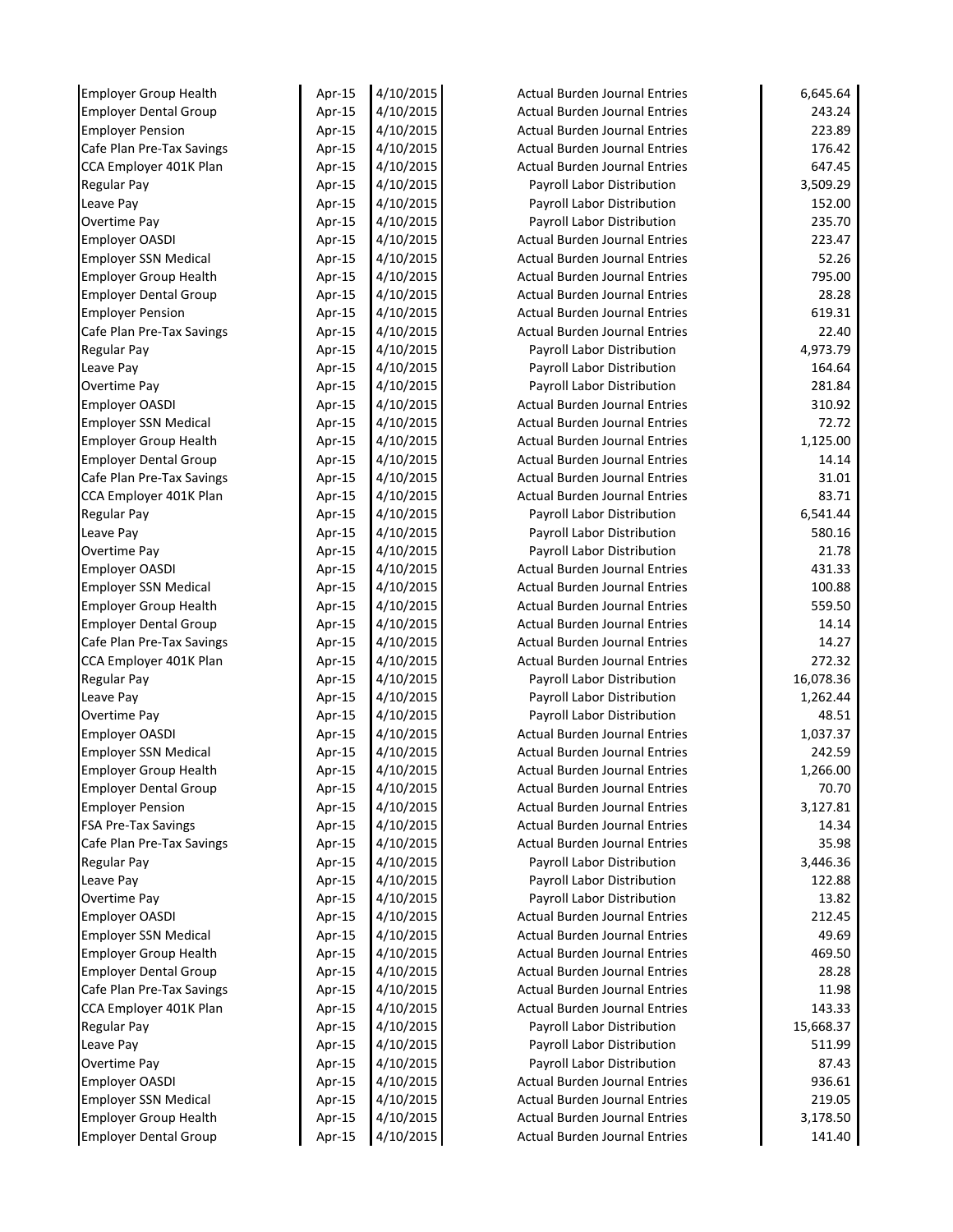| Cafe Plan Pre-Tax Savings       | Apr-15 | 4/10/2015 | <b>Actual Burden Journal Entries</b> | 87.41     |
|---------------------------------|--------|-----------|--------------------------------------|-----------|
| CCA Employer 401K Plan          | Apr-15 | 4/10/2015 | <b>Actual Burden Journal Entries</b> | 433.78    |
| Offc & Admin Supply             | Apr-15 | 4/10/2015 | <b>MYOFFICE PRODUCTS (ACH)</b>       | 52.78     |
| <b>Merchant Fees</b>            | Apr-15 | 4/10/2015 | 7100 MCC CC Cash Receipt             | (46.92)   |
| <b>Regular Pay</b>              | Apr-15 | 4/10/2015 | Payroll Labor Distribution           | 6,470.78  |
| Leave Pay                       | Apr-15 | 4/10/2015 | Payroll Labor Distribution           | 718.56    |
| Overtime Pay                    | Apr-15 | 4/10/2015 | Payroll Labor Distribution           | 14.03     |
| <b>Employer OASDI</b>           | Apr-15 | 4/10/2015 | <b>Actual Burden Journal Entries</b> | 409.21    |
| <b>Employer SSN Medical</b>     | Apr-15 | 4/10/2015 | <b>Actual Burden Journal Entries</b> | 95.70     |
| <b>Employer Group Health</b>    | Apr-15 | 4/10/2015 | <b>Actual Burden Journal Entries</b> | 795.00    |
| <b>Employer Dental Group</b>    | Apr-15 | 4/10/2015 | <b>Actual Burden Journal Entries</b> | 28.28     |
| <b>Employer Pension</b>         | Apr-15 | 4/10/2015 | <b>Actual Burden Journal Entries</b> | 1,295.67  |
| <b>FSA Pre-Tax Savings</b>      | Apr-15 | 4/10/2015 | <b>Actual Burden Journal Entries</b> | 23.91     |
| Cafe Plan Pre-Tax Savings       | Apr-15 | 4/10/2015 | <b>Actual Burden Journal Entries</b> | 22.24     |
| <b>Regular Pay</b>              | Apr-15 | 4/10/2015 | Payroll Labor Distribution           | 8,543.04  |
| Leave Pay                       | Apr-15 | 4/10/2015 | Payroll Labor Distribution           | 1,781.92  |
| <b>Holiday Pay</b>              | Apr-15 | 4/10/2015 | Payroll Labor Distribution           | 365.92    |
| Overtime Pay                    | Apr-15 | 4/10/2015 | Payroll Labor Distribution           | 81.10     |
| Employer OASDI                  | Apr-15 | 4/10/2015 | <b>Actual Burden Journal Entries</b> | 639.78    |
| <b>Employer SSN Medical</b>     | Apr-15 | 4/10/2015 | <b>Actual Burden Journal Entries</b> | 149.62    |
| <b>Employer Group Health</b>    | Apr-15 | 4/10/2015 | <b>Actual Burden Journal Entries</b> | 1,264.50  |
| <b>Employer Dental Group</b>    | Apr-15 | 4/10/2015 | <b>Actual Burden Journal Entries</b> | 70.70     |
| Cafe Plan Pre-Tax Savings       | Apr-15 | 4/10/2015 | <b>Actual Burden Journal Entries</b> | 34.65     |
| CCA Employer 401K Plan          | Apr-15 | 4/10/2015 | <b>Actual Burden Journal Entries</b> | 269.51    |
| <b>Regular Pay</b>              | Apr-15 | 4/10/2015 | Payroll Labor Distribution           | 14,382.49 |
| <b>Employer OASDI</b>           | Apr-15 | 4/10/2015 | <b>Actual Burden Journal Entries</b> | 867.59    |
| <b>Employer SSN Medical</b>     | Apr-15 | 4/10/2015 | <b>Actual Burden Journal Entries</b> | 202.90    |
| <b>Employer Group Health</b>    | Apr-15 | 4/10/2015 | <b>Actual Burden Journal Entries</b> | 798.00    |
| <b>Employer Dental Group</b>    | Apr-15 | 4/10/2015 | <b>Actual Burden Journal Entries</b> | 28.28     |
| <b>Employer Pension</b>         | Apr-15 | 4/10/2015 | <b>Actual Burden Journal Entries</b> | 2,586.98  |
| <b>FSA Pre-Tax Savings</b>      | Apr-15 | 4/10/2015 | <b>Actual Burden Journal Entries</b> | 7.97      |
| Cafe Plan Pre-Tax Savings       | Apr-15 | 4/10/2015 | <b>Actual Burden Journal Entries</b> | 21.80     |
| <b>Regular Pay</b>              | Apr-15 | 4/10/2015 | Payroll Labor Distribution           | 5,863.33  |
| Leave Pay                       | Apr-15 | 4/10/2015 | Payroll Labor Distribution           | 796.96    |
| <b>Holiday Pay</b>              | Apr-15 | 4/10/2015 | Payroll Labor Distribution           | 284.48    |
| Overtime Pay                    | Apr-15 | 4/10/2015 | Payroll Labor Distribution           | 17.10     |
| <b>Employer OASDI</b>           | Apr-15 | 4/10/2015 | <b>Actual Burden Journal Entries</b> | 403.65    |
| <b>Employer SSN Medical</b>     | Apr-15 | 4/10/2015 | <b>Actual Burden Journal Entries</b> | 94.40     |
| <b>Employer Group Health</b>    | Apr-15 | 4/10/2015 | <b>Actual Burden Journal Entries</b> | 1,264.50  |
| <b>Employer Dental Group</b>    | Apr-15 | 4/10/2015 | <b>Actual Burden Journal Entries</b> | 56.56     |
| Cafe Plan Pre-Tax Savings       | Apr-15 | 4/10/2015 | <b>Actual Burden Journal Entries</b> | 34.54     |
| CCA Employer 401K Plan          | Apr-15 | 4/10/2015 | <b>Actual Burden Journal Entries</b> | 124.75    |
| <b>Merchant Fees</b>            | Apr-15 | 4/11/2015 | 7100 MCC CC Cash Receipt             | (16.10)   |
| Food & Ice                      | Apr-15 | 4/13/2015 | CENTERPLATE MCC (ACH)                | 111.87    |
| Other Rpr & Maint Srvc          | Apr-15 | 4/13/2015 | <b>ATECH INC</b>                     | 87.95     |
| Other Rpr & Maint Srvc          | Apr-15 | 4/13/2015 | SIMPLEX GRINNELL LP (ACH)            | 1,080.00  |
| Other Rpr & Maint Srvc          | Apr-15 | 4/13/2015 | ATECH INC                            | 43.98     |
| <b>HVAC Supply-Filter</b>       | Apr-15 | 4/13/2015 | LLOVET FILTRATION CO                 | 5,496.00  |
| <b>HVAC Supply-Filter</b>       | Apr-15 | 4/13/2015 | LLOVET FILTRATION CO                 | 310.80    |
| Refuse Disposal-Reimb           | Apr-15 | 4/13/2015 | REPUBLIC SVCS NASH / ALLIED WAS      | 9,134.51  |
| <b>Laundry Services</b>         | Apr-15 | 4/13/2015 | ALSCO                                | 809.14    |
| <b>Laundry Services</b>         | Apr-15 | 4/13/2015 | <b>ALSCO</b>                         | 675.37    |
| Postage & Delivery Srvc         | Apr-15 | 4/13/2015 | UPS STORE #6425 (ACH)                | 28.36     |
| <b>Temporary Service</b>        | Apr-15 | 4/13/2015 | UNIVERSAL PROTECTION SVCS LLC        | 1,042.11  |
| <b>Uniform Cleaning Service</b> | Apr-15 | 4/13/2015 | <b>COYNE TEXTILE SVCS</b>            | 567.44    |
| Rpr & Maint Srvc Park Equip     | Apr-15 | 4/13/2015 | MCGANN, AMANO (ACH)                  | 6,200.00  |
| Offc & Admin Supply             | Apr-15 | 4/13/2015 | MYOFFICE PRODUCTS (ACH)              | (34.08)   |
| Rent Equipment                  | Apr-15 | 4/13/2015 | <b>CENTERPLATE MCC (ACH)</b>         | 2,398.04  |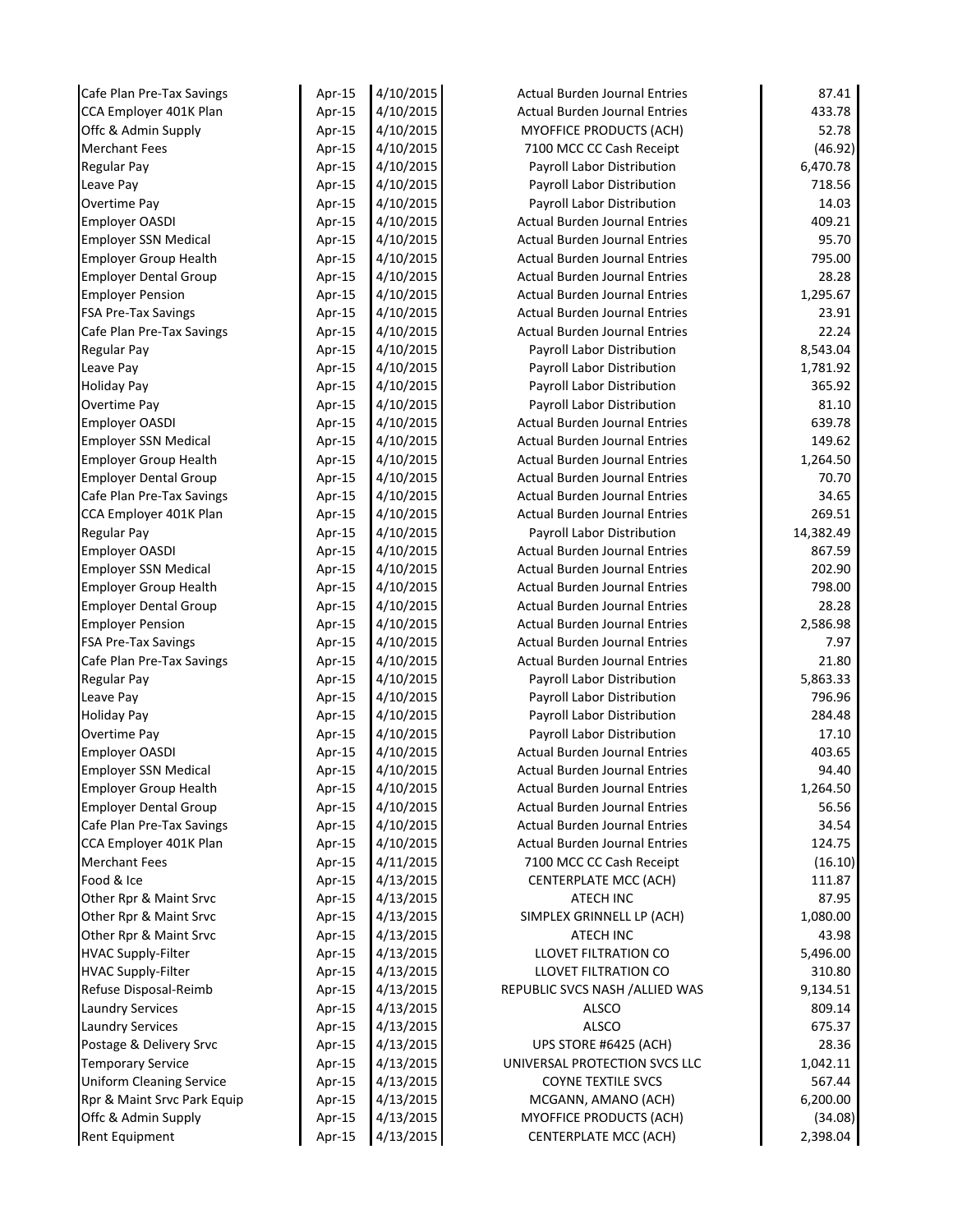| <b>Legal Services</b>             | Apr-15 | 4/13/2015 | OGLETREE DEAKINS NASH SMOAK&ST   | 6,370.00  |
|-----------------------------------|--------|-----------|----------------------------------|-----------|
| Employee Out-of-town Travel       | Apr-15 | 4/13/2015 | PUTMAN, ELISA D.                 | 105.72    |
| <b>Employee Local Travel/Park</b> | Apr-15 | 4/13/2015 | CENTRAL PARKING SYSTEMS OF TN    | 10.00     |
| Employee Award/Gift               | Apr-15 | 4/13/2015 | MYOFFICE PRODUCTS (ACH)          | (24.99)   |
| <b>Employee Award/Gift</b>        | Apr-15 | 4/13/2015 | MYOFFICE PRODUCTS (ACH)          | (20.39)   |
| Food & Bev-Inhouse                | Apr-15 | 4/13/2015 | <b>CENTERPLATE MCC (ACH)</b>     | 121.50    |
| Postage & Delivery Srvc           | Apr-15 | 4/14/2015 | BR MCMILLAN & ASSOC INC (ACH)    | 44.00     |
| <b>HHold &amp; Jnitr Supply</b>   | Apr-15 | 4/14/2015 | AMERICAN PAPER & TWINE CO (ACH   | 506.25    |
| <b>HHold &amp; Jnitr Supply</b>   | Apr-15 | 4/14/2015 | AMERICAN PAPER & TWINE CO (ACH   | 110.46    |
| <b>HHold &amp; Jnitr Supply</b>   | Apr-15 | 4/14/2015 | AMERICAN PAPER & TWINE CO (ACH   | 110.46    |
| <b>HHold &amp; Jnitr Supply</b>   | Apr-15 | 4/14/2015 | BR MCMILLAN & ASSOC INC (ACH)    | 783.40    |
| Offc & Admin Supply               | Apr-15 | 4/14/2015 | MYOFFICE PRODUCTS (ACH)          | 21.24     |
| Offc & Admin Supply               | Apr-15 | 4/14/2015 | <b>MYOFFICE PRODUCTS (ACH)</b>   | 62.86     |
| Postage & Delivery Srvc           | Apr-15 | 4/14/2015 | BLINK MARKETING INC (ACH)        | 168.76    |
| Postage & Delivery Srvc           | Apr-15 | 4/14/2015 | <b>BLINK MARKETING INC (ACH)</b> | 112.50    |
| Promotion-Goods                   | Apr-15 | 4/14/2015 | <b>BLINK MARKETING INC (ACH)</b> | 511.77    |
| Promotion-Goods                   | Apr-15 | 4/14/2015 | <b>BLINK MARKETING INC (ACH)</b> | 2,550.60  |
| Printing/Binding                  | Apr-15 | 4/14/2015 | RICOH USA INC (ACH)              | 119.00    |
| <b>Merchant Fees</b>              | Apr-15 | 4/14/2015 | 7100 MCC CC Cash Receipt         | (568.73)  |
| <b>Merchant Fees</b>              | Apr-15 | 4/14/2015 | 7100 MCC CC Cash Receipt         | (201.25)  |
| <b>Mngt Cnsltnt Srvc</b>          | Apr-15 | 4/14/2015 | EMPL & ASSESSMENT SOL INC (E&A   | 231.45    |
| Employee Out-of-town Travel       | Apr-15 | 4/14/2015 | STARKS, CHARLES L                | 333.86    |
| Safety Supply                     | Apr-15 | 4/14/2015 | W W GRAINGER (P#)                | 3.24      |
| Food & Ice                        | Apr-15 | 4/15/2015 | <b>CENTERPLATE MCC (ACH)</b>     | 93.50     |
| Food & Ice                        | Apr-15 | 4/15/2015 | <b>CENTERPLATE MCC (ACH)</b>     | 22.96     |
| <b>HHold &amp; Jnitr Supply</b>   | Apr-15 | 4/15/2015 | AMERICAN PAPER & TWINE CO (ACH   | 1,542.50  |
| <b>HHold &amp; Jnitr Supply</b>   | Apr-15 | 4/15/2015 | AMERICAN PAPER & TWINE CO (ACH   | 469.50    |
| <b>HHold &amp; Jnitr Supply</b>   | Apr-15 | 4/15/2015 | AMERICAN PAPER & TWINE CO (ACH   | 1,162.50  |
| <b>HHold &amp; Jnitr Supply</b>   | Apr-15 | 4/15/2015 | AMERICAN PAPER & TWINE CO (ACH   | 1,795.50  |
| <b>HHold &amp; Jnitr Supply</b>   | Apr-15 | 4/15/2015 | AMERICAN PAPER & TWINE CO (ACH   | 583.90    |
| <b>HHold &amp; Jnitr Supply</b>   | Apr-15 | 4/15/2015 | AMERICAN PAPER & TWINE CO (ACH   | 675.00    |
| Rent Equipment                    | Apr-15 | 4/15/2015 | AT&T MOBILITY II LLC             | 2,000.00  |
| <b>Electrical Supply</b>          | Apr-15 | 4/15/2015 | MCC PCC MUSIC CITY CENTER        | 13.98     |
| <b>Electrical Supply</b>          | Apr-15 | 4/15/2015 | MCC PCC MUSIC CITY CENTER        | 21.85     |
| <b>Auto Fuel</b>                  | Apr-15 | 4/15/2015 | WEX (WRIGHT EXPRESS FINANCIAL)   | 231.87    |
| <b>HHold &amp; Jnitr Supply</b>   | Apr-15 | 4/15/2015 | MCC PCC MUSIC CITY CENTER        | 76.48     |
| Small Equipment Supply            | Apr-15 | 4/15/2015 | MCC PCC MUSIC CITY CENTER        | 109.23    |
| Other Rpr & Maint Srvc            | Apr-15 | 4/15/2015 | <b>HOBART CORP</b>               | 130.25    |
| <b>Temporary Service</b>          | Apr-15 | 4/15/2015 | LOOMIS FARGO & CO                | 690.72    |
| <b>Merchant Fees</b>              | Apr-15 | 4/15/2015 | 7100 MCC CC Cash Receipt         | (31.97)   |
| Insurance-Unemployment Comp       | Apr-15 | 4/15/2015 | TN DEPT OF LABOR/WORKFORCE DEV   | 15,540.09 |
| Host & Hostess                    | Apr-15 | 4/15/2015 | MCC PCC MUSIC CITY CENTER        | 20.00     |
| Offc & Admin Supply               | Apr-15 | 4/15/2015 | MCC PCC MUSIC CITY CENTER        | 102.55    |
| Food & Ice                        | Apr-15 | 4/15/2015 | <b>CENTERPLATE MCC (ACH)</b>     | 133.10    |
| Postage & Delivery Srvc           | Apr-15 | 4/16/2015 | FERGUSON ENTERPRISES (ACH)       | 15.00     |
| Printing/Binding                  | Apr-15 | 4/16/2015 | RICOH USA INC (ACH)              | 46.00     |
| Printing/Binding                  | Apr-15 | 4/16/2015 | RICOH USA INC (ACH)              | 46.00     |
| Repair & Maint Supply             | Apr-15 | 4/16/2015 | FERGUSON ENTERPRISES (ACH)       | 153.78    |
| <b>HHold &amp; Jnitr Supply</b>   | Apr-15 | 4/16/2015 | MYOFFICE PRODUCTS (ACH)          | 175.05    |
| <b>Small Equipment Supply</b>     | Apr-15 | 4/16/2015 | W W GRAINGER (P#)                | 328.40    |
| <b>Temporary Service</b>          | Apr-15 | 4/16/2015 | UNIVERSAL PROTECTION SVCS LLC    | 728.43    |
| Postage & Delivery Srvc           | Apr-15 | 4/16/2015 | SOUTHLAND PRINTING CO INC (ACH   | 95.12     |
| Printing/Binding                  | Apr-15 | 4/16/2015 | SOUTHLAND PRINTING CO INC (ACH   | 278.00    |
| Printing/Binding                  | Apr-15 | 4/16/2015 | SOUTHLAND PRINTING CO INC (ACH   | 278.00    |
| Printing/Binding                  | Apr-15 | 4/16/2015 | SOUTHLAND PRINTING CO INC (ACH   | 278.00    |
| Printing/Binding                  | Apr-15 | 4/16/2015 | SOUTHLAND PRINTING CO INC (ACH   | 278.00    |
| Other Rpr & Maint Srvc            | Apr-15 | 4/16/2015 | FESCO (ACH)                      | 457.02    |
|                                   |        |           |                                  |           |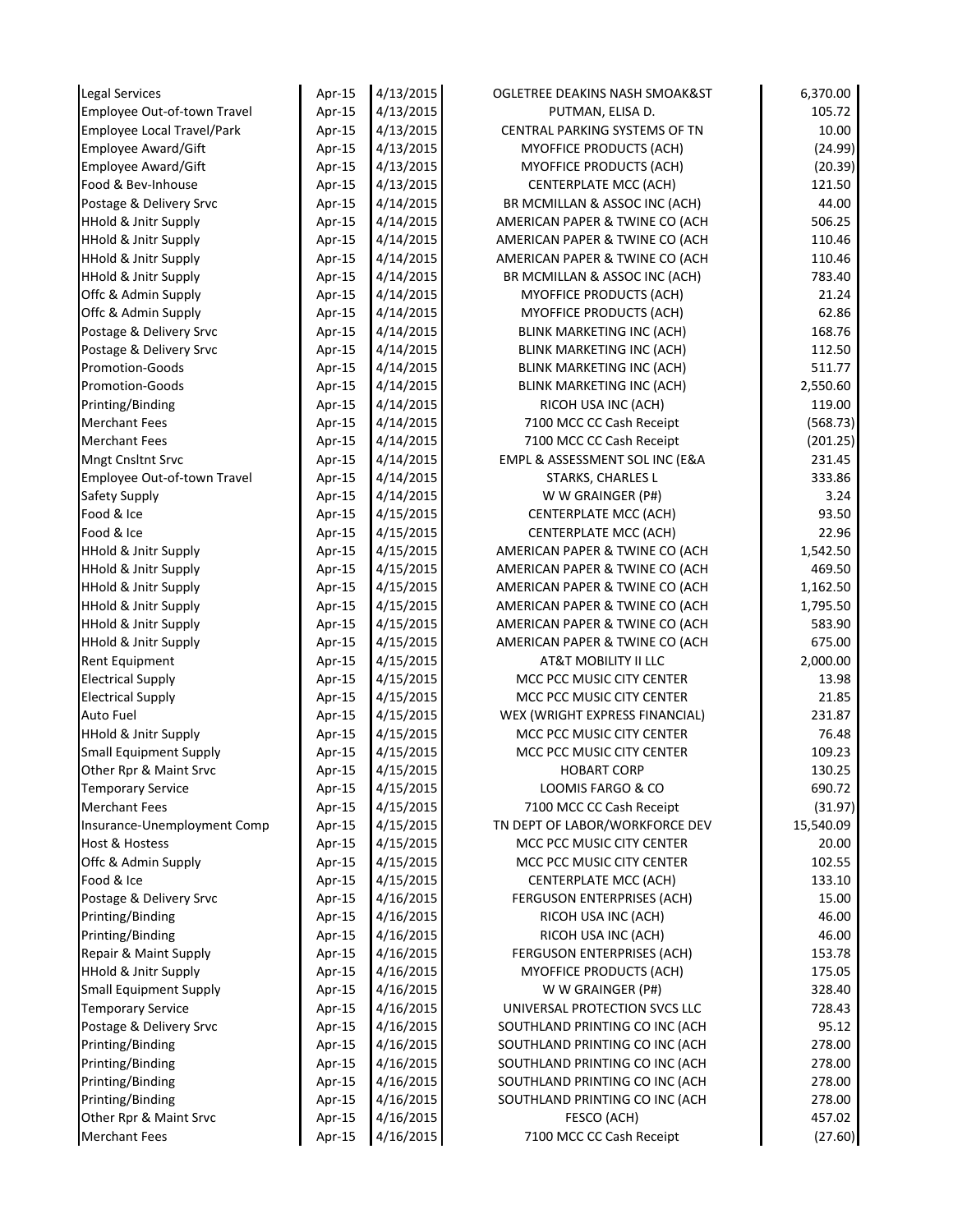| Offc & Admin Supply                        | Apr-15           | 4/16/2015              | MYOFFICE PRODUCTS (ACH)                                          | 13.50            |
|--------------------------------------------|------------------|------------------------|------------------------------------------------------------------|------------------|
| <b>District Energy System</b>              | Apr-15           | 4/17/2015              | DES REVENUE / US BANK (ACH)                                      | 179,608.53       |
| <b>Building Maintenance Srvc</b>           | Apr-15           | 4/17/2015              | NASHVILLE GLASS CO                                               | 300.00           |
| Rpr & Maint Srvc HVAC                      | Apr-15           | 4/17/2015              | JOHNSON CONTROLS INC/CARDKEY (                                   | 3,313.25         |
| Rpr & Maint Srvc HVAC                      | Apr-15           | 4/17/2015              | JOHNSON CONTROLS INC/CARDKEY (                                   | 3,313.25         |
| <b>Temporary Service</b>                   | Apr-15           | 4/17/2015              | INDUSTRIAL STAFFING OF TN (ACH                                   | 6,230.35         |
| <b>Temporary Service</b>                   | Apr-15           | 4/17/2015              | INDUSTRIAL STAFFING OF TN (ACH                                   | 12,450.86        |
| Janitorial Srvc                            | Apr-15           | 4/17/2015              | SERVICE MANAGEMENT SYSTEMS                                       | 23,925.10        |
| Janitorial Srvc                            | Apr-15           | 4/17/2015              | SERVICE MANAGEMENT SYSTEMS                                       | 7,225.68         |
| Janitorial Srvc                            | Apr-15           | 4/17/2015              | SERVICE MANAGEMENT SYSTEMS                                       | 2,513.28         |
| Rent Equipment                             | Apr-15           | 4/17/2015              | PENSKE TRUCK LEASING (ACH)                                       | 3.00             |
| Rent Equipment                             | Apr-15           | 4/17/2015              | PENSKE TRUCK LEASING (ACH)                                       | 99.00            |
| Rent Equipment                             | Apr-15           | 4/17/2015              | PENSKE TRUCK LEASING (ACH)                                       | 1.08             |
| Rent Equipment                             | Apr-15           | 4/17/2015              | PENSKE TRUCK LEASING (ACH)                                       | 3.00             |
| <b>Uniform Cleaning Service</b>            | Apr-15           | 4/17/2015              | <b>COYNE TEXTILE SVCS</b>                                        | 567.44           |
| <b>Host &amp; Hostess FAMTRP</b>           | Apr-15           | 4/17/2015              | <b>NASHVILLE CONVENTION &amp; VISITOR</b>                        | 121.80           |
| <b>Merchant Fees</b>                       | Apr-15           | 4/17/2015              | FIS (ACH)                                                        | 21,720.75        |
| <b>Merchant Fees</b>                       | Apr-15           | 4/17/2015              | 7100 MCC CC Cash Receipt                                         | (6.94)           |
| <b>Merchant Fees</b>                       | Apr-15           | 4/17/2015              | 7100 MCC CC Cash Receipt                                         | (0.45)           |
| Mngt Cnsltnt Srvc                          | Apr-15           | 4/17/2015              | INQUIRIES INC (ACH)                                              | 84.00            |
| Membership Dues                            | Apr-15           | 4/17/2015              | ROTARY CLUB OF NASHVILLE                                         | 300.00           |
| <b>Medical Services</b>                    | Apr-15           | 4/20/2015              | MED STAR MEDICAL STAFFING INC                                    | 5,514.75         |
| Signs                                      | Apr-15           | 4/21/2015              | FREEMAN DECORATING SVCS INC                                      | 250.20           |
| Rent Equipment                             | Apr- $15$        | 4/21/2015              | PENSKE TRUCK LEASING (ACH)                                       | 3.00             |
| Rent Equipment                             | Apr-15           | 4/21/2015              | PENSKE TRUCK LEASING (ACH)                                       | 95.00            |
| Rent Equipment                             | Apr-15           | 4/21/2015              | PENSKE TRUCK LEASING (ACH)                                       | 1.26             |
| <b>Rent Equipment</b>                      | Apr-15           | 4/21/2015              | PENSKE TRUCK LEASING (ACH)                                       | 3.00             |
| <b>Medical Services</b>                    | Apr-15           | 4/21/2015              | MED STAR MEDICAL STAFFING INC                                    | 1,214.75         |
| <b>Medical Services</b>                    | Apr-15           | 4/21/2015              | MED STAR MEDICAL STAFFING INC                                    | 1,225.50         |
| Postage & Delivery Srvc                    | Apr-15           | 4/21/2015              | BLINK MARKETING INC (ACH)                                        | (16.42)          |
| Offc & Admin Supply                        | Apr-15           | 4/22/2015              | ATHENS PAPER CO (ACH)                                            | 113.50           |
| Postage & Delivery Srvc                    | Apr-15           | 4/22/2015              | <b>ENERGY &amp; LIGHTING SOL / ATTIC</b>                         | 200.00           |
| Offc & Admin Supply                        | Apr-15           | 4/22/2015              | ATHENS PAPER CO (ACH)                                            | 43.00            |
| <b>Electrical Supply-Lamps</b>             | Apr-15           | 4/22/2015              | <b>ENERGY &amp; LIGHTING SOL / ATTIC</b>                         | 1,800.00         |
| <b>Electrical Supply-Lamps</b>             | Apr-15           | 4/22/2015              | <b>ENERGY &amp; LIGHTING SOL / ATTIC</b>                         | 3,000.00         |
| Offc & Admin Supply                        | Apr-15           | 4/22/2015              | ATHENS PAPER CO (ACH)                                            | 27.00            |
| HHold & Jnitr Supply                       | Apr-15           | 4/22/2015              | AMERICAN PAPER & TWINE CO (ACH                                   | 101.00           |
| <b>HHold &amp; Jnitr Supply</b>            | Apr-15           | 4/22/2015              | AMERICAN PAPER & TWINE CO (ACH                                   | 41.00            |
| <b>HHold &amp; Jnitr Supply</b>            | Apr-15           | 4/22/2015              | AMERICAN PAPER & TWINE CO (ACH<br>AMERICAN PAPER & TWINE CO (ACH | 319.80<br>266.50 |
| <b>HHold &amp; Jnitr Supply</b>            | Apr-15           | 4/22/2015              | ATHENS PAPER CO (ACH)                                            |                  |
| Offc & Admin Supply<br>Offc & Admin Supply | Apr-15           | 4/22/2015              | <b>MYOFFICE PRODUCTS (ACH)</b>                                   | 27.00<br>74.10   |
| Offc & Admin Supply                        | Apr-15<br>Apr-15 | 4/22/2015<br>4/22/2015 | MYOFFICE PRODUCTS (ACH)                                          | 20.98            |
| Offc & Admin Supply                        | Apr-15           | 4/22/2015              | MYOFFICE PRODUCTS (ACH)                                          | 12.28            |
| Offc & Admin Supply                        | Apr-15           | 4/22/2015              | ATHENS PAPER CO (ACH)                                            | 18.00            |
| Signs                                      | Apr-15           | 4/22/2015              | JARVIS AWARD SIGN & FLAG CO (A                                   | 636.00           |
| Signs                                      | Apr-15           | 4/22/2015              | JARVIS AWARD SIGN & FLAG CO (A                                   | 106.00           |
| Printing/Binding                           | Apr-15           | 4/22/2015              | MCC 4/15 MISC AR JE                                              | (92.00)          |
| Other Rpr & Maint Srvc                     | Apr-15           | 4/22/2015              | MCC 4/15 MISC AR JE                                              | (578.59)         |
| Offc & Admin Supply                        | Apr-15           | 4/22/2015              | MCC 4/15 MISC AR JE                                              | (1, 154.01)      |
| Offc & Admin Supply                        | Apr-15           | 4/22/2015              | ATHENS PAPER CO (ACH)                                            | 406.00           |
| Offc & Admin Supply                        | Apr-15           | 4/22/2015              | ATHENS PAPER CO (ACH)                                            | 113.00           |
| Offc & Admin Supply                        | Apr-15           | 4/22/2015              | ATHENS PAPER CO (ACH)                                            | 13.00            |
| Offc & Admin Supply                        | Apr-15           | 4/22/2015              | ATHENS PAPER CO (ACH)                                            | 64.00            |
| Offc & Admin Supply                        | Apr-15           | 4/22/2015              | <b>MYOFFICE PRODUCTS (ACH)</b>                                   | 6.41             |
| Offc & Admin Supply                        | Apr-15           | 4/22/2015              | MYOFFICE PRODUCTS (ACH)                                          | 20.00            |
| Offc & Admin Supply                        | Apr-15           | 4/22/2015              | MYOFFICE PRODUCTS (ACH)                                          | 16.79            |
| Offc & Admin Supply                        | Apr-15           | 4/22/2015              | <b>MYOFFICE PRODUCTS (ACH)</b>                                   | 18.30            |
|                                            |                  |                        |                                                                  |                  |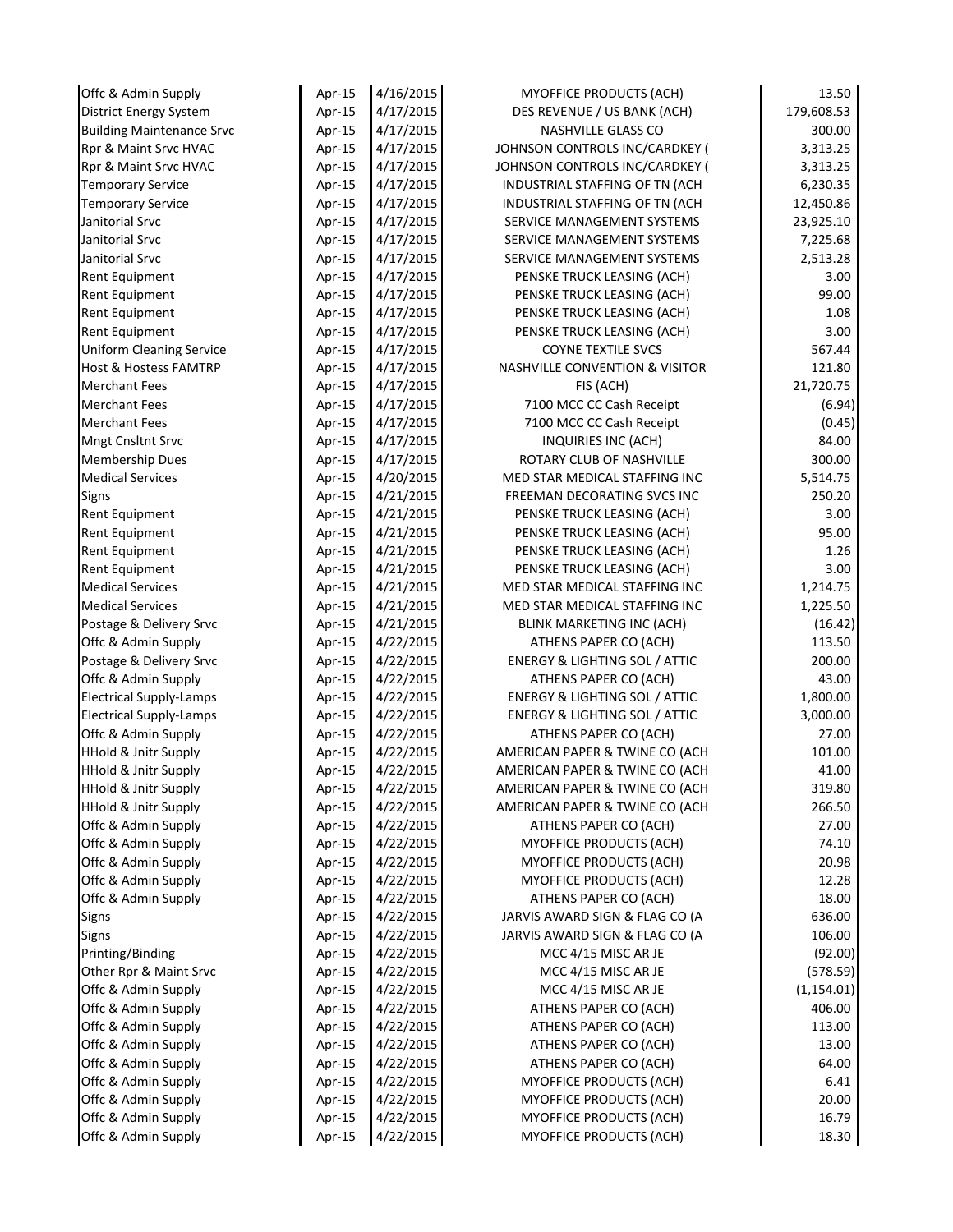| Offc & Admin Supply              | Apr-15 | 4/22/2015 | <b>MYOFFICE PRODUCTS (ACH)</b>       | 32.28     |
|----------------------------------|--------|-----------|--------------------------------------|-----------|
| Offc & Admin Supply              | Apr-15 | 4/22/2015 | MYOFFICE PRODUCTS (ACH)              | 167.50    |
| Offc & Admin Supply              | Apr-15 | 4/22/2015 | ATHENS PAPER CO (ACH)                | 50.00     |
| Employee Award/Gift              | Apr-15 | 4/22/2015 | MYOFFICE PRODUCTS (ACH)              | 8.00      |
| Offc & Admin Supply              | Apr-15 | 4/22/2015 | ATHENS PAPER CO (ACH)                | 55.00     |
| <b>Laundry Services</b>          | Apr-15 | 4/23/2015 | ALSCO                                | 933.47    |
| Janitorial Srvc                  | Apr-15 | 4/23/2015 | SERVICE MANAGEMENT SYSTEMS           | 14,432.93 |
| <b>Building Maintenance Srvc</b> | Apr-15 | 4/23/2015 | SIMPLEX GRINNELL LP (ACH)            | 6.20      |
| <b>Building Maintenance Srvc</b> | Apr-15 | 4/23/2015 | SIMPLEX GRINNELL LP (ACH)            | 705.12    |
| <b>Building Maintenance Srvc</b> | Apr-15 | 4/23/2015 | SIMPLEX GRINNELL LP (ACH)            | 823.85    |
| <b>Building Maintenance Srvc</b> | Apr-15 | 4/23/2015 | SIMPLEX GRINNELL LP (ACH)            | 72.48     |
| <b>Building Maintenance Srvc</b> | Apr-15 | 4/23/2015 | SIMPLEX GRINNELL LP (ACH)            | 123.36    |
| <b>Building Maintenance Srvc</b> | Apr-15 | 4/23/2015 | SIMPLEX GRINNELL LP (ACH)            | 308.41    |
| <b>Building Maintenance Srvc</b> | Apr-15 | 4/23/2015 | SIMPLEX GRINNELL LP (ACH)            | 225.58    |
| Printing/Binding                 | Apr-15 | 4/23/2015 | SOUTHLAND PRINTING CO INC (ACH       | (0.20)    |
| Printing/Binding                 | Apr-15 | 4/23/2015 | SOUTHLAND PRINTING CO INC (ACH       | (0.20)    |
| Printing/Binding                 | Apr-15 | 4/23/2015 | SOUTHLAND PRINTING CO INC (ACH       | (0.20)    |
| Printing/Binding                 | Apr-15 | 4/23/2015 | SOUTHLAND PRINTING CO INC (ACH       | (0.20)    |
| Offc & Admin Supply              | Apr-15 | 4/23/2015 | MYOFFICE PRODUCTS (ACH)              | (34.57)   |
| Offc & Admin Supply              | Apr-15 | 4/23/2015 | <b>MYOFFICE PRODUCTS (ACH)</b>       | (14.44)   |
| <b>Merchant Fees</b>             | Apr-15 | 4/23/2015 | 7100 MCC CC Cash Receipt             | (9.82)    |
| <b>Merchant Fees</b>             | Apr-15 | 4/23/2015 | 7100 MCC CC Cash Receipt             | (1.15)    |
| <b>Regular Pay</b>               | Apr-15 | 4/24/2015 | Payroll Labor Distribution           | 25,617.09 |
| Leave Pay                        | Apr-15 | 4/24/2015 | Payroll Labor Distribution           | 3.96      |
| <b>Overtime Pay</b>              | Apr-15 | 4/24/2015 | Payroll Labor Distribution           | 540.09    |
| <b>Employer OASDI</b>            | Apr-15 | 4/24/2015 | <b>Actual Burden Journal Entries</b> | 1,564.09  |
| <b>Employer SSN Medical</b>      | Apr-15 | 4/24/2015 | <b>Actual Burden Journal Entries</b> | 365.79    |
| <b>Employer Group Health</b>     | Apr-15 | 4/24/2015 | <b>Actual Burden Journal Entries</b> | 3,609.16  |
| <b>Employer Dental Group</b>     | Apr-15 | 4/24/2015 | <b>Actual Burden Journal Entries</b> | 172.74    |
| <b>Employer Group Life</b>       | Apr-15 | 4/24/2015 | <b>Actual Burden Journal Entries</b> | 204.72    |
| Cafe Plan Pre-Tax Savings        | Apr-15 | 4/24/2015 | <b>Actual Burden Journal Entries</b> | 99.61     |
| CCA Employer 401K Plan           | Apr-15 | 4/24/2015 | <b>Actual Burden Journal Entries</b> | 512.56    |
| Allowance-Cell/Mobile Devices    | Apr-15 | 4/24/2015 | Payroll Labor Distribution           | 368.00    |
| Food & Ice                       | Apr-15 | 4/24/2015 | CENTERPLATE MCC (ACH)                | 73.32     |
| Food & Ice                       | Apr-15 | 4/24/2015 | <b>CENTERPLATE MCC (ACH)</b>         | 49.82     |
| Food & Ice                       | Apr-15 | 4/24/2015 | CENTERPLATE MCC (ACH)                | 43.31     |
| <b>Regular Pay</b>               | Apr-15 | 4/24/2015 | Payroll Labor Distribution           | 4,992.88  |
| Leave Pay                        | Apr-15 | 4/24/2015 | Payroll Labor Distribution           | 161.68    |
| Overtime Pay                     | Apr-15 | 4/24/2015 | Payroll Labor Distribution           | 46.38     |
| Employer OASDI                   | Apr-15 | 4/24/2015 | <b>Actual Burden Journal Entries</b> | 300.10    |
| <b>Employer SSN Medical</b>      | Apr-15 | 4/24/2015 | <b>Actual Burden Journal Entries</b> | 70.19     |
| <b>Employer Group Health</b>     | Apr-15 | 4/24/2015 | <b>Actual Burden Journal Entries</b> | 1,156.87  |
| <b>Employer Dental Group</b>     | Apr-15 | 4/24/2015 | <b>Actual Burden Journal Entries</b> | 35.34     |
| <b>Employer Group Life</b>       | Apr-15 | 4/24/2015 | <b>Actual Burden Journal Entries</b> | 35.50     |
| <b>Employer Pension</b>          | Apr-15 | 4/24/2015 | <b>Actual Burden Journal Entries</b> | 935.48    |
| Cafe Plan Pre-Tax Savings        | Apr-15 | 4/24/2015 | <b>Actual Burden Journal Entries</b> | 32.87     |
| Allowance-Cell/Mobile Devices    | Apr-15 | 4/24/2015 | Payroll Labor Distribution           | 69.00     |
| Regular Pay                      | Apr-15 | 4/24/2015 | Payroll Labor Distribution           | 25,488.59 |
| Leave Pay                        | Apr-15 | 4/24/2015 | Payroll Labor Distribution           | 2,002.28  |
| <b>Overtime Pay</b>              | Apr-15 | 4/24/2015 | Payroll Labor Distribution           | 1,209.67  |
| <b>Employer OASDI</b>            | Apr-15 | 4/24/2015 | <b>Actual Burden Journal Entries</b> | 1,696.83  |
| <b>Employer SSN Medical</b>      | Apr-15 | 4/24/2015 | <b>Actual Burden Journal Entries</b> | 396.84    |
| <b>Employer Group Health</b>     | Apr-15 | 4/24/2015 | <b>Actual Burden Journal Entries</b> | 4,019.21  |
| <b>Employer Dental Group</b>     | Apr-15 | 4/24/2015 | <b>Actual Burden Journal Entries</b> | 197.20    |
| <b>Employer Group Life</b>       | Apr-15 | 4/24/2015 | <b>Actual Burden Journal Entries</b> | 229.27    |
| Cafe Plan Pre-Tax Savings        | Apr-15 | 4/24/2015 | <b>Actual Burden Journal Entries</b> | 109.02    |
| CCA Employer 401K Plan           | Apr-15 | 4/24/2015 | Actual Burden Journal Entries        | 588.88    |
| Pest Control Srvc                |        | 4/24/2015 |                                      | 1,207.50  |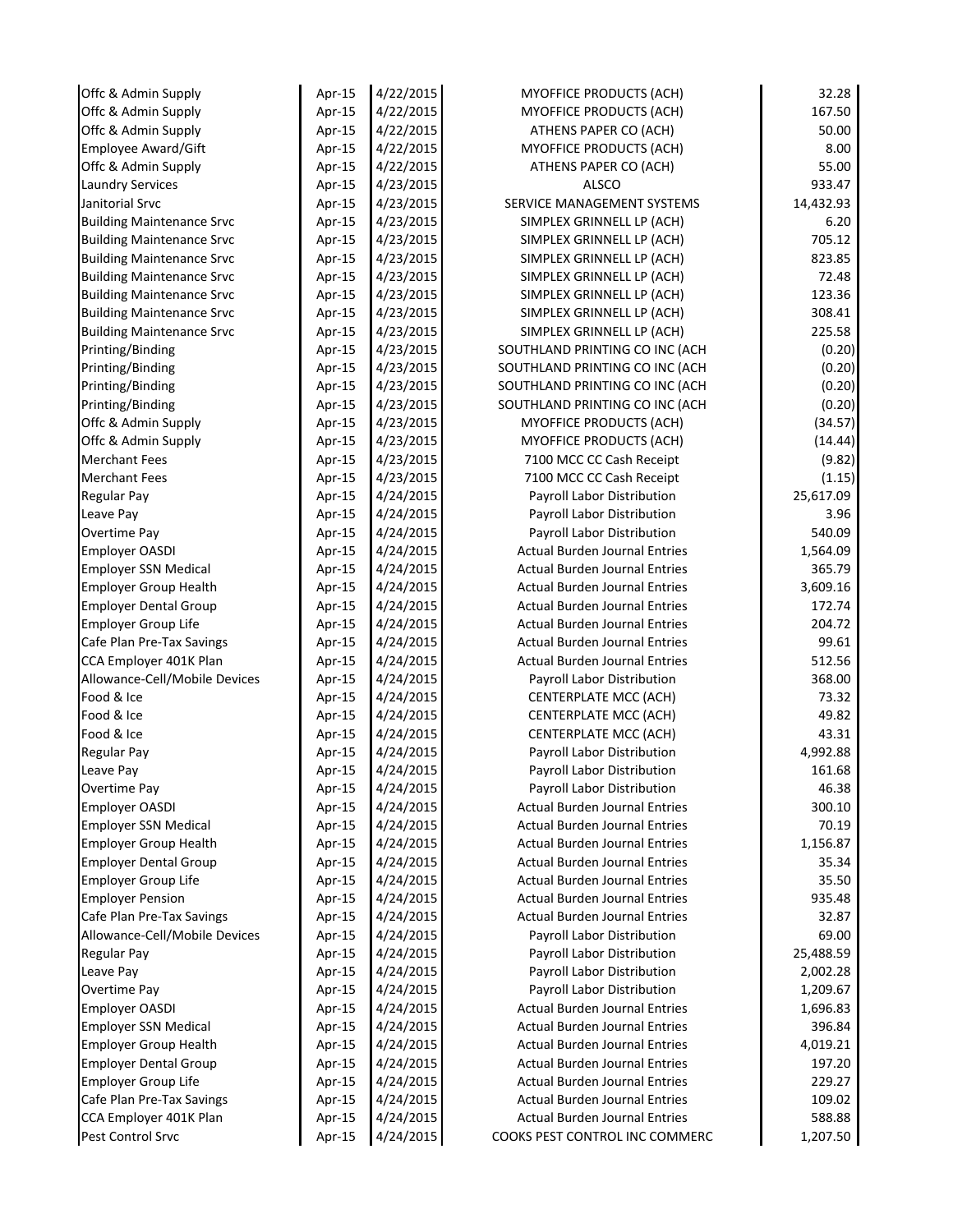| Allowance-Cell/Mobile Devices                       | Apr-15           | 4/24/2015              | Payroll Labor Distribution                | 92.00              |
|-----------------------------------------------------|------------------|------------------------|-------------------------------------------|--------------------|
| Other Rpr & Maint Srvc                              | Apr-15           | 4/24/2015              | BASS SCR SVCS / GIRTMAN & ASSO            | 360.00             |
| <b>Electrical Supply</b>                            | Apr-15           | 4/24/2015              | LIGHT BULB DEPOT 7 LLC (ACH)              | 300.00             |
| <b>HVAC Supply</b>                                  | Apr-15           | 4/24/2015              | W W GRAINGER (P#)                         | 860.50             |
| <b>Elevator Permit</b>                              | Apr-15           | 4/24/2015              | TN DEPT OF LABOR DIV BOIL & EL            | 600.00             |
| <b>Elevator Permit</b>                              | Apr-15           | 4/24/2015              | TN DEPT OF LABOR DIV BOIL & EL            | 60.00              |
| <b>Elevator Permit</b>                              | Apr-15           | 4/24/2015              | TN DEPT OF LABOR DIV BOIL & EL            | 60.00              |
| <b>Elevator Permit</b>                              | Apr-15           | 4/24/2015              | TN DEPT OF LABOR DIV BOIL & EL            | 60.00              |
| <b>Elevator Permit</b>                              | Apr-15           | 4/24/2015              | TN DEPT OF LABOR DIV BOIL & EL            | 60.00              |
| <b>Elevator Permit</b>                              | Apr-15           | 4/24/2015              | TN DEPT OF LABOR DIV BOIL & EL            | 60.00              |
| <b>Elevator Permit</b>                              | Apr-15           | 4/24/2015              | TN DEPT OF LABOR DIV BOIL & EL            | 60.00              |
| <b>Elevator Permit</b>                              | Apr-15           | 4/24/2015              | TN DEPT OF LABOR DIV BOIL & EL            | 60.00              |
| <b>Elevator Permit</b>                              | Apr-15           | 4/24/2015              | TN DEPT OF LABOR DIV BOIL & EL            | 60.00              |
| <b>Elevator Permit</b>                              | Apr-15           | 4/24/2015              | TN DEPT OF LABOR DIV BOIL & EL            | 480.00             |
| Rpr & Maint Srvc Elev/Escel                         | Apr-15           | 4/24/2015              | NASHVILLE MACHINE ELEVATOR CO             | 13,300.00          |
| <b>Regular Pay</b>                                  | Apr-15           | 4/24/2015              | Payroll Labor Distribution                | 42,226.54          |
| Leave Pay                                           | Apr-15           | 4/24/2015              | Payroll Labor Distribution                | 2,195.14           |
| <b>Holiday Pay</b>                                  | Apr-15           | 4/24/2015              | Payroll Labor Distribution                | 94.72              |
| Overtime Pay                                        | Apr-15           | 4/24/2015              | Payroll Labor Distribution                | 4,252.82           |
| <b>Employer OASDI</b>                               | Apr-15           | 4/24/2015              | <b>Actual Burden Journal Entries</b>      | 2,823.85           |
| <b>Employer SSN Medical</b>                         | Apr-15           | 4/24/2015              | <b>Actual Burden Journal Entries</b>      | 660.39             |
| <b>Employer Group Health</b>                        | Apr-15           | 4/24/2015              | <b>Actual Burden Journal Entries</b>      | 9,463.08           |
| <b>Employer Dental Group</b>                        | Apr-15           | 4/24/2015              | <b>Actual Burden Journal Entries</b>      | 490.61             |
| <b>Employer Group Life</b>                          | Apr-15           | 4/24/2015              | <b>Actual Burden Journal Entries</b>      | 538.12             |
| Cafe Plan Pre-Tax Savings                           | Apr-15           | 4/24/2015              | <b>Actual Burden Journal Entries</b>      | 257.21             |
| CCA Employer 401K Plan                              | Apr-15           | 4/24/2015              | Actual Burden Journal Entries             | 1,056.01           |
| <b>Temporary Service</b>                            | Apr-15           | 4/24/2015              | INDUSTRIAL STAFFING OF TN (ACH            | 3,547.01           |
| Allowance-Cell/Mobile Devices                       | Apr-15           | 4/24/2015              | Payroll Labor Distribution                | 138.00             |
| <b>Regular Pay</b>                                  | Apr-15           | 4/24/2015              | Payroll Labor Distribution                | 2,522.09           |
| <b>Holiday Pay</b>                                  | Apr-15           | 4/24/2015              | Payroll Labor Distribution                | 133.56             |
| Overtime Pay                                        | Apr-15           | 4/24/2015              | Payroll Labor Distribution                | 600.91             |
| Employer OASDI                                      | Apr-15           | 4/24/2015              | <b>Actual Burden Journal Entries</b>      | 183.64             |
| <b>Employer SSN Medical</b>                         | Apr-15           | 4/24/2015              | <b>Actual Burden Journal Entries</b>      | 42.94              |
| <b>Employer Group Health</b>                        | Apr-15           | 4/24/2015              | <b>Actual Burden Journal Entries</b>      | 841.48             |
| <b>Employer Dental Group</b>                        | Apr-15           | 4/24/2015              | <b>Actual Burden Journal Entries</b>      | 21.20              |
| <b>Employer Group Life</b>                          | Apr-15           | 4/24/2015              | <b>Actual Burden Journal Entries</b>      | 21.30              |
| <b>Employer Pension</b>                             | Apr-15           | 4/24/2015              | <b>Actual Burden Journal Entries</b>      | 269.16             |
| Cafe Plan Pre-Tax Savings                           | Apr-15           | 4/24/2015              | <b>Actual Burden Journal Entries</b>      | 22.53              |
| CCA Employer 401K Plan                              |                  | 4/24/2015              | <b>Actual Burden Journal Entries</b>      | 70.41              |
| <b>Regular Pay</b>                                  | Apr-15<br>Apr-15 | 4/24/2015              | Payroll Labor Distribution                | 9,751.55           |
| Leave Pay                                           | Apr-15           | 4/24/2015              | Payroll Labor Distribution                | 3.96               |
| Overtime Pay                                        | Apr-15           | 4/24/2015              | Payroll Labor Distribution                | 1,296.38           |
| <b>Employer OASDI</b>                               | Apr-15           | 4/24/2015              | <b>Actual Burden Journal Entries</b>      | 683.67             |
| <b>Employer SSN Medical</b>                         | Apr-15           | 4/24/2015              | <b>Actual Burden Journal Entries</b>      | 159.87             |
| <b>Employer Group Health</b>                        | Apr-15           | 4/24/2015              | <b>Actual Burden Journal Entries</b>      | 1,684.06           |
| <b>Employer Dental Group</b>                        |                  | 4/24/2015              | <b>Actual Burden Journal Entries</b>      | 52.27              |
| <b>Employer Group Life</b>                          | Apr-15           | 4/24/2015              | <b>Actual Burden Journal Entries</b>      | 69.52              |
|                                                     | Apr-15           | 4/24/2015              | <b>Actual Burden Journal Entries</b>      | 24.21              |
| Cafe Plan Pre-Tax Savings<br>CCA Employer 401K Plan | Apr-15           | 4/24/2015              | <b>Actual Burden Journal Entries</b>      | 330.55             |
|                                                     | Apr-15           |                        |                                           |                    |
| <b>Internet Services</b><br>Telephone & Telegraph   | Apr-15           | 4/24/2015<br>4/24/2015 | AT&T DATACOMM<br><b>AT&amp;T CIRCUITS</b> | 4,891.00<br>442.30 |
|                                                     | Apr-15           |                        |                                           |                    |
| Telephone & Telegraph                               | Apr-15           | 4/24/2015              | AT&T DATACOMM                             | 1,857.25           |
| Allowance-Cell/Mobile Devices                       | Apr-15           | 4/24/2015              | Payroll Labor Distribution                | 46.00              |
| <b>Regular Pay</b>                                  | Apr-15           | 4/24/2015              | Payroll Labor Distribution                | 5,314.40           |
| Leave Pay                                           | Apr-15           | 4/24/2015              | Payroll Labor Distribution                | 406.40             |
| <b>Employer OASDI</b>                               | Apr-15           | 4/24/2015              | <b>Actual Burden Journal Entries</b>      | 339.18             |
| <b>Employer SSN Medical</b>                         | Apr-15           | 4/24/2015              | <b>Actual Burden Journal Entries</b>      | 79.32              |
| <b>Employer Group Health</b>                        | Apr-15           | 4/24/2015              | <b>Actual Burden Journal Entries</b>      | 793.50             |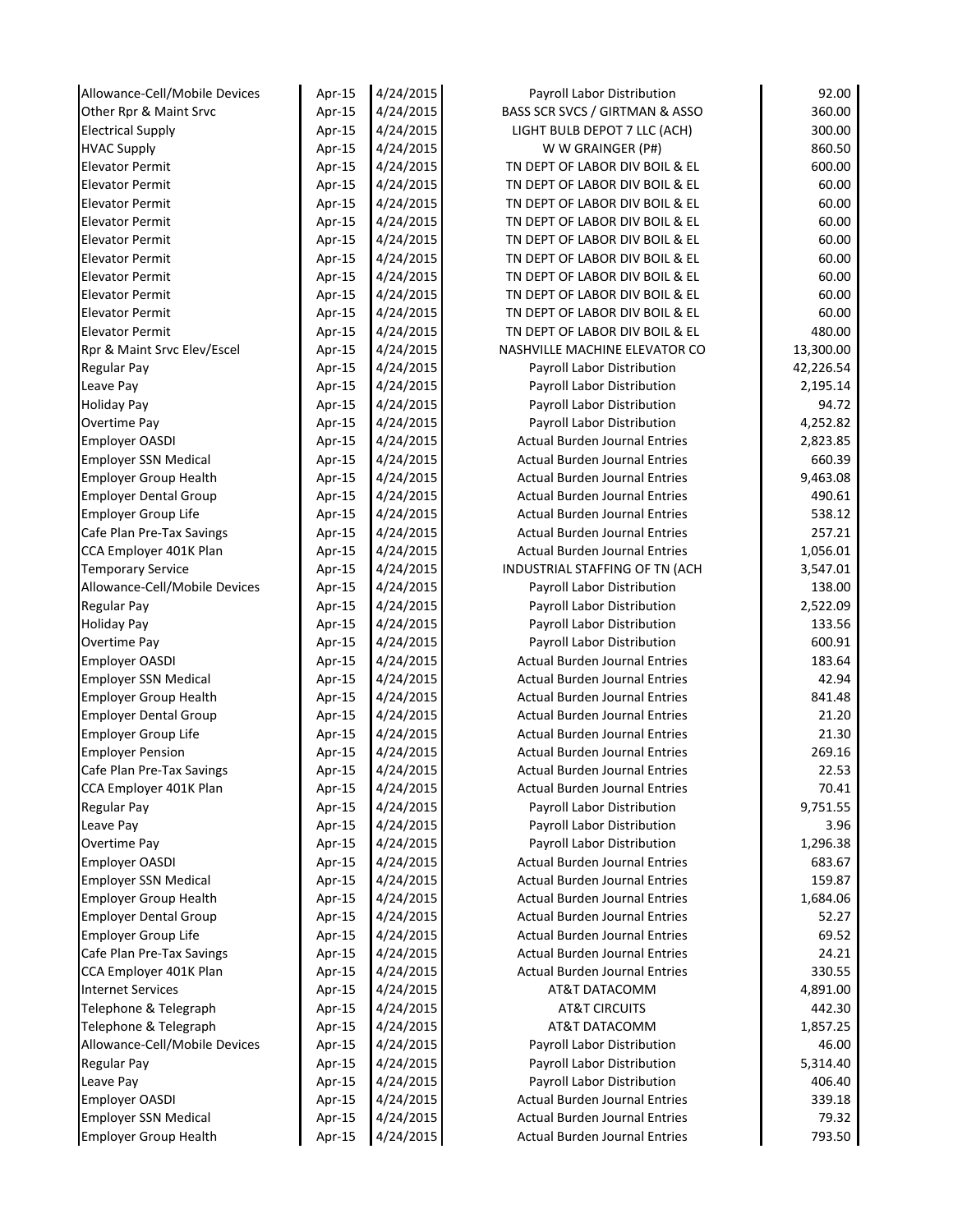| <b>Employer Dental Group</b>    | Apr-15 | 4/24/2015 | <b>Actual Burden Journal Entries</b> | 28.28     |
|---------------------------------|--------|-----------|--------------------------------------|-----------|
| <b>Employer Group Life</b>      | Apr-15 | 4/24/2015 | <b>Actual Burden Journal Entries</b> | 28.40     |
| <b>Employer Pension</b>         | Apr-15 | 4/24/2015 | <b>Actual Burden Journal Entries</b> | 1,029.00  |
| <b>FSA Pre-Tax Savings</b>      | Apr-15 | 4/24/2015 | <b>Actual Burden Journal Entries</b> | 3.83      |
| Cafe Plan Pre-Tax Savings       | Apr-15 | 4/24/2015 | <b>Actual Burden Journal Entries</b> | 22.36     |
| Allowance-Cell/Mobile Devices   | Apr-15 | 4/24/2015 | Payroll Labor Distribution           | 92.00     |
| <b>Regular Pay</b>              | Apr-15 | 4/24/2015 | Payroll Labor Distribution           | 26,541.62 |
| Leave Pay                       | Apr-15 | 4/24/2015 | Payroll Labor Distribution           | 1,539.12  |
| Overtime Pay                    | Apr-15 | 4/24/2015 | Payroll Labor Distribution           | 2,430.50  |
| <b>Employer OASDI</b>           | Apr-15 | 4/24/2015 | <b>Actual Burden Journal Entries</b> | 1,783.18  |
| <b>Employer SSN Medical</b>     | Apr-15 | 4/24/2015 | <b>Actual Burden Journal Entries</b> | 417.02    |
| <b>Employer Group Health</b>    | Apr-15 | 4/24/2015 | <b>Actual Burden Journal Entries</b> | 6,644.54  |
| <b>Employer Dental Group</b>    | Apr-15 | 4/24/2015 | <b>Actual Burden Journal Entries</b> | 243.15    |
| <b>Employer Group Life</b>      | Apr-15 | 4/24/2015 | <b>Actual Burden Journal Entries</b> | 270.45    |
| <b>Employer Pension</b>         | Apr-15 | 4/24/2015 | <b>Actual Burden Journal Entries</b> | 237.01    |
| Cafe Plan Pre-Tax Savings       | Apr-15 | 4/24/2015 | <b>Actual Burden Journal Entries</b> | 176.37    |
| CCA Employer 401K Plan          | Apr-15 | 4/24/2015 | <b>Actual Burden Journal Entries</b> | 628.95    |
| Allowance-Cell/Mobile Devices   | Apr-15 | 4/24/2015 | Payroll Labor Distribution           | 230.00    |
| Postage & Delivery Srvc         | Apr-15 | 4/24/2015 | W W GRAINGER (P#)                    | 650.00    |
| Postage & Delivery Srvc         | Apr-15 | 4/24/2015 | W W GRAINGER (P#)                    | (650.00)  |
| <b>Regular Pay</b>              | Apr-15 | 4/24/2015 | Payroll Labor Distribution           | 3,629.82  |
| Overtime Pay                    | Apr-15 | 4/24/2015 | Payroll Labor Distribution           | 1,007.39  |
| <b>Employer OASDI</b>           | Apr-15 | 4/24/2015 | <b>Actual Burden Journal Entries</b> | 269.36    |
| <b>Employer SSN Medical</b>     | Apr-15 | 4/24/2015 | <b>Actual Burden Journal Entries</b> | 63.00     |
| <b>Employer Group Health</b>    | Apr-15 | 4/24/2015 | <b>Actual Burden Journal Entries</b> | 795.00    |
| <b>Employer Dental Group</b>    | Apr-15 | 4/24/2015 | <b>Actual Burden Journal Entries</b> | 28.28     |
| <b>Employer Group Life</b>      | Apr-15 | 4/24/2015 | <b>Actual Burden Journal Entries</b> | 28.40     |
| <b>Employer Pension</b>         | Apr-15 | 4/24/2015 | <b>Actual Burden Journal Entries</b> | 752.98    |
| Cafe Plan Pre-Tax Savings       | Apr-15 | 4/24/2015 | <b>Actual Burden Journal Entries</b> | 22.40     |
| <b>Regular Pay</b>              | Apr-15 | 4/24/2015 | Payroll Labor Distribution           | 4,813.76  |
| Leave Pay                       | Apr-15 | 4/24/2015 | Payroll Labor Distribution           | 61.74     |
| Overtime Pay                    | Apr-15 | 4/24/2015 | Payroll Labor Distribution           | 74.71     |
| <b>Employer OASDI</b>           | Apr-15 | 4/24/2015 | <b>Actual Burden Journal Entries</b> | 284.63    |
| <b>Employer SSN Medical</b>     | Apr-15 | 4/24/2015 | <b>Actual Burden Journal Entries</b> | 66.57     |
| <b>Employer Group Health</b>    | Apr-15 | 4/24/2015 | <b>Actual Burden Journal Entries</b> | 1,125.00  |
| <b>Employer Dental Group</b>    | Apr-15 | 4/24/2015 | <b>Actual Burden Journal Entries</b> | 14.14     |
| <b>Employer Group Life</b>      | Apr-15 | 4/24/2015 | <b>Actual Burden Journal Entries</b> | 28.40     |
| Cafe Plan Pre-Tax Savings       | Apr-15 | 4/24/2015 | <b>Actual Burden Journal Entries</b> | 31.01     |
| CCA Employer 401K Plan          | Apr-15 | 4/24/2015 | <b>Actual Burden Journal Entries</b> | 68.98     |
| <b>Temporary Service</b>        | Apr-15 | 4/24/2015 | UNIVERSAL PROTECTION SVCS LLC        | 988.95    |
| <b>Temporary Service</b>        | Apr-15 | 4/24/2015 | UNIVERSAL PROTECTION SVCS LLC        | 677.61    |
| <b>Temporary Service</b>        | Apr-15 | 4/24/2015 | UNIVERSAL PROTECTION SVCS LLC        | 1,067.96  |
| <b>Temporary Service</b>        | Apr-15 | 4/24/2015 | UNIVERSAL PROTECTION SVCS LLC        | 1,030.93  |
| <b>Uniform Cleaning Service</b> | Apr-15 | 4/24/2015 | <b>COYNE TEXTILE SVCS</b>            | 699.20    |
| Allowance-Cell/Mobile Devices   | Apr-15 | 4/24/2015 | Payroll Labor Distribution           | 46.00     |
| <b>Regular Pay</b>              | Apr-15 | 4/24/2015 | Payroll Labor Distribution           | 5,350.40  |
| Leave Pay                       | Apr-15 | 4/24/2015 | Payroll Labor Distribution           | 1,416.96  |
| <b>Holiday Pay</b>              | Apr-15 | 4/24/2015 | Payroll Labor Distribution           | 354.24    |
| Overtime Pay                    | Apr-15 | 4/24/2015 | Payroll Labor Distribution           | 26.48     |
| <b>Employer OASDI</b>           | Apr-15 | 4/24/2015 | <b>Actual Burden Journal Entries</b> | 437.32    |
| <b>Employer SSN Medical</b>     | Apr-15 | 4/24/2015 | <b>Actual Burden Journal Entries</b> | 102.28    |
| <b>Employer Group Health</b>    | Apr-15 | 4/24/2015 | <b>Actual Burden Journal Entries</b> | 559.50    |
| <b>Employer Dental Group</b>    | Apr-15 | 4/24/2015 | <b>Actual Burden Journal Entries</b> | 14.14     |
| <b>Employer Group Life</b>      | Apr-15 | 4/24/2015 | <b>Actual Burden Journal Entries</b> | 42.60     |
| Cafe Plan Pre-Tax Savings       | Apr-15 | 4/24/2015 | <b>Actual Burden Journal Entries</b> | 14.27     |
| CCA Employer 401K Plan          | Apr-15 | 4/24/2015 | <b>Actual Burden Journal Entries</b> | 272.46    |
| Allowance-Cell/Mobile Devices   | Apr-15 | 4/24/2015 | Payroll Labor Distribution           | 92.00     |
| Food & Ice                      | Apr-15 | 4/24/2015 | <b>CENTERPLATE MCC (ACH)</b>         | 95.31     |
|                                 |        |           |                                      |           |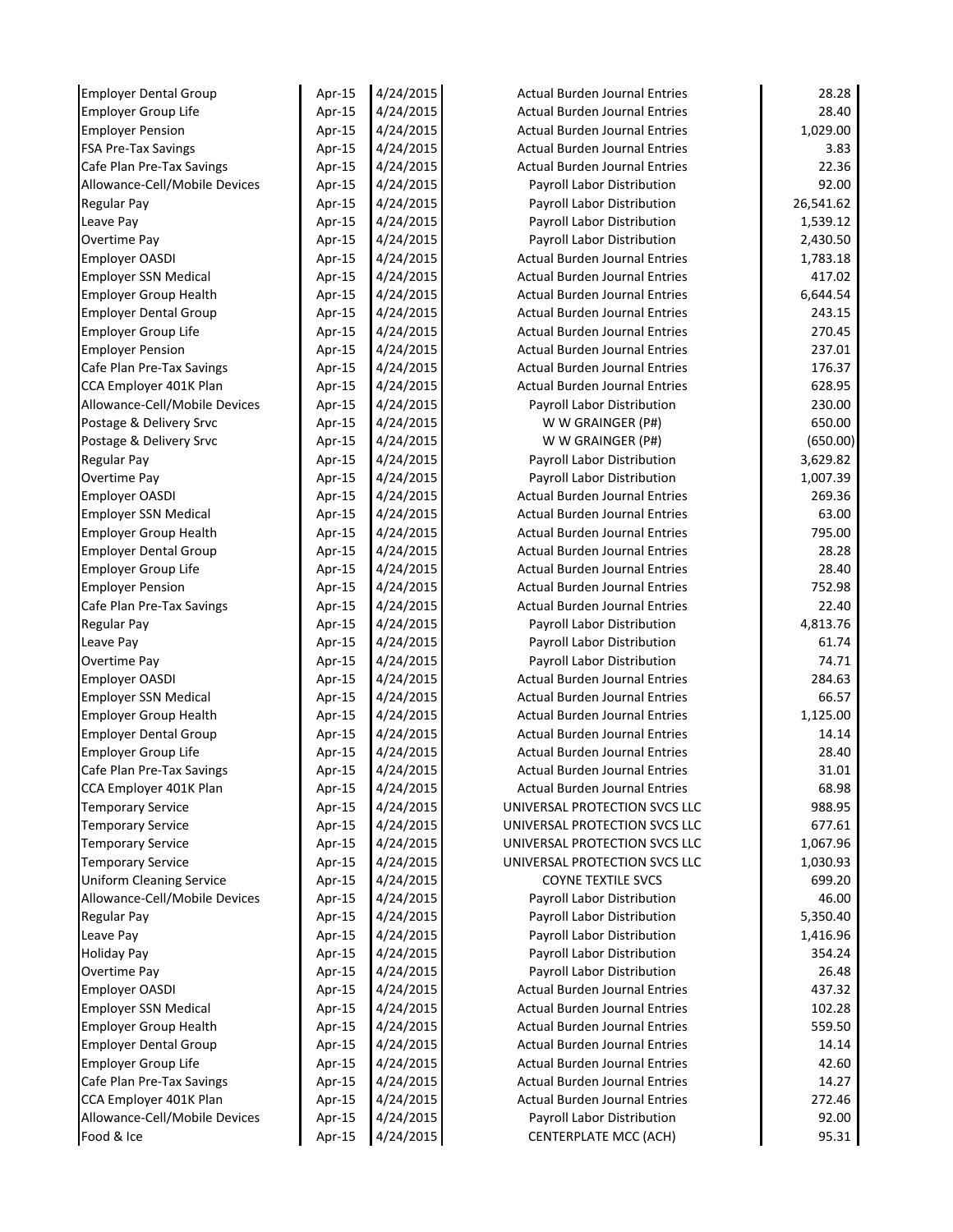| Food & Ice                    | Apr-15 | 4/24/2015 | <b>CENTERPLATE MCC (ACH)</b>         | 104.90    |
|-------------------------------|--------|-----------|--------------------------------------|-----------|
| <b>Regular Pay</b>            | Apr-15 | 4/24/2015 | Payroll Labor Distribution           | 15,800.80 |
| Leave Pay                     | Apr-15 | 4/24/2015 | Payroll Labor Distribution           | 1,540.00  |
| <b>Employer OASDI</b>         | Apr-15 | 4/24/2015 | <b>Actual Burden Journal Entries</b> | 1,048.62  |
| <b>Employer SSN Medical</b>   | Apr-15 | 4/24/2015 | <b>Actual Burden Journal Entries</b> | 245.24    |
| <b>Employer Group Health</b>  | Apr-15 | 4/24/2015 | <b>Actual Burden Journal Entries</b> | 1,266.00  |
| <b>Employer Dental Group</b>  | Apr-15 | 4/24/2015 | <b>Actual Burden Journal Entries</b> | 70.70     |
| Employer Group Life           | Apr-15 | 4/24/2015 | <b>Actual Burden Journal Entries</b> | 85.20     |
| <b>Employer Pension</b>       | Apr-15 | 4/24/2015 | <b>Actual Burden Journal Entries</b> | 3,119.08  |
| <b>FSA Pre-Tax Savings</b>    | Apr-15 | 4/24/2015 | <b>Actual Burden Journal Entries</b> | 14.34     |
| Cafe Plan Pre-Tax Savings     | Apr-15 | 4/24/2015 | <b>Actual Burden Journal Entries</b> | 35.98     |
| Allowance-Cell/Mobile Devices | Apr-15 | 4/24/2015 | Payroll Labor Distribution           | 230.00    |
| Regular Pay                   | Apr-15 | 4/24/2015 | Payroll Labor Distribution           | 3,389.98  |
| Leave Pay                     | Apr-15 | 4/24/2015 | Payroll Labor Distribution           | 184.32    |
| Overtime Pay                  | Apr-15 | 4/24/2015 | Payroll Labor Distribution           | 31.80     |
| <b>Employer OASDI</b>         | Apr-15 | 4/24/2015 | <b>Actual Burden Journal Entries</b> | 216.72    |
| <b>Employer SSN Medical</b>   | Apr-15 | 4/24/2015 | <b>Actual Burden Journal Entries</b> | 50.68     |
| <b>Employer Group Health</b>  | Apr-15 | 4/24/2015 | <b>Actual Burden Journal Entries</b> | 469.50    |
| <b>Employer Dental Group</b>  | Apr-15 | 4/24/2015 | <b>Actual Burden Journal Entries</b> | 28.28     |
| <b>Employer Group Life</b>    | Apr-15 | 4/24/2015 | <b>Actual Burden Journal Entries</b> | 28.40     |
| Cafe Plan Pre-Tax Savings     | Apr-15 | 4/24/2015 | <b>Actual Burden Journal Entries</b> | 11.98     |
| CCA Employer 401K Plan        | Apr-15 | 4/24/2015 | <b>Actual Burden Journal Entries</b> | 144.25    |
| Allowance-Cell/Mobile Devices | Apr-15 | 4/24/2015 | Payroll Labor Distribution           | 46.00     |
| Postage & Delivery Srvc       | Apr-15 | 4/24/2015 | LITHOGRAPHICS, INC                   | 25.00     |
| Printing/Binding              | Apr-15 | 4/24/2015 | LITHOGRAPHICS, INC                   | 5,527.94  |
| <b>Regular Pay</b>            | Apr-15 | 4/24/2015 | Payroll Labor Distribution           | 13,411.86 |
| Leave Pay                     | Apr-15 | 4/24/2015 | Payroll Labor Distribution           | 2,613.74  |
| <b>Holiday Pay</b>            | Apr-15 | 4/24/2015 | Payroll Labor Distribution           | 148.00    |
| Overtime Pay                  | Apr-15 | 4/24/2015 | Payroll Labor Distribution           | 382.91    |
| Employer OASDI                | Apr-15 | 4/24/2015 | <b>Actual Burden Journal Entries</b> | 960.17    |
| <b>Employer SSN Medical</b>   | Apr-15 | 4/24/2015 | <b>Actual Burden Journal Entries</b> | 224.56    |
| <b>Employer Group Health</b>  | Apr-15 | 4/24/2015 | <b>Actual Burden Journal Entries</b> | 3,178.50  |
| <b>Employer Dental Group</b>  | Apr-15 | 4/24/2015 | <b>Actual Burden Journal Entries</b> | 141.40    |
| <b>Employer Group Life</b>    | Apr-15 | 4/24/2015 | <b>Actual Burden Journal Entries</b> | 142.00    |
| Cafe Plan Pre-Tax Savings     | Apr-15 | 4/24/2015 | <b>Actual Burden Journal Entries</b> | 87.41     |
| CCA Employer 401K Plan        | Apr-15 | 4/24/2015 | <b>Actual Burden Journal Entries</b> | 441.59    |
| Allowance-Cell/Mobile Devices | Apr-15 | 4/24/2015 | Payroll Labor Distribution           | 92.00     |
| <b>Merchant Fees</b>          | Apr-15 | 4/24/2015 | 7100 MCC CC Cash Receipt             | (19.21)   |
| <b>Regular Pay</b>            | Apr-15 | 4/24/2015 | Payroll Labor Distribution           | 7,052.15  |
| Leave Pay                     | Apr-15 | 4/24/2015 | Payroll Labor Distribution           | 136.00    |
| Overtime Pay                  | Apr-15 | 4/24/2015 | Payroll Labor Distribution           | 8.42      |
| <b>Employer OASDI</b>         | Apr-15 | 4/24/2015 | <b>Actual Burden Journal Entries</b> | 414.50    |
| <b>Employer SSN Medical</b>   | Apr-15 | 4/24/2015 | <b>Actual Burden Journal Entries</b> | 96.94     |
| <b>Employer Group Health</b>  | Apr-15 | 4/24/2015 | <b>Actual Burden Journal Entries</b> | 795.00    |
| <b>Employer Dental Group</b>  | Apr-15 | 4/24/2015 | <b>Actual Burden Journal Entries</b> | 28.28     |
| <b>Employer Group Life</b>    | Apr-15 | 4/24/2015 | <b>Actual Burden Journal Entries</b> | 42.60     |
| <b>Employer Pension</b>       | Apr-15 | 4/24/2015 | <b>Actual Burden Journal Entries</b> | 1,294.45  |
| <b>FSA Pre-Tax Savings</b>    | Apr-15 | 4/24/2015 | <b>Actual Burden Journal Entries</b> | 23.91     |
| Cafe Plan Pre-Tax Savings     | Apr-15 | 4/24/2015 | <b>Actual Burden Journal Entries</b> | 22.24     |
| Allowance-Cell/Mobile Devices | Apr-15 | 4/24/2015 | Payroll Labor Distribution           | 92.00     |
| <b>Regular Pay</b>            | Apr-15 | 4/24/2015 | Payroll Labor Distribution           | 9,237.61  |
| Leave Pay                     | Apr-15 | 4/24/2015 | Payroll Labor Distribution           | 1,296.39  |
| Overtime Pay                  | Apr-15 | 4/24/2015 | Payroll Labor Distribution           | 48.68     |
| <b>Employer OASDI</b>         | Apr-15 | 4/24/2015 | <b>Actual Burden Journal Entries</b> | 636.60    |
| <b>Employer SSN Medical</b>   | Apr-15 | 4/24/2015 | <b>Actual Burden Journal Entries</b> | 148.87    |
| <b>Employer Group Health</b>  | Apr-15 | 4/24/2015 | <b>Actual Burden Journal Entries</b> | 1,264.50  |
| <b>Employer Dental Group</b>  | Apr-15 | 4/24/2015 | <b>Actual Burden Journal Entries</b> | 70.70     |
| <b>Employer Group Life</b>    |        | 4/24/2015 | <b>Actual Burden Journal Entries</b> | 71.00     |
|                               | Apr-15 |           |                                      |           |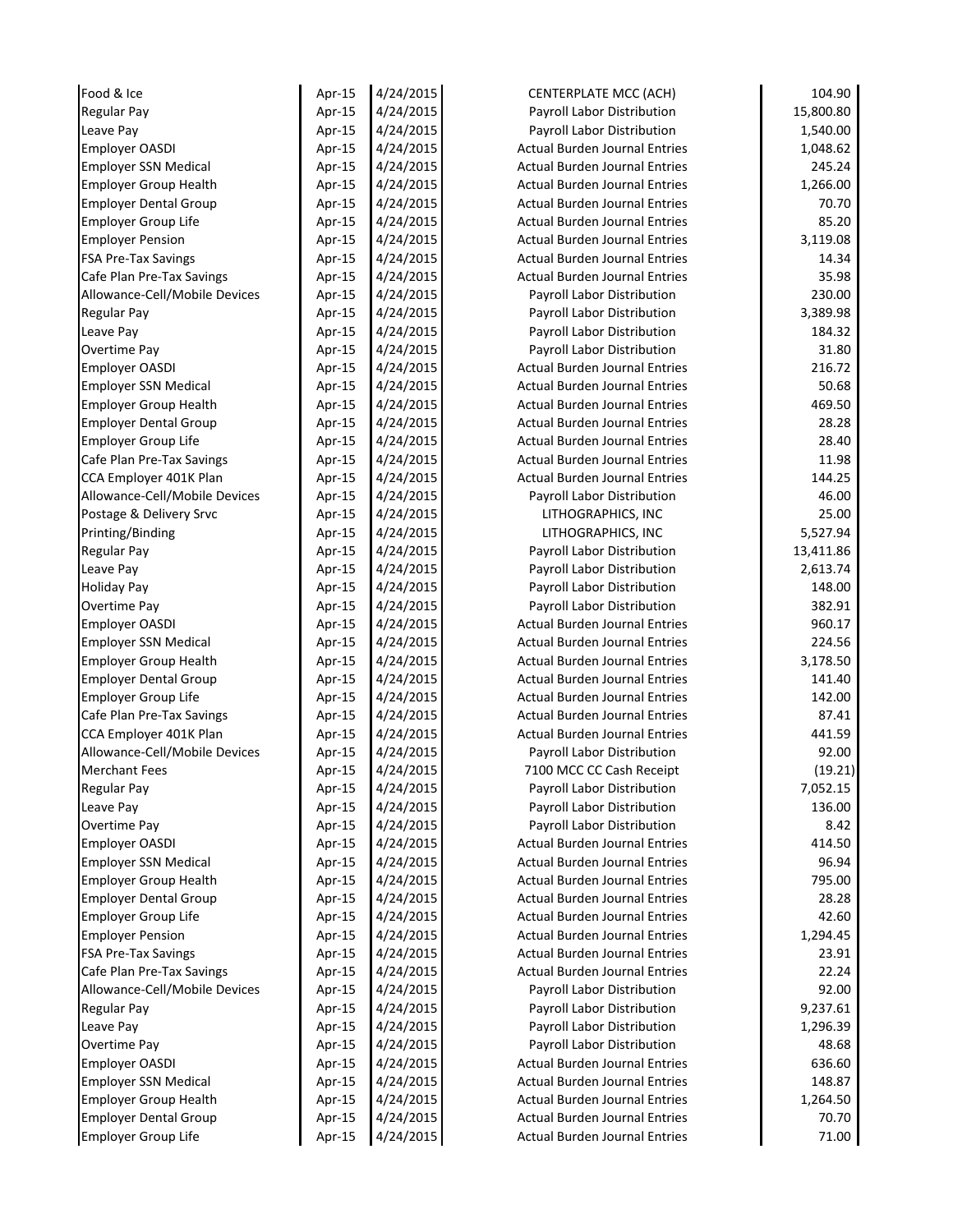| Cafe Plan Pre-Tax Savings       | Apr-15           | 4/24/2015 | <b>Actual Burden Journal Entries</b> | 34.65     |
|---------------------------------|------------------|-----------|--------------------------------------|-----------|
| CCA Employer 401K Plan          | Apr-15           | 4/24/2015 | <b>Actual Burden Journal Entries</b> | 253.19    |
| Allowance-Cell/Mobile Devices   | Apr-15           | 4/24/2015 | Payroll Labor Distribution           | 138.00    |
| <b>Regular Pay</b>              | Apr-15           | 4/24/2015 | Payroll Labor Distribution           | 14,732.49 |
| <b>Employer OASDI</b>           | Apr-15           | 4/24/2015 | <b>Actual Burden Journal Entries</b> | 895.00    |
| <b>Employer SSN Medical</b>     | Apr-15           | 4/24/2015 | <b>Actual Burden Journal Entries</b> | 209.31    |
| <b>Employer Group Health</b>    | Apr-15           | 4/24/2015 | <b>Actual Burden Journal Entries</b> | 798.00    |
| <b>Employer Dental Group</b>    | Apr-15           | 4/24/2015 | <b>Actual Burden Journal Entries</b> | 28.28     |
| <b>Employer Group Life</b>      | Apr-15           | 4/24/2015 | <b>Actual Burden Journal Entries</b> | 28.40     |
| <b>Employer Pension</b>         | Apr-15           | 4/24/2015 | <b>Actual Burden Journal Entries</b> | 2,649.93  |
| <b>FSA Pre-Tax Savings</b>      | Apr-15           | 4/24/2015 | <b>Actual Burden Journal Entries</b> | 7.97      |
| Cafe Plan Pre-Tax Savings       | Apr-15           | 4/24/2015 | <b>Actual Burden Journal Entries</b> | 21.80     |
| Allowance-Cell/Mobile Devices   | Apr-15           | 4/24/2015 | Payroll Labor Distribution           | 92.00     |
| Food & Bev-Inhouse              | Apr-15           | 4/24/2015 | CENTERPLATE MCC (ACH)                | 474.04    |
| Food & Bev-Inhouse              | Apr-15           | 4/24/2015 | CENTERPLATE MCC (ACH)                | 384.63    |
| Food & Bev-Inhouse              | Apr-15           | 4/24/2015 | CENTERPLATE MCC (ACH)                | 1,196.19  |
| Food & Bev-Inhouse              | Apr-15           | 4/24/2015 | CENTERPLATE MCC (ACH)                | 447.32    |
| <b>Regular Pay</b>              | Apr-15           | 4/24/2015 | Payroll Labor Distribution           | 6,855.79  |
| Leave Pay                       | Apr-15           | 4/24/2015 | Payroll Labor Distribution           | 71.48     |
| Overtime Pay                    | Apr-15           | 4/24/2015 | Payroll Labor Distribution           | 56.21     |
| <b>Employer OASDI</b>           | Apr-15           | 4/24/2015 | <b>Actual Burden Journal Entries</b> | 413.54    |
| <b>Employer SSN Medical</b>     | Apr-15           | 4/24/2015 | <b>Actual Burden Journal Entries</b> | 96.72     |
| <b>Employer Group Health</b>    | Apr-15           | 4/24/2015 | <b>Actual Burden Journal Entries</b> | 1,264.50  |
| <b>Employer Dental Group</b>    | Apr-15           | 4/24/2015 | <b>Actual Burden Journal Entries</b> | 56.56     |
| <b>Employer Group Life</b>      | Apr-15           | 4/24/2015 | <b>Actual Burden Journal Entries</b> | 56.80     |
| Cafe Plan Pre-Tax Savings       | Apr-15           | 4/24/2015 | <b>Actual Burden Journal Entries</b> | 34.54     |
| CCA Employer 401K Plan          | Apr-15           | 4/24/2015 | <b>Actual Burden Journal Entries</b> | 126.31    |
| Allowance-Cell/Mobile Devices   | Apr-15           | 4/24/2015 | Payroll Labor Distribution           | 138.00    |
| Postage & Delivery Srvc         | Apr-15           | 4/27/2015 | FERGUSON ENTERPRISES (ACH)           | (1.68)    |
| <b>HHold &amp; Jnitr Supply</b> | Apr-15           | 4/27/2015 | AMERICAN PAPER & TWINE CO (ACH       | 171.18    |
| <b>HHold &amp; Jnitr Supply</b> | Apr-15           | 4/27/2015 | AMERICAN PAPER & TWINE CO (ACH       | 673.05    |
| <b>HHold &amp; Jnitr Supply</b> | Apr-15           | 4/27/2015 | AMERICAN PAPER & TWINE CO (ACH       | 598.50    |
| <b>HHold &amp; Jnitr Supply</b> | Apr-15           | 4/27/2015 | AMERICAN PAPER & TWINE CO (ACH       | 925.50    |
| <b>HHold &amp; Jnitr Supply</b> | Apr-15           | 4/27/2015 | AMERICAN PAPER & TWINE CO (ACH       | 775.00    |
| <b>HHold &amp; Jnitr Supply</b> | Apr-15           | 4/27/2015 | AMERICAN PAPER & TWINE CO (ACH       | 562.50    |
| <b>Small Equipment Supply</b>   | Apr-15           | 4/27/2015 | PCMG INC (ACH)                       | 852.00    |
| Small Equipment Supply          | Apr-15           | 4/27/2015 | PCMG INC (ACH)                       | 1,050.00  |
| Rent Equipment                  | Apr-15           | 4/27/2015 | LASER ONE INC (ACH)                  | 300.00    |
| <b>Merchant Fees</b>            | Apr-15           | 4/27/2015 | 7100 MCC CC Cash Receipt             | (9.06)    |
| Other Rpr & Maint Srvc          | Apr-15           | 4/28/2015 | <b>NASHVILLE REFRIGERATION INC</b>   | 222.50    |
| Rpr & Maint Srvc Elev/Escel     | Apr-15           | 4/28/2015 | NASHVILLE MACHINE ELEVATOR CO        | 143.00    |
| Rpr & Maint Srvc Elev/Escel     | Apr-15           | 4/28/2015 | NASHVILLE MACHINE ELEVATOR CO        | 143.00    |
| Rpr & Maint Srvc Elev/Escel     | Apr-15           | 4/28/2015 | NASHVILLE MACHINE ELEVATOR CO        | 286.00    |
| Rpr & Maint Srvc Elev/Escel     | Apr-15           | 4/28/2015 | NASHVILLE MACHINE ELEVATOR CO        | 286.00    |
| Rpr & Maint Srvc Elev/Escel     | Apr-15           | 4/28/2015 | NASHVILLE MACHINE ELEVATOR CO        | 286.00    |
| Janitorial Srvc                 | Apr-15           | 4/28/2015 | SERVICE MANAGEMENT SYSTEMS           | 17,815.37 |
| <b>Small Equipment Supply</b>   | Apr-15           | 4/28/2015 | <b>GRAYBAR ELECTRIC CO INC (ACH)</b> | 437.28    |
| Other Rpr & Maint Srvc          | Apr-15           | 4/28/2015 | BEAMAN MOTOR CO(P#) (ACH)            | 2,930.00  |
| Offc & Admin Supply             | Apr-15           | 4/28/2015 | W W GRAINGER (P#)                    | 20.52     |
| Postage & Delivery Srvc         | Apr-15           | 4/28/2015 | <b>BLINK MARKETING INC (ACH)</b>     | 21.95     |
| <b>Electrical Supply</b>        | Apr-15           | 4/29/2015 | WILLIAMS WHOLESALE SUPPLY OF N       | 1,790.00  |
| <b>Electrical Supply</b>        | Apr-15           | 4/29/2015 | WILLIAMS WHOLESALE SUPPLY OF N       | 22.50     |
| <b>Electrical Supply</b>        | Apr-15           | 4/29/2015 | WILLIAMS WHOLESALE SUPPLY OF N       | 22.50     |
| <b>Electrical Supply</b>        | Apr-15           | 4/29/2015 | WILLIAMS WHOLESALE SUPPLY OF N       | 45.00     |
| <b>Electrical Supply</b>        | Apr-15           | 4/29/2015 | WILLIAMS WHOLESALE SUPPLY OF N       | 22.50     |
| <b>Electrical Supply</b>        |                  | 4/29/2015 | WILLIAMS WHOLESALE SUPPLY OF N       | 22.50     |
| <b>Medical Services</b>         | Apr-15<br>Apr-15 | 4/29/2015 | MED STAR MEDICAL STAFFING INC        | 1,112.63  |
|                                 |                  |           |                                      |           |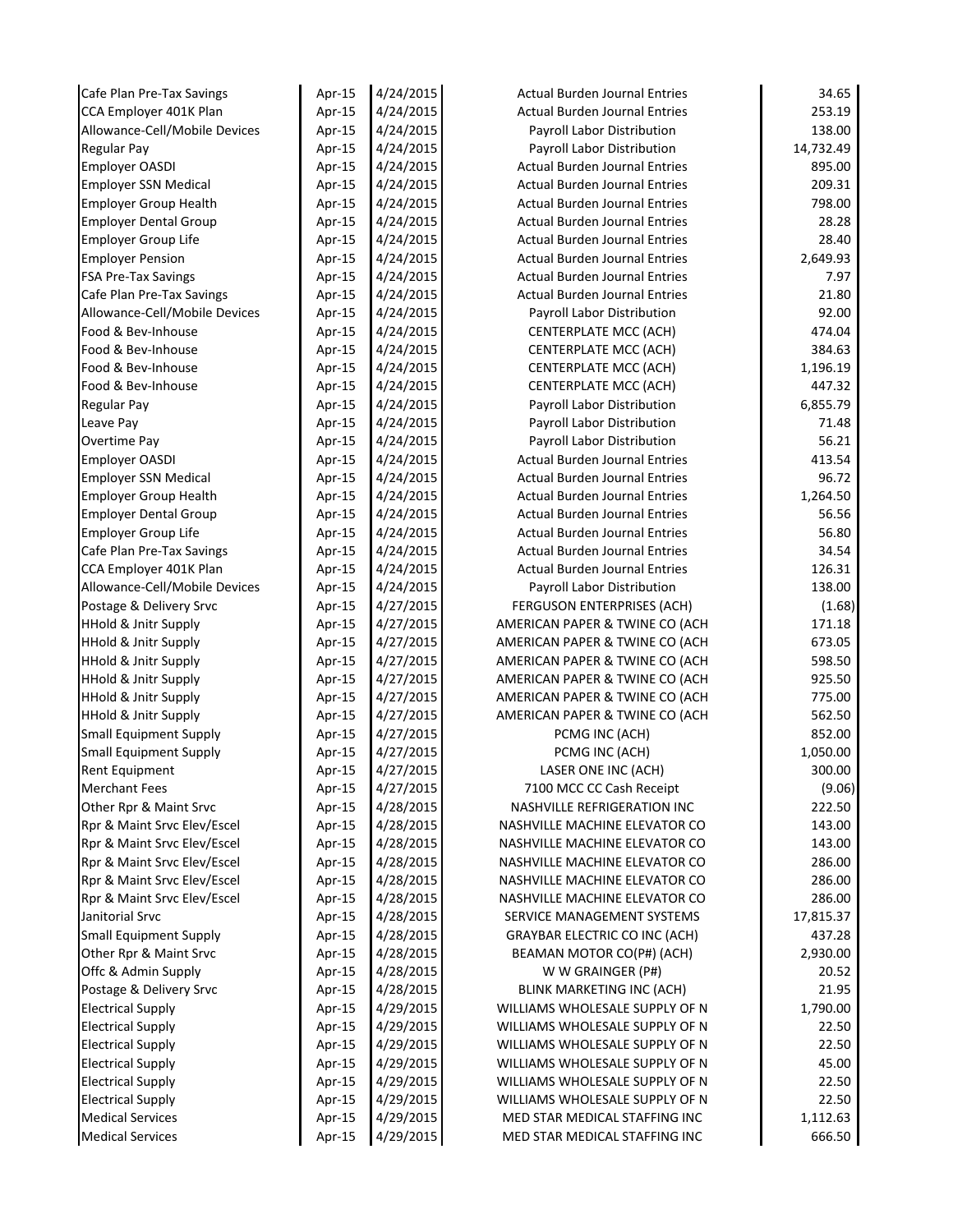| <b>Temporary Service</b>         | Apr-15 | 4/29/2015 | UNIVERSAL PROTECTION SVCS LLC       | 709.39     |
|----------------------------------|--------|-----------|-------------------------------------|------------|
| Postage & Delivery Srvc          | Apr-15 | 4/29/2015 | TORERO SPECIALTY PRODUCTS LLC       | 80.00      |
| Advertising & Promot'n           | Apr-15 | 4/29/2015 | TORERO SPECIALTY PRODUCTS LLC       | 921.00     |
| Advertising & Promot'n           | Apr-15 | 4/29/2015 | TORERO SPECIALTY PRODUCTS LLC       | 237.00     |
| <b>Mngt Cnsltnt Srvc</b>         | Apr-15 | 4/29/2015 | <b>CUSHION EMPLOYER SER (ACH)</b>   | 875.00     |
| Offc & Admin Supply              | Apr-15 | 4/29/2015 | MYOFFICE PRODUCTS (ACH)             | 21.98      |
| Offc & Admin Supply              | Apr-15 | 4/29/2015 | MYOFFICE PRODUCTS (ACH)             | 49.70      |
| Offc & Admin Supply              | Apr-15 | 4/29/2015 | MYOFFICE PRODUCTS (ACH)             | 84.60      |
| Offc & Admin Supply              | Apr-15 | 4/29/2015 | MYOFFICE PRODUCTS (ACH)             | 121.02     |
| Offc & Admin Supply              | Apr-15 | 4/29/2015 | MYOFFICE PRODUCTS (ACH)             | 94.44      |
| Offc & Admin Supply              | Apr-15 | 4/29/2015 | MYOFFICE PRODUCTS (ACH)             | 31.18      |
| Offc & Admin Supply              | Apr-15 | 4/29/2015 | MYOFFICE PRODUCTS (ACH)             | 54.72      |
| Offc & Admin Supply              | Apr-15 | 4/29/2015 | MYOFFICE PRODUCTS (ACH)             | 24.22      |
| Offc & Admin Supply              | Apr-15 | 4/29/2015 | MYOFFICE PRODUCTS (ACH)             | 63.84      |
| Printing/Binding                 | Apr-15 | 4/30/2015 | RICOH USA INC (ACH)                 | 46.00      |
| Printing/Binding                 | Apr-15 | 4/30/2015 | RICOH USA INC (ACH)                 | 46.00      |
| Printing/Binding                 | Apr-15 | 4/30/2015 | RICOH USA INC (ACH)                 | 46.00      |
| Other Rpr & Maint Srvc           | Apr-15 | 4/30/2015 | RICOH USA INC (ACH)                 | 354.11     |
| Other Rpr & Maint Srvc           | Apr-15 | 4/30/2015 | RICOH USA INC (ACH)                 | 270.43     |
| Food & Ice                       | Apr-15 | 4/30/2015 | CENTERPLATE MCC (ACH)               | 32.02      |
| Food & Ice                       | Apr-15 | 4/30/2015 | CENTERPLATE MCC (ACH)               | 32.66      |
| Electric                         | Apr-15 | 4/30/2015 | NASHVILLE ELECTRIC SERVICE CO       | 119,310.93 |
| Water                            | Apr-15 | 4/30/2015 | WS / APRIL 2015 / WATER IDB         | 1,324.82   |
| Water                            | Apr-15 | 4/30/2015 | WS / APRIL 2015 / SEWER IDB         | 3,448.51   |
| Gas                              | Apr-15 | 4/30/2015 | PIEDMONT NATURAL GAS CO (METRO      | 4,814.78   |
| Stormwater                       | Apr-15 | 4/30/2015 | WS/APRIL 2015/STORMWATER IDB        | 660.00     |
| Landscaping Srvc                 | Apr-15 | 4/30/2015 | REED LANDSCAPING INC (ACH)          | 2,262.00   |
| Postage & Delivery Srvc          | Apr-15 | 4/30/2015 | JOHNSON CNTRLS INC(TN/NC)(P#)(      | (12.00)    |
| <b>Building Maintenance Srvc</b> | Apr-15 | 4/30/2015 | <b>BAKER ROOFING CO (ACH)</b>       | 505.20     |
| Plumbing/HVAC Maintain Srvc      | Apr-15 | 4/30/2015 | ROTO ROOTER (ACH)                   | 684.95     |
| Other Rpr & Maint Srvc           | Apr-15 | 4/30/2015 | RICOH USA INC (ACH)                 | 34.81      |
| Other Rpr & Maint Srvc           | Apr-15 | 4/30/2015 | RICOH USA INC (ACH)                 | 28.72      |
| <b>Electrical Supply</b>         | Apr-15 | 4/30/2015 | NASHVILLE ELECTRIC SERVICE CO       | 900.00     |
| <b>HVAC Supply</b>               | Apr-15 | 4/30/2015 | JOHNSON CNTRLS INC(TN/NC)(P#)(      | (43.83)    |
| <b>Elevator Permit</b>           | Apr-15 | 4/30/2015 | TN DEPT OF LABOR DIV BOIL & EL      | 60.00      |
| <b>Elevator Permit</b>           | Apr-15 | 4/30/2015 | TN DEPT OF LABOR DIV BOIL & EL      | 480.00     |
| <b>Elevator Permit</b>           | Apr-15 | 4/30/2015 | TN DEPT OF LABOR DIV BOIL & EL      | 660.00     |
| <b>Elevator Permit</b>           | Apr-15 | 4/30/2015 | TN DEPT OF LABOR DIV BOIL & EL      | 60.00      |
| Rpr & Maint Srvc Access Ctrl     | Apr-15 | 4/30/2015 | SIMPLEX GRINNELL LP (ACH)           | 465.00     |
| Rpr & Maint Srvc Bld Auto        | Apr-15 | 4/30/2015 | MCC - 3/15 SRVC CONTRACT RCLS       | 232.92     |
| Rpr & Maint Srvc Bld Auto        | Apr-15 | 4/30/2015 | MCC - 4/15 SRVC CONTRACT RCLS       | 232.92     |
| Rpr & Maint Srvc Elev/Escel      | Apr-15 | 4/30/2015 | NASHVILLE MACHINE ELEVATOR CO       | 177.00     |
| Rpr & Maint Srvc Elev/Escel      | Apr-15 | 4/30/2015 | NASHVILLE MACHINE ELEVATOR CO       | 143.00     |
| Rpr & Maint Srvc Elev/Escel      | Apr-15 | 4/30/2015 | NASHVILLE MACHINE ELEVATOR CO       | 143.00     |
| Rpr & Maint Srvc Generators      | Apr-15 | 4/30/2015 | <b>CUMMINS CROSSPOINT LLC (ACH)</b> | 239.10     |
| Rpr & Maint Srvc Green Roof      | Apr-15 | 4/30/2015 | <b>GREENRISE TECHNOLOGIES (ACH)</b> | 4,931.30   |
| <b>Electrical Supply-Lamps</b>   | Apr-15 | 4/30/2015 | Fifth Third CCard April 2015        | 162.50     |
| <b>Temporary Service</b>         | Apr-15 | 4/30/2015 | MCC 04/15 Temp Labor RCLS           | (1,676.57) |
| <b>Laundry Services</b>          | Apr-15 | 4/30/2015 | ALSCO                               | 675.37     |
| <b>Laundry Services</b>          | Apr-15 | 4/30/2015 | ALSCO                               | 359.98     |
| <b>Laundry Services</b>          | Apr-15 | 4/30/2015 | <b>ALSCO</b>                        | 315.39     |
| Janitorial Srvc                  | Apr-15 | 4/30/2015 | SERVICE MANAGEMENT SYSTEMS          | 10,579.99  |
| Temporary Service-Reimb          | Apr-15 | 4/30/2015 | MCC 04/15 Temp Labor RCLS           | 1,676.57   |
| Other Rpr & Maint Srvc           | Apr-15 | 4/30/2015 | RICOH USA INC (ACH)                 | 103.15     |
| Other Rpr & Maint Srvc           | Apr-15 | 4/30/2015 | STAR DISTRIBUTING CO INC            | 162.50     |
| Other Rpr & Maint Srvc           | Apr-15 | 4/30/2015 | RICOH USA INC (ACH)                 | 66.74      |
|                                  |        |           |                                     |            |
| Cable Television                 | Apr-15 | 4/30/2015 | COMCAST (ACH)                       | 425.18     |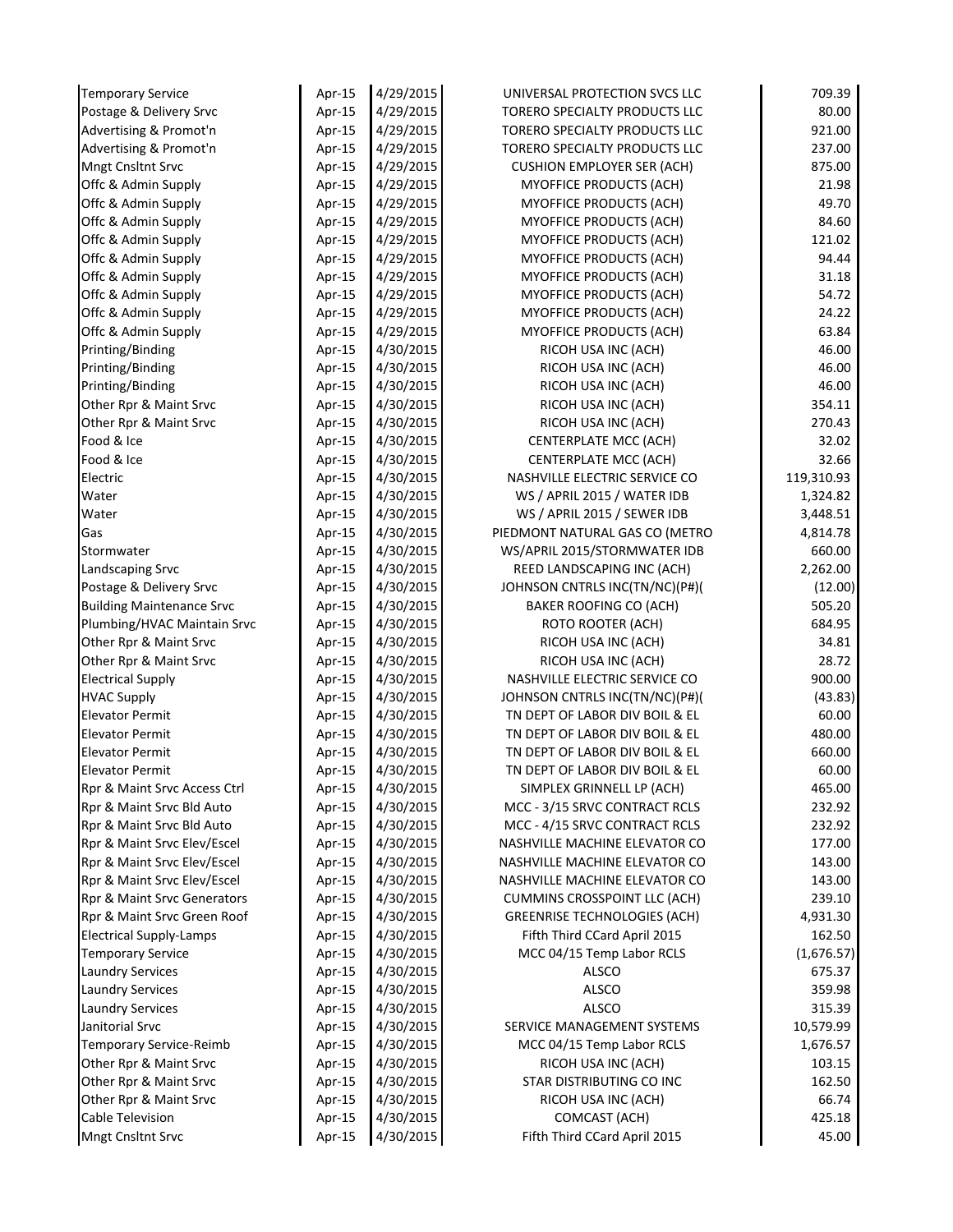| <b>Internet Services</b>                                   | Apr-15           | 4/30/2015              | Fifth Third CCard April 2015                                 | 29.99           |
|------------------------------------------------------------|------------------|------------------------|--------------------------------------------------------------|-----------------|
| <b>Internet Services</b>                                   | Apr-15           | 4/30/2015              | COMCAST (ACH)                                                | 254.05          |
| Telephone & Telegraph                                      | Apr-15           | 4/30/2015              | AT&T (PO BOX 105320)(105262)(7                               | 346.06          |
| Postage & Delivery Srvc                                    | Apr-15           | 4/30/2015              | <b>GRAYBAR ELECTRIC CO INC (ACH)</b>                         | 17.35           |
| Other Rpr & Maint Srvc                                     | Apr-15           | 4/30/2015              | RICOH USA INC (ACH)                                          | 103.15          |
| Other Rpr & Maint Srvc                                     | Apr-15           | 4/30/2015              | RICOH USA INC (ACH)                                          | 66.74           |
| Computer Hardware < \$5000                                 | Apr-15           | 4/30/2015              | Fifth Third CCard April 2015                                 | 11.90           |
| Computer Hardware < \$5000                                 | Apr-15           | 4/30/2015              | Fifth Third CCard April 2015                                 | 13.86           |
| <b>Medical Services</b>                                    | Apr-15           | 4/30/2015              | MED STAR MEDICAL STAFFING INC                                | 1,741.50        |
| <b>Medical Services</b>                                    | Apr-15           | 4/30/2015              | MED STAR MEDICAL STAFFING INC                                | 548.25          |
| <b>Medical Services</b>                                    | Apr-15           | 4/30/2015              | MED STAR MEDICAL STAFFING INC                                | 698.75          |
| <b>Security Services</b>                                   | Apr-15           | 4/30/2015              | UNIVERSAL PROTECTION SVCS LLC                                | 19,481.10       |
| <b>Security Services</b>                                   | Apr-15           | 4/30/2015              | UNIVERSAL PROTECTION SVCS LLC                                | 1,904.95        |
| <b>Security Services</b>                                   | Apr-15           | 4/30/2015              | UNIVERSAL PROTECTION SVCS LLC                                | 15,165.28       |
| <b>Security Services</b>                                   | Apr-15           | 4/30/2015              | UNIVERSAL PROTECTION SVCS LLC                                | 470.70          |
| <b>Security Services</b>                                   | Apr-15           | 4/30/2015              | UNIVERSAL PROTECTION SVCS LLC                                | 1,908.68        |
| <b>Security Services</b>                                   | Apr-15           | 4/30/2015              | UNIVERSAL PROTECTION SVCS LLC                                | 246.50          |
| <b>Security Services</b>                                   | Apr-15           | 4/30/2015              | UNIVERSAL PROTECTION SVCS LLC                                | 3,734.27        |
| Employee Out-of-town Travel                                | Apr-15           | 4/30/2015              | HAVILAND, AARON L                                            | 157.36          |
| <b>Temporary Service</b>                                   | Apr-15           | 4/30/2015              | UNIVERSAL PROTECTION SVCS LLC                                | 4,016.20        |
| <b>Temporary Service</b>                                   | Apr-15           | 4/30/2015              | UNIVERSAL PROTECTION SVCS LLC                                | 1,781.67        |
| <b>Uniform Cleaning Service</b>                            | Apr-15           | 4/30/2015              | <b>COYNE TEXTILE SVCS</b>                                    | 681.53          |
| Food & Bev Capital Reserve                                 | Apr-15           | 4/30/2015              | MCC - 4/15 F&B MAINT RCLS                                    | (457.02)        |
| Food & Bev Capital Reserve                                 | Apr-15           | 4/30/2015              | MCC - 4/15 F&B MAINT RCLS                                    | (2,398.04)      |
| Food & Bev Capital Reserve                                 | Apr-15           | 4/30/2015              | MCC - 4/15 F&B MAINT RCLS                                    | (130.25)        |
| Other Rpr & Maint Srvc                                     | Apr-15           | 4/30/2015              | RICOH USA INC (ACH)                                          | 827.60          |
| Other Rpr & Maint Srvc                                     | Apr-15           | 4/30/2015              | RICOH USA INC (ACH)                                          | 558.80          |
| Employee Out-of-town Travel                                | Apr-15           | 4/30/2015              | Fifth Third CCard April 2015                                 | 16.50           |
| Employee Out-of-town Travel                                | Apr-15           | 4/30/2015              | Fifth Third CCard April 2015                                 | 487.91          |
| Employee Out-of-town Travel                                | Apr-15           | 4/30/2015              | Fifth Third CCard April 2015                                 | 409.92          |
| Employee Out-of-town Travel                                | Apr-15           | 4/30/2015              | Fifth Third CCard April 2015                                 | 259.86<br>25.00 |
| Employee Out-of-town Travel<br>Employee Out-of-town Travel | Apr-15<br>Apr-15 | 4/30/2015<br>4/30/2015 | Fifth Third CCard April 2015<br>Fifth Third CCard April 2015 | 2.37            |
| Employee Out-of-town Travel                                |                  | 4/30/2015              | Fifth Third CCard April 2015                                 | 25.00           |
| Employee Out-of-town Travel                                | Apr-15<br>Apr-15 | 4/30/2015              | Fifth Third CCard April 2015                                 | 24.50           |
| Employee Out-of-town Travel                                | Apr-15           | 4/30/2015              | Fifth Third CCard April 2015                                 | 27.00           |
| Employee Out-of-town Travel                                | Apr-15           | 4/30/2015              | Fifth Third CCard April 2015                                 | 27.00           |
| Employee Out-of-town Travel                                | Apr-15           | 4/30/2015              | Fifth Third CCard April 2015                                 | 28.00           |
| Employee Out-of-town Travel                                | Apr-15           | 4/30/2015              | Fifth Third CCard April 2015                                 | 22.80           |
| Employee Out-of-town Travel                                | Apr-15           | 4/30/2015              | Fifth Third CCard April 2015                                 | 6.00            |
| Employee Out-of-town Travel                                | Apr-15           | 4/30/2015              | Fifth Third CCard April 2015                                 | 23.40           |
| Employee Out-of-town Travel                                | Apr-15           | 4/30/2015              | Fifth Third CCard April 2015                                 | 9.59            |
| Employee Out-of-town Travel                                | Apr-15           | 4/30/2015              | Fifth Third CCard April 2015                                 | 24.15           |
| Employee Out-of-town Travel                                | Apr-15           | 4/30/2015              | Fifth Third CCard April 2015                                 | 28.75           |
| Employee Out-of-town Travel                                | Apr-15           | 4/30/2015              | MCC JE1050777 04/15 RCLS                                     | 218.50          |
| Employee Out-of-town Travel                                | Apr-15           | 4/30/2015              | <b>IVEY, BRIAN</b>                                           | 7.25            |
| <b>Employee Air Travel</b>                                 | Apr-15           | 4/30/2015              | Fifth Third CCard April 2015                                 | 135.60          |
| <b>Employee Air Travel</b>                                 | Apr-15           | 4/30/2015              | Fifth Third CCard April 2015                                 | 214.50          |
| <b>Employee Air Travel</b>                                 | Apr-15           | 4/30/2015              | Fifth Third CCard April 2015                                 | 25.00           |
| <b>Employee Air Travel</b>                                 | Apr-15           | 4/30/2015              | Fifth Third CCard April 2015                                 | 25.00           |
| Postage & Delivery Srvc                                    | Apr-15           | 4/30/2015              | Fifth Third CCard April 2015                                 | 19.40           |
| Registration                                               | Apr-15           | 4/30/2015              | Fifth Third CCard April 2015                                 | 70.00           |
| Registration                                               | Apr-15           | 4/30/2015              | Fifth Third CCard April 2015                                 | 35.00           |
| <b>Membership Dues</b>                                     | Apr-15           | 4/30/2015              | Fifth Third CCard April 2015                                 | 205.00          |
| <b>Membership Dues</b>                                     | Apr-15           | 4/30/2015              | Fifth Third CCard April 2015                                 | 430.00          |
| Other Rpr & Maint Srvc                                     | Apr-15           | 4/30/2015              | RICOH USA INC (ACH)                                          | 174.03          |
| Other Rpr & Maint Srvc                                     | Apr-15           | 4/30/2015              | RICOH USA INC (ACH)                                          | 143.61          |
| Host & Hostess                                             | Apr-15           | 4/30/2015              | Fifth Third CCard April 2015                                 | 40.95           |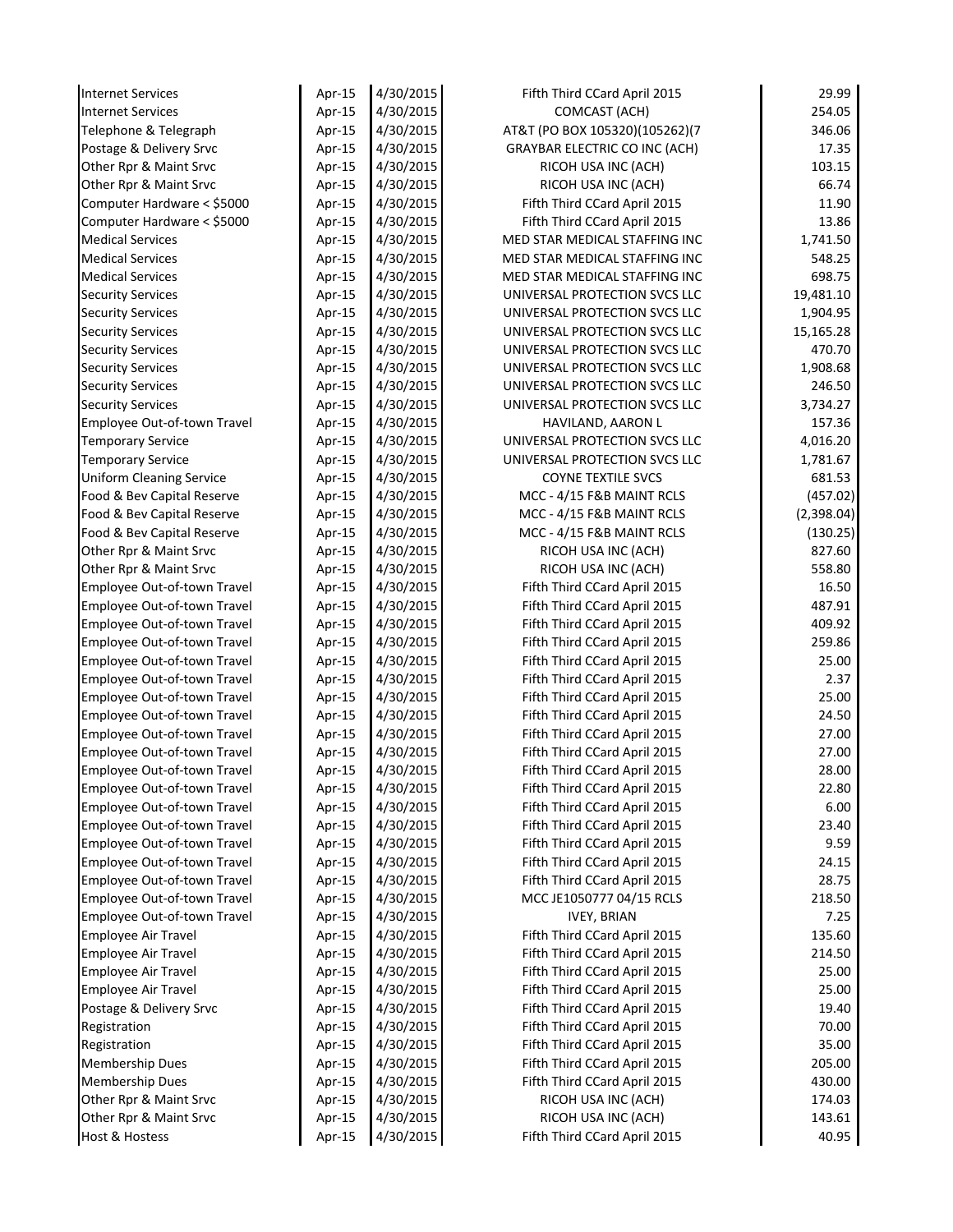| Host & Hostess                | Apr-15 | 4/30/2015 | Fifth Third CCard April 2015                  | 53.58      |
|-------------------------------|--------|-----------|-----------------------------------------------|------------|
| Host & Hostess                | Apr-15 | 4/30/2015 | Fifth Third CCard April 2015                  | 63.66      |
| Host & Hostess                | Apr-15 | 4/30/2015 | Fifth Third CCard April 2015                  | 58.00      |
| Host & Hostess                | Apr-15 | 4/30/2015 | Fifth Third CCard April 2015                  | 110.16     |
| <b>Host &amp; Hostess</b>     | Apr-15 | 4/30/2015 | Fifth Third CCard April 2015                  | 60.52      |
| Rent Tradeshow Booth Expenses | Apr-15 | 4/30/2015 | Fifth Third CCard April 2015                  | 218.50     |
| Rent Tradeshow Booth Expenses | Apr-15 | 4/30/2015 | Fifth Third CCard April 2015                  | 21.15      |
| Rent Tradeshow Booth Expenses | Apr-15 | 4/30/2015 | Fifth Third CCard April 2015                  | 20.00      |
| Rent Tradeshow Booth Expenses | Apr-15 | 4/30/2015 | Fifth Third CCard April 2015                  | 34.70      |
| Rent Tradeshow Booth Expenses | Apr-15 | 4/30/2015 | Fifth Third CCard April 2015                  | 556.25     |
| Rent Tradeshow Booth Expenses | Apr-15 | 4/30/2015 | Fifth Third CCard April 2015                  | 58.78      |
| Rent Tradeshow Booth Expenses | Apr-15 | 4/30/2015 | MCC JE1050777 04/15 RCLS                      | (218.50)   |
| Other Rpr & Maint Srvc        | Apr-15 | 4/30/2015 | RICOH USA INC (ACH)                           | 38.11      |
| Other Rpr & Maint Srvc        | Apr-15 | 4/30/2015 | RICOH USA INC (ACH)                           | 23.56      |
| Other Rpr & Maint Srvc        | Apr-15 | 4/30/2015 | RICOH USA INC (ACH)                           | 343.18     |
| Other Rpr & Maint Srvc        | Apr-15 | 4/30/2015 | RICOH USA INC (ACH)                           | 212.00     |
| Offc & Admin Supply           | Apr-15 | 4/30/2015 | <b>MYOFFICE PRODUCTS (ACH)</b>                | 154.10     |
| Merchant Fees                 | Apr-15 | 4/30/2015 | 7100 MCC CC Cash Receipt                      | (4.03)     |
| <b>Internet Services</b>      | Apr-15 | 4/30/2015 | Fifth Third CCard April 2015                  | 30.00      |
| Registration                  | Apr-15 | 4/30/2015 | Fifth Third CCard April 2015                  | 595.00     |
| Other Rpr & Maint Srvc        | Apr-15 | 4/30/2015 | RICOH USA INC (ACH)                           | 228.79     |
| Other Rpr & Maint Srvc        | Apr-15 | 4/30/2015 | RICOH USA INC (ACH)                           | 141.34     |
| Host & Hostess                | Apr-15 | 4/30/2015 | Fifth Third CCard April 2015                  | 68.49      |
| Offc & Admin Supply           | Apr-15 | 4/30/2015 | Fifth Third CCard April 2015                  | 109.10     |
| Food & Ice                    | Apr-15 | 4/30/2015 | <b>CENTERPLATE MCC (ACH)</b>                  | 223.38     |
| Employee Award/Gift           | Apr-15 | 4/30/2015 | Fifth Third CCard April 2015                  | 103.65     |
| Employee Award/Gift           | Apr-15 | 4/30/2015 | MYOFFICE PRODUCTS (ACH)                       | 24.99      |
| Food & Bev-Inhouse            | Apr-15 | 4/30/2015 | CENTERPLATE MCC (ACH)                         | 331.23     |
| Food & Bev-Inhouse            | Apr-15 | 4/30/2015 | <b>CENTERPLATE MCC (ACH)</b>                  | 83.41      |
| Other Rpr & Maint Srvc        | Apr-15 | 4/30/2015 | RICOH USA INC (ACH)                           | 318.30     |
| Other Rpr & Maint Srvc        | Apr-15 | 4/30/2015 | RICOH USA INC (ACH)                           | 225.90     |
| Safety Supply                 | Apr-15 | 4/30/2015 | W W GRAINGER (P#)                             | 14.95      |
| Safety Supply                 | Apr-15 | 4/30/2015 | W W GRAINGER (P#)                             | 7.00       |
| Refuse Disporal-Reimb         | Apr-15 | 4/30/2015 | MCC CX 04/15 Allied Waste Accrual             | 11,784.23  |
| <b>Internet Services</b>      | Apr-15 | 4/30/2015 | MCC CX 04/15 ATT Accrual                      | 6,750.82   |
| <b>Equipment Rental</b>       | Apr-15 | 4/30/2015 | MCC CX 04/15 DAS ATT Accrual                  | 2,000.00   |
| Mngt Cnsltnt Srvc             | Apr-15 | 4/30/2015 | MCC CX 04/15 E&A Solutions Accrual            | 78.15      |
| <b>Temporary Service</b>      | Apr-15 | 4/30/2015 | MCC CX 04/15 Industrial Staffing Accrual      | 10,174.38  |
| <b>Temporary Service</b>      | Apr-15 | 4/30/2015 | MCC CX 04/15 Industrial Staffing Accrual      | 12,917.73  |
| Mngt Cnsltnt Srvc             | Apr-15 | 4/30/2015 | MCC CX 04/15 Inquiries April Accrual          | 156.00     |
| Janitorial Srvc               | Apr-15 | 4/30/2015 | MCC CX 04/15 SMS Accrual                      | 10,884.18  |
| Host & Hostess                | Apr-15 | 4/30/2015 | MCC CX 04/15 Omni Accrual                     | 27.54      |
| <b>Small Equipment Supply</b> | Apr-15 | 4/30/2015 | MCC CX 04/15 Equipment Depot Accrual          | 96.42      |
| <b>Temporary Service</b>      | Apr-15 | 4/30/2015 | MCC CX 04/15 Universal Protection Accrual     | 1,511.58   |
| <b>Temporary Service</b>      | Apr-15 | 4/30/2015 | MCC CX 04/15 Universal Protection Accrual     | 6,363.89   |
| <b>Security Services</b>      | Apr-15 | 4/30/2015 | MCC CX 04/15 Universal Protection Accrual     | 6,546.57   |
| <b>Security Services</b>      | Apr-15 | 4/30/2015 | MCC CX 04/15 Universal Protection Accrual     | 10,152.71  |
| Employee Out-Of-Town Travel   | Apr-15 | 4/30/2015 | MCC CX 04/15 Fields Expense Report Accrual    | 146.85     |
| Employee Out-Of-Town Travel   | Apr-15 | 4/30/2015 | MCC CX 04/15 McAlister Expense Report Accrual | 122.68     |
| Employee Out-Of-Town Travel   | Apr-15 | 4/30/2015 | MCC CX 04/15 McAlister Expense Report Accrual | 155.37     |
| <b>Temporary Service</b>      | Apr-15 | 4/30/2015 | MCC CX 04/15 Universal Protection Accrual     | 619.13     |
| <b>Security Services</b>      | Apr-15 | 4/30/2015 | MCC CX 04/15 Universal Protection Accrual     | 4,165.78   |
| Other Rpr & Maint Srvc        | Apr-15 | 4/30/2015 | MCC CX 4/15 Tandem Construction Accrual       | 15,756.00  |
| District Energy System        | Apr-15 | 4/30/2015 | MCC CX 4/15 DES Accrual                       | 191,377.17 |
| <b>Merchant Fees</b>          | Apr-15 | 4/30/2015 | MCC CX 4/15 FIS April Accrual                 | 22,804.97  |
| <b>Equipment Rental</b>       | Apr-15 | 4/30/2015 | MCC CX 4/15 Wireless Plus Accrual             | 196.00     |
| Other Rpr & Maint Srvc        | Apr-15 | 4/30/2015 | MCC CX 4/15 RICOH February Accrual            | 763.54     |
| Other Rpr & Maint Srvc        | Apr-15 | 4/30/2015 | MCC CX 4/15 RICOH February Accrual            | 325.50     |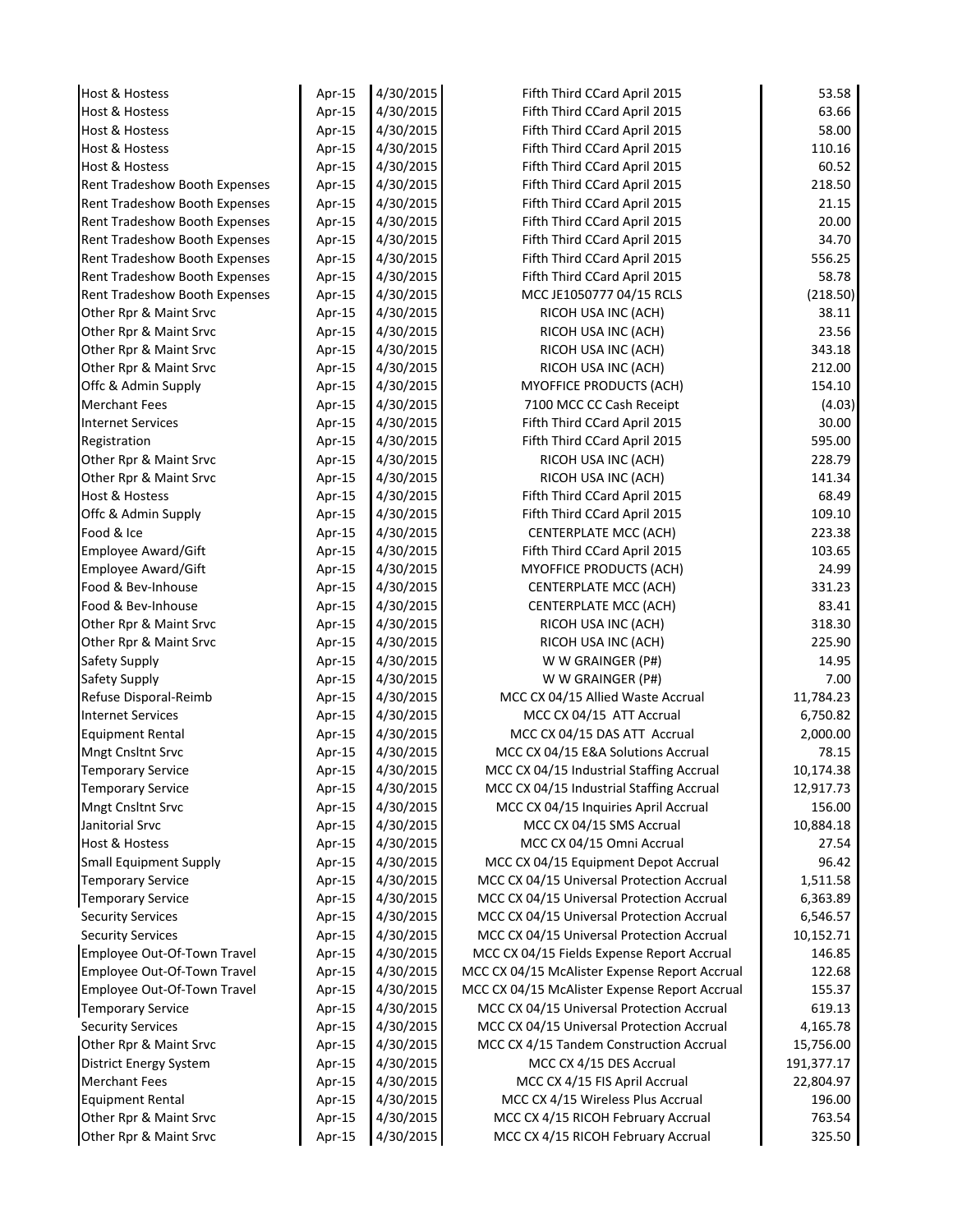| Other Rpr & Maint Srvc                           | Apr-15             | 4/30/2015            | MCC CX 4/15 RICOH February Accrual                                       | 217.00               |
|--------------------------------------------------|--------------------|----------------------|--------------------------------------------------------------------------|----------------------|
| Other Rpr & Maint Srvc                           | Apr-15             | 4/30/2015            | MCC CX 4/15 RICOH February Accrual                                       | 310.98               |
| Other Rpr & Maint Srvc                           | Apr-15             | 4/30/2015            | MCC CX 4/15 RICOH February Accrual                                       | 41.24                |
| Other Rpr & Maint Srvc                           | Apr-15             | 4/30/2015            | MCC CX 4/15 RICOH February Accrual                                       | 105.57               |
| Other Rpr & Maint Srvc                           | Apr-15             | 4/30/2015            | MCC CX 4/15 RICOH February Accrual                                       | 105.57               |
| Other Rpr & Maint Srvc                           | Apr-15             | 4/30/2015            | MCC CX 4/15 RICOH February Accrual                                       | 206.20               |
| Other Rpr & Maint Srvc                           | Apr-15             | 4/30/2015            | MCC CX 4/15 RICOH February Accrual                                       | 36.17                |
| Other Rpr & Maint Srvc                           | Apr-15             | 4/30/2015            | MCC CX 4/15 RICOH February Accrual                                       | 371.54               |
| <b>Auto Fuel</b>                                 | Apr-15             | 4/30/2015            | MCC CX 4/15 WEX Accrual                                                  | 357.88               |
| Offc & Admin Supply                              | Apr-15             | 4/30/2015            | MCC CX 4/15 Centerplate Invoice Accrual                                  | (2, 352.54)          |
| Water                                            | Apr-15             | 4/30/2015            | MCC CX 4/15 Water Billing Accrual                                        | 9,133.31             |
| Repair & Maint Supply                            | Apr-15             | 4/30/2015            | MCC CX 4/15 Ferguson PO Accrual                                          | (62.47)              |
| Rpr & Maint Srvc HVAC                            | Apr-15             | 4/30/2015            | MCC CX 4/15 Johnson Control PO Accrual                                   | (43.83)              |
| Paint Supply                                     | Apr-15             | 4/30/2015            | MCC CX 4/15 Sherwin Williams PO Accrual                                  | (165.00)             |
| Rpr & Maint Srvc Park Equip                      | Apr-15             | 4/30/2015            | MCC CX 4/15 Amano McGann PO Accrual                                      | (181.70)             |
| Repair & Maint Supply                            | Apr-15             | 4/30/2015            | MCC CX 4/15 Freeman Accrual                                              | (250.20)             |
| Offc & Admin Supply                              | Apr-15             | 4/30/2015            | MCC CX 4/15 MyOffice PO Accrual                                          | (230.54)             |
| Offc & Admin Supply                              | Apr-15             | 4/30/2015            | MCC CX 4/15 MyOffice PO Accrual                                          | (10.40)              |
| <b>Total</b>                                     |                    | 15-May               |                                                                          | 1,460,827.70         |
| Refuse Disporal-Reimb                            | 15-May             | 5/1/2015             | MCC CX 04/15 Allied Waste Accrual                                        | (11, 784.23)         |
| <b>Internet Services</b>                         | 15-May             | 5/1/2015             | MCC CX 04/15 ATT Accrual                                                 | (4,891.00)           |
| Telephone                                        | $15-May$           | 5/1/2015             | MCC CX 04/15 ATT Accrual                                                 | (1,859.82)           |
| <b>Equipment Rental</b>                          | $15-May$           | 5/1/2015             | MCC CX 04/15 DAS ATT Accrual                                             | (2,000.00)           |
| <b>Mngt Cnsltnt Srvc</b>                         | $15-May$           | 5/1/2015             | MCC CX 04/15 E&A Solutions Accrual                                       | (78.15)              |
| <b>Temporary Service</b>                         | 15-May             | 5/1/2015             | MCC CX 04/15 Industrial Staffing Accrual                                 | (10, 174.38)         |
| <b>Temporary Service</b>                         | 15-May             | 5/1/2015             | MCC CX 04/15 Industrial Staffing Accrual                                 | (12, 917.73)         |
| <b>Mngt Cnsltnt Srvc</b>                         | 15-May             | 5/1/2015             | MCC CX 04/15 Inquiries April Accrual                                     | (156.00)             |
| Janitorial Srvc                                  | 15-May             | 5/1/2015             | MCC CX 04/15 SMS Accrual                                                 | (10,884.18)          |
| <b>Host &amp; Hostess</b>                        | 15-May             | 5/1/2015             | MCC CX 04/15 Omni Accrual                                                | (27.54)              |
| <b>Small Equipment Supply</b>                    | 15-May             | 5/1/2015             | MCC CX 04/15 Equipment Depot Accrual                                     | (96.42)              |
| <b>Temporary Service</b>                         | 15-May             | 5/1/2015             | MCC CX 04/15 Universal Protection Accrual                                | (1,511.58)           |
| <b>Temporary Service</b>                         | 15-May             | 5/1/2015             | MCC CX 04/15 Universal Protection Accrual                                | (6, 363.89)          |
| <b>Security Services</b>                         | 15-May             | 5/1/2015             | MCC CX 04/15 Universal Protection Accrual                                | (6, 546.57)          |
| <b>Security Services</b>                         | 15-May             | 5/1/2015             | MCC CX 04/15 Universal Protection Accrual                                | (10, 152.71)         |
| Employee Out-Of-Town Travel                      | 15-May             | 5/1/2015             | MCC CX 04/15 Fields Expense Report Accrual                               | (146.85)             |
| Employee Out-Of-Town Travel                      | 15-May             | 5/1/2015             | MCC CX 04/15 McAlister Expense Report Accrual                            | (122.68)             |
| Employee Out-Of-Town Travel                      | 15-May             | 5/1/2015             | MCC CX 04/15 McAlister Expense Report Accrual                            | (155.37)             |
| <b>Temporary Service</b>                         | 15-May             | 5/1/2015             | MCC CX 04/15 Universal Protection Accrual                                | (619.13)             |
| <b>Security Services</b>                         | 15-May             | 5/1/2015             | MCC CX 04/15 Universal Protection Accrual                                | (4, 165.78)          |
| Other Rpr & Maint Srvc                           | 15-May             | 5/1/2015             | MCC CX 4/15 Tandem Construction Accrual                                  | (15,756.00)          |
| District Energy System                           | 15-May             | 5/1/2015             | MCC CX 4/15 DES Accrual                                                  | (191, 377.17)        |
| <b>Merchant Fees</b>                             | 15-May             | 5/1/2015             | MCC CX 4/15 FIS April Accrual                                            | (22,804.97)          |
| <b>Equipment Rental</b>                          | 15-May             | 5/1/2015             | MCC CX 4/15 Wireless Plus Accrual                                        | (196.00)<br>(763.54) |
| Other Rpr & Maint Srvc<br>Other Rpr & Maint Srvc | 15-May             | 5/1/2015<br>5/1/2015 | MCC CX 4/15 RICOH February Accrual                                       |                      |
| Other Rpr & Maint Srvc                           | 15-May             | 5/1/2015             | MCC CX 4/15 RICOH February Accrual<br>MCC CX 4/15 RICOH February Accrual | (325.50)<br>(217.00) |
| Other Rpr & Maint Srvc                           | 15-May             | 5/1/2015             | MCC CX 4/15 RICOH February Accrual                                       |                      |
| Other Rpr & Maint Srvc                           | 15-May<br>$15-May$ | 5/1/2015             | MCC CX 4/15 RICOH February Accrual                                       | (310.98)<br>(41.24)  |
| Other Rpr & Maint Srvc                           | 15-May             | 5/1/2015             | MCC CX 4/15 RICOH February Accrual                                       | (105.57)             |
| Other Rpr & Maint Srvc                           | 15-May             | 5/1/2015             | MCC CX 4/15 RICOH February Accrual                                       | (105.57)             |
| Other Rpr & Maint Srvc                           |                    | 5/1/2015             | MCC CX 4/15 RICOH February Accrual                                       |                      |
| Other Rpr & Maint Srvc                           | 15-May<br>15-May   | 5/1/2015             | MCC CX 4/15 RICOH February Accrual                                       | (206.20)<br>(36.17)  |
| Other Rpr & Maint Srvc                           | 15-May             | 5/1/2015             | MCC CX 4/15 RICOH February Accrual                                       | (371.54)             |
| Auto Fuel                                        | 15-May             | 5/1/2015             | MCC CX 4/15 WEX Accrual                                                  | (357.88)             |
| Offc & Admin Supply                              | 15-May             | 5/1/2015             | MCC CX 4/15 Centerplate Invoice Accrual                                  | 2,352.54             |
| Water                                            | 15-May             | 5/1/2015             | MCC CX 4/15 Water Billing Accrual                                        | (9, 133.31)          |
| Repair & Maint Supply                            | 15-May             | 5/1/2015             | MCC CX 4/15 Ferguson PO Accrual                                          | 62.47                |
| Rpr & Maint Srvc HVAC                            | 15-May             | 5/1/2015             | MCC CX 4/15 Johnson Control PO Accrual                                   | 43.83                |
|                                                  |                    |                      |                                                                          |                      |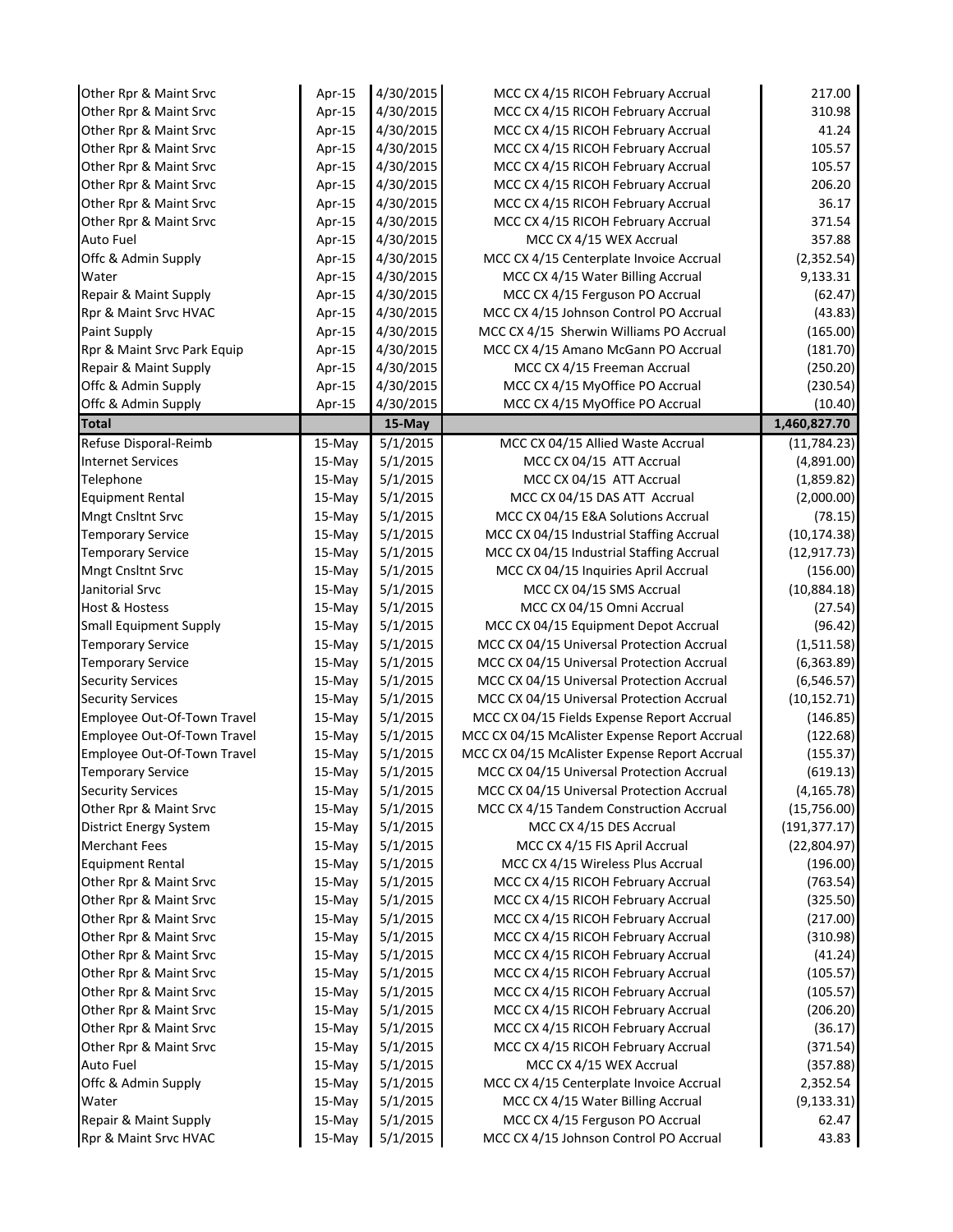| Paint Supply                    | 15-May    | 5/1/2015 | MCC CX 4/15 Sherwin Williams PO Accrual | 165.00     |
|---------------------------------|-----------|----------|-----------------------------------------|------------|
| Rpr & Maint Srvc Park Equip     | $15-May$  | 5/1/2015 | MCC CX 4/15 Amano McGann PO Accrual     | 181.70     |
| Repair & Maint Supply           | 15-May    | 5/1/2015 | MCC CX 4/15 Freeman Accrual             | 250.20     |
| Offc & Admin Supply             | 15-May    | 5/1/2015 | MCC CX 4/15 MyOffice PO Accrual         | 10.40      |
| Offc & Admin Supply             | 15-May    | 5/1/2015 | MCC CX 4/15 MyOffice PO Accrual         | 230.54     |
| <b>Mngt Cnsltnt Srvc</b>        | 15-May    | 5/1/2015 | <b>MCN Interactive Accrual</b>          | 209.95     |
| Rpr & Maint Srvc Access Ctrl    | 15-May    | 5/1/2015 | SIMPLEX GRINNELL LP (ACH)               | 3,166.57   |
| Rpr & Maint Srvc Bld Auto       | $15-May$  | 5/1/2015 | MCC - 5/15 SRVC CONTRACT RCLS           | 232.92     |
| Rpr & Maint Srvc CCTV           | $15-May$  | 5/1/2015 | SIMPLEX GRINNELL LP (ACH)               | 4,250.00   |
| Rpr & Maint Srvc Air Walls      | $15-May$  | 5/1/2015 | MCC - 5/15 SRVC CONTRACT RCLS           | 3,000.00   |
| Rpr & Maint Srvc Solar Panel    | 15-May    | 5/1/2015 | MCC - 5/15 SRVC CONTRACT RCLS           | 450.00     |
| Info Systems Charge             | 15-May    | 5/1/2015 | ITS JE1017220 05/14 BU RCLS             | 9,100.00   |
| Info Systems Charge             | $15-May$  | 5/1/2015 | ITS JE1017220 09/14 Rcls                | 150.00     |
| MIS Tech Revolving Charge       | $15-May$  | 5/1/2015 | ITS 05/15 Revolving Fund                | 2,037.90   |
| Computer Software               | 15-May    | 5/1/2015 | MCC OV427522 04/15 ACCT RCLS            | 2,267.00   |
| Computer Software               | $15-May$  | 5/1/2015 | MCC OV427522 04/15 ACCT RCLS            | (2,267.00) |
| Safety Supply                   | $15-May$  | 5/1/2015 | ADVANCED SAFETY & INDUSTRIAL S          | 3,588.00   |
| Transfer LOCAP reimbursement    | 15-May    | 5/1/2015 | ADM 05/15 FY15 LOCAP                    | 58.33      |
| <b>Electrical Supply</b>        | $15-Mav$  | 5/4/2015 | LIGHT BULB DEPOT 7 LLC (ACH)            | 112.05     |
| <b>Electrical Supply</b>        | $15-May$  | 5/4/2015 | LIGHT BULB DEPOT 7 LLC (ACH)            | 32.45      |
| Safety Supply                   | $15-May$  | 5/4/2015 | WIRELESS PLUS INC (ACH)                 | 15.00      |
| Safety Supply                   | $15-May$  | 5/4/2015 | WIRELESS PLUS INC (ACH)                 | 619.84     |
| Safety Supply                   | 15-May    | 5/4/2015 | WIRELESS PLUS INC (ACH)                 | 80.00      |
| Safety Supply                   | 15-May    | 5/4/2015 | WIRELESS PLUS INC (ACH)                 | 80.00      |
| Offc & Admin Supply             | 15-May    | 5/4/2015 | <b>MYOFFICE PRODUCTS (ACH)</b>          | (10.40)    |
| Merchant Fees                   | 15-May    | 5/4/2015 | 7100 MCC CC Cash Receipt                | (575.00)   |
| <b>Merchant Fees</b>            | $15-May$  | 5/4/2015 | 7100 MCC CC Cash Receipt                | (27.60)    |
| Offc & Admin Supply             | 15-May    | 5/5/2015 | <b>MYOFFICE PRODUCTS (ACH)</b>          | 126.40     |
| Offc & Admin Supply             | 15-May    | 5/5/2015 | MYOFFICE PRODUCTS (ACH)                 | 14.52      |
| Offc & Admin Supply             | 15-May    | 5/5/2015 | MYOFFICE PRODUCTS (ACH)                 | 1.23       |
| Offc & Admin Supply             | 15-May    | 5/5/2015 | <b>MYOFFICE PRODUCTS (ACH)</b>          | 5.96       |
| Offc & Admin Supply             | 15-May    | 5/5/2015 | MYOFFICE PRODUCTS (ACH)                 | 23.94      |
| Offc & Admin Supply             | $15-May$  | 5/5/2015 | <b>MYOFFICE PRODUCTS (ACH)</b>          | 11.52      |
| Offc & Admin Supply             | 15-May    | 5/5/2015 | MYOFFICE PRODUCTS (ACH)                 | 11.60      |
| Offc & Admin Supply             | $15-May$  | 5/5/2015 | MYOFFICE PRODUCTS (ACH)                 | 59.98      |
| Offc & Admin Supply             | 15-May    | 5/5/2015 | MYOFFICE PRODUCTS (ACH)                 | 33.30      |
| Offc & Admin Supply             | 15-May    | 5/5/2015 | MYOFFICE PRODUCTS (ACH)                 | 110.30     |
| Offc & Admin Supply             | 15-May    | 5/5/2015 | MYOFFICE PRODUCTS (ACH)                 | 10.88      |
| Offc & Admin Supply             | 15-May    | 5/5/2015 | MYOFFICE PRODUCTS (ACH)                 | 9.60       |
| Offc & Admin Supply             | 15-May    | 5/5/2015 | <b>MYOFFICE PRODUCTS (ACH)</b>          | 75.60      |
| Offc & Admin Supply             | $15-Mav$  | 5/5/2015 | MYOFFICE PRODUCTS (ACH)                 | 23.00      |
| Offc & Admin Supply             | 15-May    | 5/5/2015 | MYOFFICE PRODUCTS (ACH)                 | 33.39      |
| Offc & Admin Supply             | 15-May    | 5/5/2015 | MYOFFICE PRODUCTS (ACH)                 | 99.40      |
| Offc & Admin Supply             | $15$ -May | 5/5/2015 | <b>MYOFFICE PRODUCTS (ACH)</b>          | 29.55      |
| Offc & Admin Supply             | $15$ -May | 5/5/2015 | <b>MYOFFICE PRODUCTS (ACH)</b>          | 3.22       |
| Offc & Admin Supply             | $15$ -May | 5/5/2015 | <b>MYOFFICE PRODUCTS (ACH)</b>          | 3.22       |
| Offc & Admin Supply             | $15-Mav$  | 5/5/2015 | <b>MYOFFICE PRODUCTS (ACH)</b>          | 12.80      |
| Offc & Admin Supply             | 15-May    | 5/5/2015 | MYOFFICE PRODUCTS (ACH)                 | 5.08       |
| Offc & Admin Supply             | $15-Mav$  | 5/5/2015 | MYOFFICE PRODUCTS (ACH)                 | 2.40       |
| Offc & Admin Supply             | 15-May    | 5/5/2015 | <b>MYOFFICE PRODUCTS (ACH)</b>          | 10.03      |
| <b>HVAC Supply</b>              | 15-May    | 5/5/2015 | W W GRAINGER (P#)                       | (43.00)    |
| <b>Small Equipment Supply</b>   | 15-May    | 5/5/2015 | <b>MYOFFICE PRODUCTS (ACH)</b>          | 1,081.78   |
| HHold & Jnitr Supply            | 15-May    | 5/5/2015 | AMERICAN PAPER & TWINE CO (ACH          | 51.75      |
| <b>HHold &amp; Jnitr Supply</b> | 15-May    | 5/5/2015 | AMERICAN PAPER & TWINE CO (ACH          | 4,379.25   |
| <b>HHold &amp; Jnitr Supply</b> | 15-May    | 5/5/2015 | AMERICAN PAPER & TWINE CO (ACH          | 1,599.00   |
| <b>HHold &amp; Jnitr Supply</b> | 15-May    | 5/5/2015 | AMERICAN PAPER & TWINE CO (ACH          | 3,198.00   |
| <b>HHold &amp; Jnitr Supply</b> | 15-May    | 5/5/2015 | AMERICAN PAPER & TWINE CO (ACH          | 3,731.00   |
| <b>HHold &amp; Jnitr Supply</b> | 15-May    | 5/5/2015 | AMERICAN PAPER & TWINE CO (ACH          | 5,985.00   |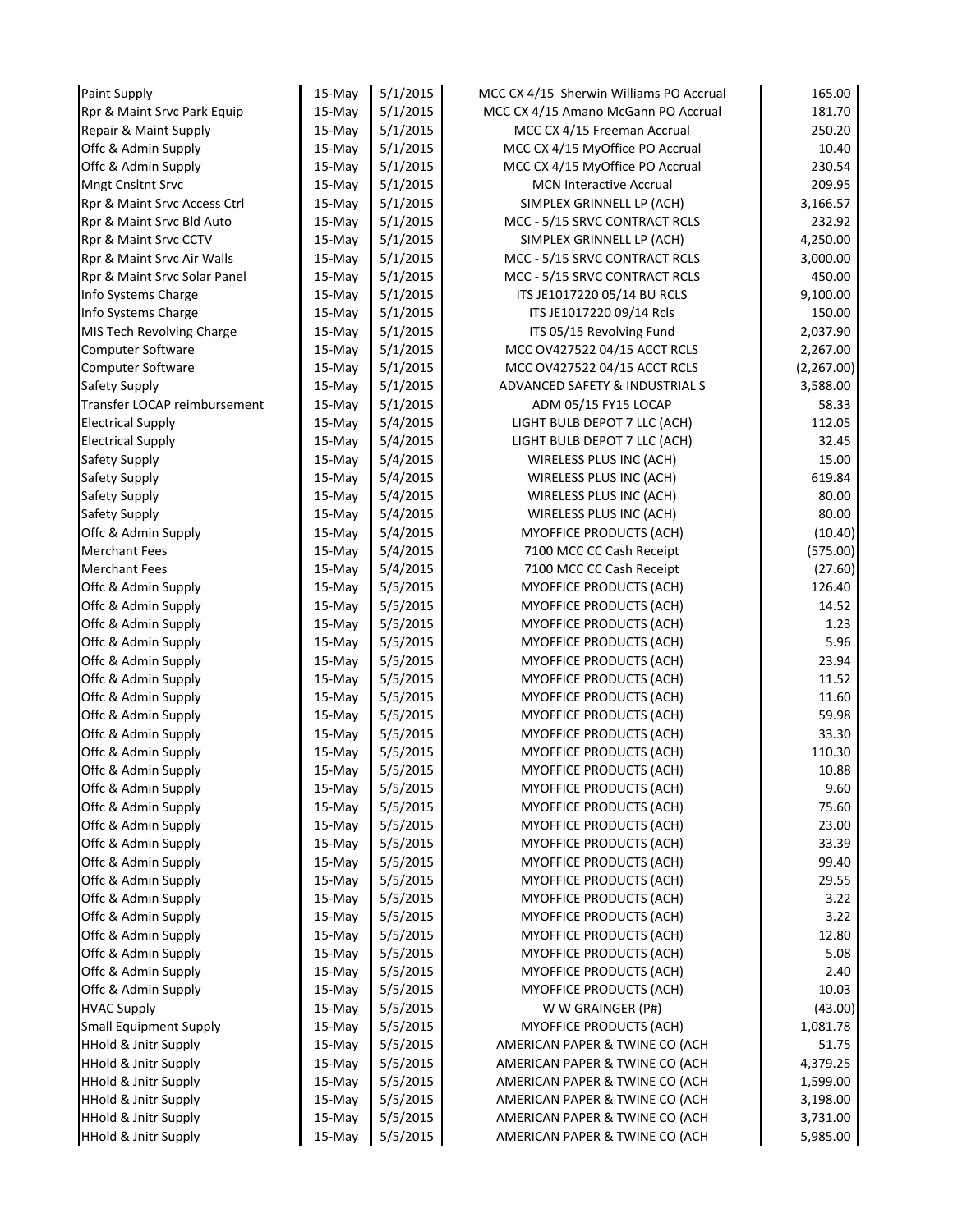| <b>HHold &amp; Jnitr Supply</b>           | 15-May           | 5/5/2015 | AMERICAN PAPER & TWINE CO (ACH                                     | 2,325.00  |
|-------------------------------------------|------------------|----------|--------------------------------------------------------------------|-----------|
| <b>HHold &amp; Jnitr Supply</b>           | 15-May           | 5/5/2015 | AMERICAN PAPER & TWINE CO (ACH                                     | 4,627.50  |
| Safety Supply                             | 15-May           | 5/5/2015 | W W GRAINGER (P#)                                                  | 1,909.00  |
| <b>Electrical Supply</b>                  | $15-May$         | 5/6/2015 | <b>BSE/HARRIS ELECTRIC (ACH)</b>                                   | 990.00    |
| Rent Storage/Safety Box                   | $15-May$         | 5/6/2015 | CONTRACT CARPETS SALES CO                                          | 523.60    |
| Landscaping Srvc-Indoor                   | $15-May$         | 5/6/2015 | PLANTS ALIVE (ACH)                                                 | 510.00    |
| Rpr & Maint Srvc Green Roof               | 15-May           | 5/6/2015 | <b>GREENRISE TECHNOLOGIES (ACH)</b>                                | 4,931.30  |
| <b>Laundry Services</b>                   | $15-May$         | 5/6/2015 | <b>ALSCO</b>                                                       | 1,115.10  |
| <b>HHold &amp; Jnitr Supply</b>           | 15-May           | 5/6/2015 | AMERICAN PAPER & TWINE CO (ACH                                     | 1,518.75  |
| <b>HHold &amp; Jnitr Supply</b>           | $15-Mav$         | 5/6/2015 | AMERICAN PAPER & TWINE CO (ACH                                     | 317.10    |
| <b>HHold &amp; Jnitr Supply</b>           | $15-May$         | 5/6/2015 | AMERICAN PAPER & TWINE CO (ACH                                     | 79.40     |
| <b>HHold &amp; Jnitr Supply</b>           | 15-May           | 5/6/2015 | AMERICAN PAPER & TWINE CO (ACH                                     | 41.00     |
| <b>HHold &amp; Jnitr Supply</b>           | $15-Mav$         | 5/6/2015 | AMERICAN PAPER & TWINE CO (ACH                                     | 96.96     |
| <b>HHold &amp; Jnitr Supply</b>           | 15-May           | 5/6/2015 | AMERICAN PAPER & TWINE CO (ACH                                     | 89.60     |
| <b>HHold &amp; Jnitr Supply</b>           | 15-May           | 5/6/2015 | AMERICAN PAPER & TWINE CO (ACH                                     | 933.25    |
| <b>HHold &amp; Jnitr Supply</b>           | 15-May           | 5/6/2015 | <b>KELSAN INC (ACH)</b>                                            | 3,984.75  |
| HHold & Jnitr Supply                      | 15-May           | 5/6/2015 | <b>KELSAN INC (ACH)</b>                                            | 225.00    |
| <b>HHold &amp; Jnitr Supply</b>           | 15-May           | 5/6/2015 | KELSAN INC (ACH)                                                   | 2,192.20  |
| <b>HHold &amp; Jnitr Supply</b>           | 15-May           | 5/6/2015 | KELSAN INC (ACH)                                                   | 225.00    |
| <b>Internet Services</b>                  | 15-May           | 5/6/2015 | MCN INTERACTIVE LLC (ACH)                                          | 209.95    |
| <b>Small Equipment Supply</b>             | 15-May           | 5/6/2015 | MYOFFICE PRODUCTS (ACH)                                            | 6.60      |
| Rpr & Maint Srvc Janus                    | 15-May           | 5/6/2015 | MORROW TECHNOLOGIES CORP (ACH)                                     | 2,130.00  |
| <b>Medical Services</b>                   | 15-May           | 5/6/2015 | MED STAR MEDICAL STAFFING INC                                      | 2,499.38  |
| Offc & Admin Supply                       | $15-May$         | 5/6/2015 | <b>MYOFFICE PRODUCTS (ACH)</b>                                     | (14.94)   |
| Offc & Admin Supply                       | $15-May$         | 5/6/2015 | MYOFFICE PRODUCTS (ACH)                                            | (82.29)   |
| Offc & Admin Supply                       | 15-May           | 5/6/2015 | MYOFFICE PRODUCTS (ACH)                                            | (47.88)   |
| Offc & Admin Supply                       | $15-May$         | 5/6/2015 | MYOFFICE PRODUCTS (ACH)                                            | (21.20)   |
| Offc & Admin Supply                       | 15-May           | 5/6/2015 | MYOFFICE PRODUCTS (ACH)                                            | (64.23)   |
| <b>Electrical Supply</b>                  | $15-May$         | 5/7/2015 | WILLIAMS WHOLESALE SUPPLY OF N                                     | 3,365.00  |
| <b>Small Equipment Supply</b>             | $15-May$         | 5/7/2015 | W W GRAINGER (P#)                                                  | 219.83    |
| <b>Small Equipment Supply</b>             | $15-May$         | 5/7/2015 | W W GRAINGER (P#)                                                  | 231.53    |
| Offc & Admin Supply                       | 15-May           | 5/7/2015 | W W GRAINGER (P#)                                                  | 410.40    |
| Repair & Maint Supply                     | $15-May$         | 5/7/2015 | W W GRAINGER (P#)                                                  | 6.82      |
| Repair & Maint Supply                     | 15-May           | 5/7/2015 | W W GRAINGER (P#)                                                  | 505.20    |
| Repair & Maint Supply                     | $15-Mav$         | 5/7/2015 | W W GRAINGER (P#)                                                  | 32.68     |
| <b>Merchant Fees</b>                      | 15-May           | 5/7/2015 | 7100 MCC CC Cash Receipt                                           | (18.89)   |
| <b>Merchant Fees</b>                      | 15-May           | 5/7/2015 | 7100 MCC CC Cash Receipt                                           | (56.66)   |
| <b>Regular Pay</b>                        |                  | 5/8/2015 | Payroll Labor Distribution                                         | 24,536.40 |
|                                           | 15-May           | 5/8/2015 | Payroll Labor Distribution                                         | 77.94     |
| Leave Pay                                 | 15-May<br>15-May | 5/8/2015 | Payroll Labor Distribution                                         |           |
| <b>Holiday Pay</b><br><b>Overtime Pay</b> |                  |          |                                                                    | 367.92    |
| <b>Employer OASDI</b>                     | 15-May           | 5/8/2015 | Payroll Labor Distribution<br><b>Actual Burden Journal Entries</b> | 706.49    |
|                                           | 15-May           | 5/8/2015 |                                                                    | 1,535.01  |
| <b>Employer SSN Medical</b>               | 15-May           | 5/8/2015 | <b>Actual Burden Journal Entries</b>                               | 359.00    |
| <b>Employer Group Health</b>              | 15-May           | 5/8/2015 | <b>Actual Burden Journal Entries</b>                               | 3,605.10  |
| <b>Employer Dental Group</b>              | 15-May           | 5/8/2015 | <b>Actual Burden Journal Entries</b>                               | 172.50    |
| Cafe Plan Pre-Tax Savings                 | 15-May           | 5/8/2015 | <b>Actual Burden Journal Entries</b>                               | 99.36     |
| CCA Employer 401K Plan                    | 15-May           | 5/8/2015 | <b>Actual Burden Journal Entries</b>                               | 611.77    |
| Allowance-Cell/Mobile Devices             | 15-May           | 5/8/2015 | Payroll Labor Distribution                                         | 368.00    |
| <b>Regular Pay</b>                        | $15-May$         | 5/8/2015 | Payroll Labor Distribution                                         | 5,096.35  |
| Leave Pay                                 | 15-May           | 5/8/2015 | Payroll Labor Distribution                                         | 60.63     |
| <b>Overtime Pay</b>                       | 15-May           | 5/8/2015 | Payroll Labor Distribution                                         | 37.29     |
| <b>Employer OASDI</b>                     | $15-May$         | 5/8/2015 | <b>Actual Burden Journal Entries</b>                               | 299.69    |
| <b>Employer SSN Medical</b>               | 15-May           | 5/8/2015 | <b>Actual Burden Journal Entries</b>                               | 70.08     |
| <b>Employer Group Health</b>              | 15-May           | 5/8/2015 | <b>Actual Burden Journal Entries</b>                               | 1,156.87  |
| <b>Employer Dental Group</b>              | $15-May$         | 5/8/2015 | <b>Actual Burden Journal Entries</b>                               | 35.34     |
| <b>Employer Pension</b>                   | 15-May           | 5/8/2015 | <b>Actual Burden Journal Entries</b>                               | 934.28    |
| Cafe Plan Pre-Tax Savings                 | 15-May           | 5/8/2015 | <b>Actual Burden Journal Entries</b>                               | 32.87     |
| Allowance-Cell/Mobile Devices             | 15-May           | 5/8/2015 | Payroll Labor Distribution                                         | 69.00     |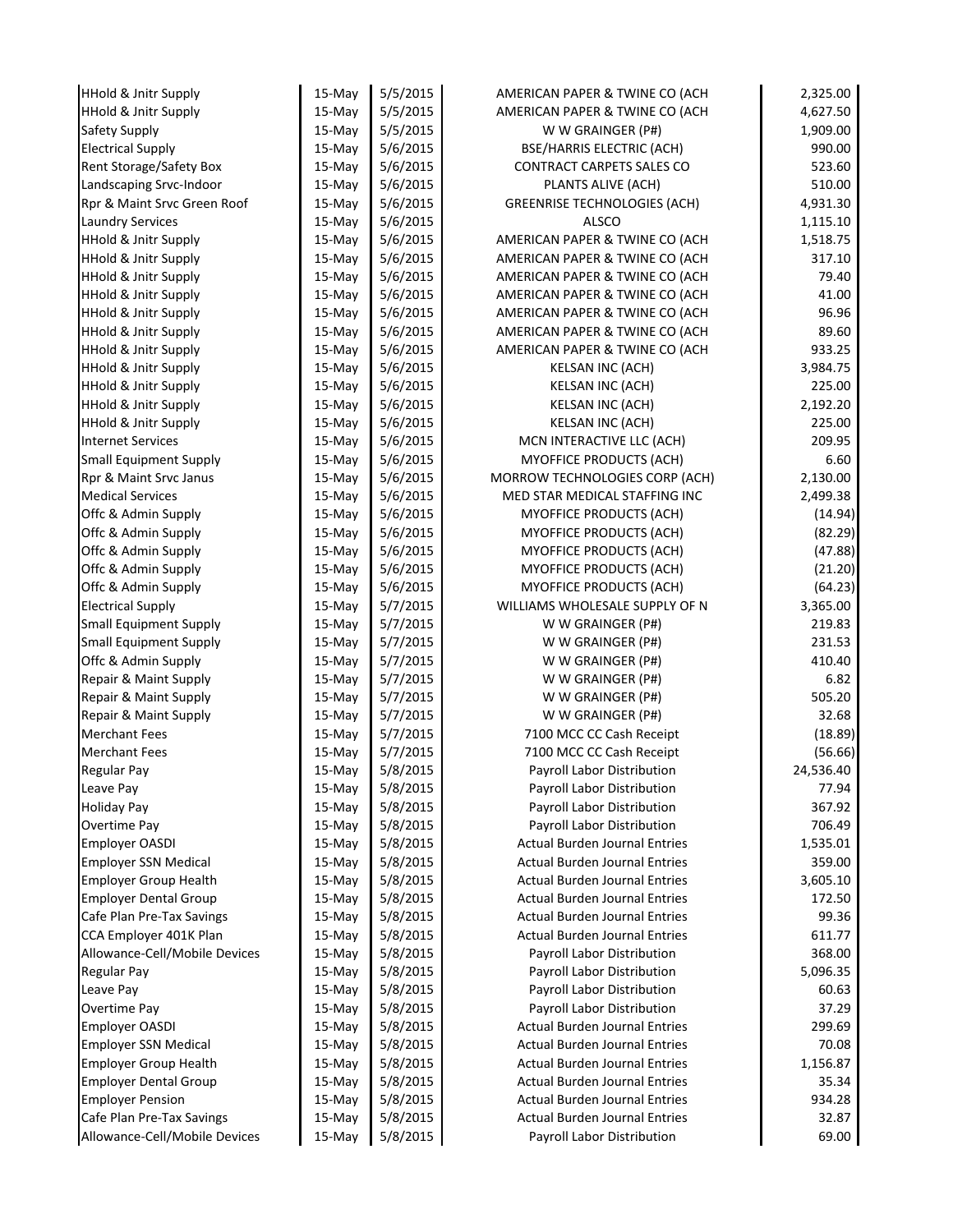| <b>Regular Pay</b>              | 15-May   | 5/8/2015 | Payroll Labor Distribution            | 25,975.99 |
|---------------------------------|----------|----------|---------------------------------------|-----------|
| Leave Pay                       | 15-May   | 5/8/2015 | Payroll Labor Distribution            | 1,284.98  |
| <b>Holiday Pay</b>              | 15-May   | 5/8/2015 | Payroll Labor Distribution            | 206.00    |
| Overtime Pay                    | 15-May   | 5/8/2015 | Payroll Labor Distribution            | 945.91    |
| <b>Employer OASDI</b>           | $15-May$ | 5/8/2015 | <b>Actual Burden Journal Entries</b>  | 1,678.93  |
| <b>Employer SSN Medical</b>     | $15-May$ | 5/8/2015 | <b>Actual Burden Journal Entries</b>  | 392.69    |
| <b>Employer Group Health</b>    | $15-May$ | 5/8/2015 | <b>Actual Burden Journal Entries</b>  | 4,020.23  |
| <b>Employer Dental Group</b>    | $15-May$ | 5/8/2015 | <b>Actual Burden Journal Entries</b>  | 197.24    |
| Cafe Plan Pre-Tax Savings       | $15-May$ | 5/8/2015 | <b>Actual Burden Journal Entries</b>  | 109.06    |
| CCA Employer 401K Plan          | 15-May   | 5/8/2015 | <b>Actual Burden Journal Entries</b>  | 589.01    |
| Allowance-Cell/Mobile Devices   | $15-May$ | 5/8/2015 | Payroll Labor Distribution            | 92.00     |
| Repair & Maint Supply           | $15-May$ | 5/8/2015 | <b>COMBINED UTILITIES BOX SYS INC</b> | 937.50    |
| <b>Electrical Supply</b>        | $15-May$ | 5/8/2015 | TOUR SUPPLY INC (ACH)                 | 2,466.00  |
| <b>Electrical Supply</b>        | $15-May$ | 5/8/2015 | TOUR SUPPLY INC (ACH)                 | 2,466.00  |
| <b>Electrical Supply</b>        | 15-May   | 5/8/2015 | TOUR SUPPLY INC (ACH)                 | 3,280.00  |
| <b>Electrical Supply</b>        | $15-May$ | 5/8/2015 | TOUR SUPPLY INC (ACH)                 | 3,280.00  |
| <b>Small Equipment Supply</b>   | $15-May$ | 5/8/2015 | MYOFFICE PRODUCTS (ACH)               | 618.16    |
| Rpr & Maint Srvc HVAC           | $15-May$ | 5/8/2015 | JOHNSON CONTROLS INC/CARDKEY (        | 3,313.25  |
| <b>Regular Pay</b>              | $15-Mav$ | 5/8/2015 | Payroll Labor Distribution            | 39,597.36 |
| Leave Pay                       | $15-Mav$ | 5/8/2015 | Payroll Labor Distribution            | 4,174.38  |
| <b>Holiday Pay</b>              | $15-May$ | 5/8/2015 | Payroll Labor Distribution            | 275.20    |
| <b>Overtime Pay</b>             | 15-May   | 5/8/2015 | Payroll Labor Distribution            | 520.88    |
| <b>Employer OASDI</b>           | 15-May   | 5/8/2015 | <b>Actual Burden Journal Entries</b>  | 2,568.30  |
| <b>Employer SSN Medical</b>     | $15-May$ | 5/8/2015 | <b>Actual Burden Journal Entries</b>  | 600.67    |
| <b>Employer Group Health</b>    | 15-May   | 5/8/2015 | <b>Actual Burden Journal Entries</b>  | 9,228.57  |
| <b>Employer Dental Group</b>    | 15-May   | 5/8/2015 | <b>Actual Burden Journal Entries</b>  | 476.52    |
| Cafe Plan Pre-Tax Savings       | $15-May$ | 5/8/2015 | <b>Actual Burden Journal Entries</b>  | 251.12    |
| CCA Employer 401K Plan          | 15-May   | 5/8/2015 | <b>Actual Burden Journal Entries</b>  | 968.12    |
| Allowance-Cell/Mobile Devices   | 15-May   | 5/8/2015 | Payroll Labor Distribution            | 138.00    |
| HHold & Jnitr Supply            | $15-May$ | 5/8/2015 | AMERICAN PAPER & TWINE CO (ACH        | 317.10    |
| HHold & Jnitr Supply            | $15-May$ | 5/8/2015 | AMERICAN PAPER & TWINE CO (ACH        | 114.12    |
| HHold & Jnitr Supply            | $15-May$ | 5/8/2015 | AMERICAN PAPER & TWINE CO (ACH        | 875.85    |
| <b>HHold &amp; Jnitr Supply</b> | $15-May$ | 5/8/2015 | AMERICAN PAPER & TWINE CO (ACH        | 302.00    |
| <b>HHold &amp; Jnitr Supply</b> | $15-May$ | 5/8/2015 | AMERICAN PAPER & TWINE CO (ACH        | 3,085.00  |
| <b>Electrical Supply</b>        | $15-May$ | 5/8/2015 | TOUR SUPPLY INC (ACH)                 | 1,233.00  |
| <b>Electrical Supply</b>        | 15-May   | 5/8/2015 | TOUR SUPPLY INC (ACH)                 | 1,233.00  |
| <b>Electrical Supply</b>        | 15-May   | 5/8/2015 | TOUR SUPPLY INC (ACH)                 | 1,640.00  |
| <b>Electrical Supply</b>        | 15-May   | 5/8/2015 | TOUR SUPPLY INC (ACH)                 | 1,640.00  |
| Rent Equipment                  | 15-May   | 5/8/2015 | PENSKE TRUCK LEASING (ACH)            | (0.21)    |
| <b>Regular Pay</b>              | 15-May   | 5/8/2015 | Payroll Labor Distribution            | 2,110.27  |
| Leave Pay                       | 15-May   | 5/8/2015 | Payroll Labor Distribution            | 410.62    |
| <b>Holiday Pay</b>              | 15-May   | 5/8/2015 | Payroll Labor Distribution            | 130.38    |
| Overtime Pay                    | 15-May   | 5/8/2015 | Payroll Labor Distribution            | 58.10     |
| <b>Employer OASDI</b>           | $15-May$ | 5/8/2015 | <b>Actual Burden Journal Entries</b>  | 149.72    |
| <b>Employer SSN Medical</b>     | 15-May   | 5/8/2015 | <b>Actual Burden Journal Entries</b>  | 35.02     |
| <b>Employer Group Health</b>    | 15-May   | 5/8/2015 | <b>Actual Burden Journal Entries</b>  | 841.43    |
| <b>Employer Dental Group</b>    | 15-May   | 5/8/2015 | <b>Actual Burden Journal Entries</b>  | 21.21     |
| <b>Employer Pension</b>         | 15-May   | 5/8/2015 | <b>Actual Burden Journal Entries</b>  | 253.37    |
| Cafe Plan Pre-Tax Savings       | 15-May   | 5/8/2015 | <b>Actual Burden Journal Entries</b>  | 22.55     |
| CCA Employer 401K Plan          | 15-May   | 5/8/2015 | <b>Actual Burden Journal Entries</b>  | 52.03     |
| <b>Regular Pay</b>              | 15-May   | 5/8/2015 | Payroll Labor Distribution            | 8,965.39  |
| Leave Pay                       | 15-May   | 5/8/2015 | Payroll Labor Distribution            | 920.18    |
| Overtime Pay                    | 15-May   | 5/8/2015 | Payroll Labor Distribution            | 77.01     |
| <b>Employer OASDI</b>           | 15-May   | 5/8/2015 | <b>Actual Burden Journal Entries</b>  | 611.16    |
| <b>Employer SSN Medical</b>     | 15-May   | 5/8/2015 | <b>Actual Burden Journal Entries</b>  | 142.92    |
| <b>Employer Group Health</b>    | 15-May   | 5/8/2015 | <b>Actual Burden Journal Entries</b>  | 1,919.10  |
| <b>Employer Dental Group</b>    | 15-May   | 5/8/2015 | Actual Burden Journal Entries         | 66.46     |
| Cafe Plan Pre-Tax Savings       | 15-May   | 5/8/2015 | Actual Burden Journal Entries         | 30.35     |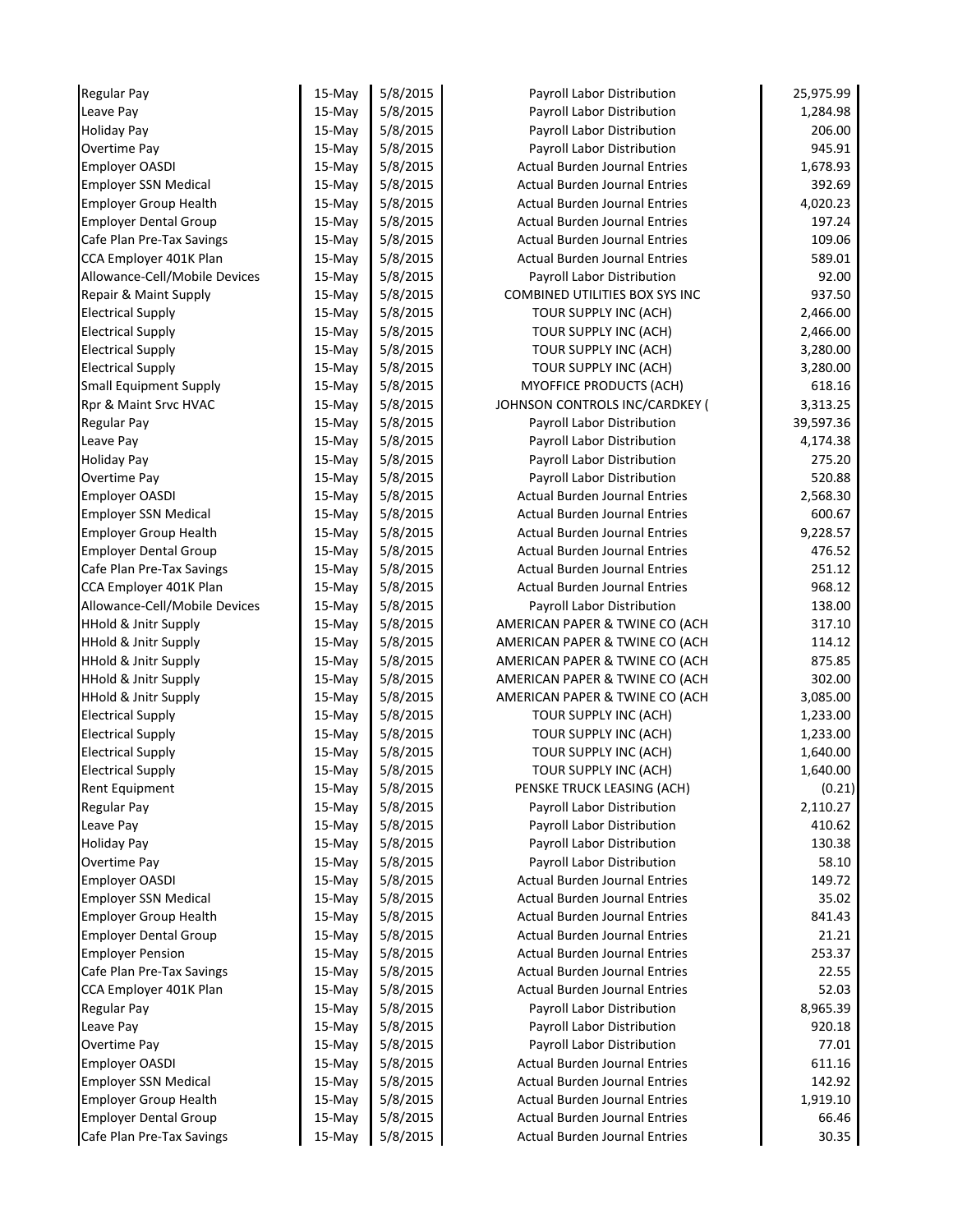| CCA Employer 401K Plan          | 15-May    | 5/8/2015 | <b>Actual Burden Journal Entries</b> | 283.41    |
|---------------------------------|-----------|----------|--------------------------------------|-----------|
| Allowance-Cell/Mobile Devices   | $15-Mav$  | 5/8/2015 | Payroll Labor Distribution           | 46.00     |
| <b>Electrical Supply</b>        | 15-May    | 5/8/2015 | TOUR SUPPLY INC (ACH)                | 1,233.00  |
| <b>Electrical Supply</b>        | 15-May    | 5/8/2015 | TOUR SUPPLY INC (ACH)                | 1,233.00  |
| <b>Electrical Supply</b>        | $15-Mav$  | 5/8/2015 | TOUR SUPPLY INC (ACH)                | 1,640.00  |
| <b>Electrical Supply</b>        | 15-May    | 5/8/2015 | TOUR SUPPLY INC (ACH)                | 1,640.00  |
| Regular Pay                     | $15-May$  | 5/8/2015 | Payroll Labor Distribution           | 5,720.80  |
| Employer OASDI                  | $15-May$  | 5/8/2015 | <b>Actual Burden Journal Entries</b> | 339.17    |
| <b>Employer SSN Medical</b>     | $15-May$  | 5/8/2015 | <b>Actual Burden Journal Entries</b> | 79.33     |
| <b>Employer Group Health</b>    | $15-May$  | 5/8/2015 | <b>Actual Burden Journal Entries</b> | 793.50    |
| <b>Employer Dental Group</b>    | $15-May$  | 5/8/2015 | <b>Actual Burden Journal Entries</b> | 28.28     |
| <b>Employer Pension</b>         | 15-May    | 5/8/2015 | <b>Actual Burden Journal Entries</b> | 1,029.00  |
| <b>FSA Pre-Tax Savings</b>      | $15-May$  | 5/8/2015 | <b>Actual Burden Journal Entries</b> | 3.83      |
| Cafe Plan Pre-Tax Savings       | $15-May$  | 5/8/2015 | <b>Actual Burden Journal Entries</b> | 22.36     |
| Allowance-Cell/Mobile Devices   | $15-May$  | 5/8/2015 | Payroll Labor Distribution           | 92.00     |
| <b>Regular Pay</b>              | $15-May$  | 5/8/2015 | Payroll Labor Distribution           | 26,223.41 |
| Leave Pay                       | $15-May$  | 5/8/2015 | Payroll Labor Distribution           | 1,486.64  |
| <b>Holiday Pay</b>              | 15-May    | 5/8/2015 | Payroll Labor Distribution           | 107.60    |
| Overtime Pay                    | $15-May$  | 5/8/2015 | Payroll Labor Distribution           | 600.93    |
| <b>Employer OASDI</b>           | $15-Mav$  | 5/8/2015 | <b>Actual Burden Journal Entries</b> | 1,653.41  |
| <b>Employer SSN Medical</b>     | $15-May$  | 5/8/2015 | <b>Actual Burden Journal Entries</b> | 386.64    |
| <b>Employer Group Health</b>    | $15-Mav$  | 5/8/2015 | <b>Actual Burden Journal Entries</b> | 6,645.60  |
| <b>Employer Dental Group</b>    | 15-May    | 5/8/2015 | <b>Actual Burden Journal Entries</b> | 243.24    |
| <b>Employer Pension</b>         | 15-May    | 5/8/2015 | <b>Actual Burden Journal Entries</b> | 197.46    |
| Cafe Plan Pre-Tax Savings       | 15-May    | 5/8/2015 | <b>Actual Burden Journal Entries</b> | 176.38    |
| CCA Employer 401K Plan          | 15-May    | 5/8/2015 | <b>Actual Burden Journal Entries</b> | 607.23    |
| <b>Medical Services</b>         | $15-May$  | 5/8/2015 | MED STAR MEDICAL STAFFING INC        | 1,096.50  |
| <b>Medical Services</b>         | 15-May    | 5/8/2015 | MED STAR MEDICAL STAFFING INC        | 172.00    |
| Allowance-Cell/Mobile Devices   | 15-May    | 5/8/2015 | Payroll Labor Distribution           | 230.00    |
| Regular Pay                     | $15-May$  | 5/8/2015 | Payroll Labor Distribution           | 3,345.71  |
| <b>Holiday Pay</b>              | 15-May    | 5/8/2015 | Payroll Labor Distribution           | 321.44    |
| Overtime Pay                    | $15-May$  | 5/8/2015 | Payroll Labor Distribution           | 120.51    |
| <b>Employer OASDI</b>           | $15-May$  | 5/8/2015 | <b>Actual Burden Journal Entries</b> | 216.69    |
| <b>Employer SSN Medical</b>     | $15-May$  | 5/8/2015 | <b>Actual Burden Journal Entries</b> | 50.67     |
| <b>Employer Group Health</b>    | $15-May$  | 5/8/2015 | <b>Actual Burden Journal Entries</b> | 795.00    |
| <b>Employer Dental Group</b>    | 15-May    | 5/8/2015 | <b>Actual Burden Journal Entries</b> | 28.28     |
| <b>Employer Pension</b>         | 15-May    | 5/8/2015 | <b>Actual Burden Journal Entries</b> | 599.67    |
| Cafe Plan Pre-Tax Savings       | 15-May    | 5/8/2015 | <b>Actual Burden Journal Entries</b> | 22.40     |
| <b>Regular Pay</b>              | 15-May    | 5/8/2015 | Payroll Labor Distribution           | 4,872.00  |
| Overtime Pay                    | 15-May    | 5/8/2015 | Payroll Labor Distribution           | 50.32     |
| <b>Employer OASDI</b>           | $15-May$  | 5/8/2015 | <b>Actual Burden Journal Entries</b> | 282.90    |
| <b>Employer SSN Medical</b>     | 15-May    | 5/8/2015 | <b>Actual Burden Journal Entries</b> | 66.16     |
| <b>Employer Group Health</b>    | 15-May    | 5/8/2015 | <b>Actual Burden Journal Entries</b> | 1,125.00  |
| <b>Employer Dental Group</b>    | 15-May    | 5/8/2015 | <b>Actual Burden Journal Entries</b> | 14.14     |
| Cafe Plan Pre-Tax Savings       | $15-Mav$  | 5/8/2015 | <b>Actual Burden Journal Entries</b> | 31.01     |
| CCA Employer 401K Plan          | $15$ -May | 5/8/2015 | <b>Actual Burden Journal Entries</b> | 67.87     |
| <b>Uniform Cleaning Service</b> | 15-May    | 5/8/2015 | <b>COYNE TEXTILE SVCS</b>            | 634.15    |
| Allowance-Cell/Mobile Devices   | 15-May    | 5/8/2015 | Payroll Labor Distribution           | 46.00     |
| Regular Pay                     | 15-May    | 5/8/2015 | Payroll Labor Distribution           | 7,121.60  |
| Overtime Pay                    | 15-May    | 5/8/2015 | Payroll Labor Distribution           | 4.95      |
| Employer OASDI                  | 15-May    | 5/8/2015 | <b>Actual Burden Journal Entries</b> | 435.98    |
| <b>Employer SSN Medical</b>     | $15$ -May | 5/8/2015 | <b>Actual Burden Journal Entries</b> | 101.96    |
| <b>Employer Group Health</b>    | 15-May    | 5/8/2015 | <b>Actual Burden Journal Entries</b> | 559.50    |
| <b>Employer Dental Group</b>    | 15-May    | 5/8/2015 | <b>Actual Burden Journal Entries</b> | 14.14     |
| Cafe Plan Pre-Tax Savings       | 15-May    | 5/8/2015 | <b>Actual Burden Journal Entries</b> | 14.27     |
| CCA Employer 401K Plan          | 15-May    | 5/8/2015 | <b>Actual Burden Journal Entries</b> | 271.82    |
| Allowance-Cell/Mobile Devices   | 15-May    | 5/8/2015 | Payroll Labor Distribution           | 92.00     |
| <b>Regular Pay</b>              | 15-May    | 5/8/2015 | Payroll Labor Distribution           | 15,932.22 |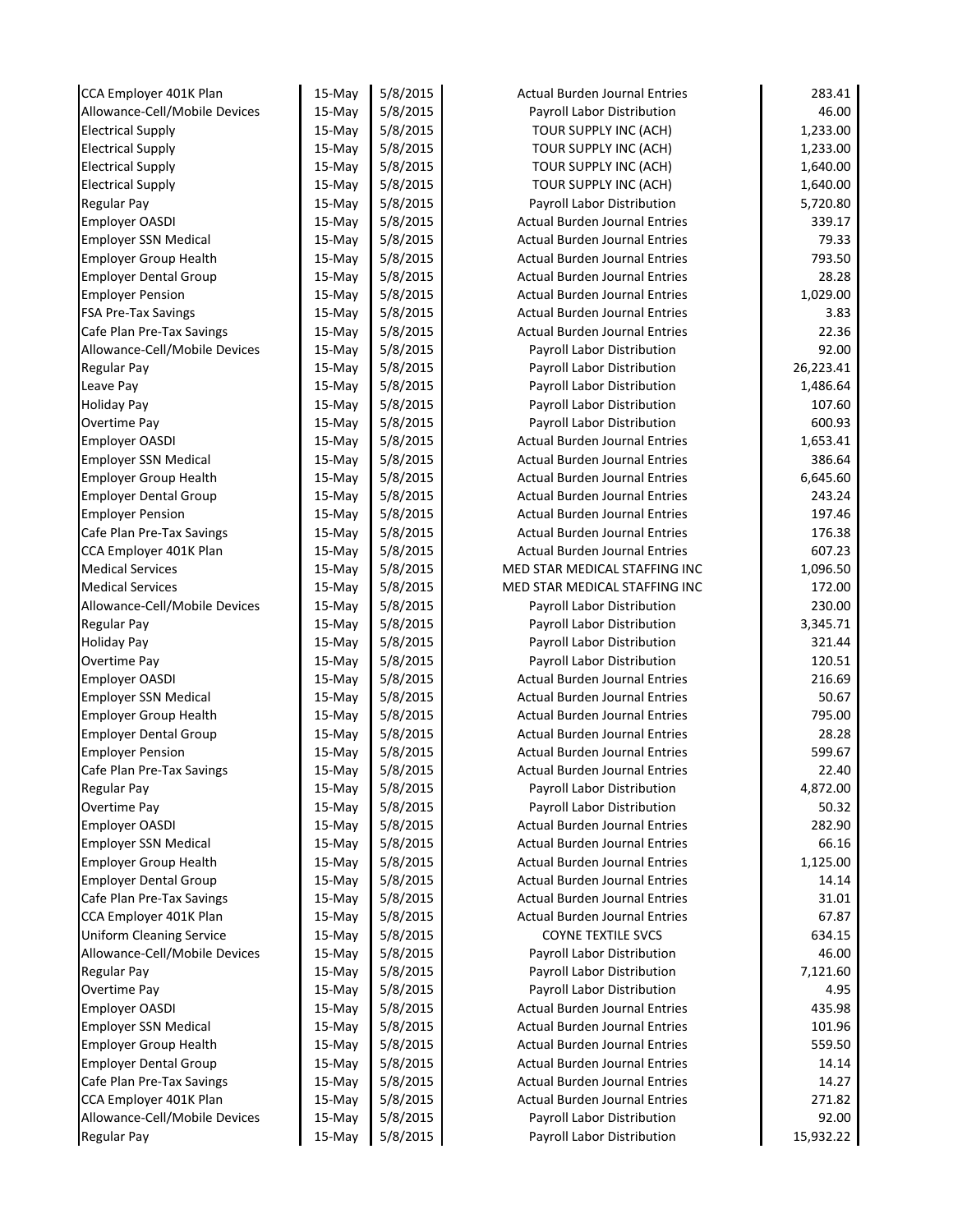| Leave Pay                     | 15-May   | 5/8/2015 | Payroll Labor Distribution           | 1,473.56  |
|-------------------------------|----------|----------|--------------------------------------|-----------|
| Overtime Pay                  | 15-May   | 5/8/2015 | Payroll Labor Distribution           | 38.46     |
| <b>Employer OASDI</b>         | 15-May   | 5/8/2015 | <b>Actual Burden Journal Entries</b> | 1,055.01  |
| <b>Employer SSN Medical</b>   | $15-Mav$ | 5/8/2015 | <b>Actual Burden Journal Entries</b> | 246.75    |
| <b>Employer Group Health</b>  | $15-May$ | 5/8/2015 | <b>Actual Burden Journal Entries</b> | 1,266.00  |
| <b>Employer Dental Group</b>  | $15-May$ | 5/8/2015 | <b>Actual Burden Journal Entries</b> | 70.70     |
| <b>Employer Pension</b>       | 15-May   | 5/8/2015 | <b>Actual Burden Journal Entries</b> | 3,137.69  |
| <b>FSA Pre-Tax Savings</b>    | $15-May$ | 5/8/2015 | <b>Actual Burden Journal Entries</b> | 14.34     |
| Cafe Plan Pre-Tax Savings     | $15-May$ | 5/8/2015 | <b>Actual Burden Journal Entries</b> | 35.98     |
| Allowance-Cell/Mobile Devices | $15-Mav$ | 5/8/2015 | Payroll Labor Distribution           | 230.00    |
| Regular Pay                   | $15-Mav$ | 5/8/2015 | Payroll Labor Distribution           | 3,572.00  |
| Overtime Pay                  | 15-May   | 5/8/2015 | Payroll Labor Distribution           | 63.36     |
| <b>Employer OASDI</b>         | 15-May   | 5/8/2015 | <b>Actual Burden Journal Entries</b> | 218.54    |
| <b>Employer SSN Medical</b>   | $15-May$ | 5/8/2015 | <b>Actual Burden Journal Entries</b> | 51.11     |
| <b>Employer Group Health</b>  | $15-May$ | 5/8/2015 | <b>Actual Burden Journal Entries</b> | 469.50    |
| <b>Employer Dental Group</b>  | $15-May$ | 5/8/2015 | <b>Actual Burden Journal Entries</b> | 28.28     |
| Cafe Plan Pre-Tax Savings     | 15-May   | 5/8/2015 | <b>Actual Burden Journal Entries</b> | 11.98     |
| CCA Employer 401K Plan        | 15-May   | 5/8/2015 | <b>Actual Burden Journal Entries</b> | 145.42    |
| Allowance-Cell/Mobile Devices | 15-May   | 5/8/2015 | Payroll Labor Distribution           | 46.00     |
| <b>Regular Pay</b>            | 15-May   | 5/8/2015 | Payroll Labor Distribution           | 13,436.13 |
| Leave Pay                     | 15-May   | 5/8/2015 | Payroll Labor Distribution           | 1,228.83  |
| <b>Overtime Pay</b>           | 15-May   | 5/8/2015 | Payroll Labor Distribution           | 241.77    |
| <b>Employer OASDI</b>         | 15-May   | 5/8/2015 | Actual Burden Journal Entries        | 870.93    |
| <b>Employer SSN Medical</b>   | 15-May   | 5/8/2015 | <b>Actual Burden Journal Entries</b> | 203.67    |
| <b>Employer Group Health</b>  | 15-May   | 5/8/2015 | <b>Actual Burden Journal Entries</b> | 2,619.00  |
| <b>Employer Dental Group</b>  | $15-May$ | 5/8/2015 | <b>Actual Burden Journal Entries</b> | 127.26    |
| Cafe Plan Pre-Tax Savings     | 15-May   | 5/8/2015 | <b>Actual Burden Journal Entries</b> | 72.78     |
| CCA Employer 401K Plan        | $15-May$ | 5/8/2015 | <b>Actual Burden Journal Entries</b> | 437.95    |
| Allowance-Cell/Mobile Devices | $15-May$ | 5/8/2015 | Payroll Labor Distribution           | 92.00     |
| <b>Regular Pay</b>            | 15-May   | 5/8/2015 | Payroll Labor Distribution           | 5,370.00  |
| Leave Pay                     | 15-May   | 5/8/2015 | Payroll Labor Distribution           | 1,815.60  |
| Overtime Pay                  | $15-May$ | 5/8/2015 | Payroll Labor Distribution           | 58.14     |
| <b>Employer OASDI</b>         | 15-May   | 5/8/2015 | <b>Actual Burden Journal Entries</b> | 417.42    |
| <b>Employer SSN Medical</b>   | $15-Mav$ | 5/8/2015 | <b>Actual Burden Journal Entries</b> | 97.63     |
| <b>Employer Group Health</b>  | 15-May   | 5/8/2015 | <b>Actual Burden Journal Entries</b> | 795.00    |
| <b>Employer Dental Group</b>  | 15-May   | 5/8/2015 | <b>Actual Burden Journal Entries</b> | 28.28     |
| <b>Employer Pension</b>       | $15-Mav$ | 5/8/2015 | Actual Burden Journal Entries        | 1,302.93  |
| <b>FSA Pre-Tax Savings</b>    | 15-May   | 5/8/2015 | <b>Actual Burden Journal Entries</b> | 23.91     |
| Cafe Plan Pre-Tax Savings     | 15-May   | 5/8/2015 | <b>Actual Burden Journal Entries</b> | 22.24     |
| Allowance-Cell/Mobile Devices | 15-May   | 5/8/2015 | Payroll Labor Distribution           | 92.00     |
| Regular Pay                   | $15-May$ | 5/8/2015 | Payroll Labor Distribution           | 8,486.78  |
| Leave Pay                     | 15-May   | 5/8/2015 | Payroll Labor Distribution           | 1,477.66  |
| Employer OASDI                | 15-May   | 5/8/2015 | <b>Actual Burden Journal Entries</b> | 598.26    |
| <b>Employer SSN Medical</b>   | 15-May   | 5/8/2015 | <b>Actual Burden Journal Entries</b> | 139.93    |
| <b>Employer Group Health</b>  | 15-May   | 5/8/2015 | <b>Actual Burden Journal Entries</b> | 1,264.50  |
| <b>Employer Dental Group</b>  | 15-May   | 5/8/2015 | <b>Actual Burden Journal Entries</b> | 70.70     |
| Cafe Plan Pre-Tax Savings     | 15-May   | 5/8/2015 | <b>Actual Burden Journal Entries</b> | 34.65     |
| CCA Employer 401K Plan        | 15-May   | 5/8/2015 | Actual Burden Journal Entries        | 252.92    |
| Allowance-Cell/Mobile Devices | 15-May   | 5/8/2015 | Payroll Labor Distribution           | 138.00    |
| Registration                  | 15-May   | 5/8/2015 | NASHVILLE CONVENTION & VISITOR       | 490.00    |
| <b>Regular Pay</b>            | 15-May   | 5/8/2015 | Payroll Labor Distribution           | 12,458.47 |
| Leave Pay                     | 15-May   | 5/8/2015 | Payroll Labor Distribution           | 2,274.02  |
| <b>Employer OASDI</b>         | $15-May$ | 5/8/2015 | Actual Burden Journal Entries        | 895.00    |
| <b>Employer SSN Medical</b>   | 15-May   | 5/8/2015 | <b>Actual Burden Journal Entries</b> | 209.32    |
| <b>Employer Group Health</b>  | 15-May   | 5/8/2015 | <b>Actual Burden Journal Entries</b> | 798.00    |
| <b>Employer Dental Group</b>  | 15-May   | 5/8/2015 | <b>Actual Burden Journal Entries</b> | 28.28     |
| <b>Employer Pension</b>       | 15-May   | 5/8/2015 | <b>Actual Burden Journal Entries</b> | 2,649.93  |
| <b>FSA Pre-Tax Savings</b>    | 15-May   | 5/8/2015 | Actual Burden Journal Entries        | 7.97      |
|                               |          |          |                                      |           |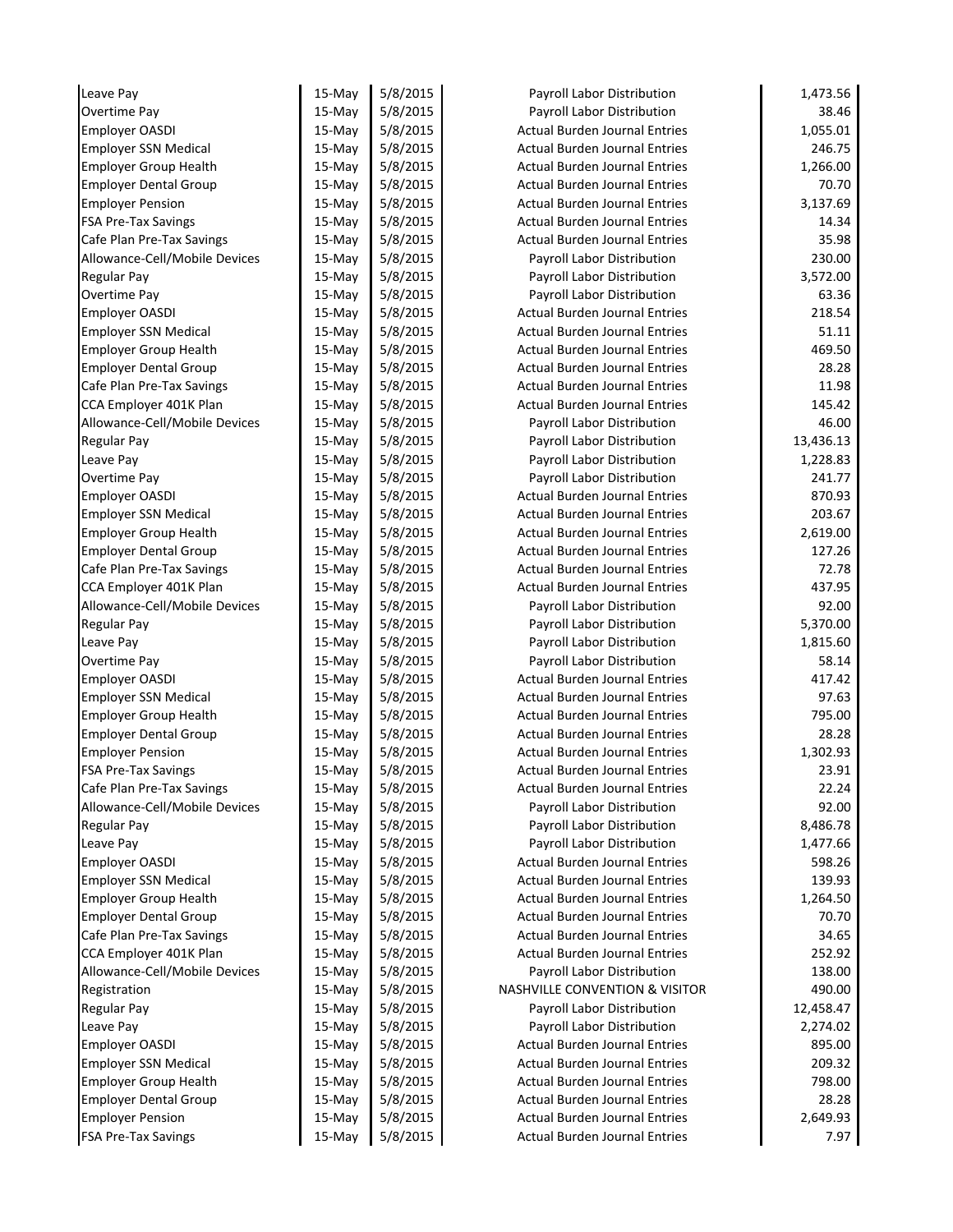| Cafe Plan Pre-Tax Savings                  | 15-May              | 5/8/2015               | <b>Actual Burden Journal Entries</b>                      | 21.80        |
|--------------------------------------------|---------------------|------------------------|-----------------------------------------------------------|--------------|
| Allowance-Cell/Mobile Devices              | $15-May$            | 5/8/2015               | Payroll Labor Distribution                                | 92.00        |
| <b>Regular Pay</b>                         | 15-May              | 5/8/2015               | Payroll Labor Distribution                                | 6,713.05     |
| Leave Pay                                  | 15-May              | 5/8/2015               | Payroll Labor Distribution                                | 268.16       |
| <b>Overtime Pay</b>                        | $15-Mav$            | 5/8/2015               | Payroll Labor Distribution                                | 12.92        |
| <b>Employer OASDI</b>                      | 15-May              | 5/8/2015               | <b>Actual Burden Journal Entries</b>                      | 414.20       |
| <b>Employer SSN Medical</b>                | 15-May              | 5/8/2015               | <b>Actual Burden Journal Entries</b>                      | 96.86        |
| Employer Group Health                      | $15-May$            | 5/8/2015               | <b>Actual Burden Journal Entries</b>                      | 1,264.50     |
| <b>Employer Dental Group</b>               | 15-May              | 5/8/2015               | <b>Actual Burden Journal Entries</b>                      | 56.56        |
| Cafe Plan Pre-Tax Savings                  | $15-May$            | 5/8/2015               | <b>Actual Burden Journal Entries</b>                      | 34.54        |
| CCA Employer 401K Plan                     | 15-May              | 5/8/2015               | <b>Actual Burden Journal Entries</b>                      | 126.52       |
| Allowance-Cell/Mobile Devices              | 15-May              | 5/8/2015               | Payroll Labor Distribution                                | 138.00       |
| Offc & Admin Supply                        | $15-May$            | 5/11/2015              | ATHENS PAPER CO (ACH)                                     | 150.00       |
| Food & Ice                                 | $15-May$            | 5/11/2015              | <b>CENTERPLATE MCC (ACH)</b>                              | 29.70        |
| Pest Control Srvc                          | 15-May              | 5/11/2015              | COOKS PEST CONTROL INC COMMERC                            | 1,207.50     |
| Postage & Delivery Srvc                    | $15-May$            | 5/11/2015              | COMBINED UTILITIES BOX SYS INC                            | 45.00        |
| Offc & Admin Supply                        | 15-May              | 5/11/2015              | ATHENS PAPER CO (ACH)                                     | 132.00       |
| Offc & Admin Supply                        | 15-May              | 5/11/2015              | ATHENS PAPER CO (ACH)                                     | 54.00        |
| <b>HHold &amp; Jnitr Supply</b>            | $15-May$            | 5/11/2015              | AMERICAN PAPER & TWINE CO (ACH                            | 4.04         |
| <b>HHold &amp; Jnitr Supply</b>            | 15-May              | 5/11/2015              | AMERICAN PAPER & TWINE CO (ACH                            | 728.60       |
| <b>HHold &amp; Jnitr Supply</b>            | $15-May$            | 5/11/2015              | AMERICAN PAPER & TWINE CO (ACH                            | 570.60       |
| Offc & Admin Supply                        | $15$ -May           | 5/11/2015              | ATHENS PAPER CO (ACH)                                     | 54.00        |
| Offc & Admin Supply                        | 15-May              | 5/11/2015              | ATHENS PAPER CO (ACH)                                     | 107.00       |
| <b>Signs</b>                               | $15-May$            | 5/11/2015              | CONVENTION PROD RIGGING INC (A                            | 169.65       |
| <b>Small Equipment Supply</b>              | 15-May              | 5/11/2015              | MCGANN, AMANO (ACH)                                       | 129.80       |
| Offc & Admin Supply                        | 15-May              | 5/11/2015              | ATHENS PAPER CO (ACH)                                     | 504.00       |
| Offc & Admin Supply                        | $15-May$            | 5/11/2015              | ATHENS PAPER CO (ACH)                                     | 113.00       |
| Offc & Admin Supply                        | 15-May              | 5/11/2015              | ATHENS PAPER CO (ACH)                                     | 13.00        |
| Offc & Admin Supply                        | 15-May              | 5/11/2015              | ATHENS PAPER CO (ACH)                                     | 113.00       |
| Offc & Admin Supply                        | $15-May$            | 5/11/2015              | MYOFFICE PRODUCTS (ACH)                                   | 22.38        |
| Offc & Admin Supply                        | 15-May              | 5/11/2015              | <b>MYOFFICE PRODUCTS (ACH)</b>                            | 5.31         |
| <b>Merchant Fees</b>                       | 15-May              | 5/11/2015              | 7100 MCC CC Cash Receipt                                  | (40.71)      |
| <b>Merchant Fees</b>                       | $15-May$            | 5/11/2015              | 7100 MCC CC Cash Receipt                                  | 14.72        |
| Offc & Admin Supply                        | 15-May              | 5/11/2015              | ATHENS PAPER CO (ACH)                                     | 88.00        |
| Food & Ice                                 | $15-May$            | 5/11/2015              | <b>CENTERPLATE MCC (ACH)</b>                              | 416.40       |
| Offc & Admin Supply                        | 15-May              | 5/11/2015              | ATHENS PAPER CO (ACH)                                     | 102.00       |
| Offc & Admin Supply                        | 15-May              | 5/11/2015              | <b>MYOFFICE PRODUCTS (ACH)</b>                            | 4.37         |
| Offc & Admin Supply                        | 15-May              | 5/11/2015              | <b>MYOFFICE PRODUCTS (ACH)</b>                            | 18.12        |
| Offc & Admin Supply                        | 15-May              | 5/11/2015              | MYOFFICE PRODUCTS (ACH)                                   | 10.20        |
| Offc & Admin Supply                        | 15-May              | 5/11/2015              | <b>MYOFFICE PRODUCTS (ACH)</b>                            | 5.54         |
| Offc & Admin Supply                        | $15-May$            | 5/11/2015              | <b>MYOFFICE PRODUCTS (ACH)</b>                            | 6.66         |
| Offc & Admin Supply                        | $15-May$            | 5/11/2015              | <b>MYOFFICE PRODUCTS (ACH)</b>                            | 1.74         |
| Offc & Admin Supply                        | 15-May              | 5/11/2015              | <b>MYOFFICE PRODUCTS (ACH)</b>                            | 1.16         |
| Offc & Admin Supply                        | $15-May$            | 5/11/2015              | <b>MYOFFICE PRODUCTS (ACH)</b>                            | 4.48         |
| Offc & Admin Supply                        | $15-Mav$            | 5/11/2015              | <b>MYOFFICE PRODUCTS (ACH)</b>                            | 5.54         |
| Offc & Admin Supply                        | $15$ -May           | 5/11/2015              | <b>MYOFFICE PRODUCTS (ACH)</b>                            | 7.28         |
| Offc & Admin Supply                        | $15$ -May           | 5/11/2015              | <b>MYOFFICE PRODUCTS (ACH)</b>                            | 40.38        |
| Offc & Admin Supply                        | 15-May              | 5/11/2015              | MYOFFICE PRODUCTS (ACH)                                   | 11.40        |
| Offc & Admin Supply                        | 15-May              | 5/11/2015              | <b>MYOFFICE PRODUCTS (ACH)</b>                            | 6.14         |
| Offc & Admin Supply<br>Offc & Admin Supply | 15-May<br>15-May    | 5/11/2015<br>5/11/2015 | <b>MYOFFICE PRODUCTS (ACH)</b><br>MYOFFICE PRODUCTS (ACH) | 5.92<br>7.34 |
| Offc & Admin Supply                        |                     | 5/11/2015              | <b>MYOFFICE PRODUCTS (ACH)</b>                            | 3.61         |
| Offc & Admin Supply                        | $15$ -May<br>15-May | 5/11/2015              | <b>MYOFFICE PRODUCTS (ACH)</b>                            | 24.03        |
| Offc & Admin Supply                        | 15-May              | 5/11/2015              | MYOFFICE PRODUCTS (ACH)                                   | 19.52        |
| Offc & Admin Supply                        | $15$ -May           | 5/11/2015              | <b>MYOFFICE PRODUCTS (ACH)</b>                            | 55.32        |
| Offc & Admin Supply                        | 15-May              | 5/11/2015              | <b>MYOFFICE PRODUCTS (ACH)</b>                            | 47.20        |
| Offc & Admin Supply                        | 15-May              | 5/11/2015              | <b>MYOFFICE PRODUCTS (ACH)</b>                            | 4.41         |
| Offc & Admin Supply                        | 15-May              | 5/11/2015              | <b>MYOFFICE PRODUCTS (ACH)</b>                            | 8.45         |
|                                            |                     |                        |                                                           |              |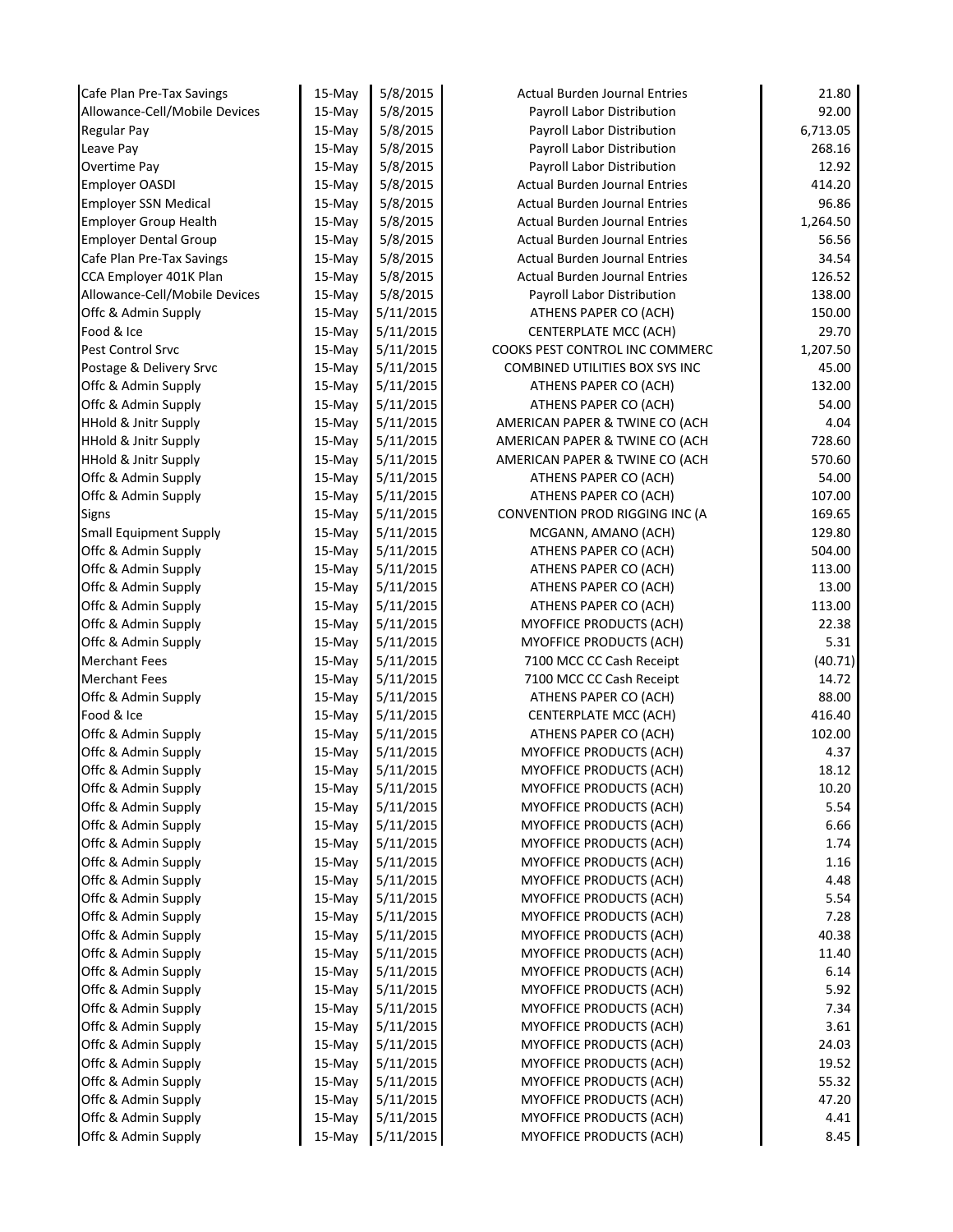| Offc & Admin Supply             | 15-May    | 5/11/2015 | <b>MYOFFICE PRODUCTS (ACH)</b> | 8.45     |
|---------------------------------|-----------|-----------|--------------------------------|----------|
| Offc & Admin Supply             | $15-Mav$  | 5/11/2015 | <b>MYOFFICE PRODUCTS (ACH)</b> | 89.72    |
| Offc & Admin Supply             | 15-May    | 5/11/2015 | <b>MYOFFICE PRODUCTS (ACH)</b> | 24.68    |
| Offc & Admin Supply             | 15-May    | 5/11/2015 | <b>MYOFFICE PRODUCTS (ACH)</b> | 9.64     |
| Offc & Admin Supply             | 15-May    | 5/11/2015 | MYOFFICE PRODUCTS (ACH)        | 16.72    |
| Offc & Admin Supply             | 15-May    | 5/11/2015 | <b>MYOFFICE PRODUCTS (ACH)</b> | 75.04    |
| Offc & Admin Supply             | 15-May    | 5/11/2015 | <b>MYOFFICE PRODUCTS (ACH)</b> | 31.68    |
| Postage & Delivery Srvc         | 15-May    | 5/12/2015 | NASHVILLE OFFICE INTERIORS (CH | 24.00    |
| Repair & Maint Supply           | 15-May    | 5/12/2015 | FERGUSON ENTERPRISES (ACH)     | (13.59)  |
| Repair & Maint Supply           | $15-May$  | 5/12/2015 | FERGUSON ENTERPRISES (ACH)     | (10.00)  |
| Repair & Maint Supply           | 15-May    | 5/12/2015 | FERGUSON ENTERPRISES (ACH)     | (34.44)  |
| Repair & Maint Supply           | 15-May    | 5/12/2015 | FERGUSON ENTERPRISES (ACH)     | (4.44)   |
| Repair & Maint Supply           | $15-May$  | 5/12/2015 | NASHVILLE OFFICE INTERIORS (CH | 322.08   |
| <b>HHold &amp; Jnitr Supply</b> | $15-May$  | 5/12/2015 | AMERICAN PAPER & TWINE CO (ACH | 1,104.60 |
| <b>HHold &amp; Jnitr Supply</b> | 15-May    | 5/12/2015 | AMERICAN PAPER & TWINE CO (ACH | 731.25   |
| HHold & Jnitr Supply            | $15-May$  | 5/12/2015 | AMERICAN PAPER & TWINE CO (ACH | 1,104.60 |
| <b>HHold &amp; Jnitr Supply</b> | 15-May    | 5/12/2015 | AMERICAN PAPER & TWINE CO (ACH | 1,550.00 |
| <b>HHold &amp; Jnitr Supply</b> | 15-May    | 5/12/2015 | AMERICAN PAPER & TWINE CO (ACH | 843.75   |
| <b>Computer Software</b>        | 15-May    | 5/12/2015 | PCMG INC (ACH)                 | 5,640.00 |
| Computer Software               | 15-May    | 5/12/2015 | PCMG INC (ACH)                 | 550.00   |
| <b>Computer Software</b>        | 15-May    | 5/12/2015 | PCMG INC (ACH)                 | 110.00   |
| Offc & Admin Supply             | $15$ -May | 5/12/2015 | <b>MYOFFICE PRODUCTS (ACH)</b> | 6.80     |
| Offc & Admin Supply             | 15-May    | 5/12/2015 | MYOFFICE PRODUCTS (ACH)        | 4.91     |
| Offc & Admin Supply             | 15-May    | 5/12/2015 | MYOFFICE PRODUCTS (ACH)        | 29.04    |
| Offc & Admin Supply             | 15-May    | 5/12/2015 | <b>MYOFFICE PRODUCTS (ACH)</b> | 2.50     |
| Offc & Admin Supply             | 15-May    | 5/12/2015 | <b>MYOFFICE PRODUCTS (ACH)</b> | 17.76    |
| Offc & Admin Supply             | $15-May$  | 5/12/2015 | <b>MYOFFICE PRODUCTS (ACH)</b> | 12.00    |
| Offc & Admin Supply             | 15-May    | 5/12/2015 | <b>MYOFFICE PRODUCTS (ACH)</b> | 8.05     |
| Offc & Admin Supply             | 15-May    | 5/12/2015 | <b>MYOFFICE PRODUCTS (ACH)</b> | 65.23    |
| Offc & Admin Supply             | 15-May    | 5/12/2015 | MYOFFICE PRODUCTS (ACH)        | 9.09     |
| Offc & Admin Supply             | 15-May    | 5/12/2015 | <b>MYOFFICE PRODUCTS (ACH)</b> | 27.50    |
| Offc & Admin Supply             | 15-May    | 5/12/2015 | MYOFFICE PRODUCTS (ACH)        | 4.46     |
| Offc & Admin Supply             | 15-May    | 5/12/2015 | <b>MYOFFICE PRODUCTS (ACH)</b> | 10.41    |
| Offc & Admin Supply             | 15-May    | 5/12/2015 | <b>MYOFFICE PRODUCTS (ACH)</b> | 4.38     |
| Offc & Admin Supply             | 15-May    | 5/12/2015 | MYOFFICE PRODUCTS (ACH)        | 6.07     |
| Offc & Admin Supply             | 15-May    | 5/12/2015 | MYOFFICE PRODUCTS (ACH)        | 7.74     |
| Offc & Admin Supply             | 15-May    | 5/12/2015 | MYOFFICE PRODUCTS (ACH)        | 36.24    |
| Offc & Admin Supply             | 15-May    | 5/12/2015 | MYOFFICE PRODUCTS (ACH)        | 8.56     |
| Offc & Admin Supply             | $15$ -May | 5/12/2015 | <b>MYOFFICE PRODUCTS (ACH)</b> | 5.10     |
| Offc & Admin Supply             | 15-May    | 5/12/2015 | <b>MYOFFICE PRODUCTS (ACH)</b> | 6.79     |
| Offc & Admin Supply             | $15-Mav$  | 5/12/2015 | MYOFFICE PRODUCTS (ACH)        | 17.10    |
| Offc & Admin Supply             | $15-May$  | 5/12/2015 | MYOFFICE PRODUCTS (ACH)        | 21.99    |
| Offc & Admin Supply             | 15-May    | 5/12/2015 | <b>MYOFFICE PRODUCTS (ACH)</b> | 33.80    |
| Offc & Admin Supply             | $15-May$  | 5/12/2015 | <b>MYOFFICE PRODUCTS (ACH)</b> | 15.48    |
| Offc & Admin Supply             | $15$ -May | 5/12/2015 | <b>MYOFFICE PRODUCTS (ACH)</b> | 25.20    |
| Offc & Admin Supply             | $15-May$  | 5/12/2015 | <b>MYOFFICE PRODUCTS (ACH)</b> | 23.34    |
| Offc & Admin Supply             | $15$ -May | 5/12/2015 | <b>MYOFFICE PRODUCTS (ACH)</b> | 24.24    |
| Offc & Admin Supply             | 15-May    | 5/12/2015 | MYOFFICE PRODUCTS (ACH)        | 24.24    |
| Offc & Admin Supply             | $15-May$  | 5/12/2015 | MYOFFICE PRODUCTS (ACH)        | 3.07     |
| Offc & Admin Supply             | 15-May    | 5/12/2015 | <b>MYOFFICE PRODUCTS (ACH)</b> | 6.30     |
| Offc & Admin Supply             | 15-May    | 5/12/2015 | <b>MYOFFICE PRODUCTS (ACH)</b> | 22.40    |
| Offc & Admin Supply             | $15-May$  | 5/12/2015 | <b>MYOFFICE PRODUCTS (ACH)</b> | 9.60     |
| Offc & Admin Supply             | 15-May    | 5/12/2015 | <b>MYOFFICE PRODUCTS (ACH)</b> | 9.60     |
| Offc & Admin Supply             | 15-May    | 5/12/2015 | MYOFFICE PRODUCTS (ACH)        | 4.92     |
| Offc & Admin Supply             | 15-May    | 5/12/2015 | MYOFFICE PRODUCTS (ACH)        | 5.39     |
| Offc & Admin Supply             | 15-May    | 5/12/2015 | <b>MYOFFICE PRODUCTS (ACH)</b> | 20.40    |
| Offc & Admin Supply             | 15-May    | 5/12/2015 | <b>MYOFFICE PRODUCTS (ACH)</b> | 16.73    |
| Offc & Admin Supply             | 15-May    | 5/12/2015 | <b>MYOFFICE PRODUCTS (ACH)</b> | 59.40    |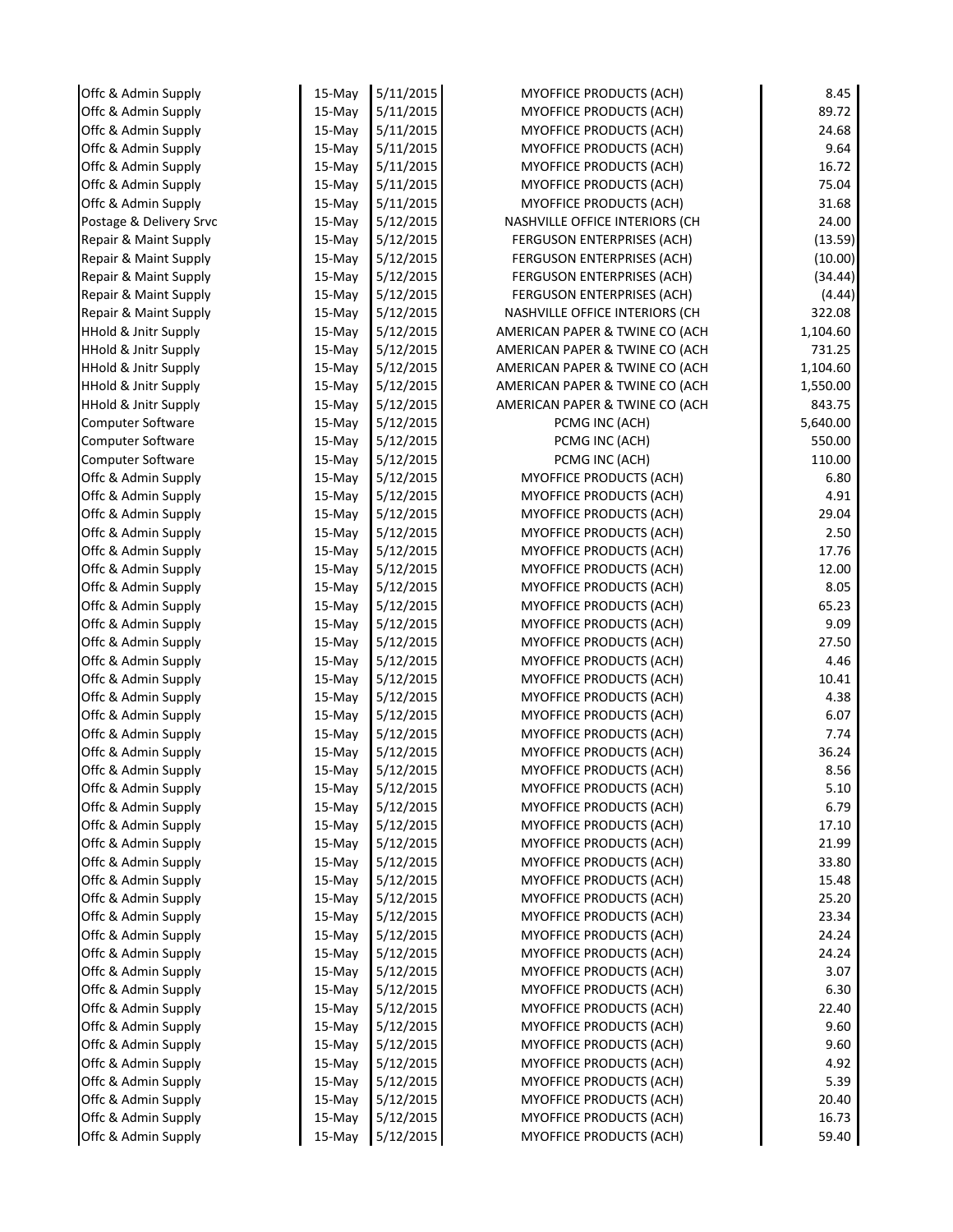| Offc & Admin Supply             | 15-May    | 5/12/2015 | MYOFFICE PRODUCTS (ACH)        | 56.97    |
|---------------------------------|-----------|-----------|--------------------------------|----------|
| Offc & Admin Supply             | 15-May    | 5/12/2015 | <b>MYOFFICE PRODUCTS (ACH)</b> | 68.45    |
| Offc & Admin Supply             | 15-May    | 5/12/2015 | <b>MYOFFICE PRODUCTS (ACH)</b> | 32.54    |
| <b>Small Equipment Supply</b>   | 15-May    | 5/12/2015 | W W GRAINGER (P#)              | 47.85    |
| <b>Small Equipment Supply</b>   | 15-May    | 5/12/2015 | W W GRAINGER (P#)              | 25.12    |
| <b>Small Equipment Supply</b>   | 15-May    | 5/12/2015 | W W GRAINGER (P#)              | 47.85    |
| <b>Small Equipment Supply</b>   | 15-May    | 5/12/2015 | W W GRAINGER (P#)              | 116.60   |
| <b>Small Equipment Supply</b>   | 15-May    | 5/12/2015 | W W GRAINGER (P#)              | 116.60   |
| <b>Small Equipment Supply</b>   | 15-May    | 5/12/2015 | W W GRAINGER (P#)              | 116.60   |
| <b>Small Equipment Supply</b>   | $15$ -May | 5/12/2015 | W W GRAINGER (P#)              | 31.70    |
| <b>Small Equipment Supply</b>   | 15-May    | 5/12/2015 | W W GRAINGER (P#)              | 31.70    |
| <b>Small Equipment Supply</b>   | 15-May    | 5/12/2015 | W W GRAINGER (P#)              | 31.70    |
| <b>Small Equipment Supply</b>   | 15-May    | 5/12/2015 | W W GRAINGER (P#)              | 130.60   |
| <b>Small Equipment Supply</b>   | 15-May    | 5/12/2015 | W W GRAINGER (P#)              | 130.60   |
| <b>Small Equipment Supply</b>   | 15-May    | 5/12/2015 | W W GRAINGER (P#)              | 130.60   |
| <b>Small Equipment Supply</b>   | 15-May    | 5/12/2015 | W W GRAINGER (P#)              | 167.60   |
| <b>Small Equipment Supply</b>   | 15-May    | 5/12/2015 | W W GRAINGER (P#)              | 167.60   |
| <b>Small Equipment Supply</b>   | 15-May    | 5/12/2015 | W W GRAINGER (P#)              | 167.60   |
| <b>Small Equipment Supply</b>   | 15-May    | 5/12/2015 | W W GRAINGER (P#)              | 50.85    |
| <b>Small Equipment Supply</b>   | 15-May    | 5/12/2015 | W W GRAINGER (P#)              | 50.85    |
| <b>Small Equipment Supply</b>   | 15-May    | 5/12/2015 | W W GRAINGER (P#)              | 50.85    |
| <b>Small Equipment Supply</b>   | 15-May    | 5/12/2015 | W W GRAINGER (P#)              | 7.10     |
| <b>Small Equipment Supply</b>   | 15-May    | 5/12/2015 | W W GRAINGER (P#)              | 7.10     |
| <b>Small Equipment Supply</b>   | 15-May    | 5/12/2015 | W W GRAINGER (P#)              | 7.10     |
| <b>Small Equipment Supply</b>   | 15-May    | 5/12/2015 | W W GRAINGER (P#)              | 19.70    |
| <b>Small Equipment Supply</b>   | 15-May    | 5/12/2015 | W W GRAINGER (P#)              | 19.70    |
| <b>Small Equipment Supply</b>   | 15-May    | 5/12/2015 | W W GRAINGER (P#)              | 129.60   |
| <b>Small Equipment Supply</b>   | 15-May    | 5/12/2015 | W W GRAINGER (P#)              | 361.80   |
| <b>Small Equipment Supply</b>   | 15-May    | 5/12/2015 | W W GRAINGER (P#)              | 17.27    |
| <b>Small Equipment Supply</b>   | 15-May    | 5/12/2015 | W W GRAINGER (P#)              | 47.85    |
| <b>Small Equipment Supply</b>   | 15-May    | 5/12/2015 | W W GRAINGER (P#)              | 478.40   |
| <b>HHold &amp; Jnitr Supply</b> | 15-May    | 5/13/2015 | MYOFFICE PRODUCTS (ACH)        | 350.10   |
| <b>HHold &amp; Jnitr Supply</b> | 15-May    | 5/13/2015 | W W GRAINGER (P#)              | 679.30   |
| <b>HHold &amp; Jnitr Supply</b> | 15-May    | 5/13/2015 | W W GRAINGER (P#)              | 1,516.00 |
| <b>HHold &amp; Jnitr Supply</b> | $15$ -May | 5/13/2015 | W W GRAINGER (P#)              | 226.80   |
| <b>HHold &amp; Jnitr Supply</b> | 15-May    | 5/13/2015 | W W GRAINGER (P#)              | 891.40   |
| <b>HHold &amp; Jnitr Supply</b> | 15-May    | 5/13/2015 | W W GRAINGER (P#)              | 657.30   |
| <b>HHold &amp; Jnitr Supply</b> | 15-May    | 5/13/2015 | W W GRAINGER (P#)              | 724.20   |
| <b>HHold &amp; Jnitr Supply</b> | 15-May    | 5/13/2015 | W W GRAINGER (P#)              | 198.00   |
| Offc & Admin Supply             | 15-May    | 5/13/2015 | MYOFFICE PRODUCTS (ACH)        | 103.88   |
| <b>Merchant Fees</b>            | $15$ -May | 5/13/2015 | MCC RC1032823 5/15 CORR        | (2.12)   |
| Offc & Admin Supply             | $15$ -May | 5/14/2015 | <b>MYOFFICE PRODUCTS (ACH)</b> | 110.30   |
| Offc & Admin Supply             | 15-May    | 5/14/2015 | <b>MYOFFICE PRODUCTS (ACH)</b> | 29.97    |
| Offc & Admin Supply             | 15-May    | 5/14/2015 | <b>MYOFFICE PRODUCTS (ACH)</b> | 14.32    |
| Offc & Admin Supply             | 15-May    | 5/14/2015 | <b>MYOFFICE PRODUCTS (ACH)</b> | 31.44    |
| Offc & Admin Supply             | 15-May    | 5/14/2015 | <b>MYOFFICE PRODUCTS (ACH)</b> | 30.82    |
| Offc & Admin Supply             | 15-May    | 5/14/2015 | <b>MYOFFICE PRODUCTS (ACH)</b> | 24.12    |
| Offc & Admin Supply             | 15-May    | 5/14/2015 | MYOFFICE PRODUCTS (ACH)        | 2.16     |
| Offc & Admin Supply             | 15-May    | 5/14/2015 | <b>MYOFFICE PRODUCTS (ACH)</b> | 4.28     |
| Offc & Admin Supply             | 15-May    | 5/14/2015 | <b>MYOFFICE PRODUCTS (ACH)</b> | 9.94     |
| Offc & Admin Supply             | 15-May    | 5/14/2015 | MYOFFICE PRODUCTS (ACH)        | 10.97    |
| Offc & Admin Supply             | $15$ -May | 5/14/2015 | <b>MYOFFICE PRODUCTS (ACH)</b> | 20.56    |
| Offc & Admin Supply             | $15$ -May | 5/14/2015 | <b>MYOFFICE PRODUCTS (ACH)</b> | 2.10     |
| Offc & Admin Supply             | 15-May    | 5/14/2015 | MYOFFICE PRODUCTS (ACH)        | 21.12    |
| Offc & Admin Supply             | $15$ -May | 5/14/2015 | MYOFFICE PRODUCTS (ACH)        | 12.03    |
| Offc & Admin Supply             | 15-May    | 5/14/2015 | MYOFFICE PRODUCTS (ACH)        | 8.04     |
| Offc & Admin Supply             | 15-May    | 5/14/2015 | <b>MYOFFICE PRODUCTS (ACH)</b> | 62.39    |
| Offc & Admin Supply             | 15-May    | 5/14/2015 | <b>MYOFFICE PRODUCTS (ACH)</b> | 8.85     |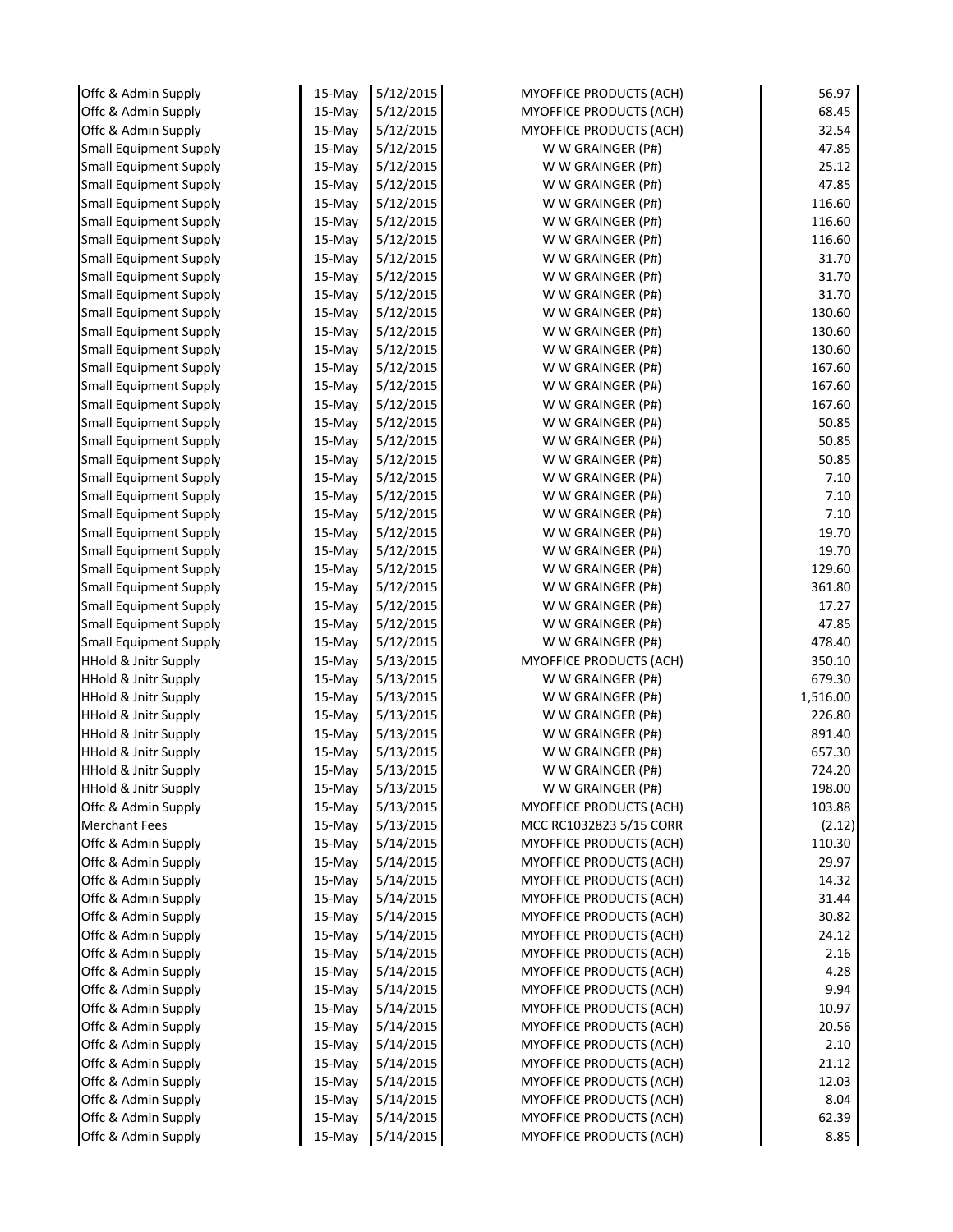| Offc & Admin Supply                              | 15-May           | 5/14/2015              | <b>MYOFFICE PRODUCTS (ACH)</b>                      | 19.62          |
|--------------------------------------------------|------------------|------------------------|-----------------------------------------------------|----------------|
| Offc & Admin Supply                              | $15-May$         | 5/14/2015              | MYOFFICE PRODUCTS (ACH)                             | 14.86          |
| Offc & Admin Supply                              | 15-May           | 5/14/2015              | MYOFFICE PRODUCTS (ACH)                             | 158.40         |
| Offc & Admin Supply                              | 15-May           | 5/14/2015              | MYOFFICE PRODUCTS (ACH)                             | 9.32           |
| Offc & Admin Supply                              | $15-May$         | 5/14/2015              | MYOFFICE PRODUCTS (ACH)                             | 50.76          |
| <b>Electrical Supply</b>                         | 15-May           | 5/14/2015              | WILLIAMS WHOLESALE SUPPLY OF N                      | 3,900.00       |
| <b>Electrical Supply</b>                         | 15-May           | 5/14/2015              | WILLIAMS WHOLESALE SUPPLY OF N                      | 3,100.00       |
| <b>Small Equipment Supply</b>                    | 15-May           | 5/14/2015              | <b>EQUIPMENT DEPOT</b>                              | 96.42          |
| <b>Electrical Supply-Lamps</b>                   | $15-May$         | 5/14/2015              | <b>ENERGY &amp; LIGHTING SOL / ATTIC</b>            | 6,000.00       |
| Refuse Disposal-Reimb                            | $15-May$         | 5/14/2015              | REPUBLIC SVCS NASH / ALLIED WAS                     | 11,784.23      |
| <b>Temporary Service</b>                         | 15-May           | 5/14/2015              | INDUSTRIAL STAFFING OF TN (ACH                      | 10,174.38      |
| <b>Temporary Service</b>                         | 15-May           | 5/14/2015              | INDUSTRIAL STAFFING OF TN (ACH                      | 12,917.73      |
| <b>Laundry Services</b>                          | 15-May           | 5/14/2015              | <b>ALSCO</b>                                        | 1,115.10       |
| Janitorial Srvc                                  | 15-May           | 5/14/2015              | SERVICE MANAGEMENT SYSTEMS                          | 10,884.18      |
| Other Rpr & Maint Srvc                           | 15-May           | 5/14/2015              | FORKLIFT SYSTEMS INC (ACH)                          | 423.50         |
| <b>Internet Services</b>                         | 15-May           | 5/14/2015              | AT&T DATACOMM                                       | 4,891.00       |
| Telephone & Telegraph                            | 15-May           | 5/14/2015              | AT&T DATACOMM                                       | 1,859.82       |
| Rent Equipment                                   | 15-May           | 5/14/2015              | AT&T MOBILITY II LLC                                | 2,000.00       |
| <b>Medical Services</b>                          | $15-Mav$         | 5/14/2015              | MED STAR MEDICAL STAFFING INC                       | 1,064.25       |
| <b>Medical Services</b>                          | 15-May           | 5/14/2015              | MED STAR MEDICAL STAFFING INC                       | 1,440.50       |
| <b>Medical Services</b>                          | 15-May           | 5/14/2015              | MED STAR MEDICAL STAFFING INC                       | 1,488.00       |
| <b>Security Services</b>                         | 15-May           | 5/14/2015              | UNIVERSAL PROTECTION SVCS LLC                       | 6,546.57       |
| <b>Security Services</b>                         | 15-May           | 5/14/2015              | UNIVERSAL PROTECTION SVCS LLC                       | 10,152.71      |
| <b>Temporary Service</b>                         | 15-May           | 5/14/2015              | UNIVERSAL PROTECTION SVCS LLC                       | 1,511.58       |
| <b>Temporary Service</b>                         | 15-May           | 5/14/2015              | UNIVERSAL PROTECTION SVCS LLC                       | 6,363.89       |
| Other Rpr & Maint Srvc                           | 15-May           | 5/14/2015              | JOHN BOUCHARD & SONS CO (ACH)                       | 485.75         |
| Offc & Admin Supply                              | $15-May$         | 5/14/2015              | MYOFFICE PRODUCTS (ACH)                             | 10.06          |
| Offc & Admin Supply                              | 15-May           | 5/14/2015              | MYOFFICE PRODUCTS (ACH)                             | 31.90          |
| Employee Out-of-town Travel                      | 15-May           | 5/14/2015              | FIELDS, CRYSTAL A                                   | 146.85         |
| Offc & Admin Supply                              | $15-May$         | 5/14/2015              | MYOFFICE PRODUCTS (ACH)                             | 14.76          |
| Offc & Admin Supply                              | $15-May$         | 5/14/2015              | MYOFFICE PRODUCTS (ACH)                             | 13.12          |
| Offc & Admin Supply                              | 15-May           | 5/14/2015              | MYOFFICE PRODUCTS (ACH)                             | 26.59          |
| Offc & Admin Supply                              | $15-May$         | 5/14/2015              | MYOFFICE PRODUCTS (ACH)                             | 16.35          |
| Offc & Admin Supply                              | 15-May           | 5/14/2015              | MYOFFICE PRODUCTS (ACH)                             | 29.63          |
| Offc & Admin Supply                              | $15-May$         | 5/14/2015              | MYOFFICE PRODUCTS (ACH)                             | 32.58          |
| Offc & Admin Supply                              | 15-May           | 5/14/2015              | MYOFFICE PRODUCTS (ACH)                             | 36.76          |
| Offc & Admin Supply                              | 15-May           | 5/14/2015              | MYOFFICE PRODUCTS (ACH)                             | 43.50          |
| Offc & Admin Supply                              | 15-May           | 5/14/2015              | MYOFFICE PRODUCTS (ACH)                             | 4.24           |
| Offc & Admin Supply                              | 15-May           | 5/14/2015              | <b>MYOFFICE PRODUCTS (ACH)</b>                      | 22.68          |
| Offc & Admin Supply                              | 15-May           | 5/14/2015              | MYOFFICE PRODUCTS (ACH)                             | 44.50          |
| Offc & Admin Supply                              | $15$ -May        | 5/14/2015              | <b>MYOFFICE PRODUCTS (ACH)</b>                      | 10.78          |
| Offc & Admin Supply                              | 15-May           | 5/14/2015              | <b>MYOFFICE PRODUCTS (ACH)</b>                      | 29.44          |
| Offc & Admin Supply                              | 15-May           | 5/14/2015              | MYOFFICE PRODUCTS (ACH)                             | 104.16         |
| Offc & Admin Supply                              | 15-May           | 5/14/2015              | <b>MYOFFICE PRODUCTS (ACH)</b>                      | 236.10         |
| Offc & Admin Supply                              | 15-May           | 5/14/2015              | MYOFFICE PRODUCTS (ACH)                             | 8.00           |
| Offc & Admin Supply                              | 15-May           | 5/14/2015<br>5/14/2015 | <b>MYOFFICE PRODUCTS (ACH)</b><br>LOOMIS FARGO & CO | 4.44<br>690.72 |
| <b>Temporary Service</b><br><b>Merchant Fees</b> | 15-May<br>15-May | 5/14/2015              | 7100 MCC CC Cash Receipt                            | (34.50)        |
| <b>Merchant Fees</b>                             | 15-May           | 5/14/2015              | 7100 MCC CC Cash Receipt                            | (4.83)         |
| Mngt Cnsltnt Srvc                                | 15-May           | 5/14/2015              | EMPL & ASSESSMENT SOL INC (E&A                      | 78.15          |
| Mngt Cnsltnt Srvc                                | 15-May           | 5/14/2015              | INQUIRIES INC (ACH)                                 | 156.00         |
| Employee Out-of-town Travel                      | 15-May           | 5/14/2015              | <b>STARKS, CHARLES L</b>                            | 978.74         |
| Host & Hostess                                   | $15$ -May        | 5/14/2015              | OMNI NASHVILLE LLC (ACH)                            | 27.54          |
| Offc & Admin Supply                              | 15-May           | 5/14/2015              | MYOFFICE PRODUCTS (ACH)                             | 155.75         |
| Offc & Admin Supply                              | $15-May$         | 5/14/2015              | MYOFFICE PRODUCTS (ACH)                             | 1.37           |
| Offc & Admin Supply                              | 15-May           | 5/14/2015              | MYOFFICE PRODUCTS (ACH)                             | 20.00          |
| Repair & Maint Supply                            | 15-May           | 5/15/2015              | W W GRAINGER (P#)                                   | 797.60         |
| <b>Building Maintenance Srvc</b>                 | 15-May           | 5/15/2015              | FOLEY CO (ACH)                                      | 3,215.00       |
|                                                  |                  |                        |                                                     |                |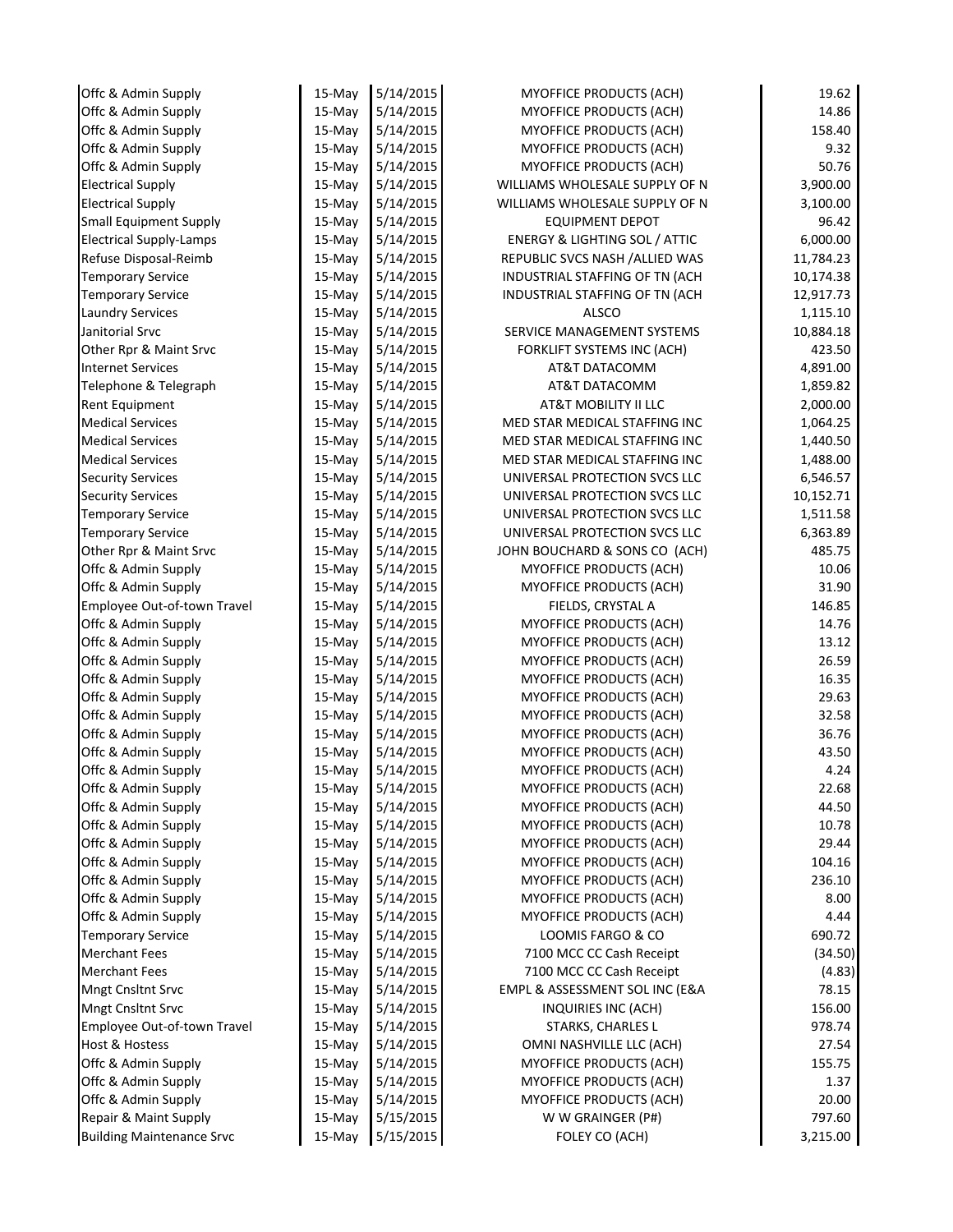| <b>Building Maintenance Srvc</b>                               | $15-May$         | 5/15/2015              | FOLEY CO (ACH)                                | 9,750.00      |
|----------------------------------------------------------------|------------------|------------------------|-----------------------------------------------|---------------|
| <b>Small Equipment Supply</b>                                  | 15-May           | 5/15/2015              | BATTERIES PLUS LLC (NASHVILLE)                | 44.10         |
| <b>Small Equipment Supply</b>                                  | 15-May           | 5/15/2015              | BATTERIES PLUS LLC (NASHVILLE)                | 54.90         |
| <b>Small Equipment Supply</b>                                  | 15-May           | 5/15/2015              | BATTERIES PLUS LLC (NASHVILLE)                | 180.00        |
| <b>Small Equipment Supply</b>                                  | 15-May           | 5/15/2015              | BATTERIES PLUS LLC (NASHVILLE)                | 172.80        |
| Postage & Delivery Srvc                                        | 15-May           | 5/15/2015              | SHERWIN WILLIAMS CO INDUSTRIAL                | (165.00)      |
| <b>HHold &amp; Jnitr Supply</b>                                | 15-May           | 5/15/2015              | KELSAN INC (ACH)                              | 1,141.40      |
| <b>HHold &amp; Jnitr Supply</b>                                | 15-May           | 5/15/2015              | KELSAN INC (ACH)                              | 573.80        |
| <b>HHold &amp; Jnitr Supply</b>                                | 15-May           | 5/15/2015              | AMERICAN PAPER & TWINE CO (ACH                | 302.00        |
| <b>HHold &amp; Jnitr Supply</b>                                | 15-May           | 5/15/2015              | KELSAN INC (ACH)                              | 132.00        |
| <b>HHold &amp; Jnitr Supply</b>                                | 15-May           | 5/15/2015              | <b>KELSAN INC (ACH)</b>                       | 1,573.75      |
| <b>HHold &amp; Jnitr Supply</b>                                | 15-May           | 5/15/2015              | MYOFFICE PRODUCTS (ACH)                       | 127.80        |
| <b>HHold &amp; Jnitr Supply</b>                                | 15-May           | 5/15/2015              | MYOFFICE PRODUCTS (ACH)                       | 353.85        |
| <b>HHold &amp; Jnitr Supply</b>                                | 15-May           | 5/15/2015              | MYOFFICE PRODUCTS (ACH)                       | 828.40        |
| <b>HHold &amp; Jnitr Supply</b>                                | 15-May           | 5/15/2015              | <b>MYOFFICE PRODUCTS (ACH)</b>                | 88.80         |
| <b>HHold &amp; Jnitr Supply</b>                                | 15-May           | 5/15/2015              | <b>MYOFFICE PRODUCTS (ACH)</b>                | 570.25        |
| <b>HHold &amp; Jnitr Supply</b>                                | 15-May           | 5/15/2015              | <b>MYOFFICE PRODUCTS (ACH)</b>                | 256.08        |
| <b>HHold &amp; Jnitr Supply</b>                                | 15-May           | 5/15/2015              | <b>MYOFFICE PRODUCTS (ACH)</b>                | 78.00         |
| <b>HHold &amp; Jnitr Supply</b>                                | 15-May           | 5/15/2015              | MYOFFICE PRODUCTS (ACH)                       | 9.19          |
| <b>HHold &amp; Jnitr Supply</b>                                | 15-May           | 5/15/2015              | MYOFFICE PRODUCTS (ACH)                       | 431.76        |
| <b>HHold &amp; Jnitr Supply</b>                                | 15-May           | 5/15/2015              | MYOFFICE PRODUCTS (ACH)                       | 646.50        |
| <b>HHold &amp; Jnitr Supply</b>                                | 15-May           | 5/15/2015              | <b>MYOFFICE PRODUCTS (ACH)</b>                | 120.00        |
| <b>HHold &amp; Jnitr Supply</b>                                | 15-May           | 5/15/2015              | MYOFFICE PRODUCTS (ACH)                       | 99.00         |
| <b>HHold &amp; Jnitr Supply</b>                                | 15-May           | 5/15/2015              | MYOFFICE PRODUCTS (ACH)                       | 45.12         |
| <b>HHold &amp; Jnitr Supply</b>                                | 15-May           | 5/15/2015              | MYOFFICE PRODUCTS (ACH)                       | 242.00        |
| <b>HHold &amp; Jnitr Supply</b>                                | 15-May           | 5/15/2015              | MYOFFICE PRODUCTS (ACH)                       | 2,250.00      |
| Small Equipment Supply                                         | 15-May           | 5/15/2015              | BATTERIES PLUS LLC (NASHVILLE)                | 88.20         |
| <b>Small Equipment Supply</b>                                  | 15-May           | 5/15/2015              | BATTERIES PLUS LLC (NASHVILLE)                | 109.80        |
| <b>Small Equipment Supply</b>                                  | 15-May           | 5/15/2015              | BATTERIES PLUS LLC (NASHVILLE)                | 360.00        |
| <b>Small Equipment Supply</b>                                  | 15-May           | 5/15/2015              | BATTERIES PLUS LLC (NASHVILLE)                | 345.60        |
| <b>Small Equipment Supply</b>                                  | 15-May           | 5/15/2015              | BATTERIES PLUS LLC (NASHVILLE)                | 1,054.08      |
| <b>Printing Supply</b>                                         | 15-May           | 5/15/2015              | MYOFFICE PRODUCTS (ACH)                       | 457.52        |
| <b>Printing Supply</b>                                         | 15-May           | 5/15/2015              | MYOFFICE PRODUCTS (ACH)                       | 614.40        |
| <b>Printing Supply</b>                                         | 15-May           | 5/15/2015              | MYOFFICE PRODUCTS (ACH)                       | 1,030.32      |
| <b>Small Equipment Supply</b>                                  | 15-May           | 5/15/2015              | LOWES OF MADISON #413 (ACH)                   | 49.98         |
| <b>Small Equipment Supply</b>                                  | 15-May           | 5/15/2015              | LOWES OF MADISON #413 (ACH)                   | 19.98         |
| <b>Small Equipment Supply</b>                                  | 15-May           | 5/15/2015              | LOWES OF MADISON #413 (ACH)                   | 33.00         |
| <b>Small Equipment Supply</b>                                  | 15-May           | 5/15/2015              | LOWES OF MADISON #413 (ACH)                   | 4.92<br>53.36 |
| <b>Small Equipment Supply</b>                                  | 15-May           | 5/15/2015<br>5/15/2015 | LOWES OF MADISON #413 (ACH)<br>PCMG INC (ACH) | 200.00        |
| <b>Small Equipment Supply</b><br><b>Small Equipment Supply</b> | 15-May<br>15-May | 5/15/2015              | PCMG INC (ACH)                                | 200.00        |
| Safety Supply                                                  | $15$ -May        | 5/15/2015              | SIMPLEX GRINNELL LP (ACH)                     | 2,408.00      |
| Safety Supply                                                  | 15-May           | 5/15/2015              | SIMPLEX GRINNELL LP (ACH)                     | 102.71        |
| Safety Supply                                                  | 15-May           | 5/15/2015              | SIMPLEX GRINNELL LP (ACH)                     | 71.32         |
| Safety Supply                                                  | 15-May           | 5/15/2015              | SIMPLEX GRINNELL LP (ACH)                     | 65.95         |
| Safety Supply                                                  | 15-May           | 5/15/2015              | SIMPLEX GRINNELL LP (ACH)                     | 200.26        |
| Safety Supply                                                  | 15-May           | 5/15/2015              | SIMPLEX GRINNELL LP (ACH)                     | 77.77         |
| Safety Supply                                                  | $15-May$         | 5/15/2015              | SIMPLEX GRINNELL LP (ACH)                     | 508.12        |
| Safety Supply                                                  | 15-May           | 5/15/2015              | SIMPLEX GRINNELL LP (ACH)                     | 34.04         |
| <b>Small Equipment Supply</b>                                  | 15-May           | 5/15/2015              | BATTERIES PLUS LLC (NASHVILLE)                | 44.10         |
| <b>Small Equipment Supply</b>                                  | 15-May           | 5/15/2015              | BATTERIES PLUS LLC (NASHVILLE)                | 54.90         |
| <b>Small Equipment Supply</b>                                  | 15-May           | 5/15/2015              | BATTERIES PLUS LLC (NASHVILLE)                | 180.00        |
| <b>Small Equipment Supply</b>                                  | 15-May           | 5/15/2015              | BATTERIES PLUS LLC (NASHVILLE)                | 172.80        |
| Signs                                                          | 15-May           | 5/15/2015              | JARVIS AWARD SIGN & FLAG CO (A                | 78.00         |
| <b>Small Equipment Supply</b>                                  | 15-May           | 5/15/2015              | MCGANN, AMANO (ACH)                           | (124.70)      |
| <b>Small Equipment Supply</b>                                  | 15-May           | 5/15/2015              | MCGANN, AMANO (ACH)                           | (13.00)       |
| <b>Small Equipment Supply</b>                                  | 15-May           | 5/15/2015              | MCGANN, AMANO (ACH)                           | (44.00)       |
| <b>Small Equipment Supply</b>                                  | 15-May           | 5/15/2015              | <b>CUMMINS ALLISON CORP</b>                   | 1,825.00      |
|                                                                |                  |                        |                                               |               |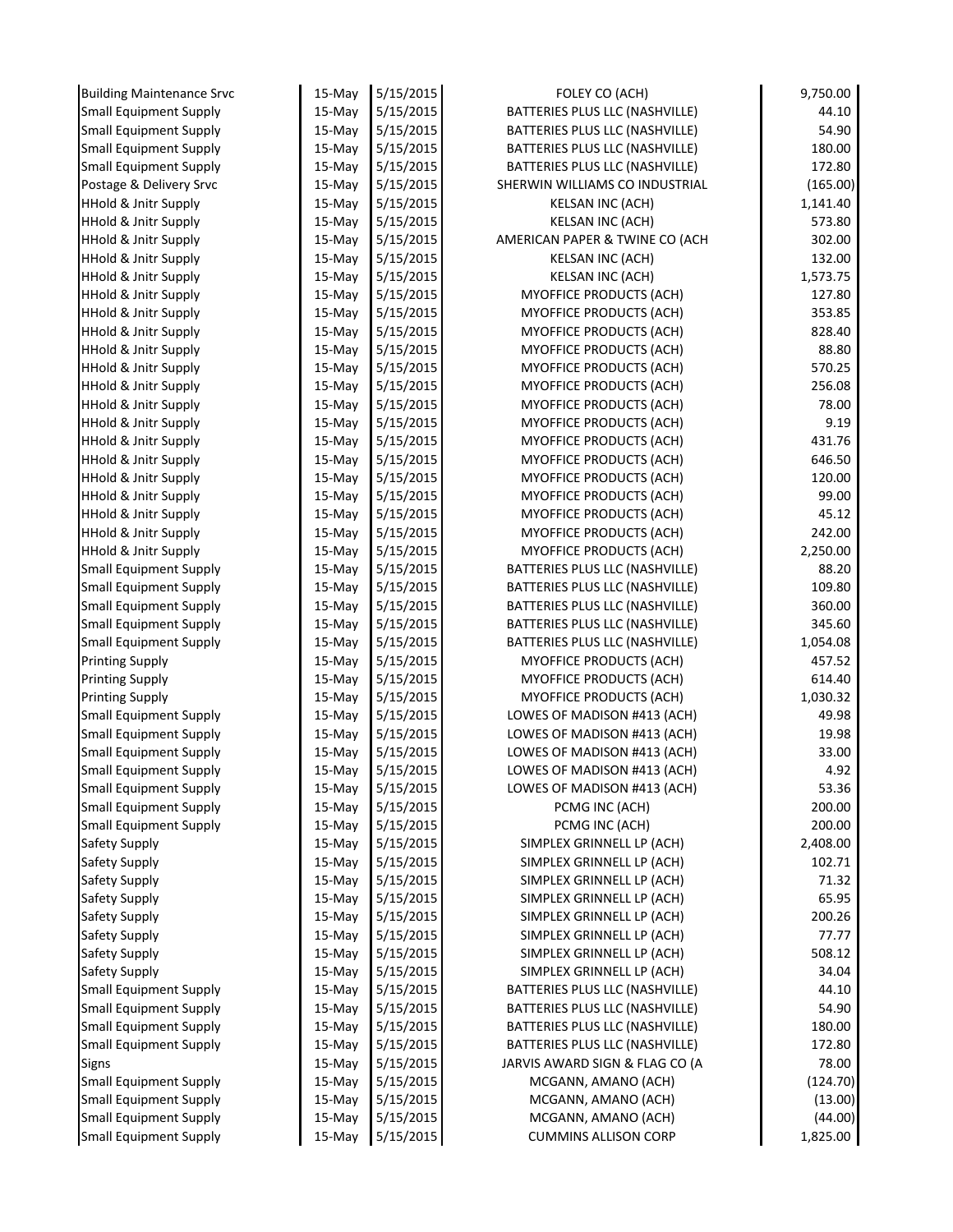| <b>Small Equipment Supply</b>   | 15-May   | 5/15/2015 | LOWES OF MADISON #413 (ACH)                   | 30.97      |
|---------------------------------|----------|-----------|-----------------------------------------------|------------|
| <b>Small Equipment Supply</b>   | $15-May$ | 5/15/2015 | LOWES OF MADISON #413 (ACH)                   | 51.88      |
| Small Equipment Supply          | $15-May$ | 5/15/2015 | LOWES OF MADISON #413 (ACH)                   | 59.98      |
| <b>Small Equipment Supply</b>   | $15-Mav$ | 5/15/2015 | LOWES OF MADISON #413 (ACH)                   | 14.28      |
| <b>Small Equipment Supply</b>   | $15-Mav$ | 5/15/2015 | LOWES OF MADISON #413 (ACH)                   | 12.97      |
| <b>Small Equipment Supply</b>   | $15-May$ | 5/15/2015 | LOWES OF MADISON #413 (ACH)                   | 14.98      |
| <b>Small Equipment Supply</b>   | 15-May   | 5/15/2015 | LOWES OF MADISON #413 (ACH)                   | 19.98      |
| <b>District Energy System</b>   | $15-Mav$ | 5/18/2015 | DES REVENUE / US BANK (ACH)                   | 191,377.17 |
| <b>Elevator Permit</b>          | $15-Mav$ | 5/18/2015 | TN DEPT OF LABOR DIV BOIL & EL                | 55.00      |
| <b>Temporary Service</b>        | 15-May   | 5/18/2015 | INDUSTRIAL STAFFING OF TN (ACH                | 8,581.58   |
| <b>Temporary Service</b>        | 15-May   | 5/18/2015 | INDUSTRIAL STAFFING OF TN (ACH                | 10,427.33  |
| <b>Laundry Services</b>         | 15-May   | 5/18/2015 | <b>ALSCO</b>                                  | 1,390.52   |
| Other Rpr & Maint Srvc          | 15-May   | 5/18/2015 | KELSAN INC (ACH)                              | 187.50     |
| <b>HHold &amp; Jnitr Supply</b> | $15-May$ | 5/18/2015 | KELSAN INC (ACH)                              | 1,212.75   |
| <b>HHold &amp; Jnitr Supply</b> | $15-May$ | 5/18/2015 | KELSAN INC (ACH)                              | 325.44     |
| <b>HHold &amp; Jnitr Supply</b> | 15-May   | 5/18/2015 | KELSAN INC (ACH)                              | 450.00     |
| <b>HHold &amp; Jnitr Supply</b> | 15-May   | 5/18/2015 | KELSAN INC (ACH)                              | 4,384.40   |
| <b>HHold &amp; Jnitr Supply</b> | 15-May   | 5/18/2015 | W W GRAINGER (P#)                             | 101.60     |
| Telephone & Telegraph           | 15-May   | 5/18/2015 | AT&T (GA)                                     | 1,220.96   |
| Computer Hardware < \$5000      | 15-May   | 5/18/2015 | PCMG INC (ACH)                                | 1,925.00   |
| Computer Hardware < \$5000      | 15-May   | 5/18/2015 | PCMG INC (ACH)                                | 370.00     |
| <b>Small Equipment Supply</b>   | 15-May   | 5/18/2015 | PCMG INC (ACH)                                | 480.00     |
| <b>Small Equipment Supply</b>   | 15-May   | 5/18/2015 | PCMG INC (ACH)                                | 1,050.00   |
| <b>Small Equipment Supply</b>   | 15-May   | 5/18/2015 | LOWES OF MADISON #413 (ACH)                   | (2.50)     |
| <b>Small Equipment Supply</b>   | 15-May   | 5/18/2015 | LOWES OF MADISON #413 (ACH)                   | (1.00)     |
| <b>Small Equipment Supply</b>   | $15-May$ | 5/18/2015 | LOWES OF MADISON #413 (ACH)                   | (2.66)     |
| <b>Small Equipment Supply</b>   | 15-May   | 5/18/2015 | LOWES OF MADISON #413 (ACH)                   | (0.25)     |
| <b>Security Services</b>        | $15-May$ | 5/18/2015 | UNIVERSAL PROTECTION SVCS LLC                 | 981.24     |
| <b>Security Services</b>        | $15-May$ | 5/18/2015 | UNIVERSAL PROTECTION SVCS LLC                 | 936.10     |
| <b>Security Services</b>        | 15-May   | 5/18/2015 | UNIVERSAL PROTECTION SVCS LLC                 | 2,138.78   |
| Postage & Delivery Srvc         | $15-May$ | 5/18/2015 | W W GRAINGER (P#)                             | 650.00     |
| <b>Auto Fuel</b>                | 15-May   | 5/18/2015 | WEX (WRIGHT EXPRESS FINANCIAL)                | 357.88     |
| <b>Temporary Service</b>        | 15-May   | 5/18/2015 | UNIVERSAL PROTECTION SVCS LLC                 | 2,310.55   |
| <b>Uniform Cleaning Service</b> | 15-May   | 5/18/2015 | <b>COYNE TEXTILE SVCS</b>                     | 552.01     |
| Printing/Binding                | $15-Mav$ | 5/18/2015 | TOLEDO TICKET CO (ACH)                        | 265.00     |
| Drapery/Window Covering         | 15-May   | 5/18/2015 | <b>CUSTOM WINDOW COVERINGS</b>                | 178.50     |
| Drapery/Window Covering         | $15-Mav$ | 5/18/2015 | <b>CUSTOM WINDOW COVERINGS</b>                | 125.00     |
| <b>Small Equipment Supply</b>   | 15-May   | 5/18/2015 | MCGANN, AMANO (ACH)                           | 194.70     |
| Offc & Admin Supply             | 15-May   | 5/18/2015 | MYOFFICE PRODUCTS (ACH)                       | 12.35      |
| Offc & Admin Supply             | $15-May$ | 5/18/2015 | MYOFFICE PRODUCTS (ACH)                       | (7.77)     |
| Employee Out-of-town Travel     | 15-May   | 5/18/2015 | MCALISTER, TERI A                             | 155.37     |
| Employee Out-of-town Travel     | 15-May   | 5/18/2015 | MCALISTER, TERI A                             | 122.68     |
| Postage & Delivery Srvc         | 15-May   | 5/18/2015 | <b>CUMMINS ALLISON CORP</b>                   | 16.76      |
| Offc & Admin Supply             | 15-May   | 5/18/2015 | MCGANN, AMANO (ACH)                           | 540.00     |
| <b>Merchant Fees</b>            | 15-May   | 5/18/2015 | FIS (ACH)                                     | 22,804.97  |
| <b>Merchant Fees</b>            | 15-May   | 5/18/2015 | 7100 MCC CC Cash Receipt                      | (2.64)     |
| Employee Out-of-town Travel     | 15-May   | 5/18/2015 | PUTMAN, ELISA D.                              | 308.70     |
| Offc & Admin Supply             | 15-May   | 5/18/2015 | REEVES CO INC                                 | 666.00     |
| Offc & Admin Supply             | 15-May   | 5/18/2015 | REEVES CO INC                                 | 254.50     |
| Repair & Maint Supply           | 15-May   | 5/19/2015 | W W GRAINGER (P#)                             | 441.50     |
| <b>HHold &amp; Jnitr Supply</b> | 15-May   | 5/19/2015 | <b>KELSAN INC (ACH)</b>                       | 36.16      |
| <b>HHold &amp; Jnitr Supply</b> | 15-May   | 5/19/2015 | KELSAN INC (ACH)                              | 237.00     |
| <b>HHold &amp; Jnitr Supply</b> | 15-May   | 5/19/2015 | ECOLAB INC (MN)                               | 1,786.80   |
| <b>HHold &amp; Jnitr Supply</b> | 15-May   | 5/19/2015 | AMERICAN PAPER & TWINE CO (ACH                | 843.75     |
| Computer Hardware < \$5000      | 15-May   | 5/19/2015 | <b>B &amp; H PHOTO &amp; ELECTRONICS CORP</b> | 17.50      |
| Computer Hardware < \$5000      | 15-May   | 5/19/2015 | <b>B &amp; H PHOTO &amp; ELECTRONICS CORP</b> | 7.00       |
|                                 |          |           |                                               |            |
| Computer Hardware < \$5000      | 15-May   | 5/19/2015 | <b>B &amp; H PHOTO &amp; ELECTRONICS CORP</b> | 450.00     |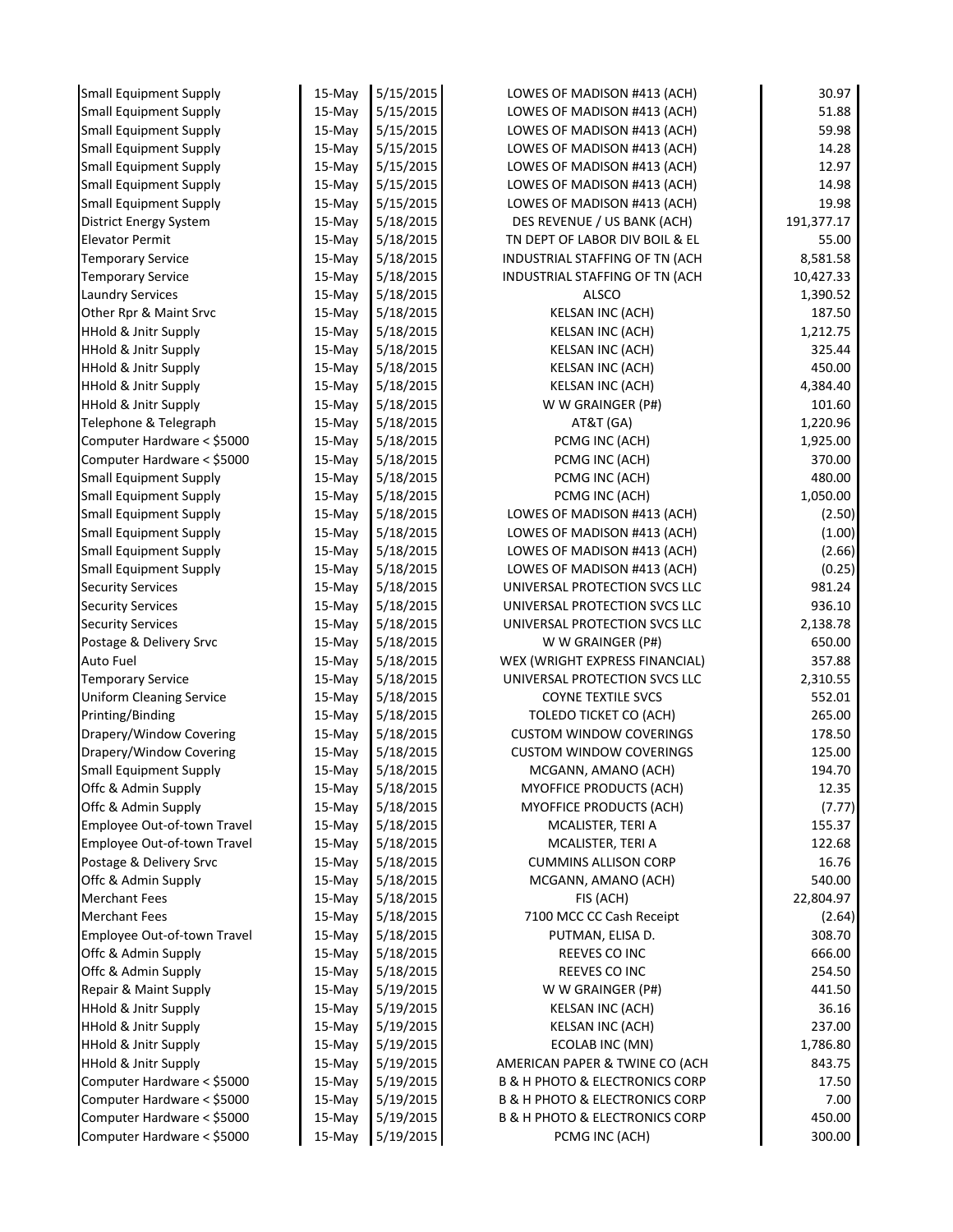| Printing/Binding                | 15-May    | 5/19/2015 | TOLEDO TICKET CO (ACH)                        | 3,213.66  |
|---------------------------------|-----------|-----------|-----------------------------------------------|-----------|
| <b>Merchant Fees</b>            | 15-May    | 5/19/2015 | 7100 MCC CC Cash Receipt                      | (140.30)  |
| Postage & Delivery Srvc         | 15-May    | 5/19/2015 | REEVES CO INC                                 | 24.43     |
| Offc & Admin Supply             | 15-May    | 5/20/2015 | MYOFFICE PRODUCTS (ACH)                       | 3.36      |
| Offc & Admin Supply             | 15-May    | 5/20/2015 | MYOFFICE PRODUCTS (ACH)                       | 169.00    |
| Offc & Admin Supply             | 15-May    | 5/20/2015 | MYOFFICE PRODUCTS (ACH)                       | 133.99    |
| Offc & Admin Supply             | 15-May    | 5/20/2015 | MYOFFICE PRODUCTS (ACH)                       | 79.81     |
| <b>Electrical Supply</b>        | $15-May$  | 5/20/2015 | TOUR SUPPLY INC (ACH)                         | 738.00    |
| <b>Electrical Supply</b>        | 15-May    | 5/20/2015 | TOUR SUPPLY INC (ACH)                         | 657.60    |
| <b>Electrical Supply</b>        | $15-May$  | 5/20/2015 | TOUR SUPPLY INC (ACH)                         | 246.00    |
| <b>Small Equipment Supply</b>   | 15-May    | 5/20/2015 | W W GRAINGER (P#)                             | 128.80    |
| Computer Hardware < \$5000      | $15$ -May | 5/20/2015 | PCMG INC (ACH)                                | 2,820.00  |
| <b>Electrical Supply</b>        | 15-May    | 5/20/2015 | TOUR SUPPLY INC (ACH)                         | 328.80    |
| <b>Small Equipment Supply</b>   | 15-May    | 5/20/2015 | PCMG INC (ACH)                                | 70.00     |
| <b>Small Equipment Supply</b>   | 15-May    | 5/20/2015 | PCMG INC (ACH)                                | 19.00     |
| <b>Small Equipment Supply</b>   | 15-May    | 5/20/2015 | PCMG INC (ACH)                                | 100.00    |
| Postage & Delivery Srvc         | 15-May    | 5/20/2015 | STARRCO CO INC (ACH)                          | 650.00    |
| Other Rpr & Maint Srvc          | 15-May    | 5/20/2015 | STARRCO CO INC (ACH)                          | 712.80    |
| Safety Supply                   | $15-May$  | 5/20/2015 | STARRCO CO INC (ACH)                          | 4,489.18  |
| <b>Merchant Fees</b>            | 15-May    | 5/20/2015 | 7100 MCC CC Cash Receipt                      | (20.47)   |
| <b>Merchant Fees</b>            | 15-May    | 5/20/2015 | 7100 MCC CC Cash Receipt                      | 2.64      |
| Employee Award/Gift             | 15-May    | 5/20/2015 | PROGRAPHICS BLUEPRINT CO INC (                | 48.00     |
| Offc & Admin Supply             | 15-May    | 5/21/2015 | RICOH USA INC (ACH)                           | 977.26    |
| <b>Electrical Supply</b>        | $15-May$  | 5/21/2015 | WILLIAMS WHOLESALE SUPPLY OF N                | 344.70    |
| <b>HHold &amp; Jnitr Supply</b> | $15-May$  | 5/21/2015 | <b>MYOFFICE PRODUCTS (ACH)</b>                | 1,021.60  |
| <b>HHold &amp; Jnitr Supply</b> | 15-May    | 5/21/2015 | MYOFFICE PRODUCTS (ACH)                       | 95.70     |
| <b>Small Equipment Supply</b>   | $15-May$  | 5/21/2015 | W W GRAINGER (P#)                             | 32.67     |
| <b>Small Equipment Supply</b>   |           | 5/21/2015 | W W GRAINGER (P#)                             | 11.21     |
| Computer Hardware < \$5000      | 15-May    | 5/21/2015 | <b>B &amp; H PHOTO &amp; ELECTRONICS CORP</b> | 55.00     |
|                                 | 15-May    |           | <b>B &amp; H PHOTO &amp; ELECTRONICS CORP</b> |           |
| Computer Hardware < \$5000      | 15-May    | 5/21/2015 |                                               | 55.00     |
| Computer Hardware < \$5000      | 15-May    | 5/21/2015 | <b>B &amp; H PHOTO &amp; ELECTRONICS CORP</b> | 80.00     |
| Postage & Delivery Srvc         | 15-May    | 5/21/2015 | TOLEDO TICKET CO (ACH)                        | 15.90     |
| Printing/Binding                | $15-May$  | 5/21/2015 | TOLEDO TICKET CO (ACH)                        | 40.00     |
| Printing/Binding                | 15-May    | 5/21/2015 | TOLEDO TICKET CO (ACH)                        | 40.00     |
| Printing/Binding                | 15-May    | 5/21/2015 | TOLEDO TICKET CO (ACH)                        | 40.00     |
| Printing/Binding                | 15-May    | 5/21/2015 | TOLEDO TICKET CO (ACH)                        | 40.00     |
| Offc & Admin Supply             | 15-May    | 5/21/2015 | MYOFFICE PRODUCTS (ACH)                       | 230.40    |
| Offc & Admin Supply             | 15-May    | 5/21/2015 | MYOFFICE PRODUCTS (ACH)                       | 169.95    |
| Offc & Admin Supply             | 15-May    | 5/21/2015 | MYOFFICE PRODUCTS (ACH)                       | 783.36    |
| Offc & Admin Supply             | 15-May    | 5/21/2015 | MYOFFICE PRODUCTS (ACH)                       | 80.64     |
| <b>Small Equipment Supply</b>   | 15-May    | 5/21/2015 | W W GRAINGER (P#)                             | 19.70     |
| <b>Regular Pay</b>              | $15-May$  | 5/22/2015 | Payroll Labor Distribution                    | 23,726.84 |
| Leave Pay                       | 15-May    | 5/22/2015 | Payroll Labor Distribution                    | 1,537.09  |
| Overtime Pay                    | 15-May    | 5/22/2015 | Payroll Labor Distribution                    | 119.55    |
| <b>Employer OASDI</b>           | 15-May    | 5/22/2015 | <b>Actual Burden Journal Entries</b>          | 1,573.77  |
| <b>Employer SSN Medical</b>     | 15-May    | 5/22/2015 | <b>Actual Burden Journal Entries</b>          | 368.06    |
| CCA Employer 401K Plan          | 15-May    | 5/22/2015 | <b>Actual Burden Journal Entries</b>          | 602.36    |
| Offc & Admin Supply             | 15-May    | 5/22/2015 | MYOFFICE PRODUCTS (ACH)                       | 2.18      |
| <b>Regular Pay</b>              | 15-May    | 5/22/2015 | Payroll Labor Distribution                    | 5,139.40  |
| <b>Overtime Pay</b>             | 15-May    | 5/22/2015 | Payroll Labor Distribution                    | 69.12     |
| <b>Employer OASDI</b>           | 15-May    | 5/22/2015 | <b>Actual Burden Journal Entries</b>          | 322.92    |
| <b>Employer SSN Medical</b>     | $15-May$  | 5/22/2015 | <b>Actual Burden Journal Entries</b>          | 75.52     |
| <b>Employer Pension</b>         | 15-May    | 5/22/2015 | <b>Actual Burden Journal Entries</b>          | 936.85    |
| <b>Regular Pay</b>              | 15-May    | 5/22/2015 | Payroll Labor Distribution                    | 26,461.91 |
| Leave Pay                       | 15-May    | 5/22/2015 | Payroll Labor Distribution                    | 1,558.01  |
| <b>Holiday Pay</b>              | 15-May    | 5/22/2015 | Payroll Labor Distribution                    | 128.00    |
| Overtime Pay                    | 15-May    | 5/22/2015 | Payroll Labor Distribution                    | 1,080.16  |
| <b>Employer OASDI</b>           | 15-May    | 5/22/2015 | <b>Actual Burden Journal Entries</b>          | 1,812.16  |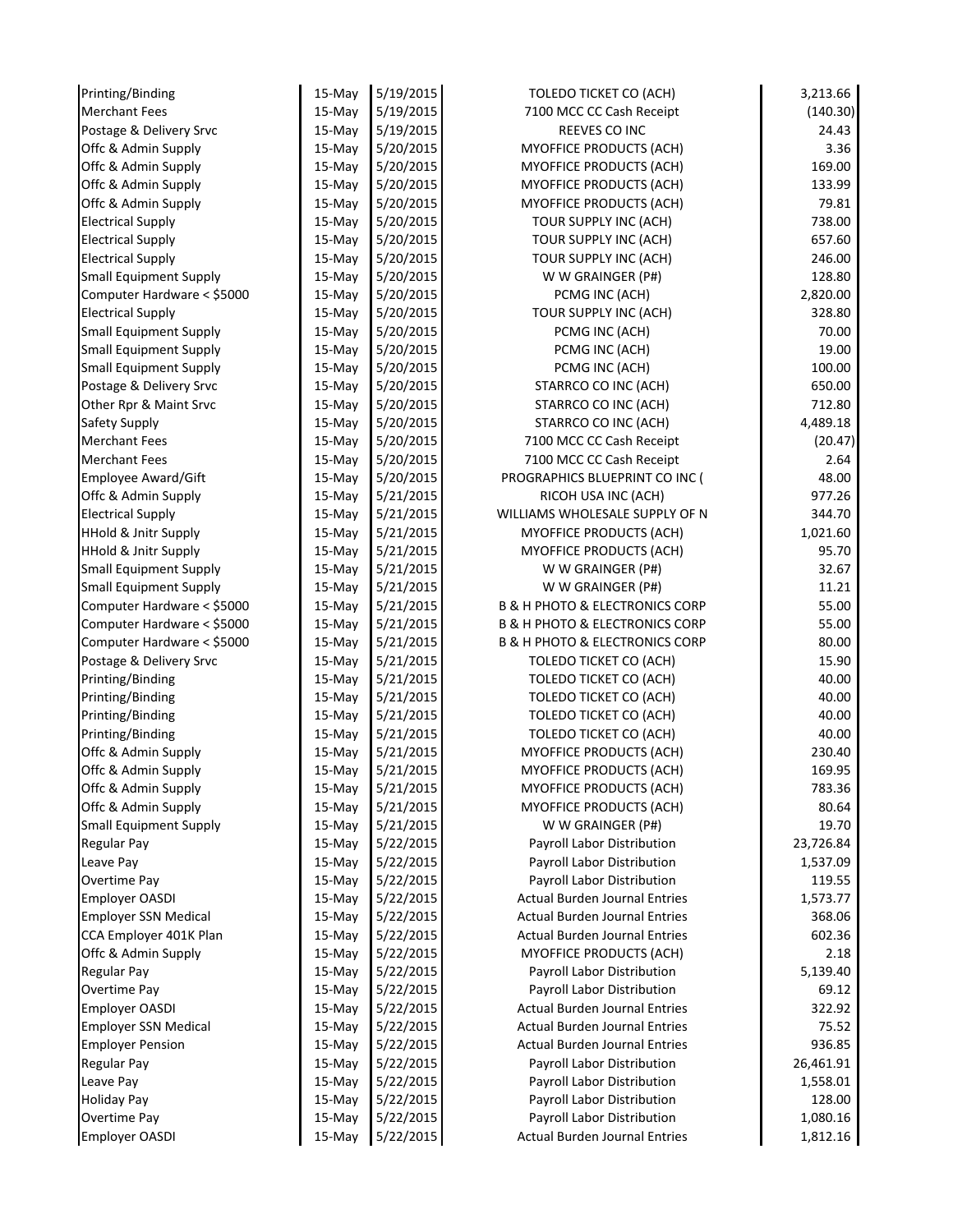| <b>Employer SSN Medical</b>      | 15-May           | 5/22/2015 | <b>Actual Burden Journal Entries</b>                               | 423.77             |
|----------------------------------|------------------|-----------|--------------------------------------------------------------------|--------------------|
| CCA Employer 401K Plan           | 15-May           | 5/22/2015 | <b>Actual Burden Journal Entries</b>                               | 612.84             |
| Postage & Delivery Srvc          | 15-May           | 5/22/2015 | NASHVILLE OFFICE INTERIORS (CH                                     | 129.30             |
| <b>Building Maintenance Srvc</b> | $15$ -May        | 5/22/2015 | BASS SCR SVCS / GIRTMAN & ASSO                                     | 450.00             |
| Repair & Maint Supply            | $15-May$         | 5/22/2015 | NASHVILLE OFFICE INTERIORS (CH                                     | 393.90             |
| Rpr & Maint Srvc Elev/Escel      | 15-May           | 5/22/2015 | NASHVILLE MACHINE ELEVATOR CO                                      | 13,865.25          |
| <b>Regular Pay</b>               | 15-May           | 5/22/2015 | Payroll Labor Distribution                                         | 39,741.92          |
| Leave Pay                        | $15-May$         | 5/22/2015 | Payroll Labor Distribution                                         | 3,208.89           |
| <b>Holiday Pay</b>               | 15-May           | 5/22/2015 | Payroll Labor Distribution                                         | 128.00             |
| Overtime Pay                     | $15-May$         | 5/22/2015 | Payroll Labor Distribution                                         | 577.00             |
| <b>Employer OASDI</b>            | 15-May           | 5/22/2015 | <b>Actual Burden Journal Entries</b>                               | 2,706.63           |
| <b>Employer SSN Medical</b>      | 15-May           | 5/22/2015 | <b>Actual Burden Journal Entries</b>                               | 633.03             |
| CCA Employer 401K Plan           | 15-May           | 5/22/2015 | <b>Actual Burden Journal Entries</b>                               | 897.81             |
| Laundry Services                 | 15-May           | 5/22/2015 | <b>ALSCO</b>                                                       | 972.93             |
| Janitorial Srvc                  | 15-May           | 5/22/2015 | SERVICE MANAGEMENT SYSTEMS                                         | 6,517.38           |
| <b>HHold &amp; Jnitr Supply</b>  | 15-May           | 5/22/2015 | KELSAN INC (ACH)                                                   | 149.70             |
| HHold & Jnitr Supply             | 15-May           | 5/22/2015 | <b>KELSAN INC (ACH)</b>                                            | 1,350.00           |
| Auto Oil/Lubricants              | 15-May           | 5/22/2015 | FERRELLGAS (ACH)                                                   | 113.88             |
| <b>Regular Pay</b>               | 15-May           | 5/22/2015 | Payroll Labor Distribution                                         | 2,639.40           |
| <b>Overtime Pay</b>              | 15-May           | 5/22/2015 | Payroll Labor Distribution                                         | 98.76              |
| <b>Employer OASDI</b>            | $15-May$         | 5/22/2015 | <b>Actual Burden Journal Entries</b>                               | 169.77             |
| <b>Employer SSN Medical</b>      | 15-May           | 5/22/2015 | <b>Actual Burden Journal Entries</b>                               | 39.70              |
| <b>Employer Pension</b>          | 15-May           | 5/22/2015 | <b>Actual Burden Journal Entries</b>                               | 254.95             |
| CCA Employer 401K Plan           | $15-May$         | 5/22/2015 | <b>Actual Burden Journal Entries</b>                               | 52.84              |
| <b>Regular Pay</b>               | 15-May           | 5/22/2015 | Payroll Labor Distribution                                         | 9,517.80           |
| Leave Pay                        | 15-May           | 5/22/2015 | Payroll Labor Distribution                                         | 358.60             |
| <b>Overtime Pay</b>              | $15-May$         | 5/22/2015 | Payroll Labor Distribution                                         | 100.73             |
| <b>Employer OASDI</b>            | 15-May           | 5/22/2015 | <b>Actual Burden Journal Entries</b>                               | 618.59             |
| <b>Employer SSN Medical</b>      | 15-May           | 5/22/2015 | <b>Actual Burden Journal Entries</b>                               | 144.66             |
| CCA Employer 401K Plan           | $15-May$         | 5/22/2015 | <b>Actual Burden Journal Entries</b>                               | 283.92             |
| <b>Regular Pay</b>               | $15-May$         | 5/22/2015 | Payroll Labor Distribution                                         | 3,876.40           |
| Leave Pay                        | 15-May           | 5/22/2015 | Payroll Labor Distribution                                         | 1,844.40           |
| <b>Employer OASDI</b>            | 15-May           | 5/22/2015 | <b>Actual Burden Journal Entries</b>                               | 354.69             |
| <b>Employer SSN Medical</b>      | 15-May           | 5/22/2015 | <b>Actual Burden Journal Entries</b>                               | 82.95              |
| <b>Employer Pension</b>          | $15-May$         | 5/22/2015 | <b>Actual Burden Journal Entries</b>                               | 1,029.00           |
| <b>Regular Pay</b>               | 15-May           | 5/22/2015 | Payroll Labor Distribution                                         | 24,677.03          |
| Leave Pay                        | 15-May           | 5/22/2015 | Payroll Labor Distribution                                         | 2,653.26           |
| <b>Holiday Pay</b>               | 15-May           | 5/22/2015 | Payroll Labor Distribution                                         | 646.32             |
| Overtime Pay                     | 15-May           | 5/22/2015 | Payroll Labor Distribution                                         | 609.87             |
| <b>Employer OASDI</b>            | 15-May           | 5/22/2015 | <b>Actual Burden Journal Entries</b>                               | 1,772.30           |
| <b>Employer SSN Medical</b>      | 15-May           | 5/22/2015 | <b>Actual Burden Journal Entries</b>                               | 414.55             |
| <b>Employer Pension</b>          | 15-May           | 5/22/2015 | <b>Actual Burden Journal Entries</b>                               | 194.63             |
| CCA Employer 401K Plan           | 15-May           | 5/22/2015 | Actual Burden Journal Entries                                      | 609.93             |
| <b>Security Services</b>         | 15-May           | 5/22/2015 | UNIVERSAL PROTECTION SVCS LLC                                      | 11,103.89          |
| <b>Security Services</b>         | 15-May           | 5/22/2015 | UNIVERSAL PROTECTION SVCS LLC                                      | 4,165.78           |
| <b>Security Services</b>         | 15-May           | 5/22/2015 | UNIVERSAL PROTECTION SVCS LLC                                      | 2,845.37           |
| <b>Regular Pay</b>               | 15-May           | 5/22/2015 | Payroll Labor Distribution                                         | 3,492.24           |
| Leave Pay                        | 15-May           | 5/22/2015 | Payroll Labor Distribution                                         | 160.32             |
| <b>Overtime Pay</b>              | 15-May           | 5/22/2015 | Payroll Labor Distribution                                         | 55.14              |
| <b>Employer OASDI</b>            |                  | 5/22/2015 | <b>Actual Burden Journal Entries</b>                               | 229.88             |
| <b>Employer SSN Medical</b>      | 15-May<br>15-May | 5/22/2015 | <b>Actual Burden Journal Entries</b>                               | 53.77              |
|                                  | $15-May$         | 5/22/2015 | <b>Actual Burden Journal Entries</b>                               | 584.92             |
| <b>Employer Pension</b>          |                  |           |                                                                    |                    |
| <b>Regular Pay</b>               | $15-May$         | 5/22/2015 | Payroll Labor Distribution                                         | 4,392.62<br>487.20 |
| Leave Pay                        | $15$ -May        | 5/22/2015 | Payroll Labor Distribution                                         |                    |
| <b>Overtime Pay</b>              | 15-May           | 5/22/2015 | Payroll Labor Distribution<br><b>Actual Burden Journal Entries</b> | 23.15              |
| <b>Employer OASDI</b>            | 15-May           | 5/22/2015 | <b>Actual Burden Journal Entries</b>                               | 303.99             |
| <b>Employer SSN Medical</b>      | 15-May           | 5/22/2015 |                                                                    | 71.09              |
| CCA Employer 401K Plan           | 15-May           | 5/22/2015 | <b>Actual Burden Journal Entries</b>                               | 67.10              |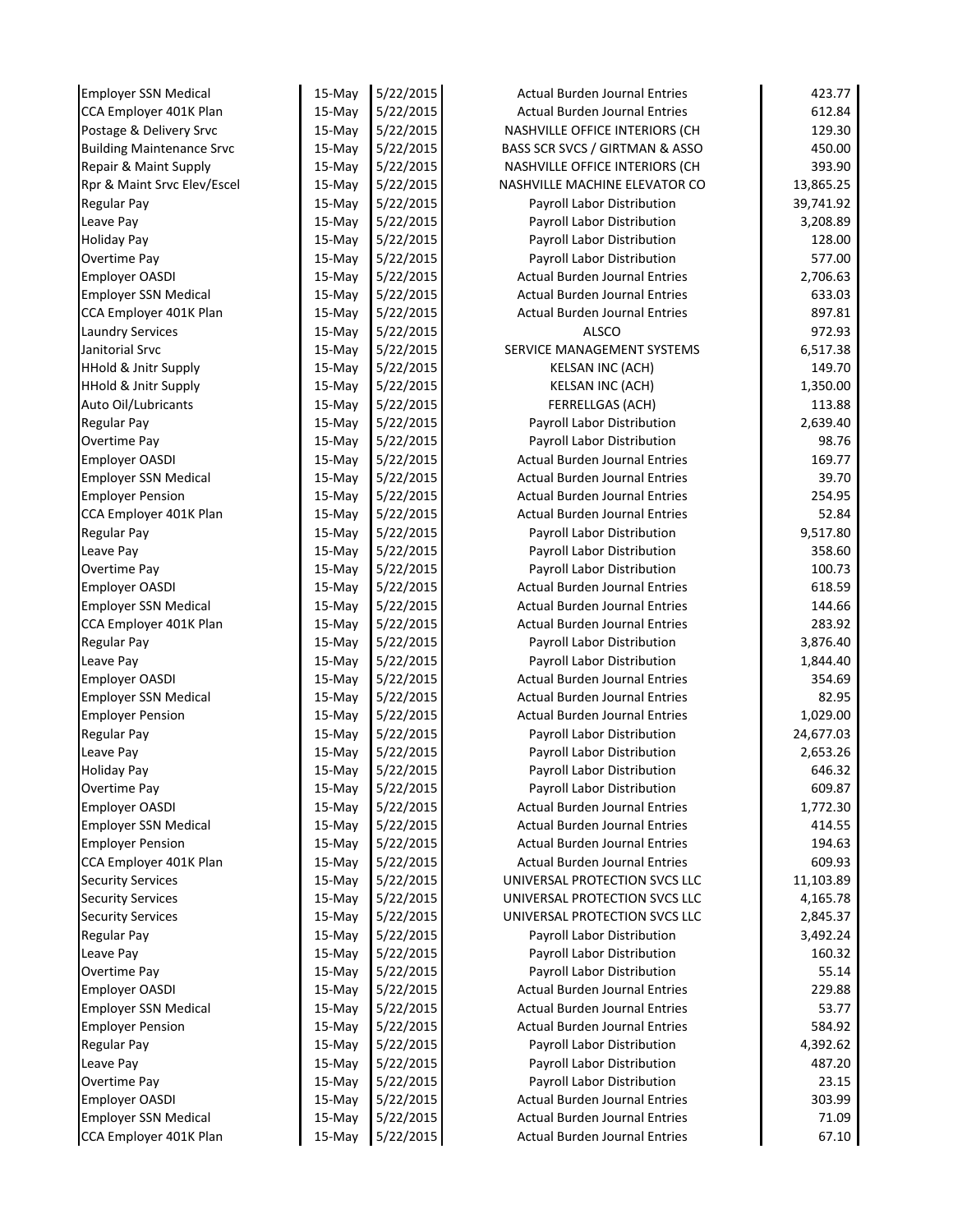| <b>Uniform Cleaning Service</b> | $15-May$ | 5/22/2015 | <b>COYNE TEXTILE SVCS</b>            | 584.19    |
|---------------------------------|----------|-----------|--------------------------------------|-----------|
| Postage & Delivery Srvc         | $15-Mav$ | 5/22/2015 | TOLEDO TICKET CO (ACH)               | 24.56     |
| Other Rpr & Maint Srvc          | 15-May   | 5/22/2015 | ECOLAB INC (TN/NC)                   | 813.45    |
| Other Rpr & Maint Srvc          | $15-Mav$ | 5/22/2015 | <b>ATECH INC</b>                     | 710.71    |
| <b>Regular Pay</b>              | 15-May   | 5/22/2015 | Payroll Labor Distribution           | 5,935.91  |
| Leave Pay                       | 15-May   | 5/22/2015 | Payroll Labor Distribution           | 1,066.40  |
| <b>Holiday Pay</b>              | $15-May$ | 5/22/2015 | Payroll Labor Distribution           | 132.00    |
| Overtime Pay                    | $15-May$ | 5/22/2015 | Payroll Labor Distribution           | 12.87     |
| <b>Employer OASDI</b>           | $15-May$ | 5/22/2015 | <b>Actual Burden Journal Entries</b> | 443.13    |
| <b>Employer SSN Medical</b>     | $15-May$ | 5/22/2015 | <b>Actual Burden Journal Entries</b> | 103.64    |
| CCA Employer 401K Plan          | 15-May   | 5/22/2015 | <b>Actual Burden Journal Entries</b> | 272.44    |
| Regular Pay                     | 15-May   | 5/22/2015 | Payroll Labor Distribution           | 16,895.68 |
| Leave Pay                       | 15-May   | 5/22/2015 | Payroll Labor Distribution           | 545.92    |
| Overtime Pay                    | $15-May$ | 5/22/2015 | Payroll Labor Distribution           | 50.76     |
| <b>Employer OASDI</b>           | $15-May$ | 5/22/2015 | <b>Actual Burden Journal Entries</b> | 1,084.54  |
| <b>Employer SSN Medical</b>     | 15-May   | 5/22/2015 | <b>Actual Burden Journal Entries</b> | 253.64    |
| <b>Employer Pension</b>         | 15-May   | 5/22/2015 | <b>Actual Burden Journal Entries</b> | 3,146.34  |
| <b>Regular Pay</b>              | 15-May   | 5/22/2015 | Payroll Labor Distribution           | 2,868.66  |
| Leave Pay                       | 15-May   | 5/22/2015 | Payroll Labor Distribution           | 714.40    |
| Overtime Pay                    | 15-May   | 5/22/2015 | Payroll Labor Distribution           | 14.28     |
| <b>Employer OASDI</b>           | 15-May   | 5/22/2015 | <b>Actual Burden Journal Entries</b> | 223.03    |
| <b>Employer SSN Medical</b>     | 15-May   | 5/22/2015 | <b>Actual Burden Journal Entries</b> | 52.16     |
| CCA Employer 401K Plan          | 15-May   | 5/22/2015 | Actual Burden Journal Entries        | 143.90    |
| <b>Regular Pay</b>              | 15-May   | 5/22/2015 | Payroll Labor Distribution           | 13,253.75 |
| Leave Pay                       | 15-May   | 5/22/2015 | Payroll Labor Distribution           | 1,083.48  |
| Overtime Pay                    | $15-May$ | 5/22/2015 | Payroll Labor Distribution           | 55.60     |
| <b>Employer OASDI</b>           | 15-May   | 5/22/2015 | <b>Actual Burden Journal Entries</b> | 892.35    |
| <b>Employer SSN Medical</b>     | $15-May$ | 5/22/2015 | <b>Actual Burden Journal Entries</b> | 208.71    |
| CCA Employer 401K Plan          | 15-May   | 5/22/2015 | <b>Actual Burden Journal Entries</b> | 435.05    |
| <b>Merchant Fees</b>            | 15-May   | 5/22/2015 | MCC 5/22/15 Exh Rev RCLS             | (0.54)    |
| <b>Regular Pay</b>              | 15-May   | 5/22/2015 | Payroll Labor Distribution           | 3,444.68  |
| Leave Pay                       | 15-May   | 5/22/2015 | Payroll Labor Distribution           | 1,562.20  |
| Overtime Pay                    | 15-May   | 5/22/2015 | Payroll Labor Distribution           | 16.07     |
| <b>Employer OASDI</b>           | 15-May   | 5/22/2015 | <b>Actual Burden Journal Entries</b> | 311.42    |
| <b>Employer SSN Medical</b>     | 15-May   | 5/22/2015 | <b>Actual Burden Journal Entries</b> | 72.83     |
| <b>Employer Pension</b>         | 15-May   | 5/22/2015 | <b>Actual Burden Journal Entries</b> | 903.48    |
| <b>Regular Pay</b>              | $15-May$ | 5/22/2015 | Payroll Labor Distribution           | 8,554.54  |
| Leave Pay                       | 15-May   | 5/22/2015 | Payroll Labor Distribution           | 1,184.08  |
| Overtime Pay                    | 15-May   | 5/22/2015 | Payroll Labor Distribution           | 18.03     |
| Employer OASDI                  | 15-May   | 5/22/2015 | <b>Actual Burden Journal Entries</b> | 604.92    |
| <b>Employer SSN Medical</b>     | $15-Mav$ | 5/22/2015 | <b>Actual Burden Journal Entries</b> | 141.47    |
| CCA Employer 401K Plan          | 15-May   | 5/22/2015 | Actual Burden Journal Entries        | 252.43    |
| <b>Regular Pay</b>              | 15-May   | 5/22/2015 | Payroll Labor Distribution           | 14,382.49 |
| <b>Employer OASDI</b>           | 15-May   | 5/22/2015 | <b>Actual Burden Journal Entries</b> | 891.71    |
| <b>Employer SSN Medical</b>     | 15-May   | 5/22/2015 | <b>Actual Burden Journal Entries</b> | 208.55    |
| <b>Employer Pension</b>         | 15-May   | 5/22/2015 | <b>Actual Burden Journal Entries</b> | 2,586.98  |
| <b>Regular Pay</b>              | 15-May   | 5/22/2015 | Payroll Labor Distribution           | 6,552.96  |
| Leave Pay                       | 15-May   | 5/22/2015 | Payroll Labor Distribution           | 406.80    |
| Overtime Pay                    | 15-May   | 5/22/2015 | Payroll Labor Distribution           | 20.85     |
| <b>Employer OASDI</b>           | 15-May   | 5/22/2015 | <b>Actual Burden Journal Entries</b> | 432.80    |
| <b>Employer SSN Medical</b>     | 15-May   | 5/22/2015 | <b>Actual Burden Journal Entries</b> | 101.23    |
| CCA Employer 401K Plan          | 15-May   | 5/22/2015 | <b>Actual Burden Journal Entries</b> | 126.25    |
| <b>Small Equipment Supply</b>   | 15-May   | 5/22/2015 | W W GRAINGER (P#)                    | (1.35)    |
| <b>Small Equipment Supply</b>   | 15-May   | 5/22/2015 | W W GRAINGER (P#)                    | (1.35)    |
| <b>Small Equipment Supply</b>   | 15-May   | 5/22/2015 | W W GRAINGER (P#)                    | (1.35)    |
| <b>Small Equipment Supply</b>   | 15-May   | 5/22/2015 | W W GRAINGER (P#)                    | (8.35)    |
| <b>Small Equipment Supply</b>   | 15-May   | 5/22/2015 | W W GRAINGER (P#)                    | (8.35)    |
|                                 |          |           |                                      |           |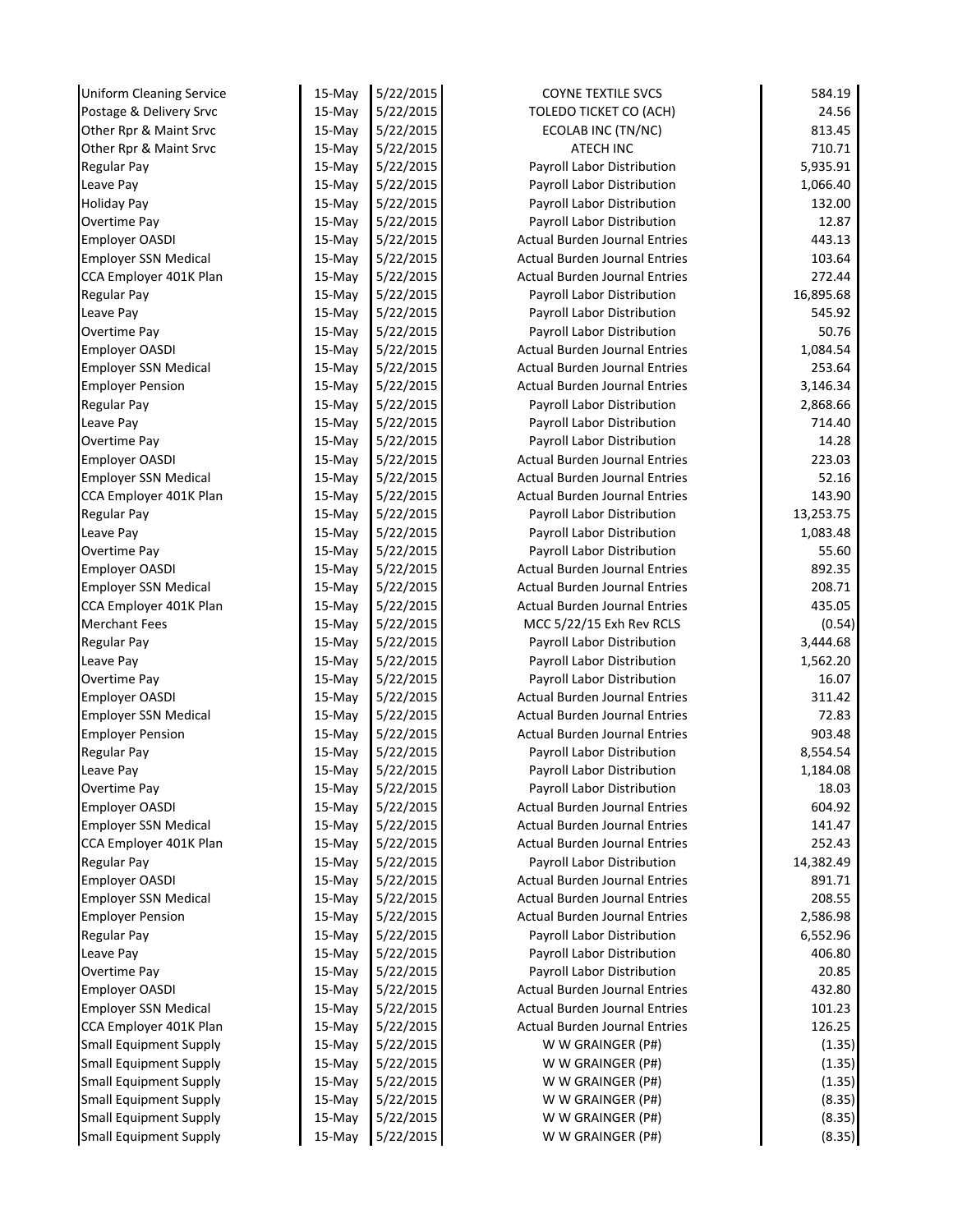| <b>Small Equipment Supply</b>                            | $15-May$           | 5/22/2015              | W W GRAINGER (P#)                                                                              | (19.75)            |
|----------------------------------------------------------|--------------------|------------------------|------------------------------------------------------------------------------------------------|--------------------|
| <b>Small Equipment Supply</b>                            | 15-May             | 5/22/2015              | W W GRAINGER (P#)                                                                              | (19.75)            |
| <b>Small Equipment Supply</b>                            | 15-May             | 5/22/2015              | W W GRAINGER (P#)                                                                              | (19.75)            |
| <b>Small Equipment Supply</b>                            | 15-May             | 5/22/2015              | W W GRAINGER (P#)                                                                              | (24.90)            |
| <b>Small Equipment Supply</b>                            | $15-May$           | 5/22/2015              | W W GRAINGER (P#)                                                                              | (24.90)            |
| <b>Small Equipment Supply</b>                            | 15-May             | 5/22/2015              | W W GRAINGER (P#)                                                                              | (24.90)            |
| <b>Small Equipment Supply</b>                            | 15-May             | 5/22/2015              | W W GRAINGER (P#)                                                                              | (1.10)             |
| <b>Small Equipment Supply</b>                            | 15-May             | 5/22/2015              | W W GRAINGER (P#)                                                                              | (1.10)             |
| <b>Small Equipment Supply</b>                            | 15-May             | 5/22/2015              | W W GRAINGER (P#)                                                                              | (1.10)             |
| <b>Small Equipment Supply</b>                            | 15-May             | 5/22/2015              | W W GRAINGER (P#)                                                                              | (1.50)             |
| <b>Small Equipment Supply</b>                            | 15-May             | 5/22/2015              | W W GRAINGER (P#)                                                                              | (1.50)             |
| <b>Building Maintenance Srvc</b>                         | 15-May             | 5/23/2015              | <b>WASCO INC</b>                                                                               | 1,025.00           |
| <b>Building Maintenance Srvc</b>                         | 15-May             | 5/23/2015              | <b>WASCO INC</b>                                                                               | 200.00             |
| <b>Electrical Supply</b>                                 | 15-May             | 5/23/2015              | <b>GRAYBAR ELECTRIC CO INC (ACH)</b>                                                           | 10.83              |
| <b>Electrical Supply</b>                                 | 15-May             | 5/23/2015              | <b>GRAYBAR ELECTRIC CO INC (ACH)</b>                                                           | 21.88              |
| <b>Small Equipment Supply</b>                            | 15-May             | 5/23/2015              | PCMG INC (ACH)                                                                                 | 240.00             |
| <b>Auto Supply</b>                                       | 15-May             | 5/23/2015              | BATTERIES PLUS LLC (NASHVILLE)                                                                 | 435.72             |
| Promotion                                                | 15-May             | 5/23/2015              | <b>BON AQUA SPRINGS APIARIES&amp;WOOD</b>                                                      | 23.00              |
| Promotion                                                | 15-May             | 5/23/2015              | <b>BON AQUA SPRINGS APIARIES&amp;WOOD</b>                                                      | 56.00              |
| Promotion                                                | 15-May             | 5/23/2015              | <b>BON AQUA SPRINGS APIARIES&amp;WOOD</b>                                                      | 202.50             |
| Promotion                                                | 15-May             | 5/23/2015              | <b>BON AQUA SPRINGS APIARIES&amp;WOOD</b>                                                      | 756.60             |
| Promotion                                                | 15-May             | 5/23/2015              | <b>BON AQUA SPRINGS APIARIES&amp;WOOD</b>                                                      | 112.00             |
| Promotion                                                | 15-May             | 5/23/2015              | <b>BON AQUA SPRINGS APIARIES&amp; WOOD</b>                                                     | 144.00             |
| Promotion                                                | 15-May             | 5/23/2015              | <b>BON AQUA SPRINGS APIARIES&amp;WOOD</b>                                                      | 116.00             |
| Promotion                                                | 15-May             | 5/23/2015              | <b>BON AQUA SPRINGS APIARIES&amp;WOOD</b>                                                      | 224.00             |
| Promotion                                                | 15-May             | 5/23/2015              | <b>BON AQUA SPRINGS APIARIES&amp;WOOD</b>                                                      | 24.00              |
| Promotion                                                | 15-May             | 5/23/2015              | <b>BON AQUA SPRINGS APIARIES&amp;WOOD</b>                                                      | 14.00              |
| Promotion                                                | 15-May             | 5/23/2015              | <b>BON AQUA SPRINGS APIARIES&amp;WOOD</b>                                                      | 10.00              |
| Promotion                                                | 15-May             | 5/23/2015              | <b>BON AQUA SPRINGS APIARIES&amp;WOOD</b>                                                      | 40.00              |
| Promotion                                                | 15-May             | 5/23/2015              | <b>BON AQUA SPRINGS APIARIES&amp; WOOD</b>                                                     | 15.00              |
| Promotion                                                | 15-May             | 5/23/2015              | BON AQUA SPRINGS APIARIES& WOOD                                                                | 54.00              |
| Promotion                                                | 15-May             | 5/23/2015              | <b>BON AQUA SPRINGS APIARIES&amp;WOOD</b>                                                      | 660.00             |
| Offc & Admin Supply                                      | 15-May             | 5/23/2015              | MYOFFICE PRODUCTS (ACH)                                                                        | 132.54             |
| <b>Small Equipment Supply</b>                            | 15-May             | 5/25/2015              | MYOFFICE PRODUCTS (ACH)                                                                        | 154.54             |
| <b>HHold &amp; Jnitr Supply</b>                          | 15-May             | 5/25/2015              | MYOFFICE PRODUCTS (ACH)                                                                        | 191.70             |
| <b>HHold &amp; Jnitr Supply</b>                          | 15-May             | 5/25/2015              | MYOFFICE PRODUCTS (ACH)                                                                        | 1,281.60           |
| <b>HHold &amp; Jnitr Supply</b>                          | 15-May             | 5/25/2015              | MYOFFICE PRODUCTS (ACH)                                                                        | 383.10             |
| <b>HHold &amp; Jnitr Supply</b>                          | 15-May             | 5/25/2015              | MYOFFICE PRODUCTS (ACH)                                                                        | 569.78             |
| <b>HHold &amp; Jnitr Supply</b>                          | 15-May             | 5/25/2015              | <b>MYOFFICE PRODUCTS (ACH)</b>                                                                 | 385.14             |
| HHold & Jnitr Supply                                     | 15-May             | 5/25/2015              | <b>MYOFFICE PRODUCTS (ACH)</b>                                                                 | 59.00              |
| <b>HHold &amp; Jnitr Supply</b>                          | $15-May$           | 5/25/2015              | MYOFFICE PRODUCTS (ACH)                                                                        | 111.84             |
| <b>HHold &amp; Jnitr Supply</b>                          | 15-May             | 5/25/2015              | <b>MYOFFICE PRODUCTS (ACH)</b><br>W W GRAINGER (P#)                                            | 209.23             |
| <b>HHold &amp; Jnitr Supply</b>                          | 15-May             | 5/25/2015              |                                                                                                | 90.60              |
| Computer Hardware < \$5000<br>Computer Hardware < \$5000 | 15-May<br>$15-May$ | 5/25/2015<br>5/25/2015 | <b>B &amp; H PHOTO &amp; ELECTRONICS CORP</b><br><b>B &amp; H PHOTO &amp; ELECTRONICS CORP</b> | 356.00<br>2,120.00 |
| <b>Small Equipment Supply</b>                            |                    | 5/25/2015              | W W GRAINGER (P#)                                                                              | 44.60              |
| <b>Small Equipment Supply</b>                            | 15-May<br>15-May   | 5/25/2015              | W W GRAINGER (P#)                                                                              | 306.00             |
| Offc & Admin Supply                                      | $15-May$           | 5/25/2015              | <b>MYOFFICE PRODUCTS (ACH)</b>                                                                 | 23.86              |
| Offc & Admin Supply                                      | $15-May$           | 5/25/2015              | <b>MYOFFICE PRODUCTS (ACH)</b>                                                                 | 6.18               |
| Offc & Admin Supply                                      | 15-May             | 5/25/2015              | MYOFFICE PRODUCTS (ACH)                                                                        | 10.83              |
| Offc & Admin Supply                                      | 15-May             | 5/25/2015              | MYOFFICE PRODUCTS (ACH)                                                                        | 19.14              |
| Offc & Admin Supply                                      | 15-May             | 5/25/2015              | MYOFFICE PRODUCTS (ACH)                                                                        | 38.35              |
| <b>Building Maintenance Srvc</b>                         | 15-May             | 5/26/2015              | BROADWAY ELECTRIC SVC CORP (AC                                                                 | 6,800.00           |
| Repair & Maint Supply                                    | 15-May             | 5/26/2015              | W W GRAINGER (P#)                                                                              | (97.12)            |
| <b>Electrical Supply</b>                                 | $15-May$           | 5/26/2015              | WILLIAMS WHOLESALE SUPPLY OF N                                                                 | 774.00             |
| <b>Electrical Supply</b>                                 | $15-May$           | 5/26/2015              | WILLIAMS WHOLESALE SUPPLY OF N                                                                 | 261.50             |
| <b>Electrical Supply</b>                                 | 15-May             | 5/26/2015              | WILLIAMS WHOLESALE SUPPLY OF N                                                                 | 535.00             |
| <b>Electrical Supply</b>                                 | 15-May             | 5/26/2015              | WILLIAMS WHOLESALE SUPPLY OF N                                                                 | 1,428.50           |
|                                                          |                    |                        |                                                                                                |                    |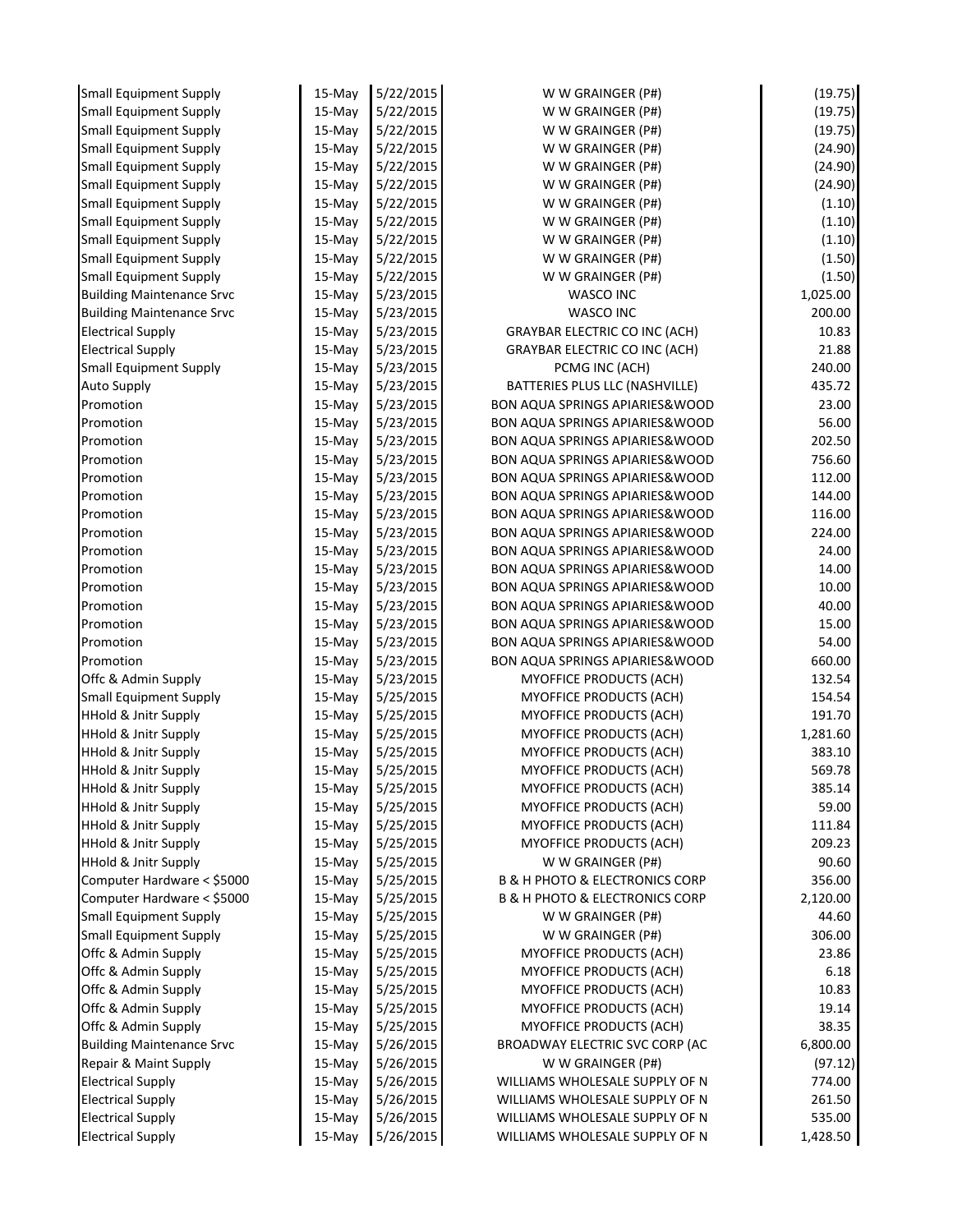| Rpr & Maint Srvc Elev/Escel          | 15-May    | 5/26/2015              | NASHVILLE MACHINE CO INC                                  | 342.00            |
|--------------------------------------|-----------|------------------------|-----------------------------------------------------------|-------------------|
| Rpr & Maint Srvc Elev/Escel          | 15-May    | 5/26/2015              | NASHVILLE MACHINE CO INC                                  | 177.00            |
| Rpr & Maint Srvc Elev/Escel          | 15-May    | 5/26/2015              | NASHVILLE MACHINE CO INC                                  | 684.00            |
| <b>Electrical Supply-Lamps</b>       | 15-May    | 5/26/2015              | WILLIAMS WHOLESALE SUPPLY OF N                            | 1,220.40          |
| <b>HVAC Supply-Filter</b>            | 15-May    | 5/26/2015              | <b>LLOVET FILTRATION CO</b>                               | 1,052.00          |
| <b>HVAC Supply-Filter</b>            | $15-May$  | 5/26/2015              | LLOVET FILTRATION CO                                      | 2,280.00          |
| <b>HVAC Supply-Filter</b>            | 15-May    | 5/26/2015              | LLOVET FILTRATION CO                                      | 192.00            |
| <b>HVAC Supply-Filter</b>            | 15-May    | 5/26/2015              | <b>LLOVET FILTRATION CO</b>                               | 6,916.00          |
| <b>HVAC Supply-Filter</b>            | 15-May    | 5/26/2015              | LLOVET FILTRATION CO                                      | 2,478.00          |
| <b>HVAC Supply-Filter</b>            | $15-May$  | 5/26/2015              | <b>LLOVET FILTRATION CO</b>                               | 3,136.00          |
| <b>HVAC Supply-Filter</b>            | 15-May    | 5/26/2015              | <b>LLOVET FILTRATION CO</b>                               | 14,465.00         |
| <b>HVAC Supply-Filter</b>            | 15-May    | 5/26/2015              | LLOVET FILTRATION CO                                      | 399.00            |
| <b>HVAC Supply-Filter</b>            | $15-May$  | 5/26/2015              | <b>LLOVET FILTRATION CO</b>                               | 177.00            |
| <b>HVAC Supply-Filter</b>            | $15-May$  | 5/26/2015              | <b>LLOVET FILTRATION CO</b>                               | 35,910.00         |
| <b>HHold &amp; Jnitr Supply</b>      | 15-May    | 5/26/2015              | W W GRAINGER (P#)                                         | 679.30            |
| <b>HHold &amp; Jnitr Supply</b>      | 15-May    | 5/26/2015              | W W GRAINGER (P#)                                         | 1,792.00          |
| <b>HHold &amp; Jnitr Supply</b>      | $15$ -May | 5/26/2015              | W W GRAINGER (P#)                                         | 2.00              |
| <b>HHold &amp; Jnitr Supply</b>      | 15-May    | 5/26/2015              | W W GRAINGER (P#)                                         | 321.00            |
| <b>HHold &amp; Jnitr Supply</b>      | 15-May    | 5/26/2015              | W W GRAINGER (P#)                                         | 71.40             |
| <b>HHold &amp; Jnitr Supply</b>      | 15-May    | 5/26/2015              | W W GRAINGER (P#)                                         | 13.65             |
| <b>HHold &amp; Jnitr Supply</b>      | 15-May    | 5/26/2015              | W W GRAINGER (P#)                                         | 351.40            |
| <b>HHold &amp; Jnitr Supply</b>      | 15-May    | 5/26/2015              | W W GRAINGER (P#)                                         | 93.35             |
| <b>HHold &amp; Jnitr Supply</b>      | 15-May    | 5/26/2015              | W W GRAINGER (P#)                                         | 137.65            |
| <b>HHold &amp; Jnitr Supply</b>      | 15-May    | 5/26/2015              | W W GRAINGER (P#)                                         | 297.40            |
| <b>HHold &amp; Jnitr Supply</b>      | 15-May    | 5/26/2015              | <b>KELSAN INC (ACH)</b>                                   | 719.40            |
| <b>HHold &amp; Jnitr Supply</b>      | 15-May    | 5/26/2015              | KELSAN INC (ACH)                                          | 1,957.00          |
| <b>HHold &amp; Jnitr Supply</b>      | $15-May$  | 5/26/2015              | <b>KELSAN INC (ACH)</b>                                   | 1,880.10          |
| <b>HHold &amp; Jnitr Supply</b>      | 15-May    | 5/26/2015              | <b>KELSAN INC (ACH)</b>                                   | 419.00            |
| <b>HHold &amp; Jnitr Supply</b>      | 15-May    | 5/26/2015              | MYOFFICE PRODUCTS (ACH)                                   | 325.92            |
| <b>HHold &amp; Jnitr Supply</b>      | 15-May    | 5/26/2015              | <b>MYOFFICE PRODUCTS (ACH)</b>                            | 510.80            |
| <b>HHold &amp; Jnitr Supply</b>      | 15-May    | 5/26/2015              | <b>MYOFFICE PRODUCTS (ACH)</b>                            | 95.88             |
| <b>HHold &amp; Jnitr Supply</b>      | 15-May    | 5/26/2015              | MYOFFICE PRODUCTS (ACH)                                   | 596.24            |
| <b>HHold &amp; Jnitr Supply</b>      | $15-May$  | 5/26/2015              | MYOFFICE PRODUCTS (ACH)                                   | 62.70             |
| <b>HHold &amp; Jnitr Supply</b>      | 15-May    | 5/26/2015              | MYOFFICE PRODUCTS (ACH)                                   | 111.02            |
| <b>HHold &amp; Jnitr Supply</b>      | $15-May$  | 5/26/2015              | <b>KELSAN INC (ACH)</b>                                   | 371.00            |
| <b>HHold &amp; Jnitr Supply</b>      | $15-May$  | 5/26/2015              | W W GRAINGER (P#)                                         | (21.40)           |
| Telephone & Telegraph                | 15-May    | 5/26/2015              | <b>AT&amp;T CIRCUITS</b>                                  | 365.62            |
| <b>Small Equipment Supply</b>        | 15-May    | 5/26/2015              | PCMG INC (ACH)                                            | 24.00             |
| Offc & Admin Supply                  | 15-May    | 5/26/2015              | <b>MYOFFICE PRODUCTS (ACH)</b>                            | (15.54)           |
| Offc & Admin Supply                  | 15-May    | 5/26/2015              | MYOFFICE PRODUCTS (ACH)                                   | (36.42)           |
| <b>Merchant Fees</b>                 | 15-May    | 5/26/2015              | 7100 MCC CC Cash Receipt                                  | (27.60)           |
| <b>Merchant Fees</b>                 | $15$ -May | 5/26/2015              | 7100 MCC CC Cash Receipt                                  | 18.89             |
| <b>Small Equipment Supply</b>        | 15-May    | 5/26/2015              | LOWES OF MADISON #413 (ACH)                               | (1.55)            |
| <b>Small Equipment Supply</b>        | $15-Mav$  | 5/26/2015              | LOWES OF MADISON #413 (ACH)                               | (2.60)            |
| <b>Small Equipment Supply</b>        | 15-May    | 5/26/2015              | LOWES OF MADISON #413 (ACH)                               | (3.00)            |
| <b>Small Equipment Supply</b>        | 15-May    | 5/26/2015              | LOWES OF MADISON #413 (ACH)                               | (1.00)            |
| <b>Small Equipment Supply</b>        | 15-May    | 5/26/2015              | LOWES OF MADISON #413 (ACH)                               | (0.65)            |
| <b>Small Equipment Supply</b>        | 15-May    | 5/26/2015              | LOWES OF MADISON #413 (ACH)                               | (0.75)            |
| <b>Small Equipment Supply</b>        | 15-May    | 5/26/2015              | LOWES OF MADISON #413 (ACH)                               | (0.72)            |
| <b>Small Equipment Supply</b>        | 15-May    | 5/26/2015              | W W GRAINGER (P#)                                         | (0.30)            |
| Other Rpr & Maint Srvc               | 15-May    | 5/27/2015              | CRAWFORD DOOR SALES (ACH)                                 | 14.80             |
| Other Rpr & Maint Srvc               | $15-May$  | 5/27/2015              | CRAWFORD DOOR SALES (ACH)                                 | 600.00            |
| <b>HHold &amp; Jnitr Supply</b>      | 15-May    | 5/27/2015              | <b>KELSAN INC (ACH)</b>                                   | (371.00)          |
| Offc & Admin Supply                  | 15-May    | 5/27/2015              | MYOFFICE PRODUCTS (ACH)                                   | (24.64)           |
| Subscriptions<br>Offc & Admin Supply | $15-May$  | 5/27/2015<br>5/27/2015 | SMITH TRAVEL RESEARCH INC                                 | 2,700.00<br>12.26 |
|                                      | 15-May    | 5/27/2015              | MYOFFICE PRODUCTS (ACH)<br>JARVIS AWARD SIGN & FLAG CO (A | 245.00            |
| <b>Signs</b>                         | 15-May    |                        |                                                           |                   |
| Registration                         | 15-May    | 5/27/2015              | NASHVILLE HOTEL-MOTEL ASSOC                               | 87.00             |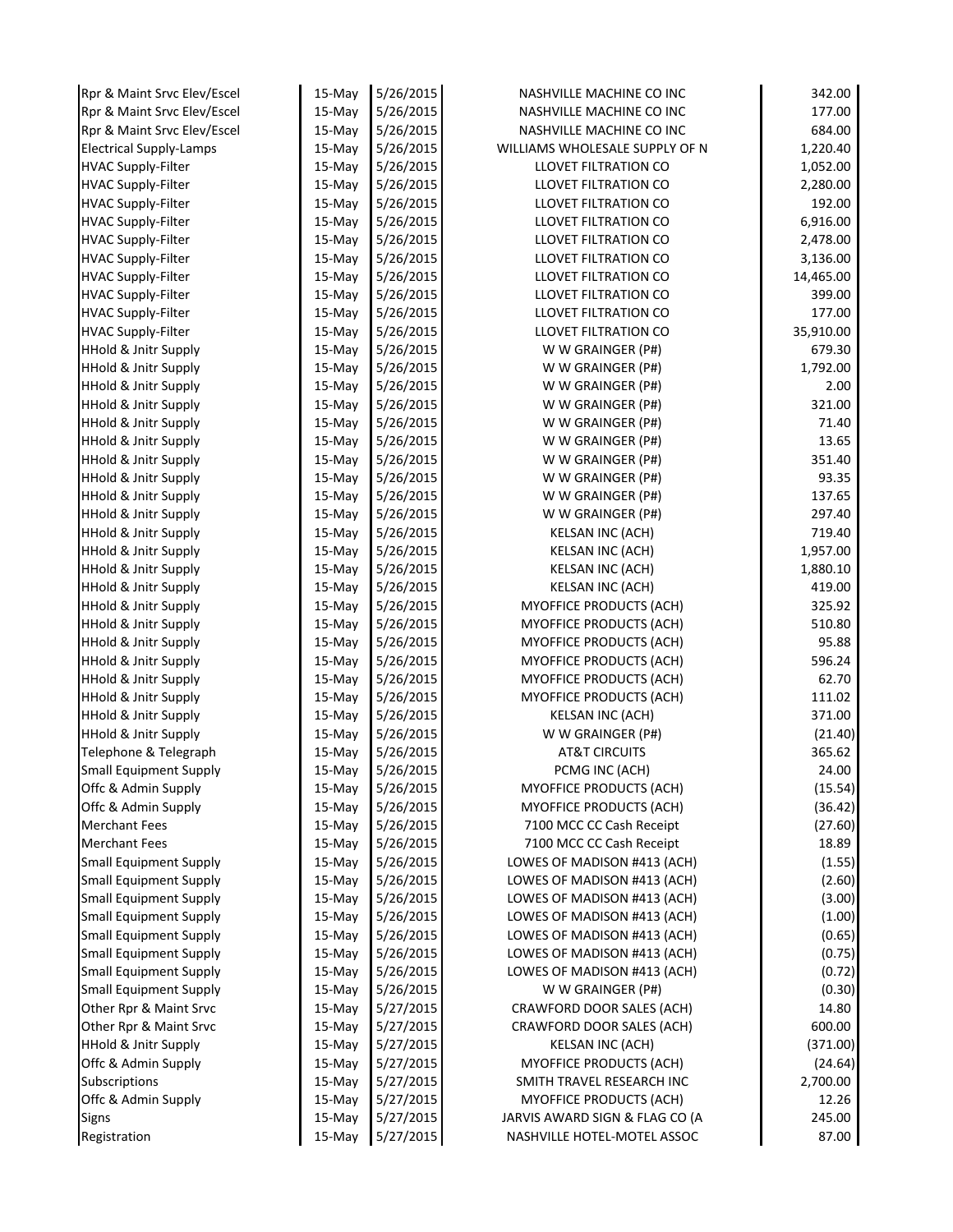| <b>Electrical Supply-Lamps</b>   | 15-May    | 5/28/2015 | WILLIAMS WHOLESALE SUPPLY OF N       | 4,608.00     |
|----------------------------------|-----------|-----------|--------------------------------------|--------------|
| <b>Electrical Supply-Lamps</b>   | 15-May    | 5/28/2015 | WILLIAMS WHOLESALE SUPPLY OF N       | 3,240.00     |
| <b>Electrical Supply-Lamps</b>   | 15-May    | 5/28/2015 | WILLIAMS WHOLESALE SUPPLY OF N       | 1,920.00     |
| <b>Electrical Supply-Lamps</b>   | 15-May    | 5/28/2015 | WILLIAMS WHOLESALE SUPPLY OF N       | 1,920.00     |
| <b>Electrical Supply-Lamps</b>   | 15-May    | 5/28/2015 | WILLIAMS WHOLESALE SUPPLY OF N       | 3,240.00     |
| <b>Electrical Supply-Lamps</b>   | 15-May    | 5/28/2015 | WILLIAMS WHOLESALE SUPPLY OF N       | 10,200.00    |
| <b>Electrical Supply-Lamps</b>   | 15-May    | 5/28/2015 | WILLIAMS WHOLESALE SUPPLY OF N       | (3,240.00)   |
| <b>Electrical Supply-Lamps</b>   | 15-May    | 5/28/2015 | WILLIAMS WHOLESALE SUPPLY OF N       | (3,240.00)   |
| <b>Electrical Supply-Lamps</b>   | 15-May    | 5/28/2015 | WILLIAMS WHOLESALE SUPPLY OF N       | (1,920.00)   |
| <b>Electrical Supply-Lamps</b>   | 15-May    | 5/28/2015 | WILLIAMS WHOLESALE SUPPLY OF N       | (1,920.00)   |
| <b>Electrical Supply-Lamps</b>   | 15-May    | 5/28/2015 | WILLIAMS WHOLESALE SUPPLY OF N       | (10, 200.00) |
| <b>Electrical Supply-Lamps</b>   | 15-May    | 5/28/2015 | WILLIAMS WHOLESALE SUPPLY OF N       | 3,240.00     |
| <b>Electrical Supply-Lamps</b>   | 15-May    | 5/28/2015 | WILLIAMS WHOLESALE SUPPLY OF N       | 3,240.00     |
| Cable Television                 | 15-May    | 5/28/2015 | COMCAST (ACH)                        | 425.18       |
| <b>Internet Services</b>         | 15-May    | 5/28/2015 | COMCAST (ACH)                        | 254.05       |
| Computer Hardware < \$5000       | 15-May    | 5/28/2015 | DELL MARKETING LP(ROUNDROCK TX       | 3,548.90     |
| <b>Medical Supply</b>            | 15-May    | 5/28/2015 | W W GRAINGER (P#)                    | (252.93)     |
| <b>Medical Supply</b>            | 15-May    | 5/28/2015 | W W GRAINGER (P#)                    | (237.25)     |
| <b>Medical Supply</b>            | 15-May    | 5/28/2015 | W W GRAINGER (P#)                    | (273.75)     |
| <b>Small Equipment Supply</b>    | 15-May    | 5/28/2015 | LOWES OF MADISON #413 (ACH)          | 27.96        |
| Small Equipment Supply           | 15-May    | 5/28/2015 | LOWES OF MADISON #413 (ACH)          | 130.65       |
| <b>Host &amp; Hostess</b>        | 15-May    | 5/28/2015 | OMNI NASHVILLE LLC (ACH)             | 98.61        |
| <b>HHold &amp; Jnitr Supply</b>  | 15-May    | 5/29/2015 | AMERICAN PAPER & TWINE CO (ACH       | 1,795.50     |
| <b>HHold &amp; Jnitr Supply</b>  | 15-May    | 5/29/2015 | AMERICAN PAPER & TWINE CO (ACH       | 450.00       |
| Repair & Maint Supply            | 15-May    | 5/29/2015 | W W GRAINGER (P#)                    | 69.00        |
| Repair & Maint Supply            |           | 5/29/2015 | W W GRAINGER (P#)                    | 2,890.40     |
|                                  | 15-May    | 5/29/2015 |                                      | 274.80       |
| Repair & Maint Supply            | 15-May    |           | W W GRAINGER (P#)                    | 14.58        |
| Postage & Delivery Srvc          | 15-May    | 5/29/2015 | <b>GRAYBAR ELECTRIC CO INC (ACH)</b> |              |
| Offc & Admin Supply              | 15-May    | 5/29/2015 | PCMG INC (ACH)                       | 124.00       |
| Computer Hardware < \$5000       | 15-May    | 5/29/2015 | PCMG INC (ACH)                       | 800.00       |
| Computer Hardware < \$5000       | 15-May    | 5/29/2015 | PCMG INC (ACH)                       | 200.00       |
| <b>Electrical Supply</b>         | 15-May    | 5/29/2015 | <b>GRAYBAR ELECTRIC CO INC (ACH)</b> | 145.58       |
| Safety Supply                    | 15-May    | 5/29/2015 | WIRELESS PLUS INC (ACH)              | 748.00       |
| Safety Supply                    | 15-May    | 5/29/2015 | WIRELESS PLUS INC (ACH)              | 100.00       |
| Safety Supply                    | 15-May    | 5/29/2015 | WIRELESS PLUS INC (ACH)              | 3,200.00     |
| Safety Supply                    | 15-May    | 5/29/2015 | WIRELESS PLUS INC (ACH)              | 17,175.54    |
| Safety Supply                    | 15-May    | 5/29/2015 | WIRELESS PLUS INC (ACH)              | 110.00       |
| Safety Supply                    | 15-May    | 5/29/2015 | WIRELESS PLUS INC (ACH)              | 4,069.02     |
| Safety Supply                    | 15-May    | 5/29/2015 | WIRELESS PLUS INC (ACH)              | 800.00       |
| <b>Small Equipment Supply</b>    | 15-May    | 5/29/2015 | PCMG INC (ACH)                       | 24.00        |
| Rent Equipment                   | 15-May    | 5/29/2015 | WIRELESS PLUS INC (ACH)              | 196.00       |
| Promotion-Goods                  | 15-May    | 5/29/2015 | <b>BLINK MARKETING INC (ACH)</b>     | 45.00        |
| Promotion-Goods                  | 15-May    | 5/29/2015 | BLINK MARKETING INC (ACH)            | 150.00       |
| Promotion-Goods                  | 15-May    | 5/29/2015 | BLINK MARKETING INC (ACH)            | 15.00        |
| Offc & Admin Supply              | 15-May    | 5/29/2015 | <b>MYOFFICE PRODUCTS (ACH)</b>       | 17.28        |
| <b>Merchant Fees</b>             | 15-May    | 5/29/2015 | MCC 05/29/15 Exh Rev RCLS            | (0.02)       |
| <b>Merchant Fees</b>             | 15-May    | 5/29/2015 | MCC 7100 5/15 CC Cash Receipt        | (167.40)     |
| <b>Merchant Fees</b>             | 15-May    | 5/29/2015 | MCC 7100 5/15 CC Cash Receipt        | (2.42)       |
| <b>Merchant Fees</b>             | $15$ -May | 5/29/2015 | MCC 7100 5/15 CC Cash Receipt        | (189.12)     |
| Other Rpr & Maint Srvc           | 15-May    | 5/30/2015 | RICOH USA INC (ACH)                  | 363.78       |
| Other Rpr & Maint Srvc           | 15-May    | 5/30/2015 | RICOH USA INC (ACH)                  | 371.54       |
| Gas                              | 15-May    | 5/30/2015 | PIEDMONT NATURAL GAS CO (METRO       | 3,405.00     |
| Landscaping Srvc                 | 15-May    | 5/30/2015 | REED LANDSCAPING INC (ACH)           | 2,262.00     |
| <b>Building Maintenance Srvc</b> | 15-May    | 5/30/2015 | CRAWFORD DOOR SALES (ACH)            | 1,440.00     |
| Other Rpr & Maint Srvc           | 15-May    | 5/30/2015 | RICOH USA INC (ACH)                  | 35.19        |
| Other Rpr & Maint Srvc           | $15$ -May | 5/30/2015 | RICOH USA INC (ACH)                  | 41.24        |
| Rpr & Maint Srvc Elev/Escel      | 15-May    | 5/30/2015 | NASHVILLE MACHINE ELEVATOR CO        | 423.87       |
| Rpr & Maint Srvc Generators      | 15-May    | 5/30/2015 | <b>CUMMINS CROSSPOINT LLC (ACH)</b>  | 450.40       |
|                                  |           |           |                                      |              |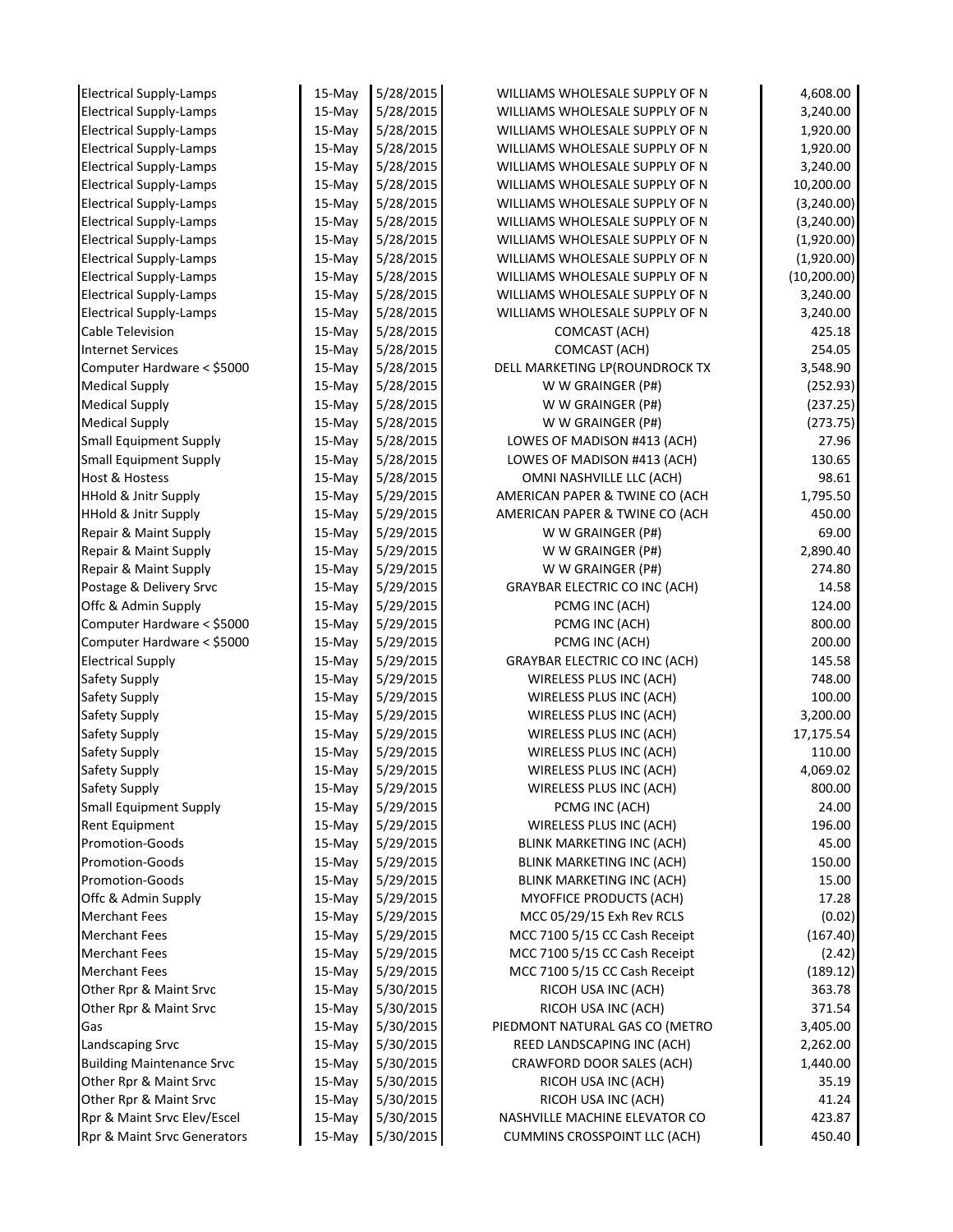| Rpr & Maint Srvc Generators                                   | 15-May           | 5/30/2015              | CUMMINS CROSSPOINT LLC (ACH)                                   | 450.40               |
|---------------------------------------------------------------|------------------|------------------------|----------------------------------------------------------------|----------------------|
| <b>Laundry Services</b>                                       | 15-May           | 5/30/2015              | <b>ALSCO</b>                                                   | 709.94               |
| Janitorial Srvc                                               | 15-May           | 5/30/2015              | SERVICE MANAGEMENT SYSTEMS                                     | 11,957.72            |
| Janitorial Srvc                                               | 15-May           | 5/30/2015              | SERVICE MANAGEMENT SYSTEMS                                     | 13,816.50            |
| Other Rpr & Maint Srvc                                        | $15-May$         | 5/30/2015              | RICOH USA INC (ACH)                                            | 91.67                |
| Other Rpr & Maint Srvc                                        | 15-May           | 5/30/2015              | RICOH USA INC (ACH)                                            | 105.57               |
| Other Rpr & Maint Srvc                                        | 15-May           | 5/30/2015              | FORKLIFT SYSTEMS INC (ACH)                                     | 214.20               |
| Telephone & Telegraph                                         | 15-May           | 5/30/2015              | AT&T (PO BOX 105320)(105262)(7                                 | 337.50               |
| Other Rpr & Maint Srvc                                        | 15-May           | 5/30/2015              | RICOH USA INC (ACH)                                            | 91.67                |
| Other Rpr & Maint Srvc                                        | $15-May$         | 5/30/2015              | RICOH USA INC (ACH)                                            | 105.57               |
| Software License                                              | $15-May$         | 5/30/2015              | SIMPLEX GRINNELL LP (ACH)                                      | 2,680.00             |
| <b>Medical Services</b>                                       | 15-May           | 5/30/2015              | MED STAR MEDICAL STAFFING INC                                  | 2,262.87             |
| <b>Security Services</b>                                      | $15-May$         | 5/30/2015              | UNIVERSAL PROTECTION SVCS LLC                                  | 17,889.60            |
| <b>Security Services</b>                                      | 15-May           | 5/30/2015              | UNIVERSAL PROTECTION SVCS LLC                                  | 503.69               |
| <b>Temporary Service</b>                                      | 15-May           | 5/30/2015              | UNIVERSAL PROTECTION SVCS LLC                                  | 593.27               |
| <b>Temporary Service</b>                                      | $15-May$         | 5/30/2015              | UNIVERSAL PROTECTION SVCS LLC                                  | 55.50                |
| <b>Temporary Service</b>                                      | 15-May           | 5/30/2015              | UNIVERSAL PROTECTION SVCS LLC                                  | 3,974.04             |
| <b>Temporary Service</b>                                      | 15-May           | 5/30/2015              | UNIVERSAL PROTECTION SVCS LLC                                  | 367.57               |
| <b>Temporary Service</b>                                      | $15-May$         | 5/30/2015              | UNIVERSAL PROTECTION SVCS LLC                                  | 374.89               |
| <b>Temporary Service</b>                                      | 15-May           | 5/30/2015              | UNIVERSAL PROTECTION SVCS LLC                                  | 239.85               |
| <b>Uniform Cleaning Service</b>                               | $15-May$         | 5/30/2015              | <b>COYNE TEXTILE SVCS</b>                                      | 585.35               |
| Other Rpr & Maint Srvc                                        | 15-May           | 5/30/2015              | RICOH USA INC (ACH)                                            | 743.53               |
| Other Rpr & Maint Srvc                                        | 15-May           | 5/30/2015              | RICOH USA INC (ACH)                                            | 763.54               |
| Other Rpr & Maint Srvc                                        | $15-Mav$         | 5/30/2015              | RICOH USA INC (ACH)                                            | 175.93               |
| Other Rpr & Maint Srvc                                        | 15-May           | 5/30/2015              | RICOH USA INC (ACH)                                            | 206.20               |
| Food & Ice                                                    | 15-May           | 5/30/2015              | CENTERPLATE MCC (ACH)                                          | 193.75               |
| Other Rpr & Maint Srvc                                        | $15-May$         | 5/30/2015              | RICOH USA INC (ACH)                                            | 32.34                |
| Other Rpr & Maint Srvc                                        | 15-May           | 5/30/2015              | RICOH USA INC (ACH)                                            | 36.17                |
| Other Rpr & Maint Srvc                                        | 15-May           | 5/30/2015              | RICOH USA INC (ACH)                                            | 291.04               |
| Other Rpr & Maint Srvc                                        | $15-May$         | 5/30/2015              | RICOH USA INC (ACH)                                            | 325.50               |
| Mngt Cnsltnt Srvc                                             | 15-May           | 5/30/2015              | <b>CUSHION EMPLOYER SER (ACH)</b>                              | 875.00               |
| Tuition                                                       | 15-May           | 5/30/2015              | YOUR LIFES PATH (ACH)                                          | 786.38               |
| Other Rpr & Maint Srvc                                        | $15-May$         | 5/30/2015              | RICOH USA INC (ACH)                                            | 194.03               |
| Other Rpr & Maint Srvc                                        | 15-May           | 5/30/2015              | RICOH USA INC (ACH)                                            | 217.00               |
| Promotion                                                     | $15-Mav$         | 5/30/2015              | NASHVILLE HOTEL-MOTEL ASSOC                                    | 2,500.00             |
| Food & Bev-Inhouse                                            | 15-May           | 5/30/2015              | CENTERPLATE MCC (ACH)                                          | 379.11               |
| Food & Bev-Inhouse                                            | 15-May           | 5/30/2015              | CENTERPLATE MCC (ACH)                                          | 252.12               |
| Food & Bev-Inhouse                                            | 15-May           | 5/30/2015              | CENTERPLATE MCC (ACH)                                          | 105.01               |
| Other Rpr & Maint Srvc                                        | 15-May           | 5/30/2015              | RICOH USA INC (ACH)                                            | 289.20               |
| Other Rpr & Maint Srvc                                        | 15-May           | 5/30/2015              | RICOH USA INC (ACH)                                            | 322.40               |
| Food & Ice                                                    | $15-Mav$         | 5/31/2015              | <b>CENTERPLATE MCC (ACH)</b>                                   | 35.24                |
| Electric                                                      | $15$ -May        | 5/31/2015              | NASHVILLE ELECTRIC SERVICE CO                                  | 106,663.45           |
| Water                                                         | 15-May           | 5/31/2015              | WS / MAY 2015 / WATER IDB                                      | 1,669.36             |
| Water                                                         | $15$ -May        | 5/31/2015              | WS / MAY 2015 / SEWER IDB                                      | 7,463.95             |
| Other Rpr & Maint Srvc                                        | 15-May           | 5/31/2015              | HAMILTON MACHINE CO INC (ACH)                                  | 385.00               |
| Other Rpr & Maint Srvc                                        | $15-Mav$         | 5/31/2015              | JOHN BOUCHARD & SONS CO (ACH)                                  | 269.11               |
| <b>Small Equipment Supply</b>                                 | 15-May           | 5/31/2015              | Fifth Third May 2015                                           | 55.60                |
| Equip Inspection                                              | 15-May           | 5/31/2015              | MCC PV4413097 10/14 Acct Corr                                  | (5,807.00)           |
| Rpr & Maint Srvc Elev/Escel<br>Rpr & Maint Srvc Kitchen Hoods | $15-May$         | 5/31/2015<br>5/31/2015 | NASHVILLE MACHINE ELEVATOR CO<br>MCC PV4413097 10/14 Acct Corr | 143.00               |
| Rpr & Maint Srvc Kitchen Hoods                                | 15-May<br>15-May | 5/31/2015              | DESERT FIRE PROTECTION LP (ACH                                 | 1,312.00<br>1,312.00 |
| Rpr & Maint Srvc Sprinkler                                    | $15-May$         | 5/31/2015              | MCC PV4413097 10/14 Acct Corr                                  | 4,495.00             |
| <b>Temporary Service</b>                                      | 15-May           | 5/31/2015              | MCC 05/15 Temp Labor RCLS                                      | (361.28)             |
| <b>Temporary Service</b>                                      | 15-May           | 5/31/2015              | INDUSTRIAL STAFFING OF TN (ACH                                 | 8,573.39             |
| <b>Temporary Service</b>                                      | 15-May           | 5/31/2015              | INDUSTRIAL STAFFING OF TN (ACH                                 | 6,994.52             |
| <b>Temporary Service</b>                                      | 15-May           | 5/31/2015              | INDUSTRIAL STAFFING OF TN (ACH                                 | 5,315.51             |
| Janitorial Srvc                                               | 15-May           | 5/31/2015              | SERVICE MANAGEMENT SYSTEMS                                     | 12,549.78            |
| Janitorial Srvc                                               | 15-May           | 5/31/2015              | SERVICE MANAGEMENT SYSTEMS                                     | 3,969.54             |
|                                                               |                  |                        |                                                                |                      |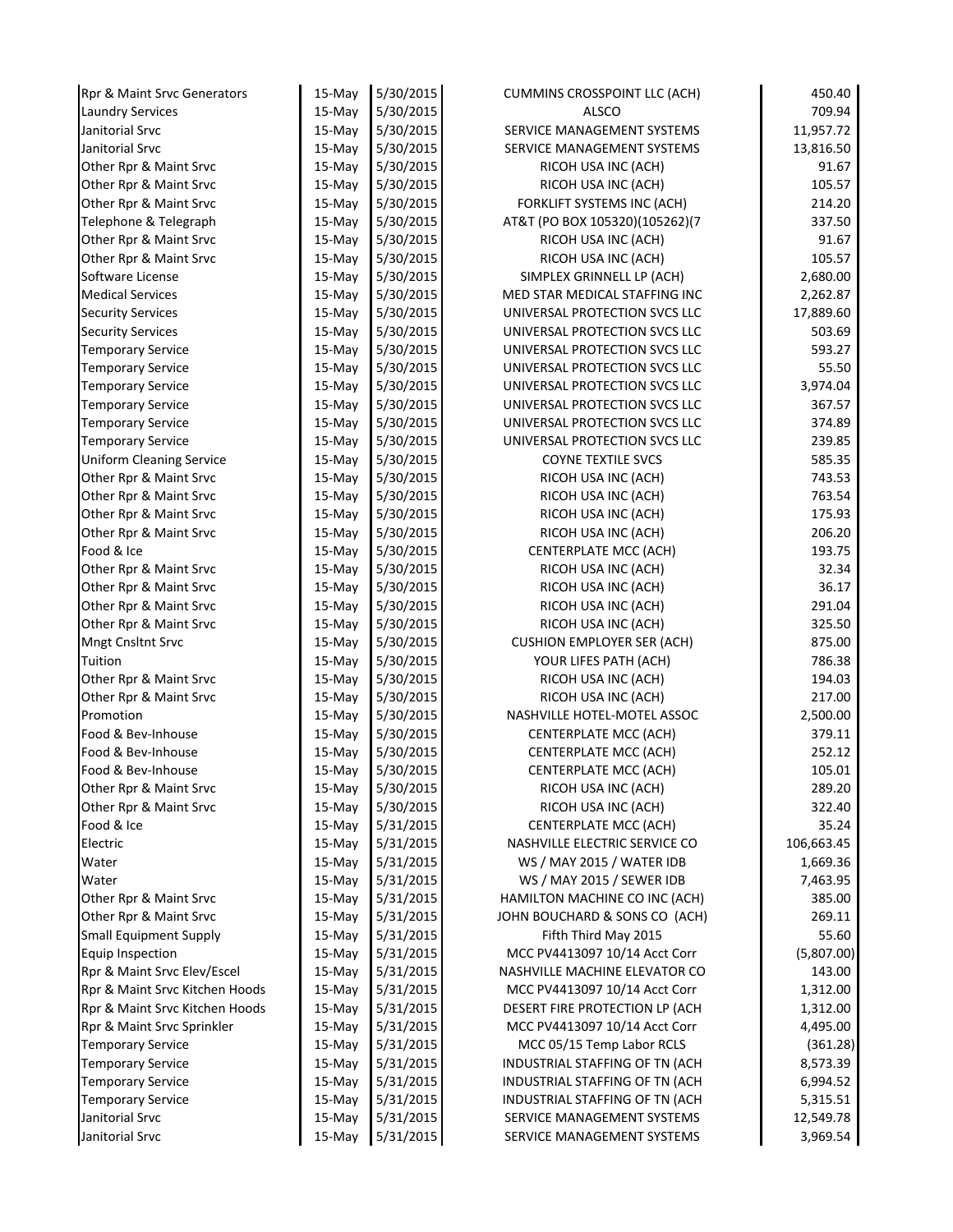| Janitorial Srvc                                 | 15-May   | 5/31/2015              | SERVICE MANAGEMENT SYSTEMS                                         | 1,950.25         |
|-------------------------------------------------|----------|------------------------|--------------------------------------------------------------------|------------------|
| Temporary Service-Reimb                         | 15-May   | 5/31/2015              | MCC 05/15 Temp Labor RCLS                                          | 361.28           |
| <b>Mngt Cnsltnt Srvc</b>                        | 15-May   | 5/31/2015              | Fifth Third May 2015                                               | 45.00            |
| <b>Internet Services</b>                        | 15-May   | 5/31/2015              | Fifth Third May 2015                                               | 29.99            |
| <b>Internet Services</b>                        | $15-May$ | 5/31/2015              | AT&T DATACOMM                                                      | 8,350.95         |
| Employee Air Travel                             | $15-May$ | 5/31/2015              | Fifth Third May 2015                                               | 270.02           |
| Telephone & Telegraph                           | 15-May   | 5/31/2015              | AT&T DATACOMM                                                      | 1,964.99         |
| Computer Hardware < \$5000                      | $15-May$ | 5/31/2015              | Fifth Third May 2015                                               | 111.44           |
| Computer Hardware < \$5000                      | 15-May   | 5/31/2015              | Fifth Third May 2015                                               | 47.60            |
| <b>Medical Services</b>                         | 15-May   | 5/31/2015              | MED STAR MEDICAL STAFFING INC                                      | 838.50           |
| <b>Medical Services</b>                         | $15-May$ | 5/31/2015              | MED STAR MEDICAL STAFFING INC                                      | 1,634.00         |
| <b>Security Services</b>                        | 15-May   | 5/31/2015              | UNIVERSAL PROTECTION SVCS LLC                                      | 1,306.20         |
| <b>Security Services</b>                        | 15-May   | 5/31/2015              | UNIVERSAL PROTECTION SVCS LLC                                      | 2,586.39         |
| <b>Security Services</b>                        | $15-May$ | 5/31/2015              | UNIVERSAL PROTECTION SVCS LLC                                      | 66.60            |
| <b>Temporary Service</b>                        | 15-May   | 5/31/2015              | UNIVERSAL PROTECTION SVCS LLC                                      | 177.60           |
| <b>Temporary Service</b>                        | 15-May   | 5/31/2015              | UNIVERSAL PROTECTION SVCS LLC                                      | 401.03           |
| <b>Temporary Service</b>                        | 15-May   | 5/31/2015              | UNIVERSAL PROTECTION SVCS LLC                                      | 447.05           |
| <b>Temporary Service</b>                        | 15-May   | 5/31/2015              | UNIVERSAL PROTECTION SVCS LLC                                      | 946.16           |
| Food & Bev Capital Reserve                      | 15-May   | 5/31/2015              | MCC - 5/15 F&B MAINT RCLS                                          | (710.71)         |
| Food & Bev Capital Reserve                      | 15-May   | 5/31/2015              | MCC - 5/15 F&B MAINT RCLS                                          | (813.45)         |
| Food & Bev Capital Reserve                      | 15-May   | 5/31/2015              | MCC - 5/15 F&B MAINT RCLS                                          | (485.75)         |
| Food & Bev Capital Reserve                      | 15-May   | 5/31/2015              | MCC - 5/15 F&B MAINT RCLS                                          | (2, 114.15)      |
| Food & Bev Capital Reserve                      | 15-May   | 5/31/2015              | MCC - 5/15 F&B ADVERTISE RCLS                                      | (19, 555.61)     |
| Food & Bev Capital Reserve                      | 15-May   | 5/31/2015              | MCC - 5/15 F&B ADVERTISE RCLS                                      | (15,000.00)      |
| Advertising & Promot'n                          | 15-May   | 5/31/2015              | <b>CENTERPLATE MCC (ACH)</b>                                       | 19,555.61        |
| Other Rpr & Maint Srvc                          | 15-May   | 5/31/2015              | MCC 5/15 MISC AR JE                                                | (1,386.40)       |
| Offc & Admin Supply                             | 15-May   | 5/31/2015              | MCC 5/15 MISC AR JE                                                | (966.14)         |
| Employee Out-of-town Travel                     | 15-May   | 5/31/2015              | Fifth Third May 2015                                               | 461.35           |
| Employee Out-of-town Travel                     | 15-May   | 5/31/2015              | Fifth Third May 2015                                               | 46.01            |
| Employee Out-of-town Travel                     | $15-May$ | 5/31/2015              | Fifth Third May 2015                                               | 28.56            |
| Employee Out-of-town Travel                     | 15-May   | 5/31/2015              | Fifth Third May 2015                                               | 218.30           |
| Employee Out-of-town Travel                     | 15-May   | 5/31/2015              | MCALISTER, TERI A                                                  | 135.13           |
| Employee Air Travel                             | $15-May$ | 5/31/2015              | Fifth Third May 2015                                               | 25.00            |
| <b>Employee Air Travel</b>                      | 15-May   | 5/31/2015              | Fifth Third May 2015                                               | 417.50           |
| <b>Host &amp; Hostess</b>                       | 15-May   | 5/31/2015              | Fifth Third May 2015                                               | 48.00            |
| <b>Host &amp; Hostess</b>                       | 15-May   | 5/31/2015              | Fifth Third May 2015                                               | 32.00            |
| Food & Ice                                      | 15-May   | 5/31/2015              | <b>CENTERPLATE MCC (ACH)</b>                                       | 174.90           |
| Food & Ice                                      | 15-May   | 5/31/2015              | <b>CENTERPLATE MCC (ACH)</b>                                       | 44.30            |
| <b>Merchant Fees</b>                            | 15-May   | 5/31/2015              | MCC 05/15 Exh Rev RCLS                                             | 0.01             |
| Mngt Cnsltnt Srvc                               | 15-May   | 5/31/2015              | EMPL & ASSESSMENT SOL INC (E&A                                     | 59.70            |
| <b>Internet Services</b>                        | 15-May   | 5/31/2015              | Fifth Third May 2015                                               | 30.00            |
| Employee Air Travel                             | $15-May$ | 5/31/2015              | Fifth Third May 2015                                               | 423.50           |
| Employee Local Travel/Park                      | 15-May   | 5/31/2015              | Fifth Third May 2015                                               | 15.00            |
| Subscriptions                                   | 15-May   | 5/31/2015              | Fifth Third May 2015                                               | 279.00           |
| Host & Hostess                                  | 15-May   | 5/31/2015              | Fifth Third May 2015                                               | 41.06            |
| Promotion                                       | $15-Mav$ | 5/31/2015              | Fifth Third May 2015                                               | 100.00           |
| Food & Bev-Inhouse                              | 15-May   | 5/31/2015              | CENTERPLATE MCC (ACH)                                              | 456.70           |
| Food & Bev-Inhouse                              | 15-May   | 5/31/2015              | <b>CENTERPLATE MCC (ACH)</b>                                       | 123.17           |
| Food & Bev-Inhouse                              | 15-May   | 5/31/2015              | <b>CENTERPLATE MCC (ACH)</b>                                       | 121.21           |
| Food & Bev-Inhouse<br>Food & Bev-Inhouse        | 15-May   | 5/31/2015              | <b>CENTERPLATE MCC (ACH)</b>                                       | 92.58            |
|                                                 | 15-May   | 5/31/2015              | <b>CENTERPLATE MCC (ACH)</b>                                       | 157.20           |
| Refuse Disposal-Reimb                           | 15-May   | 5/31/2015              | MCC CX 5/15 Allied Waste Accrual                                   | 5,539.41         |
| Rpr & Maint Srvc Air Walls                      | 15-May   | 5/31/2015              | MCC CX 5/15 Simplex Grinnell Accrual                               | 951.09           |
| <b>Valet Services</b>                           | 15-May   | 5/31/2015              | MCC CX 5/15 Towne Park Accrual                                     | 492.60           |
| <b>Equipment Rental</b>                         | 15-May   | 5/31/2015<br>5/31/2015 | MCC CX 5/15 DAS ATT Accrual<br>MCC CX 5/15 Central Parking Accrual | 2,000.00<br>6.00 |
| Employee Local Travel/Park                      | 15-May   |                        | MCC CX 5/15 Bone McAllester Accrual                                | 10,000.00        |
| <b>Legal Services</b><br>Other Rpr & Maint Srvc | 15-May   | 5/31/2015<br>5/31/2015 | MCC CX 5/15 Tandem Construction Accrual                            | 15,756.00        |
|                                                 | 15-May   |                        |                                                                    |                  |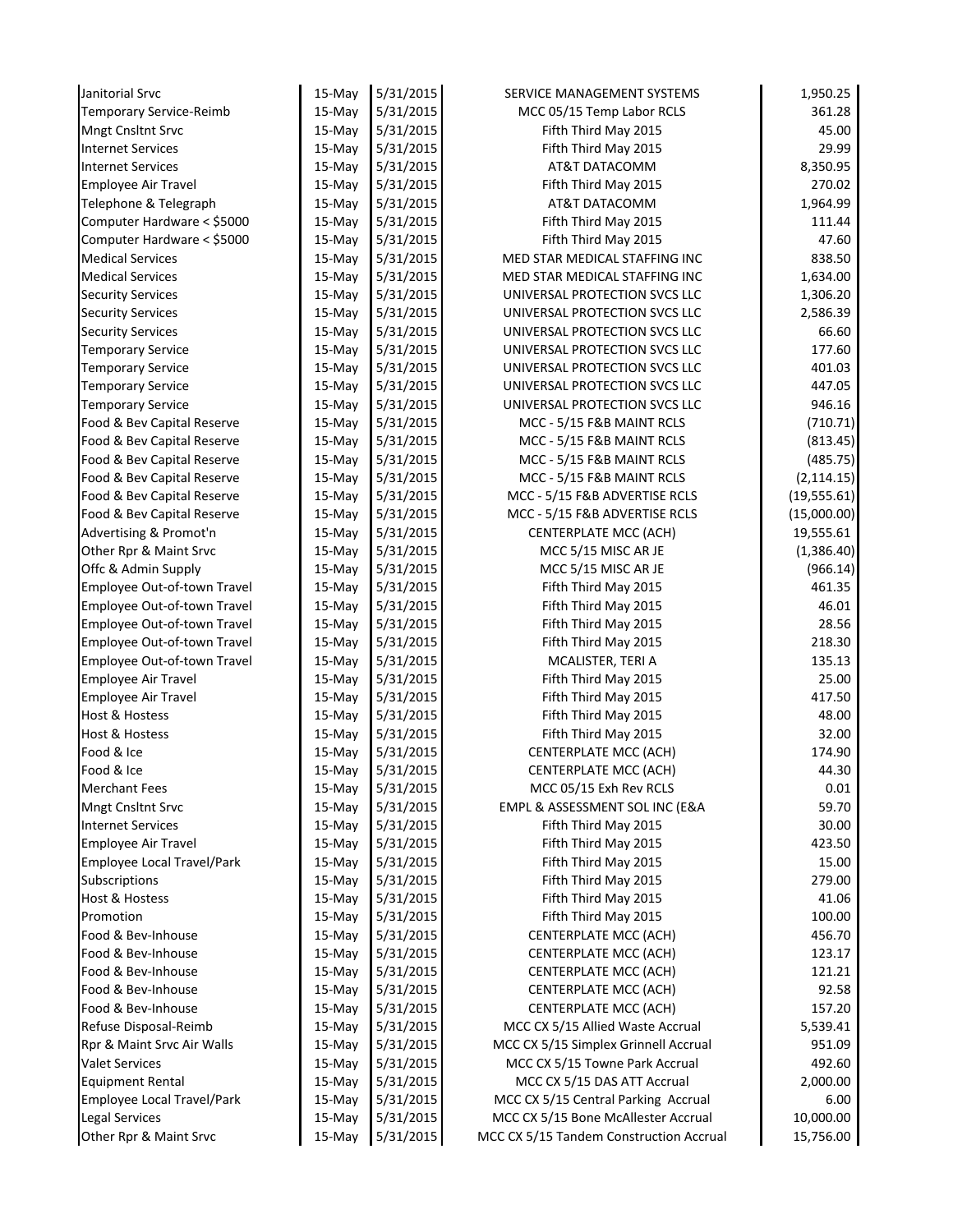| <b>Merchant Fees</b>                                | 15-May           | 5/31/2015            | MCC CX 5/15 FIS Accrual                                  | 18,386.22            |
|-----------------------------------------------------|------------------|----------------------|----------------------------------------------------------|----------------------|
| <b>Temporary Service</b>                            | 15-May           | 5/31/2015            | MCC CX 5/15 Universal Protection Accrual                 | 213.88               |
| <b>Security Services</b>                            | 15-May           | 5/31/2015            | MCC CX 5/15 Universal Protection Accrual                 | 624.13               |
| <b>District Energy Service</b>                      | 15-May           | 5/31/2015            | MCC CX 5/15 DES Accrual                                  | 202,034.16           |
| Mngt Cnsltnt Srvc                                   | 15-May           | 5/31/2015            | MCC CX 5/15 Inquiries Accrual                            | 100.00               |
| Auto Fuel                                           | 15-May           | 5/31/2015            | MCC CX 5/15 WEX Accrual                                  | 300.00               |
| Water                                               | 15-May           | 5/31/2015            | MCC CX 5/15 Water Billing Accrual                        | 6,109.00             |
| Offc & Admin Supply                                 | 15-May           | 5/31/2015            | MCC CX 5/15 Centerplate Invoice Accrual                  | (2,082.76)           |
| <b>Electrical Supply-Lamps</b>                      | 15-May           | 5/31/2015            | MCC CX 5/15 Energy & Lighting Accrual                    | (6,000.00)           |
| Insurance                                           | $15-May$         | 5/31/2015            | MCC CX 5/15 Insurance Accrual                            | 47,191.88            |
| Food & Bev Capital Reserve                          | $15-May$         | 5/31/2015            | MCC CX 5/15 F&B ADVERTISE Accrual                        | 15,000.00            |
| Food & Bev Capital Reserve                          | 15-May           | 5/31/2015            | MCC CX 5/15 F&B MAINT RCLS                               | 2,114.15             |
| <b>Electrical Supply</b>                            | 15-May           | 5/31/2015            | MCC CX 5/15 Tour Supply Accrual                          | (411.60)             |
| <b>Small Equipment Supply</b>                       | 15-May           | 5/31/2015            | MCC CX 5/15 Grainger Credit Accrual                      | (650.00)             |
| Other Rpr & Maint Srvc                              | 15-May           | 5/31/2015            | MCC CX 5/15 Centerplate Invoice Accrual                  | 758.22               |
| <b>Total</b>                                        |                  | 15-May               |                                                          | 1,572,498.10         |
| Refuse Disposal-Reimb                               | 15-Jun           | 6/1/2015             | MCC CX 5/15 Allied Waste Accrual                         | (5,539.41)           |
| Rpr & Maint Srvc Air Walls                          | $15 - Jun$       | 6/1/2015             | MCC CX 5/15 Simplex Grinnell Accrual                     | (951.09)             |
| <b>Valet Services</b>                               | $15 - Jun$       | 6/1/2015             | MCC CX 5/15 Towne Park Accrual                           | (492.60)             |
| <b>Equipment Rental</b>                             | $15 - Jun$       | 6/1/2015             | MCC CX 5/15 DAS ATT Accrual                              | (2,000.00)           |
| <b>Employee Local Travel/Park</b>                   | $15 - Jun$       | 6/1/2015             | MCC CX 5/15 Central Parking Accrual                      | (6.00)               |
| Legal Services                                      | 15-Jun           | 6/1/2015             | MCC CX 5/15 Bone McAllester Accrual                      | (10,000.00)          |
| Other Rpr & Maint Srvc                              | 15-Jun           | 6/1/2015             | MCC CX 5/15 Tandem Construction Accrual                  | (15,756.00)          |
| <b>Merchant Fees</b>                                | $15 - Jun$       | 6/1/2015             | MCC CX 5/15 FIS Accrual                                  | (18, 386.22)         |
| <b>Temporary Service</b>                            | 15-Jun           | 6/1/2015             | MCC CX 5/15 Universal Protection Accrual                 | (213.88)             |
| <b>Security Services</b>                            | $15 - Jun$       | 6/1/2015             | MCC CX 5/15 Universal Protection Accrual                 | (624.13)             |
| <b>District Energy Service</b><br>Mngt Cnsltnt Srvc | 15-Jun<br>15-Jun | 6/1/2015<br>6/1/2015 | MCC CX 5/15 DES Accrual<br>MCC CX 5/15 Inquiries Accrual | (202, 034.16)        |
| Auto Fuel                                           | 15-Jun           | 6/1/2015             | MCC CX 5/15 WEX Accrual                                  | (100.00)<br>(300.00) |
| Water                                               | 15-Jun           | 6/1/2015             | MCC CX 5/15 Water Billing Accrual                        | (6, 109.00)          |
| Offc & Admin Supply                                 | 15-Jun           | 6/1/2015             | MCC CX 5/15 Centerplate Invoice Accrual                  | 2,082.76             |
| <b>Electrical Supply-Lamps</b>                      | 15-Jun           | 6/1/2015             | MCC CX 5/15 Energy & Lighting Accrual                    | 6,000.00             |
| Insurance                                           | 15-Jun           | 6/1/2015             | MCC CX 5/15 Insurance Accrual                            | (47, 191.88)         |
| Food & Bev Capital Reserve                          | 15-Jun           | 6/1/2015             | MCC CX 5/15 F&B ADVERTISE Accrual                        | (15,000.00)          |
| Food & Bev Capital Reserve                          | 15-Jun           | 6/1/2015             | MCC CX 5/15 F&B MAINT RCLS                               | (2, 114.15)          |
| <b>Electrical Supply</b>                            | 15-Jun           | 6/1/2015             | MCC CX 5/15 Tour Supply Accrual                          | 411.60               |
| <b>Small Equipment Supply</b>                       | $15$ -Jun        | 6/1/2015             | MCC CX 5/15 Grainger Credit Accrual                      | 650.00               |
| Other Rpr & Maint Srvc                              | 15-Jun           | 6/1/2015             | MCC CX 5/15 Centerplate Invoice Accrual                  | (758.22)             |
| Rpr & Maint Srvc Access Ctrl                        | 15-Jun           | 6/1/2015             | SIMPLEX GRINNELL LP (ACH)                                | 3,166.57             |
| Rpr & Maint Srvc Bld Auto                           | 15-Jun           | 6/1/2015             | MCC - 6/15 SRVC CONTRACT RCLS                            | 232.92               |
| Rpr & Maint Srvc CCTV                               | 15-Jun           | 6/1/2015             | SIMPLEX GRINNELL LP (ACH)                                | 4,250.00             |
| Rpr & Maint Srvc Air Walls                          | 15-Jun           | 6/1/2015             | MCC - 6/15 SRVC CONTRACT RCLS                            | 3,000.00             |
| Rpr & Maint Srvc Solar Panel                        | $15 - Jun$       | 6/1/2015             | MCC - 6/15 SRVC CONTRACT RCLS                            | 450.00               |
| <b>Electrical Supply-Lamps</b>                      | 15-Jun           | 6/1/2015             | WILLIAMS WHOLESALE SUPPLY OF N                           | 1,920.00             |
| <b>Electrical Supply-Lamps</b>                      | 15-Jun           | 6/1/2015             | WILLIAMS WHOLESALE SUPPLY OF N                           | 1,920.00             |
| <b>Electrical Supply-Lamps</b>                      | 15-Jun           | 6/1/2015             | WILLIAMS WHOLESALE SUPPLY OF N                           | 10,506.00            |
| <b>Electrical Supply-Lamps</b>                      | 15-Jun           | 6/1/2015             | WILLIAMS WHOLESALE SUPPLY OF N                           | 4,608.00             |
| <b>Electrical Supply-Lamps</b>                      | 15-Jun           | 6/1/2015             | WILLIAMS WHOLESALE SUPPLY OF N                           | (4,608.00)           |
| Offc & Admin Supply                                 | 15-Jun           | 6/1/2015             | DRAPES 4 SHOW INC (ACH)                                  | 1,309.20             |
| <b>Internet Services</b>                            | 15-Jun           | 6/1/2015             | MCN INTERACTIVE LLC (ACH)                                | 209.95               |
| Info Systems Charge                                 | 15-Jun           | 6/1/2015             | ITS JE1017221 06/15 BU RCLS                              | 9,100.00             |
| Info Systems Charge                                 | 15-Jun           | 6/1/2015             | ITS JE1017221 09/14 Rcls                                 | 150.00               |
| MIS Tech Revolving Charge                           | 15-Jun           | 6/1/2015             | ITS 06/15 Revolving Fund                                 | 2,037.90             |
| Computer Software                                   | 15-Jun           | 6/1/2015             | PCMG INC (ACH)                                           | 1,170.00             |
| Computer Hardware < \$5000                          | 15-Jun           | 6/1/2015             | PCMG INC (ACH)                                           | 800.00               |
| Office Equipment < \$5000                           | 15-Jun           | 6/1/2015             | PRESIDIO NETWORKED SOLUTIONS I                           | 350.00               |
| Office Equipment < \$5000                           | 15-Jun           | 6/1/2015             | PRESIDIO NETWORKED SOLUTIONS I                           | 5,000.00             |
| <b>Electrical Supply</b>                            | 15-Jun           | 6/1/2015             | PRESIDIO NETWORKED SOLUTIONS I                           | 2,959.00             |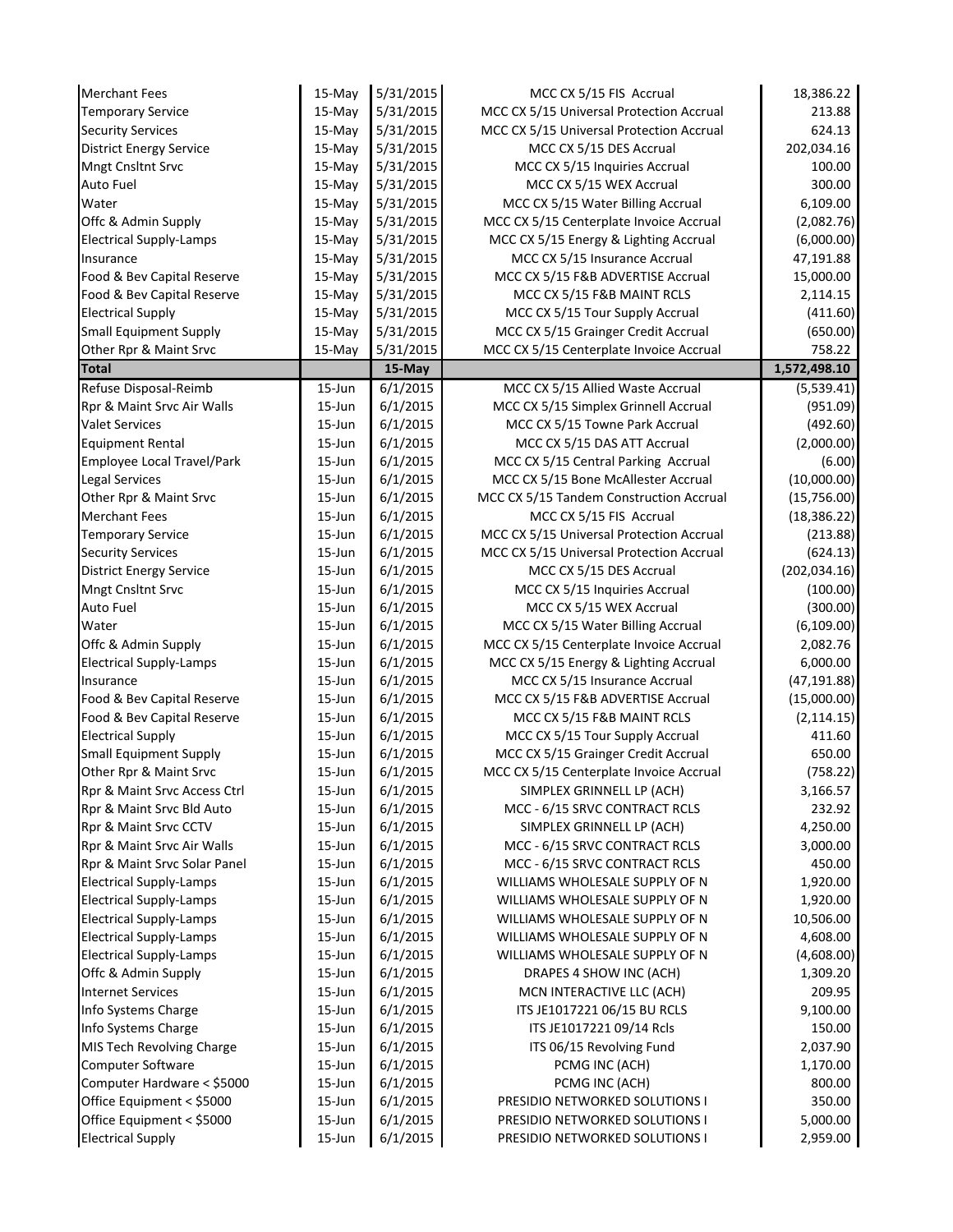| <b>Electrical Supply</b>              | 15-Jun     | 6/1/2015             | PRESIDIO NETWORKED SOLUTIONS I                                     | 109.45      |
|---------------------------------------|------------|----------------------|--------------------------------------------------------------------|-------------|
| Software License                      | $15 - Jun$ | 6/1/2015             | PCMG INC (ACH)                                                     | 1,750.00    |
| <b>Small Equipment Supply</b>         | $15 - Jun$ | 6/1/2015             | BATTERIES PLUS LLC (NASHVILLE)                                     | 414.72      |
| <b>Small Equipment Supply</b>         | $15 - Jun$ | 6/1/2015             | BATTERIES PLUS LLC (NASHVILLE)                                     | 368.75      |
| Other Rpr & Maint Srvc                | $15 - Jun$ | 6/1/2015             | MCC 6.15 MISC AR JE                                                | (743.53)    |
| Offc & Admin Supply                   | $15 - Jun$ | 6/1/2015             | MCC 6.15 MISC AR JE                                                | (1, 339.23) |
| Offc & Admin Supply                   | 15-Jun     | 6/1/2015             | MYOFFICE PRODUCTS (ACH)                                            | (103.88)    |
| Transfer LOCAP reimbursement          | 15-Jun     | 6/1/2015             | ADM 06/15 FY15 LOCAP                                               | 58.37       |
| Offc & Admin Supply                   | $15 - Jun$ | 6/1/2015             | JARVIS AWARD SIGN & FLAG CO (A                                     | 45.00       |
| <b>Electrical Supply</b>              | $15 - Jun$ | 6/2/2015             | TOUR SUPPLY INC (ACH)                                              | 246.00      |
| <b>Electrical Supply</b>              | $15 - Jun$ | 6/2/2015             | TOUR SUPPLY INC (ACH)                                              | 82.00       |
| Auto Oil/Lubricants                   | $15 - Jun$ | 6/2/2015             | <b>FERRELLGAS (ACH)</b>                                            | (0.05)      |
| Printing/Binding                      | $15 - Jun$ | 6/2/2015             | RICOH USA INC (ACH)                                                | 46.00       |
| <b>Small Equipment Supply</b>         | $15 - Jun$ | 6/2/2015             | W W GRAINGER (P#)                                                  | (1.20)      |
| Furniture/Fixtures<\$5000             | 15-Jun     | 6/3/2015             | MCC 6/15 PETTY CASH RCLS                                           | 32.71       |
| Rpr & Maint Srvc Green Roof           | $15 - Jun$ | 6/3/2015             | <b>GREENRISE TECHNOLOGIES (ACH)</b>                                | 4,931.30    |
| Postage & Delivery Srvc               | $15 - Jun$ | 6/3/2015             | DRAPES 4 SHOW INC (ACH)                                            | 36.74       |
| Rpr & Maint Srvc Janus                | 15-Jun     | 6/3/2015             | MORROW TECHNOLOGIES CORP (ACH)                                     | 2,130.00    |
| Vehicle Washing                       | $15 - Jun$ | 6/3/2015             | MCC 6/15 PETTY CASH RCLS                                           | 17.46       |
| <b>Vehicle Washing</b>                | 15-Jun     | 6/3/2015             | MCC 6/15 PETTY CASH RCLS                                           | 19.64       |
| Offc & Admin Supply                   | $15 - Jun$ | 6/3/2015             | MCC 6/15 PETTY CASH RCLS                                           | 45.84       |
| <b>Electrical Supply</b>              | $15 - Jun$ | 6/3/2015             | MCC 6/15 PETTY CASH RCLS                                           | 43.04       |
| <b>Small Equipment Supply</b>         | $15 - Jun$ | 6/3/2015             | LOWES OF MADISON #413 (ACH)                                        | (1.40)      |
| Printing/Binding                      | $15 - Jun$ | 6/3/2015             | <b>TOLEDO TICKET CO (ACH)</b>                                      | 580.72      |
| Printing/Binding                      | $15 - Jun$ | 6/3/2015             | <b>TOLEDO TICKET CO (ACH)</b>                                      | 580.72      |
| <b>Imprest Shortages</b>              | $15 - Jun$ | 6/3/2015             | MCC 6/15 PETTY CASH RCLS                                           | 0.03        |
| <b>Merchant Fees</b>                  | $15 - Jun$ | 6/3/2015             | 7100 MCC CC Cash Receipt                                           | (3.45)      |
| <b>Merchant Fees</b>                  | $15 - Jun$ | 6/3/2015             | 7100 MCC CC Cash Receipt                                           | (47.60)     |
| Registration                          | $15 - Jun$ | 6/3/2015             | MCC 6/15 PETTY CASH RCLS                                           | 7.00        |
| <b>Regular Pay</b>                    | $15 - Jun$ | 6/5/2015             | Payroll Labor Distribution                                         | 21,423.78   |
| Leave Pay                             | $15 - Jun$ | 6/5/2015             | Payroll Labor Distribution                                         | 2,709.65    |
| <b>Holiday Pay</b>                    | $15 - Jun$ | 6/5/2015             |                                                                    | 1,263.76    |
|                                       | $15 - Jun$ |                      | Payroll Labor Distribution                                         | 98.71       |
| Overtime Pay<br><b>Employer OASDI</b> | $15 - Jun$ | 6/5/2015<br>6/5/2015 | Payroll Labor Distribution<br><b>Actual Burden Journal Entries</b> |             |
|                                       |            |                      |                                                                    | 1,500.27    |
| <b>Employer SSN Medical</b>           | $15 - Jun$ | 6/5/2015             | <b>Actual Burden Journal Entries</b>                               | 350.83      |
| <b>Employer Group Health</b>          | $15 - Jun$ | 6/5/2015             | <b>Actual Burden Journal Entries</b>                               | 3,605.10    |
| <b>Employer Dental Group</b>          | $15 - Jun$ | 6/5/2015             | <b>Actual Burden Journal Entries</b>                               | 172.51      |
| <b>Employer Group Life</b>            | $15 - Jun$ | 6/5/2015             | <b>Actual Burden Journal Entries</b>                               | 190.28      |
| Cafe Plan Pre-Tax Savings             | $15 - Jun$ | 6/5/2015             | <b>Actual Burden Journal Entries</b>                               | 99.35       |
| CCA Employer 401K Plan                | 15-Jun     | 6/5/2015             | <b>Actual Burden Journal Entries</b>                               | 629.71      |
| Food & Ice                            | 15-Jun     | 6/5/2015             | <b>CENTERPLATE MCC (ACH)</b>                                       | 75.94       |
| Food & Ice                            | 15-Jun     | 6/5/2015             | <b>CENTERPLATE MCC (ACH)</b>                                       | 35.62       |
| <b>Regular Pay</b>                    | 15-Jun     | 6/5/2015             | Payroll Labor Distribution                                         | 3,786.72    |
| Leave Pay                             | 15-Jun     | 6/5/2015             | Payroll Labor Distribution                                         | 848.24      |
| <b>Holiday Pay</b>                    | 15-Jun     | 6/5/2015             | Payroll Labor Distribution                                         | 513.94      |
| <b>Overtime Pay</b>                   | 15-Jun     | 6/5/2015             | Payroll Labor Distribution                                         | 63.66       |
| <b>Employer OASDI</b>                 | $15 - Jun$ | 6/5/2015             | <b>Actual Burden Journal Entries</b>                               | 296.55      |
| <b>Employer SSN Medical</b>           | $15 - Jun$ | 6/5/2015             | <b>Actual Burden Journal Entries</b>                               | 69.35       |
| <b>Employer Group Health</b>          | $15 - Jun$ | 6/5/2015             | <b>Actual Burden Journal Entries</b>                               | 1,156.88    |
| <b>Employer Dental Group</b>          | 15-Jun     | 6/5/2015             | <b>Actual Burden Journal Entries</b>                               | 35.36       |
| <b>Employer Group Life</b>            | 15-Jun     | 6/5/2015             | <b>Actual Burden Journal Entries</b>                               | 35.48       |
| <b>Employer Pension</b>               | $15 - Jun$ | 6/5/2015             | <b>Actual Burden Journal Entries</b>                               | 937.58      |
| Cafe Plan Pre-Tax Savings             | 15-Jun     | 6/5/2015             | <b>Actual Burden Journal Entries</b>                               | 32.87       |
| <b>Regular Pay</b>                    | 15-Jun     | 6/5/2015             | Payroll Labor Distribution                                         | 25,550.03   |
| Leave Pay                             | $15 - Jun$ | 6/5/2015             | Payroll Labor Distribution                                         | 628.61      |
| <b>Holiday Pay</b>                    | 15-Jun     | 6/5/2015             | Payroll Labor Distribution                                         | 2,885.44    |
| Overtime Pay                          | 15-Jun     | 6/5/2015             | Payroll Labor Distribution                                         | 935.04      |
| <b>Employer OASDI</b>                 | 15-Jun     | 6/5/2015             | Actual Burden Journal Entries                                      | 1,771.57    |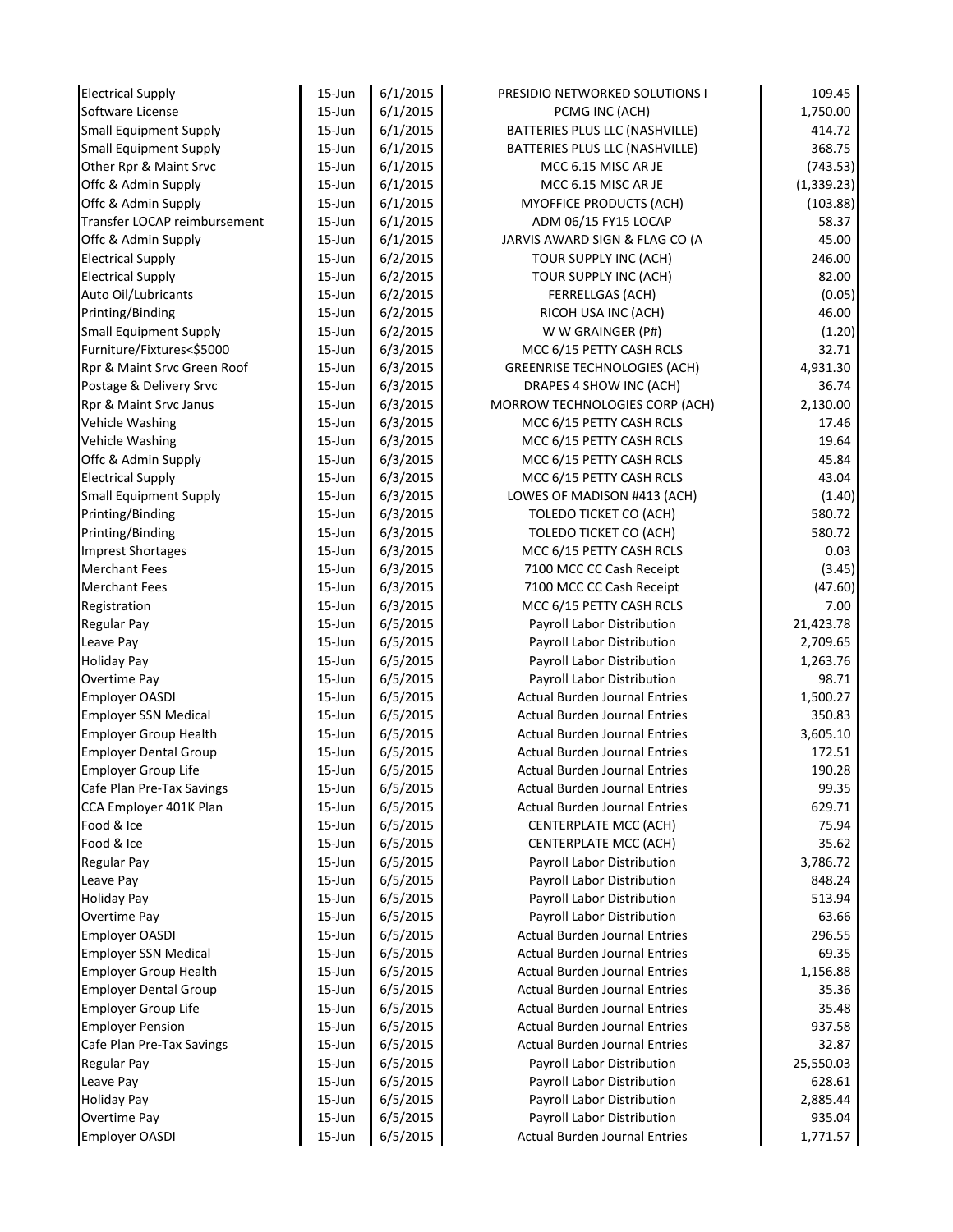| <b>Employer SSN Medical</b>           | 15-Jun     | 6/5/2015 | <b>Actual Burden Journal Entries</b>                               | 414.29    |
|---------------------------------------|------------|----------|--------------------------------------------------------------------|-----------|
| <b>Employer Group Health</b>          | $15 - Jun$ | 6/5/2015 | <b>Actual Burden Journal Entries</b>                               | 4,020.22  |
| <b>Employer Dental Group</b>          | $15$ -Jun  | 6/5/2015 | <b>Actual Burden Journal Entries</b>                               | 197.26    |
| <b>Employer Group Life</b>            | $15$ -Jun  | 6/5/2015 | <b>Actual Burden Journal Entries</b>                               | 229.32    |
| Cafe Plan Pre-Tax Savings             | $15$ -Jun  | 6/5/2015 | <b>Actual Burden Journal Entries</b>                               | 109.04    |
| CCA Employer 401K Plan                | $15$ -Jun  | 6/5/2015 | <b>Actual Burden Journal Entries</b>                               | 643.70    |
| Landscaping Srvc-Indoor               | $15$ -Jun  | 6/5/2015 | PLANTS ALIVE (ACH)                                                 | 510.00    |
| <b>Regular Pay</b>                    | $15$ -Jun  | 6/5/2015 | Payroll Labor Distribution                                         | 36,311.36 |
| Leave Pay                             | $15$ -Jun  | 6/5/2015 | Payroll Labor Distribution                                         | 3,485.02  |
| <b>Holiday Pay</b>                    | $15$ -Jun  | 6/5/2015 | Payroll Labor Distribution                                         | 3,955.49  |
| Overtime Pay                          | $15$ -Jun  | 6/5/2015 | Payroll Labor Distribution                                         | 325.70    |
| Employer OASDI                        | $15$ -Jun  | 6/5/2015 | <b>Actual Burden Journal Entries</b>                               | 2,532.25  |
| <b>Employer SSN Medical</b>           | $15$ -Jun  | 6/5/2015 | <b>Actual Burden Journal Entries</b>                               | 592.20    |
| <b>Employer Group Health</b>          | $15$ -Jun  | 6/5/2015 | <b>Actual Burden Journal Entries</b>                               | 9,228.57  |
| <b>Employer Dental Group</b>          | $15$ -Jun  | 6/5/2015 | <b>Actual Burden Journal Entries</b>                               | 448.24    |
| <b>Employer Group Life</b>            | $15$ -Jun  | 6/5/2015 | <b>Actual Burden Journal Entries</b>                               | 509.79    |
| Cafe Plan Pre-Tax Savings             | 15-Jun     | 6/5/2015 | <b>Actual Burden Journal Entries</b>                               | 247.49    |
| CCA Employer 401K Plan                | $15$ -Jun  | 6/5/2015 | <b>Actual Burden Journal Entries</b>                               | 918.98    |
| Repair & Maint Supply                 | $15$ -Jun  | 6/5/2015 | W W GRAINGER (P#)                                                  | (0.20)    |
| <b>Regular Pay</b>                    | $15$ -Jun  | 6/5/2015 | Payroll Labor Distribution                                         | 2,285.83  |
| Leave Pay                             | $15$ -Jun  | 6/5/2015 | Payroll Labor Distribution                                         | 179.27    |
| <b>Holiday Pay</b>                    | $15$ -Jun  | 6/5/2015 | Payroll Labor Distribution                                         | 263.94    |
| Overtime Pay                          | 15-Jun     | 6/5/2015 | Payroll Labor Distribution                                         | 6.68      |
| <b>Employer OASDI</b>                 | $15$ -Jun  | 6/5/2015 | <b>Actual Burden Journal Entries</b>                               | 151.35    |
| <b>Employer SSN Medical</b>           | $15$ -Jun  | 6/5/2015 | <b>Actual Burden Journal Entries</b>                               | 35.41     |
| <b>Employer Group Health</b>          | $15$ -Jun  | 6/5/2015 | <b>Actual Burden Journal Entries</b>                               | 841.44    |
| <b>Employer Dental Group</b>          | $15$ -Jun  | 6/5/2015 | <b>Actual Burden Journal Entries</b>                               | 21.21     |
| <b>Employer Group Life</b>            | $15$ -Jun  | 6/5/2015 | <b>Actual Burden Journal Entries</b>                               | 21.31     |
| <b>Employer Pension</b>               | $15$ -Jun  | 6/5/2015 | <b>Actual Burden Journal Entries</b>                               | 250.45    |
| Cafe Plan Pre-Tax Savings             | $15$ -Jun  | 6/5/2015 | <b>Actual Burden Journal Entries</b>                               | 22.53     |
| CCA Employer 401K Plan                | $15$ -Jun  | 6/5/2015 | <b>Actual Burden Journal Entries</b>                               | 53.74     |
| <b>Regular Pay</b>                    | $15$ -Jun  | 6/5/2015 | Payroll Labor Distribution                                         | 8,837.66  |
| Leave Pay                             | $15$ -Jun  | 6/5/2015 | Payroll Labor Distribution                                         | 63.33     |
| <b>Holiday Pay</b>                    | $15$ -Jun  | 6/5/2015 | Payroll Labor Distribution                                         | 987.67    |
| Overtime Pay                          | $15$ -Jun  | 6/5/2015 | Payroll Labor Distribution                                         | 123.89    |
| <b>Employer OASDI</b>                 | $15$ -Jun  | 6/5/2015 | <b>Actual Burden Journal Entries</b>                               | 611.39    |
| <b>Employer SSN Medical</b>           | $15$ -Jun  | 6/5/2015 | <b>Actual Burden Journal Entries</b>                               | 143.02    |
| <b>Employer Group Health</b>          | 15-Jun     | 6/5/2015 | <b>Actual Burden Journal Entries</b>                               | 1,918.98  |
| <b>Employer Dental Group</b>          | $15$ -Jun  | 6/5/2015 | <b>Actual Burden Journal Entries</b>                               | 66.45     |
| <b>Employer Group Life</b>            | $15$ -Jun  | 6/5/2015 | <b>Actual Burden Journal Entries</b>                               | 83.77     |
| Cafe Plan Pre-Tax Savings             | 15-Jun     | 6/5/2015 | <b>Actual Burden Journal Entries</b>                               | 30.34     |
| CCA Employer 401K Plan                | 15-Jun     | 6/5/2015 | Actual Burden Journal Entries                                      | 281.79    |
| <b>Regular Pay</b>                    | 15-Jun     | 6/5/2015 | Payroll Labor Distribution                                         | 5,148.72  |
| <b>Holiday Pay</b>                    | 15-Jun     | 6/5/2015 | Payroll Labor Distribution                                         | 572.08    |
| <b>Employer OASDI</b>                 | 15-Jun     | 6/5/2015 | Actual Burden Journal Entries                                      | 333.47    |
| <b>Employer SSN Medical</b>           | 15-Jun     | 6/5/2015 | <b>Actual Burden Journal Entries</b>                               | 77.99     |
| <b>Employer Group Health</b>          | 15-Jun     | 6/5/2015 | <b>Actual Burden Journal Entries</b>                               | 793.50    |
| <b>Employer Dental Group</b>          | 15-Jun     | 6/5/2015 | Actual Burden Journal Entries                                      | 28.28     |
| Employer Group Life                   | 15-Jun     | 6/5/2015 | <b>Actual Burden Journal Entries</b>                               | 28.40     |
| <b>Employer Pension</b>               | 15-Jun     | 6/5/2015 | <b>Actual Burden Journal Entries</b>                               | 1,029.00  |
| <b>FSA Pre-Tax Savings</b>            | $15$ -Jun  | 6/5/2015 | <b>Actual Burden Journal Entries</b>                               | 3.83      |
| Cafe Plan Pre-Tax Savings             | $15$ -Jun  | 6/5/2015 | <b>Actual Burden Journal Entries</b>                               | 22.36     |
| <b>Regular Pay</b>                    | $15$ -Jun  | 6/5/2015 | Payroll Labor Distribution                                         | 24,624.18 |
| Leave Pay                             | 15-Jun     | 6/5/2015 | Payroll Labor Distribution                                         | 2,474.43  |
| <b>Holiday Pay</b>                    | 15-Jun     | 6/5/2015 | Payroll Labor Distribution                                         | 1,094.95  |
|                                       |            |          |                                                                    |           |
| Overtime Pay<br><b>Employer OASDI</b> | 15-Jun     | 6/5/2015 | Payroll Labor Distribution<br><b>Actual Burden Journal Entries</b> | 175.16    |
|                                       | 15-Jun     | 6/5/2015 |                                                                    | 1,636.08  |
| <b>Employer SSN Medical</b>           | 15-Jun     | 6/5/2015 | <b>Actual Burden Journal Entries</b>                               | 382.63    |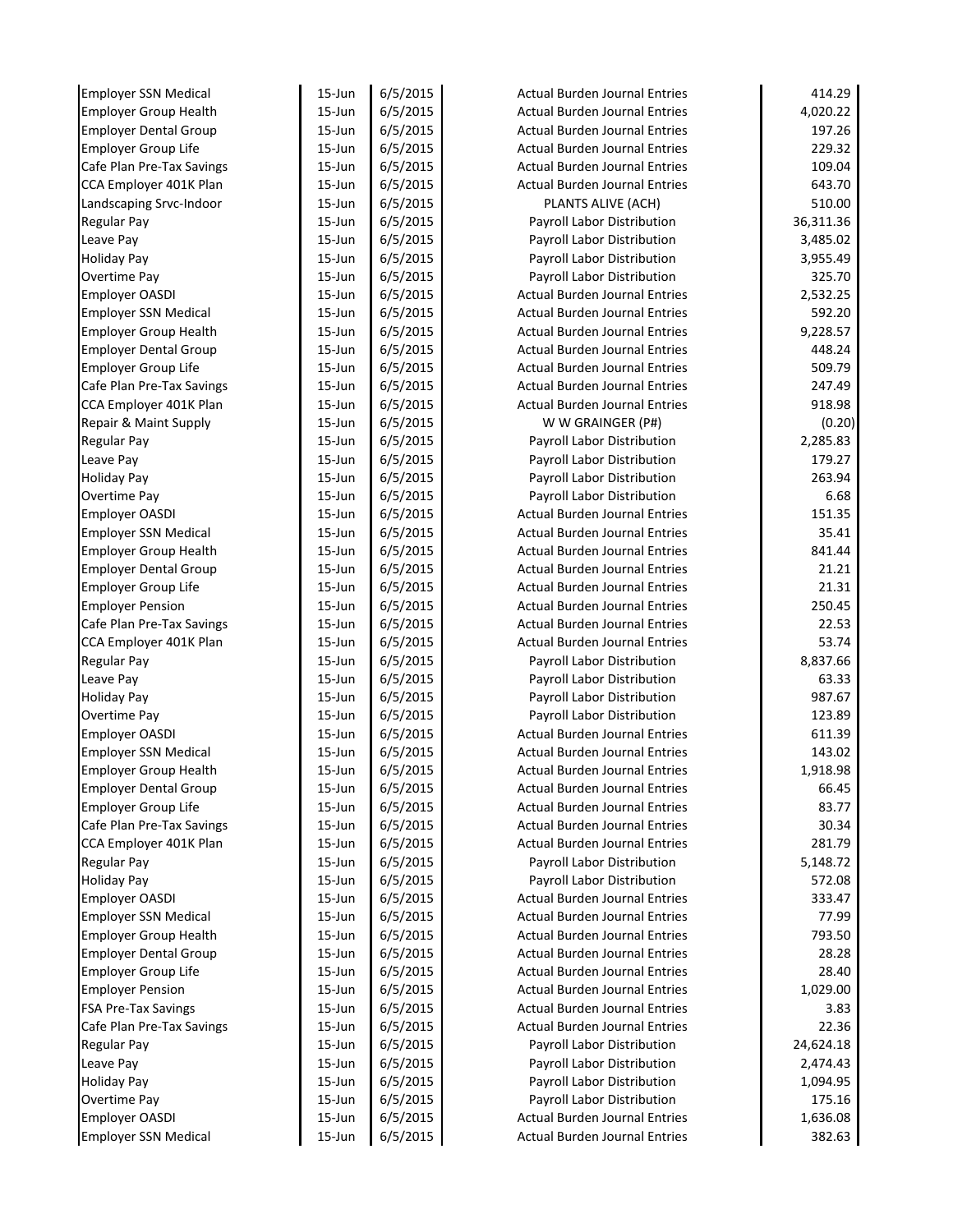| <b>Employer Group Health</b>                                 | 15-Jun           | 6/5/2015             | <b>Actual Burden Journal Entries</b> | 6,645.60        |
|--------------------------------------------------------------|------------------|----------------------|--------------------------------------|-----------------|
| <b>Employer Dental Group</b>                                 | $15 - Jun$       | 6/5/2015             | <b>Actual Burden Journal Entries</b> | 243.20          |
| <b>Employer Group Life</b>                                   | $15$ -Jun        | 6/5/2015             | <b>Actual Burden Journal Entries</b> | 270.51          |
| <b>Employer Pension</b>                                      | $15$ -Jun        | 6/5/2015             | <b>Actual Burden Journal Entries</b> | 194.40          |
| Cafe Plan Pre-Tax Savings                                    | $15$ -Jun        | 6/5/2015             | <b>Actual Burden Journal Entries</b> | 176.42          |
| CCA Employer 401K Plan                                       | $15$ -Jun        | 6/5/2015             | <b>Actual Burden Journal Entries</b> | 602.86          |
| <b>Regular Pay</b>                                           | $15$ -Jun        | 6/5/2015             | Payroll Labor Distribution           | 3,592.88        |
| Leave Pay                                                    | $15$ -Jun        | 6/5/2015             | Payroll Labor Distribution           | 160.32          |
| Overtime Pay                                                 | $15 - Jun$       | 6/5/2015             | Payroll Labor Distribution           | 36.13           |
| <b>Employer OASDI</b>                                        | $15 - Jun$       | 6/5/2015             | <b>Actual Burden Journal Entries</b> | 216.78          |
| <b>Employer SSN Medical</b>                                  | $15$ -Jun        | 6/5/2015             | <b>Actual Burden Journal Entries</b> | 50.68           |
| <b>Employer Group Health</b>                                 | $15$ -Jun        | 6/5/2015             | <b>Actual Burden Journal Entries</b> | 795.00          |
| <b>Employer Dental Group</b>                                 | $15$ -Jun        | 6/5/2015             | <b>Actual Burden Journal Entries</b> | 28.28           |
| <b>Employer Group Life</b>                                   | $15$ -Jun        | 6/5/2015             | <b>Actual Burden Journal Entries</b> | 28.40           |
| <b>Employer Pension</b>                                      | $15$ -Jun        | 6/5/2015             | <b>Actual Burden Journal Entries</b> | 599.02          |
| Cafe Plan Pre-Tax Savings                                    | $15$ -Jun        | 6/5/2015             | <b>Actual Burden Journal Entries</b> | 22.40           |
| <b>Regular Pay</b>                                           | 15-Jun           | 6/5/2015             | Payroll Labor Distribution           | 3,402.11        |
| Leave Pay                                                    | $15$ -Jun        | 6/5/2015             | Payroll Labor Distribution           | 823.20          |
| <b>Holiday Pay</b>                                           | $15$ -Jun        | 6/5/2015             | Payroll Labor Distribution           | 651.84          |
| <b>Employer OASDI</b>                                        | $15$ -Jun        | 6/5/2015             | <b>Actual Burden Journal Entries</b> | 277.25          |
| <b>Employer SSN Medical</b>                                  | $15$ -Jun        | 6/5/2015             | <b>Actual Burden Journal Entries</b> | 64.84           |
| <b>Employer Group Health</b>                                 | $15$ -Jun        | 6/5/2015             | <b>Actual Burden Journal Entries</b> | 1,125.00        |
| <b>Employer Dental Group</b>                                 | 15-Jun           | 6/5/2015             | <b>Actual Burden Journal Entries</b> | 14.14           |
| <b>Employer Group Life</b>                                   | $15$ -Jun        | 6/5/2015             | <b>Actual Burden Journal Entries</b> | 28.40           |
| Cafe Plan Pre-Tax Savings                                    | $15$ -Jun        | 6/5/2015             | <b>Actual Burden Journal Entries</b> | 31.01           |
| CCA Employer 401K Plan                                       | $15$ -Jun        | 6/5/2015             | <b>Actual Burden Journal Entries</b> | 66.06           |
| <b>Uniform Cleaning Service</b>                              | $15$ -Jun        | 6/5/2015             | <b>COYNE TEXTILE SVCS</b>            | 598.35          |
| <b>Regular Pay</b>                                           | $15$ -Jun        | 6/5/2015             | Payroll Labor Distribution           | 5,392.29        |
| Leave Pay                                                    | $15$ -Jun        | 6/5/2015             | Payroll Labor Distribution           | 1,032.00        |
| <b>Holiday Pay</b>                                           | $15$ -Jun        | 6/5/2015             | Payroll Labor Distribution           | 712.16          |
| Overtime Pay                                                 | $15$ -Jun        | 6/5/2015             | Payroll Labor Distribution           | 10.64           |
| <b>Employer OASDI</b>                                        | $15$ -Jun        | 6/5/2015             | <b>Actual Burden Journal Entries</b> | 431.56          |
| <b>Employer SSN Medical</b>                                  | $15$ -Jun        | 6/5/2015             | <b>Actual Burden Journal Entries</b> | 100.93          |
| <b>Employer Group Health</b>                                 | $15$ -Jun        | 6/5/2015             | <b>Actual Burden Journal Entries</b> | 559.50          |
| <b>Employer Dental Group</b>                                 | $15$ -Jun        | 6/5/2015             | <b>Actual Burden Journal Entries</b> | 14.14           |
| <b>Employer Group Life</b>                                   | $15$ -Jun        | 6/5/2015             | <b>Actual Burden Journal Entries</b> | 42.60           |
| Cafe Plan Pre-Tax Savings                                    | $15$ -Jun        | 6/5/2015             | Actual Burden Journal Entries        | 14.27           |
| CCA Employer 401K Plan                                       | 15-Jun           | 6/5/2015             | <b>Actual Burden Journal Entries</b> | 272.43          |
| <b>Regular Pay</b>                                           | 15-Jun           | 6/5/2015             | Payroll Labor Distribution           | 14,596.37       |
| Leave Pay                                                    | 15-Jun           | 6/5/2015             | Payroll Labor Distribution           | 1,112.35        |
| <b>Holiday Pay</b>                                           | 15-Jun           | 6/5/2015             | Payroll Labor Distribution           | 1,744.16        |
| Overtime Pay                                                 | 15-Jun           | 6/5/2015             | Payroll Labor Distribution           | 29.84           |
| <b>Employer OASDI</b>                                        | 15-Jun           | 6/5/2015             | <b>Actual Burden Journal Entries</b> | 1,043.14        |
| <b>Employer SSN Medical</b>                                  | 15-Jun           | 6/5/2015             | <b>Actual Burden Journal Entries</b> | 243.97          |
| <b>Employer Group Health</b>                                 | 15-Jun           | 6/5/2015             | <b>Actual Burden Journal Entries</b> | 1,266.00        |
| <b>Employer Dental Group</b>                                 | 15-Jun           | 6/5/2015             | <b>Actual Burden Journal Entries</b> | 70.70           |
| <b>Employer Group Life</b>                                   | 15-Jun           | 6/5/2015             | <b>Actual Burden Journal Entries</b> | 85.20           |
| <b>Employer Pension</b>                                      | 15-Jun           | 6/5/2015             | Actual Burden Journal Entries        | 3,144.61        |
| <b>FSA Pre-Tax Savings</b>                                   | 15-Jun           | 6/5/2015             | <b>Actual Burden Journal Entries</b> | 14.34           |
| Cafe Plan Pre-Tax Savings                                    | 15-Jun           | 6/5/2015             | <b>Actual Burden Journal Entries</b> | 35.98           |
| <b>Regular Pay</b>                                           | $15$ -Jun        | 6/5/2015             | Payroll Labor Distribution           | 3,208.66        |
| <b>Holiday Pay</b>                                           | $15$ -Jun        | 6/5/2015             | Payroll Labor Distribution           | 357.20          |
| Overtime Pay                                                 | 15-Jun           | 6/5/2015             | Payroll Labor Distribution           | 14.52           |
| <b>Employer OASDI</b>                                        | 15-Jun           | 6/5/2015             | Actual Burden Journal Entries        | 212.28          |
| <b>Employer SSN Medical</b>                                  | 15-Jun           | 6/5/2015             | <b>Actual Burden Journal Entries</b> | 49.65           |
|                                                              |                  |                      | <b>Actual Burden Journal Entries</b> |                 |
|                                                              |                  |                      |                                      |                 |
| <b>Employer Group Health</b><br><b>Employer Dental Group</b> | 15-Jun<br>15-Jun | 6/5/2015<br>6/5/2015 | <b>Actual Burden Journal Entries</b> | 469.50<br>28.28 |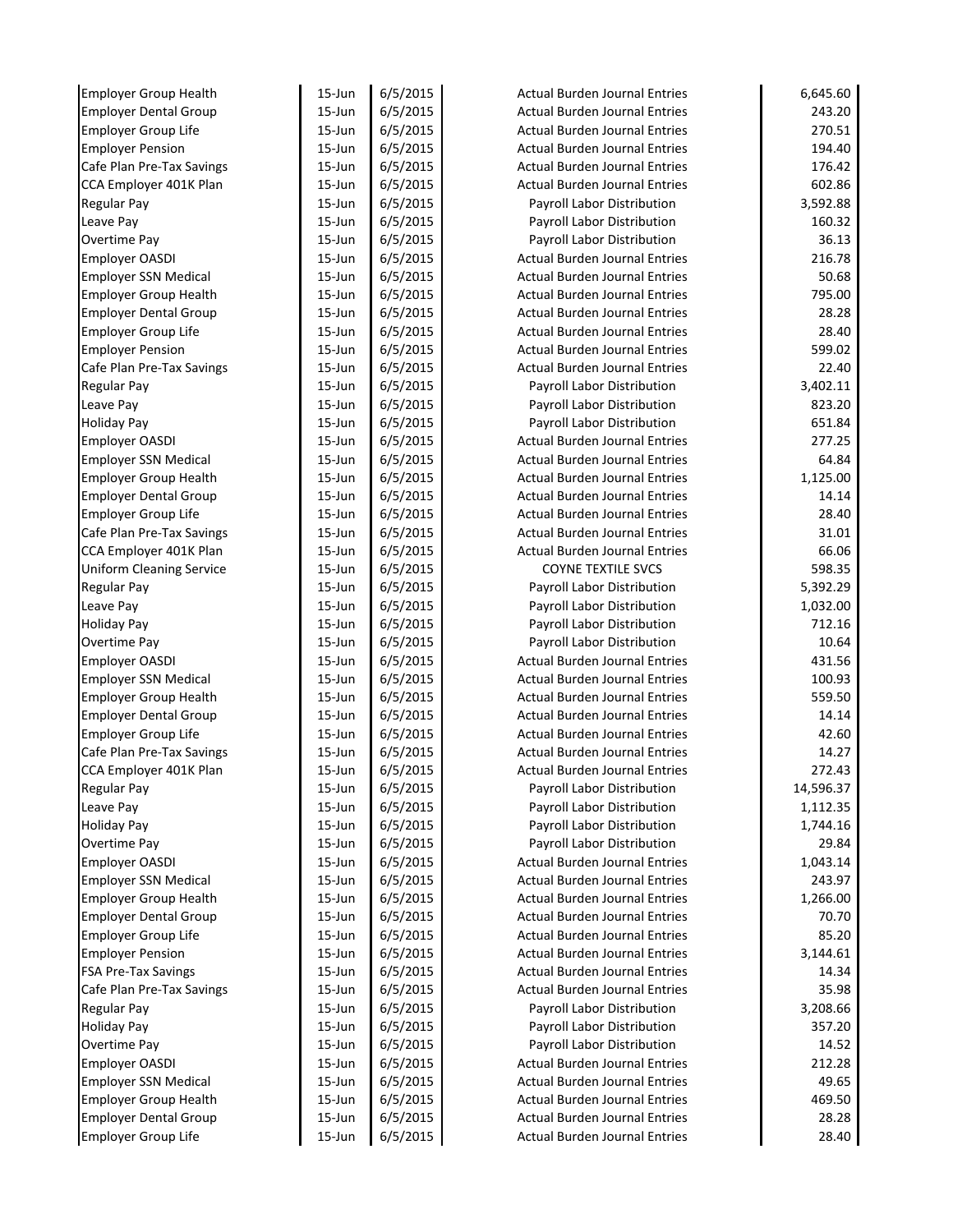| Cafe Plan Pre-Tax Savings       | 15-Jun                   | 6/5/2015             | <b>Actual Burden Journal Entries</b>                     | 11.98              |
|---------------------------------|--------------------------|----------------------|----------------------------------------------------------|--------------------|
| CCA Employer 401K Plan          | $15 - Jun$               | 6/5/2015             | <b>Actual Burden Journal Entries</b>                     | 143.22             |
| <b>Regular Pay</b>              | $15 - Jun$               | 6/5/2015             | Payroll Labor Distribution                               | 11,674.91          |
| Leave Pay                       | $15 - Jun$               | 6/5/2015             | Payroll Labor Distribution                               | 1,171.10           |
| <b>Holiday Pay</b>              | $15 - Jun$               | 6/5/2015             | Payroll Labor Distribution                               | 1,425.60           |
| Overtime Pay                    | $15 - Jun$               | 6/5/2015             | Payroll Labor Distribution                               | 60.21              |
| <b>Employer OASDI</b>           | $15 - Jun$               | 6/5/2015             | <b>Actual Burden Journal Entries</b>                     | 829.58             |
| <b>Employer SSN Medical</b>     | $15 - Jun$               | 6/5/2015             | <b>Actual Burden Journal Entries</b>                     | 193.99             |
| <b>Employer Group Health</b>    | $15 - Jun$               | 6/5/2015             | <b>Actual Burden Journal Entries</b>                     | 2,619.00           |
| <b>Employer Dental Group</b>    | $15 - Jun$               | 6/5/2015             | <b>Actual Burden Journal Entries</b>                     | 127.26             |
| <b>Employer Group Life</b>      | $15 - Jun$               | 6/5/2015             | <b>Actual Burden Journal Entries</b>                     | 127.80             |
| Cafe Plan Pre-Tax Savings       | 15-Jun                   | 6/5/2015             | <b>Actual Burden Journal Entries</b>                     | 72.78              |
| CCA Employer 401K Plan          | $15 - Jun$               | 6/5/2015             | <b>Actual Burden Journal Entries</b>                     | 433.01             |
| Offc & Admin Supply             | $15 - Jun$               | 6/5/2015             | MYOFFICE PRODUCTS (ACH)                                  | 24.84              |
| Offc & Admin Supply             | $15 - Jun$               | 6/5/2015             | MYOFFICE PRODUCTS (ACH)                                  | 13.53              |
| Offc & Admin Supply             | $15 - Jun$               | 6/5/2015             | <b>MYOFFICE PRODUCTS (ACH)</b>                           | 43.20              |
| <b>Merchant Fees</b>            | $15 - Jun$               | 6/5/2015             | 7100 MCC CC Cash Receipt                                 | (18.89)            |
| <b>Regular Pay</b>              | 15-Jun                   | 6/5/2015             | Payroll Labor Distribution                               | 3,152.94           |
| Leave Pay                       | $15 - Jun$               | 6/5/2015             | Payroll Labor Distribution                               | 1,362.09           |
| <b>Holiday Pay</b>              | 15-Jun                   | 6/5/2015             | Payroll Labor Distribution                               | 718.56             |
| Overtime Pay                    | $15 - Jun$               | 6/5/2015             | Payroll Labor Distribution                               | 5.87               |
| <b>Employer OASDI</b>           | $15 - Jun$               | 6/5/2015             | <b>Actual Burden Journal Entries</b>                     | 287.46             |
| <b>Employer SSN Medical</b>     | 15-Jun                   | 6/5/2015             | <b>Actual Burden Journal Entries</b>                     | 67.22              |
| <b>Employer Group Health</b>    | $15 - Jun$               | 6/5/2015             | <b>Actual Burden Journal Entries</b>                     | 795.00             |
| <b>Employer Dental Group</b>    | $15 - Jun$               | 6/5/2015             | <b>Actual Burden Journal Entries</b>                     | 28.28              |
| <b>Employer Group Life</b>      | $15 - Jun$               | 6/5/2015             | <b>Actual Burden Journal Entries</b>                     | 42.60              |
| <b>Employer Pension</b>         | $15 - Jun$               | 6/5/2015             | <b>Actual Burden Journal Entries</b>                     | 942.43             |
| <b>FSA Pre-Tax Savings</b>      | $15 - Jun$               | 6/5/2015             | <b>Actual Burden Journal Entries</b>                     | 23.91              |
| Cafe Plan Pre-Tax Savings       | $15 - Jun$               | 6/5/2015             | <b>Actual Burden Journal Entries</b>                     | 22.24              |
| <b>Regular Pay</b>              | $15 - Jun$               | 6/5/2015             | Payroll Labor Distribution                               | 8,137.26           |
| Leave Pay                       | $15 - Jun$               | 6/5/2015             | Payroll Labor Distribution                               | 1,600.18           |
| <b>Holiday Pay</b>              | $15 - Jun$               | 6/5/2015             | Payroll Labor Distribution                               | 1,080.78           |
| <b>Employer OASDI</b>           | $15 - Jun$               | 6/5/2015             | <b>Actual Burden Journal Entries</b>                     | 642.64             |
| <b>Employer SSN Medical</b>     | $15 - Jun$               | 6/5/2015             | <b>Actual Burden Journal Entries</b>                     | 150.31             |
| <b>Employer Group Health</b>    | $15 - Jun$               | 6/5/2015             | <b>Actual Burden Journal Entries</b>                     | 1,264.50           |
| <b>Employer Dental Group</b>    | $15 - Jun$               | 6/5/2015             | <b>Actual Burden Journal Entries</b>                     | 70.70              |
| <b>Employer Group Life</b>      | 15-Jun                   | 6/5/2015             | <b>Actual Burden Journal Entries</b>                     | 71.00              |
| Cafe Plan Pre-Tax Savings       | 15-Jun                   | 6/5/2015             | <b>Actual Burden Journal Entries</b>                     | 34.65              |
| CCA Employer 401K Plan          | 15-Jun                   | 6/5/2015             | <b>Actual Burden Journal Entries</b>                     | 252.42             |
| Registration                    | $15 - Jun$               | 6/5/2015             | CABLE                                                    | 500.00             |
| Offc & Admin Supply             | $15 - Jun$               | 6/5/2015             | MYOFFICE PRODUCTS (ACH)                                  | 60.45              |
| Offc & Admin Supply             | $15 - Jun$               | 6/5/2015             | <b>MYOFFICE PRODUCTS (ACH)</b>                           | 14.44              |
| Offc & Admin Supply             | 15-Jun                   | 6/5/2015             | MYOFFICE PRODUCTS (ACH)                                  | 17.79              |
| <b>Regular Pay</b>              | 15-Jun                   | 6/5/2015             | Payroll Labor Distribution                               | 12,575.05          |
| Leave Pay                       | 15-Jun                   | 6/5/2015             | Payroll Labor Distribution                               | 1,204.96           |
| <b>Holiday Pay</b>              | 15-Jun                   | 6/5/2015             | Payroll Labor Distribution                               | 602.48             |
| <b>Employer OASDI</b>           | $15 - Jun$               | 6/5/2015             | <b>Actual Burden Journal Entries</b>                     | 797.98             |
| <b>Employer SSN Medical</b>     | 15-Jun                   | 6/5/2015             | <b>Actual Burden Journal Entries</b>                     | 202.90             |
| <b>Employer Group Health</b>    | $15 - Jun$               | 6/5/2015             | <b>Actual Burden Journal Entries</b>                     | 798.00             |
| <b>Employer Dental Group</b>    | 15-Jun                   | 6/5/2015             | <b>Actual Burden Journal Entries</b>                     | 28.28              |
| <b>Employer Group Life</b>      | $15 - Jun$               | 6/5/2015             | <b>Actual Burden Journal Entries</b>                     | 28.40              |
| <b>Employer Pension</b>         | $15 - Jun$               | 6/5/2015             | <b>Actual Burden Journal Entries</b>                     | 2,586.98           |
| <b>FSA Pre-Tax Savings</b>      | 15-Jun                   | 6/5/2015             | <b>Actual Burden Journal Entries</b>                     | 7.97               |
| Cafe Plan Pre-Tax Savings       | $15 - Jun$               | 6/5/2015             | <b>Actual Burden Journal Entries</b>                     | 21.80              |
| Food & Bev-Inhouse              | $15 - Jun$<br>$15 - Jun$ | 6/5/2015             | <b>CENTERPLATE MCC (ACH)</b>                             | 758.22             |
| <b>Regular Pay</b><br>Leave Pay | 15-Jun                   | 6/5/2015<br>6/5/2015 | Payroll Labor Distribution<br>Payroll Labor Distribution | 5,813.47<br>568.96 |
|                                 |                          |                      |                                                          |                    |
| <b>Holiday Pay</b>              | 15-Jun                   | 6/5/2015             | Payroll Labor Distribution                               | 548.32             |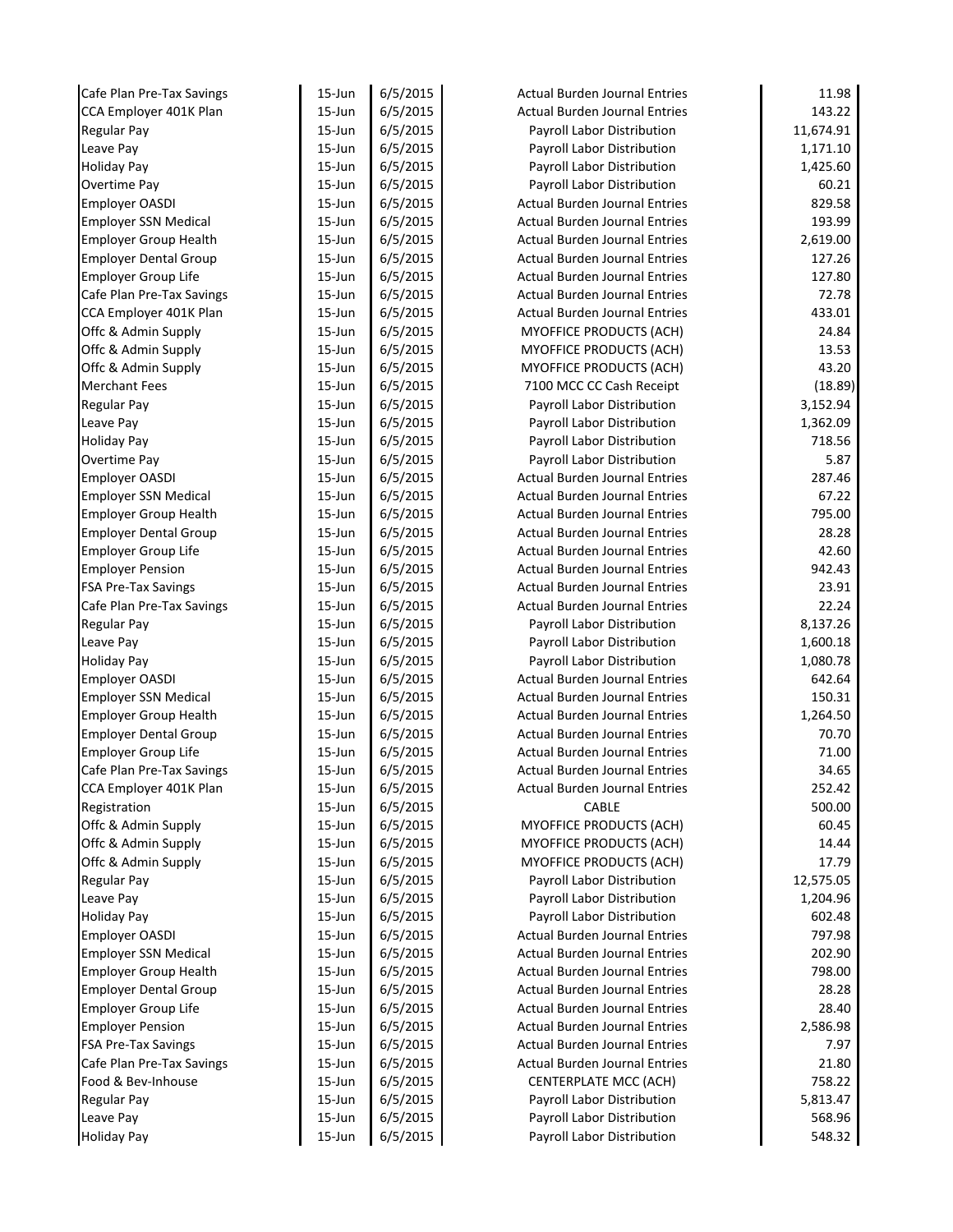| Employer OASDI                   | 15-Jun     | 6/5/2015  | <b>Actual Burden Journal Entries</b>     | 401.70     |
|----------------------------------|------------|-----------|------------------------------------------|------------|
| <b>Employer SSN Medical</b>      | 15-Jun     | 6/5/2015  | <b>Actual Burden Journal Entries</b>     | 93.94      |
| <b>Employer Group Health</b>     | 15-Jun     | 6/5/2015  | <b>Actual Burden Journal Entries</b>     | 1,264.50   |
| <b>Employer Dental Group</b>     | 15-Jun     | 6/5/2015  | <b>Actual Burden Journal Entries</b>     | 56.56      |
| <b>Employer Group Life</b>       | 15-Jun     | 6/5/2015  | <b>Actual Burden Journal Entries</b>     | 56.80      |
| Cafe Plan Pre-Tax Savings        | 15-Jun     | 6/5/2015  | <b>Actual Burden Journal Entries</b>     | 34.54      |
| CCA Employer 401K Plan           | 15-Jun     | 6/5/2015  | Actual Burden Journal Entries            | 125.25     |
| <b>Rent Storage/Safety Box</b>   | 15-Jun     | 6/8/2015  | CONTRACT CARPETS SALES CO                | 523.60     |
| <b>Laundry Services</b>          | 15-Jun     | 6/8/2015  | <b>ALSCO</b>                             | 1,250.60   |
| <b>HHold &amp; Jnitr Supply</b>  | 15-Jun     | 6/8/2015  | MYOFFICE PRODUCTS (ACH)                  | 64.33      |
| <b>HHold &amp; Jnitr Supply</b>  | 15-Jun     | 6/8/2015  | MYOFFICE PRODUCTS (ACH)                  | 72.60      |
| <b>HHold &amp; Jnitr Supply</b>  | 15-Jun     | 6/8/2015  | MYOFFICE PRODUCTS (ACH)                  | 7.86       |
| <b>Electrical Supply</b>         | 15-Jun     | 6/8/2015  | PRESIDIO NETWORKED SOLUTIONS I           | 712.25     |
| <b>Electrical Supply</b>         | 15-Jun     | 6/8/2015  | PRESIDIO NETWORKED SOLUTIONS I           | 136.95     |
| <b>Small Equipment Supply</b>    | 15-Jun     | 6/9/2015  | W W GRAINGER (P#)                        | 188.44     |
| <b>Small Equipment Supply</b>    | 15-Jun     | 6/9/2015  | W W GRAINGER (P#)                        | 137.27     |
| <b>Small Equipment Supply</b>    | 15-Jun     | 6/9/2015  | W W GRAINGER (P#)                        | 144.00     |
| <b>Medical Supply</b>            | 15-Jun     | 6/9/2015  | W W GRAINGER (P#)                        | 25.76      |
| <b>Medical Supply</b>            | 15-Jun     | 6/9/2015  | W W GRAINGER (P#)                        | 46.92      |
| <b>Medical Supply</b>            | 15-Jun     | 6/9/2015  | W W GRAINGER (P#)                        | 24.08      |
| <b>Medical Supply</b>            | 15-Jun     | 6/9/2015  | W W GRAINGER (P#)                        | 30.50      |
| <b>Medical Supply</b>            | 15-Jun     | 6/9/2015  | W W GRAINGER (P#)                        | 352.05     |
| <b>Medical Supply</b>            | 15-Jun     | 6/9/2015  | W W GRAINGER (P#)                        | 64.32      |
| <b>Medical Supply</b>            | 15-Jun     | 6/9/2015  | W W GRAINGER (P#)                        | 86.52      |
| <b>Medical Supply</b>            | 15-Jun     | 6/9/2015  | W W GRAINGER (P#)                        | 7.70       |
| Offc & Admin Supply              | 15-Jun     | 6/9/2015  | FIRST TN BANK (ACH) / ATTN DRE           | 38.78      |
| <b>Merchant Fees</b>             | 15-Jun     | 6/9/2015  | 7100 MCC CC Cash Receipt                 | (9.43)     |
| <b>Merchant Fees</b>             | 15-Jun     | 6/9/2015  | 7100 MCC CC Cash Receipt                 | (46.00)    |
| <b>Merchant Fees</b>             | 15-Jun     | 6/9/2015  | 7100 MCC CC Cash Receipt                 | (14.95)    |
| <b>Merchant Fees</b>             | 15-Jun     | 6/9/2015  | 7100 MCC CC Cash Receipt                 | (15.11)    |
| <b>Merchant Fees</b>             | 15-Jun     | 6/9/2015  | 7100 MCC CC Cash Receipt                 | (22.67)    |
| Pest Control Srvc                | 15-Jun     | 6/10/2015 | COOKS PEST CONTROL INC COMMERC           | 1,207.50   |
| <b>Building Maintenance Srvc</b> | 15-Jun     | 6/10/2015 | <b>NASHVILLE GLASS CO</b>                | 786.00     |
| Rpr & Maint Srvc HVAC            | 15-Jun     | 6/10/2015 | JOHNSON CONTROLS INC/CARDKEY (           | 3,313.25   |
| <b>Electrical Supply-Lamps</b>   | 15-Jun     | 6/10/2015 | <b>ENERGY &amp; LIGHTING SOL / ATTIC</b> | (6,000.00) |
| <b>Electrical Supply-Lamps</b>   | 15-Jun     | 6/10/2015 | <b>ENERGY &amp; LIGHTING SOL / ATTIC</b> | 7,500.00   |
| <b>Electrical Supply-Lamps</b>   | 15-Jun     | 6/10/2015 | WILLIAMS WHOLESALE SUPPLY OF N           | 98.40      |
| <b>Electrical Supply-Lamps</b>   | 15-Jun     | 6/10/2015 | <b>ENERGY &amp; LIGHTING SOL / ATTIC</b> | 6,000.00   |
| <b>Laundry Services</b>          | 15-Jun     | 6/10/2015 | <b>ALSCO</b>                             | 142.50     |
| HHold & Jnitr Supply             | 15-Jun     | 6/10/2015 | <b>KELSAN INC (ACH)</b>                  | 99.80      |
| <b>Small Equipment Supply</b>    | 15-Jun     | 6/10/2015 | LOWES OF MADISON #413 (ACH)              | 757.80     |
| Computer Hardware < \$5000       | 15-Jun     | 6/10/2015 | <b>GRAYBAR ELECTRIC CO INC (ACH)</b>     | 76.67      |
| <b>Medical Services</b>          | $15 - Jun$ | 6/10/2015 | MED STAR MEDICAL STAFFING INC            | 1,505.00   |
| <b>Medical Supply</b>            | 15-Jun     | 6/10/2015 | <b>MYOFFICE PRODUCTS (ACH)</b>           | 1,128.82   |
| <b>Temporary Service</b>         | 15-Jun     | 6/10/2015 | LOOMIS FARGO & CO                        | 690.72     |
| Printing/Binding                 | 15-Jun     | 6/10/2015 | MPYER MARKETING & ADVERTISING            | 997.50     |
| Offc & Admin Supply              | 15-Jun     | 6/11/2015 | ATHENS PAPER CO (ACH)                    | 304.00     |
| Offc & Admin Supply              | 15-Jun     | 6/11/2015 | ATHENS PAPER CO (ACH)                    | 125.00     |
| Offc & Admin Supply              | 15-Jun     | 6/11/2015 | ATHENS PAPER CO (ACH)                    | 63.00      |
| <b>HHold &amp; Jnitr Supply</b>  | 15-Jun     | 6/11/2015 | MYOFFICE PRODUCTS (ACH)                  | 45.95      |
| Offc & Admin Supply              | 15-Jun     | 6/11/2015 | ATHENS PAPER CO (ACH)                    | 63.00      |
| Office Equipment < \$5000        | 15-Jun     | 6/11/2015 | PRESIDIO NETWORKED SOLUTIONS I           | 600.00     |
| Software License                 | 15-Jun     | 6/11/2015 | ITS 06/15 2yr SSL Cert Renewal           | 1,492.00   |
| Offc & Admin Supply              | $15 - Jun$ | 6/11/2015 | ATHENS PAPER CO (ACH)                    | 89.00      |
| <b>Uniform Cleaning Service</b>  | $15 - Jun$ | 6/11/2015 | <b>COYNE TEXTILE SVCS</b>                | 974.03     |
| Offc & Admin Supply              | 15-Jun     | 6/11/2015 | ATHENS PAPER CO (ACH)                    | 867.00     |
| Offc & Admin Supply              | 15-Jun     | 6/11/2015 | ATHENS PAPER CO (ACH)                    | 161.00     |
| Offc & Admin Supply              | 15-Jun     | 6/11/2015 | ATHENS PAPER CO (ACH)                    | 18.00      |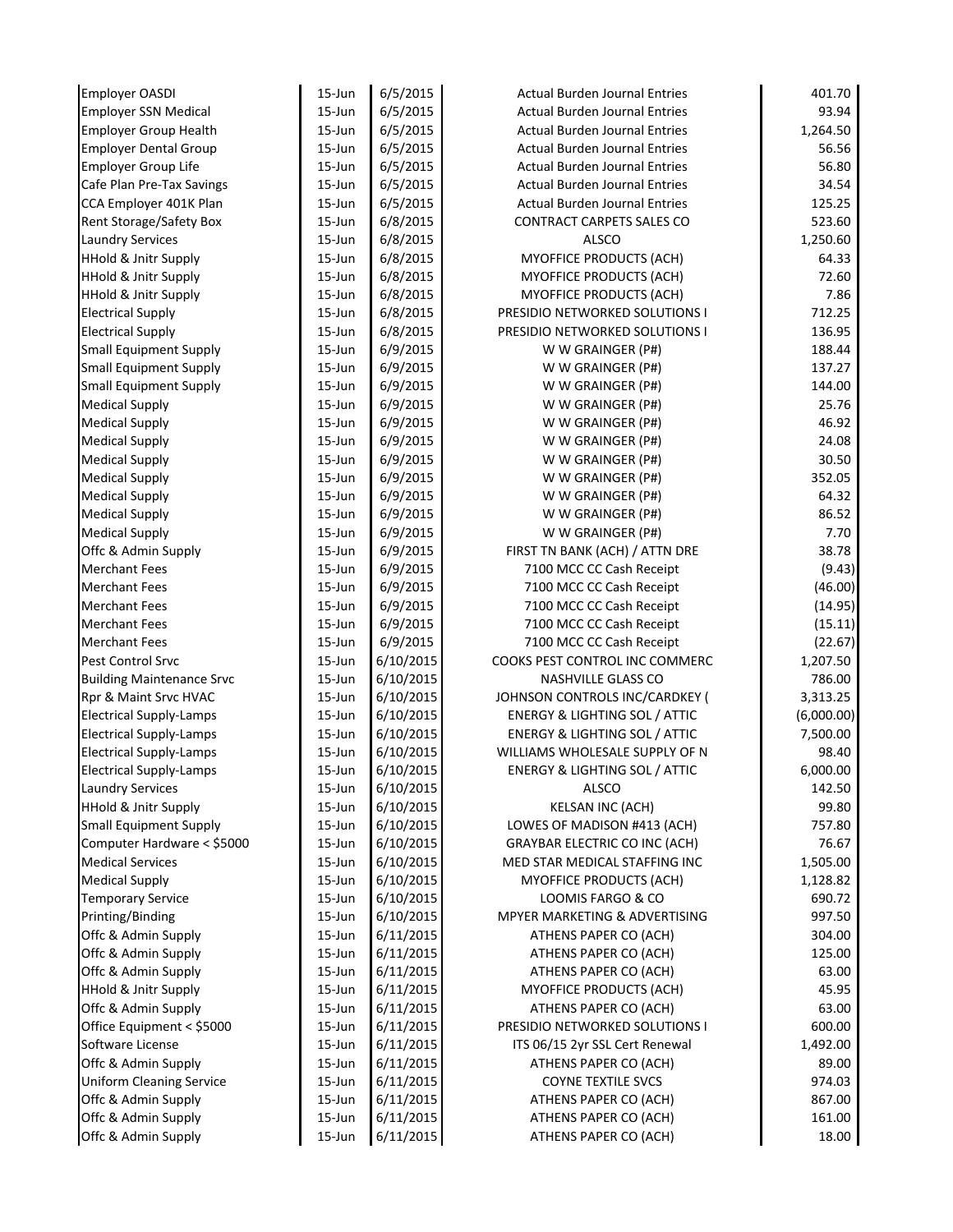| Offc & Admin Supply                                                | $15$ -Jun        | 6/11/2015              | ATHENS PAPER CO (ACH)                                            | 193.00             |
|--------------------------------------------------------------------|------------------|------------------------|------------------------------------------------------------------|--------------------|
| <b>Merchant Fees</b>                                               | $15 - Jun$       | 6/11/2015              | 7100 MCC CC Cash Receipt                                         | (18.40)            |
| <b>Merchant Fees</b>                                               | $15 - Jun$       | 6/11/2015              | 7100 MCC CC Cash Receipt                                         | (18.89)            |
| <b>Merchant Fees</b>                                               | $15$ -Jun        | 6/11/2015              | 7100 MCC CC Cash Receipt                                         | (18.89)            |
| <b>Merchant Fees</b>                                               | $15$ -Jun        | 6/11/2015              | 7100 MCC CC Cash Receipt                                         | (32.20)            |
| <b>Merchant Fees</b>                                               | $15$ -Jun        | 6/11/2015              | 7100 MCC CC Cash Receipt                                         | (22.67)            |
| Offc & Admin Supply                                                | $15$ -Jun        | 6/11/2015              | ATHENS PAPER CO (ACH)                                            | 149.75             |
| Offc & Admin Supply                                                | $15$ -Jun        | 6/11/2015              | ATHENS PAPER CO (ACH)                                            | 148.00             |
| Office Equipment < \$5000                                          | $15$ -Jun        | 6/12/2015              | LOWES OF MADISON #413 (ACH)                                      | 4,229.40           |
| <b>HVAC Supply</b>                                                 | $15$ -Jun        | 6/12/2015              | W W GRAINGER (P#)                                                | 751.66             |
| <b>Auto Supply</b>                                                 | 15-Jun           | 6/12/2015              | <b>GATEWAY TIRE &amp; SERVICE</b>                                | 132.70             |
| <b>Small Equipment Supply</b>                                      | $15$ -Jun        | 6/12/2015              | W W GRAINGER (P#)                                                | 498.00             |
| Refuse Disposal-Reimb                                              | $15$ -Jun        | 6/12/2015              | REPUBLIC SVCS NASH / ALLIED WAS                                  | 5,539.41           |
| <b>HHold &amp; Jnitr Supply</b>                                    | $15 - Jun$       | 6/12/2015              | PROMOSHA (ACH)                                                   | 5,650.00           |
| <b>Medical Supply</b>                                              | $15 - Jun$       | 6/12/2015              | W W GRAINGER (P#)                                                | 126.15             |
| Printing/Binding                                                   | $15 - Jun$       | 6/12/2015              | TOLEDO TICKET CO (ACH)                                           | 377.38             |
| Printing/Binding                                                   | 15-Jun           | 6/12/2015              | RICOH USA INC (ACH)                                              | 46.00              |
| Printing/Binding                                                   | $15$ -Jun        | 6/12/2015              | RICOH USA INC (ACH)                                              | 46.00              |
| <b>Merchant Fees</b>                                               | $15$ -Jun        | 6/12/2015              | 7100 MCC CC Cash Receipt                                         | (93.15)            |
| <b>Merchant Fees</b>                                               | $15$ -Jun        | 6/12/2015              | 7100 MCC CC Cash Receipt                                         | (37.78)            |
| <b>Merchant Fees</b>                                               | $15$ -Jun        | 6/12/2015              | 7100 MCC CC Cash Receipt                                         | (25.19)            |
| Offc & Admin Supply                                                | $15$ -Jun        | 6/15/2015              | MYOFFICE PRODUCTS (ACH)                                          | 15.26              |
| Offc & Admin Supply                                                | $15$ -Jun        | 6/15/2015              | MYOFFICE PRODUCTS (ACH)                                          | 38.94              |
| Offc & Admin Supply                                                | $15$ -Jun        | 6/15/2015              | MYOFFICE PRODUCTS (ACH)                                          | 2.80               |
| Offc & Admin Supply                                                | $15$ -Jun        | 6/15/2015              | MYOFFICE PRODUCTS (ACH)                                          | 11.72              |
| Offc & Admin Supply                                                | $15$ -Jun        | 6/15/2015              | PLANTS ALIVE (ACH)                                               | 95.00              |
| <b>District Energy System</b>                                      | $15$ -Jun        | 6/16/2015              | DES REVENUE / US BANK (ACH)                                      | 202,034.16         |
| Rpr & Maint Srvc Elev/Escel                                        | $15$ -Jun        | 6/16/2015              | NASHVILLE MACHINE ELEVATOR CO                                    | 13,865.25          |
| <b>Small Equipment Supply</b>                                      | $15$ -Jun        | 6/16/2015              | PCMG INC (ACH)                                                   | 744.00             |
| Rent Equipment                                                     | 15-Jun           | 6/16/2015              | AT&T MOBILITY II LLC                                             | 2,000.00           |
| <b>Valet Services</b>                                              | $15$ -Jun        | 6/16/2015              | TOWNE PARK LLC (ACH)                                             | 492.60             |
| Postage & Delivery Srvc                                            | $15$ -Jun        | 6/16/2015              | ADVANCED SAFETY & INDUSTRIAL S                                   | 263.86             |
| Advertising & Promot'n                                             | $15$ -Jun        | 6/16/2015              | <b>NAYLOR LLC</b>                                                | 1,059.50           |
| <b>Merchant Fees</b>                                               | $15$ -Jun        | 6/16/2015              | <b>FIS</b>                                                       | 18,386.22          |
| <b>Merchant Fees</b>                                               | $15$ -Jun        | 6/16/2015              | 7100 MCC CC Cash Receipt                                         | (12.59)            |
| Employee Local Travel/Park                                         | $15 - Jun$       | 6/16/2015              | CENTRAL PARKING SYSTEMS OF TN                                    | 6.00               |
| <b>Building Maintenance Srvc</b>                                   | $15$ -Jun        | 6/17/2015              | <b>TANDEM CONSTRUCTION LLC</b>                                   | 4,428.00           |
| <b>Small Equipment Supply</b>                                      | 15-Jun           | 6/17/2015              | W W GRAINGER (P#)                                                | (124.50)           |
| <b>Laundry Services</b>                                            | 15-Jun           | 6/17/2015              | ALSCO                                                            | 413.18             |
| <b>Laundry Services</b>                                            | 15-Jun           | 6/17/2015              | <b>ALSCO</b>                                                     | 142.50             |
| Computer Hardware < \$5000                                         | 15-Jun           | 6/17/2015              | <b>B &amp; H PHOTO &amp; ELECTRONICS CORP</b>                    | 1,999.00           |
| Computer Hardware < \$5000                                         | 15-Jun           | 6/17/2015              | <b>B &amp; H PHOTO &amp; ELECTRONICS CORP</b>                    | 57.85              |
| Postage & Delivery Srvc                                            | 15-Jun           | 6/17/2015              | W W GRAINGER (P#)                                                | (650.00)           |
| <b>Building Maintenance Srvc</b>                                   | 15-Jun           | 6/18/2015              | CDL FLOORING INC (ACH)                                           | 900.00             |
| <b>Building Maintenance Srvc</b>                                   | 15-Jun           | 6/18/2015              | CDL FLOORING INC (ACH)                                           | 215.76             |
| Rpr & Maint Srvc Green Roof                                        | 15-Jun           | 6/18/2015              | BAKER ROOFING CO (ACH)                                           | 1,064.90           |
| <b>Electrical Supply-Lamps</b>                                     | 15-Jun           | 6/18/2015              | LIGHT BULB DEPOT 7 LLC (ACH)                                     | 77.20              |
| <b>Electrical Supply-Lamps</b>                                     | 15-Jun           | 6/18/2015              | LIGHT BULB DEPOT 7 LLC (ACH)                                     | (77.20)            |
| Postage & Delivery Srvc                                            | 15-Jun           | 6/18/2015              | PROMOSHA (ACH)                                                   | 75.06              |
| Postage & Delivery Srvc                                            | 15-Jun           | 6/18/2015              | LAVI INDUSTRIES (ACH)                                            | 315.00             |
| Other Rpr & Maint Srvc                                             | $15$ -Jun        | 6/18/2015              | FORKLIFT SYSTEMS INC (ACH)                                       | 77.00              |
| Other Rpr & Maint Srvc                                             | $15$ -Jun        | 6/18/2015              | FORKLIFT SYSTEMS INC (ACH)                                       | 38.20              |
| Other Rpr & Maint Srvc                                             | $15$ -Jun        | 6/18/2015              | FORKLIFT SYSTEMS INC (ACH)                                       | 99.00              |
| <b>HHold &amp; Jnitr Supply</b>                                    | 15-Jun           | 6/18/2015              | AMERICAN PAPER & TWINE CO (ACH                                   | 448.70             |
| <b>HHold &amp; Jnitr Supply</b>                                    | 15-Jun           | 6/18/2015              | AMERICAN PAPER & TWINE CO (ACH                                   | 626.00             |
|                                                                    |                  |                        |                                                                  |                    |
|                                                                    |                  |                        |                                                                  |                    |
| <b>HHold &amp; Jnitr Supply</b><br><b>HHold &amp; Jnitr Supply</b> | 15-Jun<br>15-Jun | 6/18/2015<br>6/18/2015 | AMERICAN PAPER & TWINE CO (ACH<br>AMERICAN PAPER & TWINE CO (ACH | 151.00<br>2,313.75 |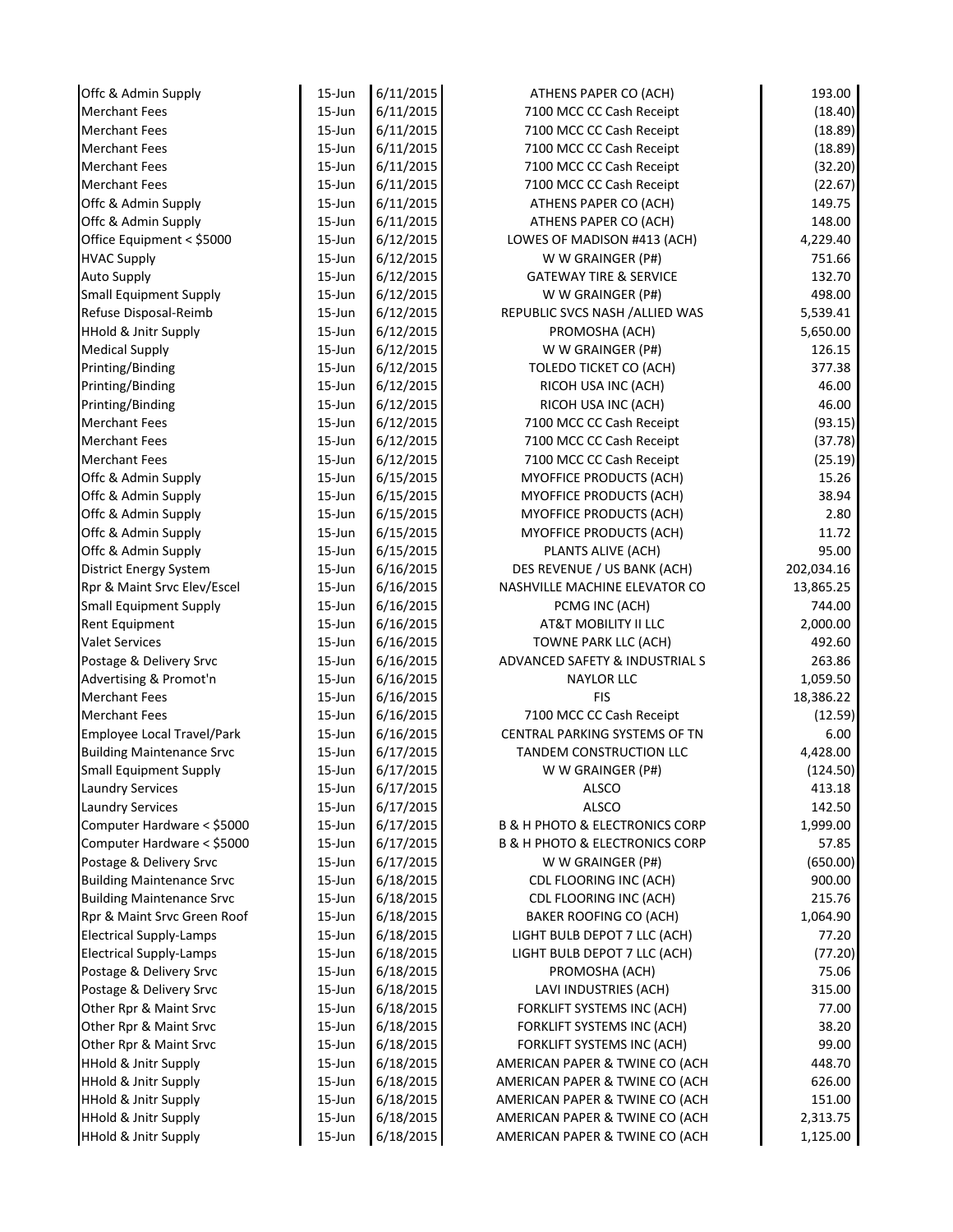| <b>HHold &amp; Jnitr Supply</b> | $15$ -Jun  | 6/18/2015 | AMERICAN PAPER & TWINE CO (ACH       | 2,325.00  |
|---------------------------------|------------|-----------|--------------------------------------|-----------|
| <b>HHold &amp; Jnitr Supply</b> | $15 - Jun$ | 6/18/2015 | AMERICAN PAPER & TWINE CO (ACH       | 2,992.50  |
| Repair & Maint Supply           | $15 - Jun$ | 6/18/2015 | BR MCMILLAN & ASSOC INC (ACH)        | 979.25    |
| <b>Small Equipment Supply</b>   | $15$ -Jun  | 6/18/2015 | LAVI INDUSTRIES (ACH)                | 2,715.00  |
| <b>Rent Equipment</b>           | $15$ -Jun  | 6/18/2015 | PENSKE TRUCK LEASING (ACH)           | 3.00      |
| Rent Equipment                  | $15$ -Jun  | 6/18/2015 | PENSKE TRUCK LEASING (ACH)           | 95.00     |
| Rent Equipment                  | $15$ -Jun  | 6/18/2015 | PENSKE TRUCK LEASING (ACH)           | 1.05      |
| <b>Rent Equipment</b>           | $15$ -Jun  | 6/18/2015 | PENSKE TRUCK LEASING (ACH)           | 3.00      |
| Computer Hardware < \$5000      | $15$ -Jun  | 6/18/2015 | MORROW TECHNOLOGIES CORP (ACH)       | 2,755.40  |
| <b>Small Equipment Supply</b>   | $15$ -Jun  | 6/18/2015 | PCMG INC (ACH)                       | 114.00    |
| Safety Supply                   | $15$ -Jun  | 6/18/2015 | SIMPLEX GRINNELL LP (ACH)            | 905.00    |
| <b>Uniform Cleaning Service</b> | $15$ -Jun  | 6/18/2015 | <b>COYNE TEXTILE SVCS</b>            | 673.93    |
| Signs                           | $15$ -Jun  | 6/18/2015 | CONVENTION PROD RIGGING INC (A       | 1,965.41  |
| Signs                           | $15 - Jun$ | 6/18/2015 | JARVIS AWARD SIGN & FLAG CO (A       | 140.00    |
| <b>Signs</b>                    | $15 - Jun$ | 6/18/2015 | JARVIS AWARD SIGN & FLAG CO (A       | 117.00    |
| Other Rpr & Maint Srvc          | $15 - Jun$ | 6/18/2015 | <b>AVERUS INC (ACH)</b>              | 2,114.15  |
| Offc & Admin Supply             | 15-Jun     | 6/18/2015 | MYOFFICE PRODUCTS (ACH)              | 3.44      |
| Offc & Admin Supply             | $15$ -Jun  | 6/18/2015 | MYOFFICE PRODUCTS (ACH)              | 2.06      |
| Postage & Delivery Srvc         | $15$ -Jun  | 6/18/2015 | MPYER MARKETING & ADVERTISING        | 22.50     |
| Linens                          | $15$ -Jun  | 6/18/2015 | MPYER MARKETING & ADVERTISING        | 420.00    |
| Linens                          | $15$ -Jun  | 6/18/2015 | MPYER MARKETING & ADVERTISING        | 50.00     |
| <b>Regular Pay</b>              | $15$ -Jun  | 6/19/2015 | Payroll Labor Distribution           | 22,489.38 |
| Leave Pay                       | $15$ -Jun  | 6/19/2015 | Payroll Labor Distribution           | 906.45    |
| <b>Holiday Pay</b>              | $15$ -Jun  | 6/19/2015 | Payroll Labor Distribution           | 98.88     |
| Overtime Pay                    | $15$ -Jun  | 6/19/2015 | Payroll Labor Distribution           | 1,033.56  |
| <b>Employer OASDI</b>           | $15$ -Jun  | 6/19/2015 | <b>Actual Burden Journal Entries</b> | 1,469.98  |
| <b>Employer SSN Medical</b>     | $15$ -Jun  | 6/19/2015 | <b>Actual Burden Journal Entries</b> | 343.81    |
| <b>Employer Group Health</b>    | $15$ -Jun  | 6/19/2015 | <b>Actual Burden Journal Entries</b> | 3,137.11  |
| <b>Employer Dental Group</b>    | $15$ -Jun  | 6/19/2015 | <b>Actual Burden Journal Entries</b> | 144.23    |
| Cafe Plan Pre-Tax Savings       | $15$ -Jun  | 6/19/2015 | <b>Actual Burden Journal Entries</b> | 87.25     |
| CCA Employer 401K Plan          | $15$ -Jun  | 6/19/2015 | <b>Actual Burden Journal Entries</b> | 557.41    |
| Allowance-Cell/Mobile Devices   | $15$ -Jun  | 6/19/2015 | Payroll Labor Distribution           | 322.00    |
| <b>Regular Pay</b>              | $15$ -Jun  | 6/19/2015 | Payroll Labor Distribution           | 5,001.37  |
| Leave Pay                       | $15$ -Jun  | 6/19/2015 | Payroll Labor Distribution           | 161.68    |
| Overtime Pay                    | $15$ -Jun  | 6/19/2015 | Payroll Labor Distribution           | 56.99     |
| Employer OASDI                  | $15 - Jun$ | 6/19/2015 | <b>Actual Burden Journal Entries</b> | 301.29    |
| <b>Employer SSN Medical</b>     | $15$ -Jun  | 6/19/2015 | Actual Burden Journal Entries        | 70.46     |
| <b>Employer Group Health</b>    | 15-Jun     | 6/19/2015 | <b>Actual Burden Journal Entries</b> | 1,156.87  |
| <b>Employer Dental Group</b>    | $15 - Jun$ | 6/19/2015 | <b>Actual Burden Journal Entries</b> | 35.34     |
| <b>Employer Pension</b>         | $15$ -Jun  | 6/19/2015 | <b>Actual Burden Journal Entries</b> | 938.92    |
| Cafe Plan Pre-Tax Savings       | 15-Jun     | 6/19/2015 | <b>Actual Burden Journal Entries</b> | 32.87     |
| Allowance-Cell/Mobile Devices   | 15-Jun     | 6/19/2015 | Payroll Labor Distribution           | 69.00     |
| <b>Regular Pay</b>              | 15-Jun     | 6/19/2015 | Payroll Labor Distribution           | 26,979.34 |
| Leave Pay                       | 15-Jun     | 6/19/2015 | Payroll Labor Distribution           | 1,865.97  |
| Overtime Pay                    | 15-Jun     | 6/19/2015 | Payroll Labor Distribution           | 529.42    |
| Employer OASDI                  | 15-Jun     | 6/19/2015 | <b>Actual Burden Journal Entries</b> | 1,738.57  |
| <b>Employer SSN Medical</b>     | 15-Jun     | 6/19/2015 | <b>Actual Burden Journal Entries</b> | 406.65    |
| <b>Employer Group Health</b>    | 15-Jun     | 6/19/2015 | <b>Actual Burden Journal Entries</b> | 4,020.24  |
| <b>Employer Dental Group</b>    | 15-Jun     | 6/19/2015 | <b>Actual Burden Journal Entries</b> | 197.25    |
| Cafe Plan Pre-Tax Savings       | $15$ -Jun  | 6/19/2015 | <b>Actual Burden Journal Entries</b> | 109.05    |
| CCA Employer 401K Plan          | $15$ -Jun  | 6/19/2015 | <b>Actual Burden Journal Entries</b> | 624.56    |
| Allowance-Cell/Mobile Devices   | $15$ -Jun  | 6/19/2015 | Payroll Labor Distribution           | 92.00     |
| Postage & Delivery Srvc         | $15$ -Jun  | 6/19/2015 | COMBINED UTILITIES BOX SYS INC       | 289.00    |
| Other Rpr & Maint Srvc          | 15-Jun     | 6/19/2015 | REED LANDSCAPING INC (ACH)           | 305.00    |
| <b>Electrical Supply</b>        | 15-Jun     | 6/19/2015 | COMBINED UTILITIES BOX SYS INC       | 15,990.00 |
| <b>Regular Pay</b>              | 15-Jun     | 6/19/2015 | Payroll Labor Distribution           | 35,507.76 |
|                                 |            |           |                                      |           |
| Leave Pay                       | 15-Jun     | 6/19/2015 | Payroll Labor Distribution           | 1,886.84  |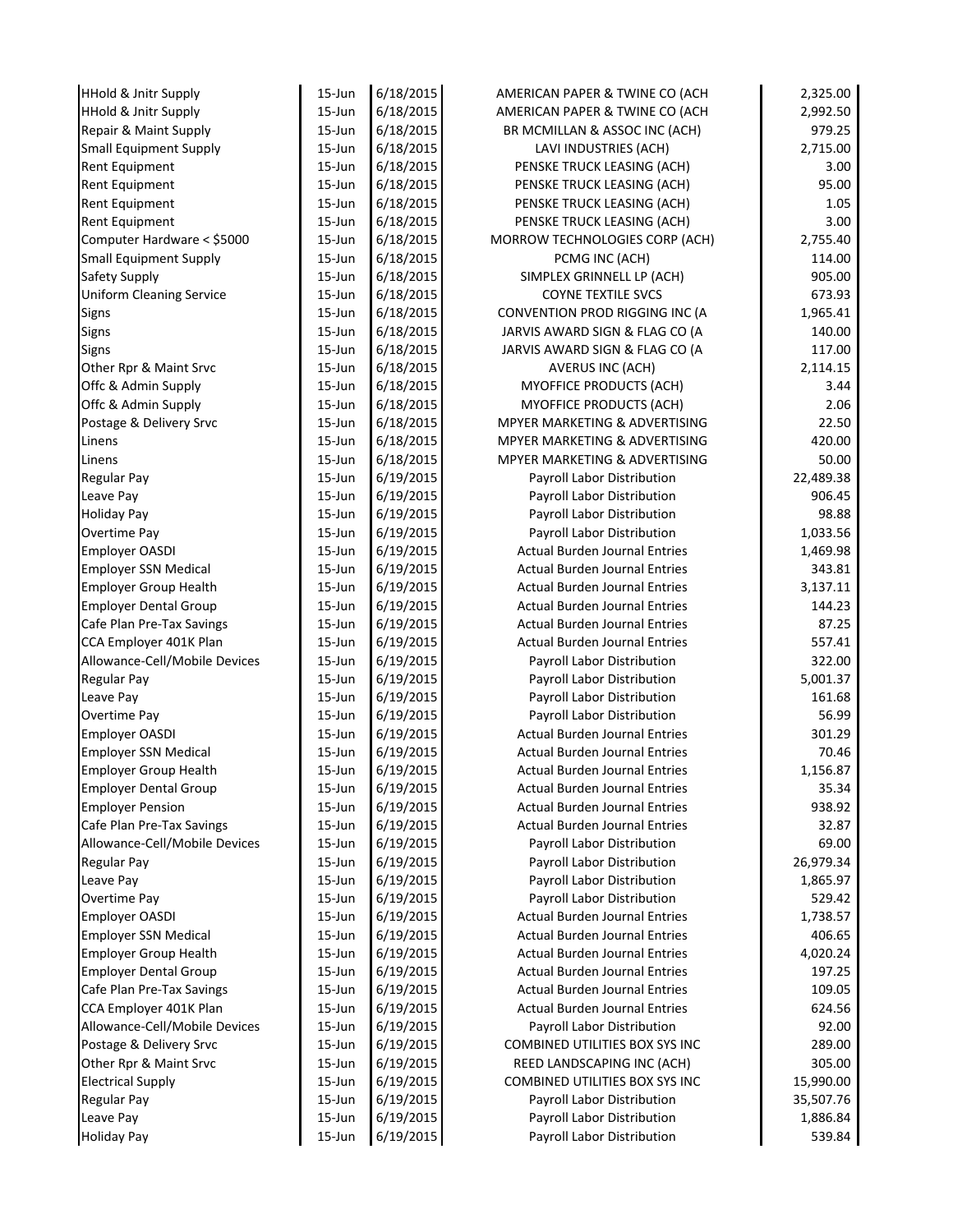| Overtime Pay                                            | $15 - Jun$       | 6/19/2015              | Payroll Labor Distribution                                                   | 375.62          |
|---------------------------------------------------------|------------------|------------------------|------------------------------------------------------------------------------|-----------------|
| <b>Employer OASDI</b>                                   | $15 - Jun$       | 6/19/2015              | <b>Actual Burden Journal Entries</b>                                         | 2.209.40        |
| <b>Employer SSN Medical</b>                             | $15 - Jun$       | 6/19/2015              | <b>Actual Burden Journal Entries</b>                                         | 516.72          |
| <b>Employer Group Health</b>                            | $15$ -Jun        | 6/19/2015              | <b>Actual Burden Journal Entries</b>                                         | 8,202.58        |
| <b>Employer Dental Group</b>                            | $15$ -Jun        | 6/19/2015              | <b>Actual Burden Journal Entries</b>                                         | 419.96          |
| Cafe Plan Pre-Tax Savings                               | $15$ -Jun        | 6/19/2015              | <b>Actual Burden Journal Entries</b>                                         | 215.15          |
| CCA Employer 401K Plan                                  | $15$ -Jun        | 6/19/2015              | <b>Actual Burden Journal Entries</b>                                         | 838.07          |
| <b>Laundry Services</b>                                 | $15$ -Jun        | 6/19/2015              | <b>ALSCO</b>                                                                 | 142.50          |
| Allowance-Cell/Mobile Devices                           | $15$ -Jun        | 6/19/2015              | Payroll Labor Distribution                                                   | 138.00          |
| <b>Regular Pay</b>                                      | $15$ -Jun        | 6/19/2015              | Payroll Labor Distribution                                                   | 2,131.14        |
| Leave Pay                                               | $15$ -Jun        | 6/19/2015              | Payroll Labor Distribution                                                   | 513.26          |
| Overtime Pay                                            | $15 - Jun$       | 6/19/2015              | Payroll Labor Distribution                                                   | 104.51          |
| Employer OASDI                                          | $15 - Jun$       | 6/19/2015              | <b>Actual Burden Journal Entries</b>                                         | 152.17          |
| <b>Employer SSN Medical</b>                             | $15 - Jun$       | 6/19/2015              | <b>Actual Burden Journal Entries</b>                                         | 35.59           |
| <b>Employer Group Health</b>                            | $15 - Jun$       | 6/19/2015              | <b>Actual Burden Journal Entries</b>                                         | 841.38          |
| <b>Employer Dental Group</b>                            | $15 - Jun$       | 6/19/2015              | <b>Actual Burden Journal Entries</b>                                         | 21.20           |
| <b>Employer Pension</b>                                 | $15$ -Jun        | 6/19/2015              | <b>Actual Burden Journal Entries</b>                                         | 259.03          |
| Cafe Plan Pre-Tax Savings                               | $15$ -Jun        | 6/19/2015              | <b>Actual Burden Journal Entries</b>                                         | 22.53           |
| CCA Employer 401K Plan                                  | $15$ -Jun        | 6/19/2015              | <b>Actual Burden Journal Entries</b>                                         | 52.35           |
| <b>Regular Pay</b>                                      | $15$ -Jun        | 6/19/2015              | Payroll Labor Distribution                                                   | 7,992.53        |
| Leave Pay                                               | $15$ -Jun        | 6/19/2015              | Payroll Labor Distribution                                                   | 1,869.33        |
| Overtime Pay                                            | $15$ -Jun        | 6/19/2015              | Payroll Labor Distribution                                                   | 83.74           |
| <b>Employer OASDI</b>                                   | $15$ -Jun        | 6/19/2015              | <b>Actual Burden Journal Entries</b>                                         | 610.11          |
| <b>Employer SSN Medical</b>                             | $15$ -Jun        | 6/19/2015              | <b>Actual Burden Journal Entries</b>                                         | 142.68          |
| <b>Employer Group Health</b>                            | $15$ -Jun        | 6/19/2015              | <b>Actual Burden Journal Entries</b>                                         | 1,919.13        |
| <b>Employer Dental Group</b>                            | 15-Jun           | 6/19/2015              | <b>Actual Burden Journal Entries</b>                                         | 66.45           |
| Cafe Plan Pre-Tax Savings                               | $15$ -Jun        | 6/19/2015              | <b>Actual Burden Journal Entries</b>                                         | 30.34           |
| CCA Employer 401K Plan                                  | $15$ -Jun        | 6/19/2015              | <b>Actual Burden Journal Entries</b>                                         | 282.66          |
| Allowance-Cell/Mobile Devices                           | $15$ -Jun        | 6/19/2015              | Payroll Labor Distribution                                                   | 46.00           |
| <b>Regular Pay</b>                                      | $15$ -Jun        | 6/19/2015              | Payroll Labor Distribution                                                   | 5,720.80        |
| Employer OASDI                                          | $15$ -Jun        | 6/19/2015              | <b>Actual Burden Journal Entries</b>                                         | 339.17          |
| <b>Employer SSN Medical</b>                             | $15$ -Jun        | 6/19/2015              | <b>Actual Burden Journal Entries</b>                                         | 79.32           |
| <b>Employer Group Health</b>                            | $15$ -Jun        | 6/19/2015              | <b>Actual Burden Journal Entries</b>                                         | 793.50          |
| <b>Employer Dental Group</b>                            | $15$ -Jun        | 6/19/2015              | <b>Actual Burden Journal Entries</b>                                         | 28.28           |
| <b>Employer Pension</b>                                 | $15$ -Jun        | 6/19/2015              | <b>Actual Burden Journal Entries</b>                                         | 1,029.00        |
| <b>FSA Pre-Tax Savings</b>                              | $15$ -Jun        | 6/19/2015              | <b>Actual Burden Journal Entries</b>                                         | 3.83            |
| Cafe Plan Pre-Tax Savings                               | $15$ -Jun        | 6/19/2015              | Actual Burden Journal Entries                                                | 22.36           |
| Allowance-Cell/Mobile Devices                           | 15-Jun           | 6/19/2015              | Payroll Labor Distribution                                                   | 92.00           |
| <b>Regular Pay</b>                                      | $15$ -Jun        | 6/19/2015              | Payroll Labor Distribution                                                   | 27,071.01       |
| Leave Pay                                               | 15-Jun           | 6/19/2015              | Payroll Labor Distribution                                                   | 1,568.68        |
| <b>Holiday Pay</b>                                      | 15-Jun           | 6/19/2015              | Payroll Labor Distribution                                                   | 414.80          |
| Overtime Pay                                            | 15-Jun           | 6/19/2015              | Payroll Labor Distribution                                                   | 323.28          |
| Employer OASDI                                          | 15-Jun           | 6/19/2015              | <b>Actual Burden Journal Entries</b>                                         | 1,712.87        |
| <b>Employer SSN Medical</b>                             | 15-Jun           | 6/19/2015              | <b>Actual Burden Journal Entries</b>                                         | 400.58          |
| <b>Employer Group Health</b>                            | 15-Jun           | 6/19/2015              | <b>Actual Burden Journal Entries</b>                                         | 6,645.56        |
| <b>Employer Dental Group</b>                            | 15-Jun           | 6/19/2015              | <b>Actual Burden Journal Entries</b>                                         | 243.20          |
| <b>Employer Pension</b>                                 | 15-Jun           | 6/19/2015              | <b>Actual Burden Journal Entries</b>                                         | 205.26          |
| Cafe Plan Pre-Tax Savings                               | $15$ -Jun        | 6/19/2015              | Actual Burden Journal Entries                                                | 176.42          |
| CCA Employer 401K Plan                                  | 15-Jun           | 6/19/2015              | <b>Actual Burden Journal Entries</b>                                         | 647.67          |
| Allowance-Cell/Mobile Devices                           | 15-Jun           | 6/19/2015              | Payroll Labor Distribution                                                   | 230.00          |
| <b>Regular Pay</b>                                      | $15$ -Jun        | 6/19/2015              | Payroll Labor Distribution                                                   | 3,659.90        |
| Overtime Pay                                            | $15$ -Jun        | 6/19/2015              | Payroll Labor Distribution                                                   | 44.88           |
| <b>Employer OASDI</b>                                   | $15$ -Jun        | 6/19/2015              | Actual Burden Journal Entries                                                | 211.55          |
| <b>Employer SSN Medical</b>                             | 15-Jun           | 6/19/2015              | <b>Actual Burden Journal Entries</b>                                         | 49.48           |
| <b>Employer Group Health</b>                            | 15-Jun           | 6/19/2015              | <b>Actual Burden Journal Entries</b>                                         | 795.00          |
|                                                         |                  |                        |                                                                              |                 |
|                                                         |                  |                        |                                                                              |                 |
| <b>Employer Dental Group</b><br><b>Employer Pension</b> | 15-Jun<br>15-Jun | 6/19/2015<br>6/19/2015 | <b>Actual Burden Journal Entries</b><br><b>Actual Burden Journal Entries</b> | 28.28<br>585.24 |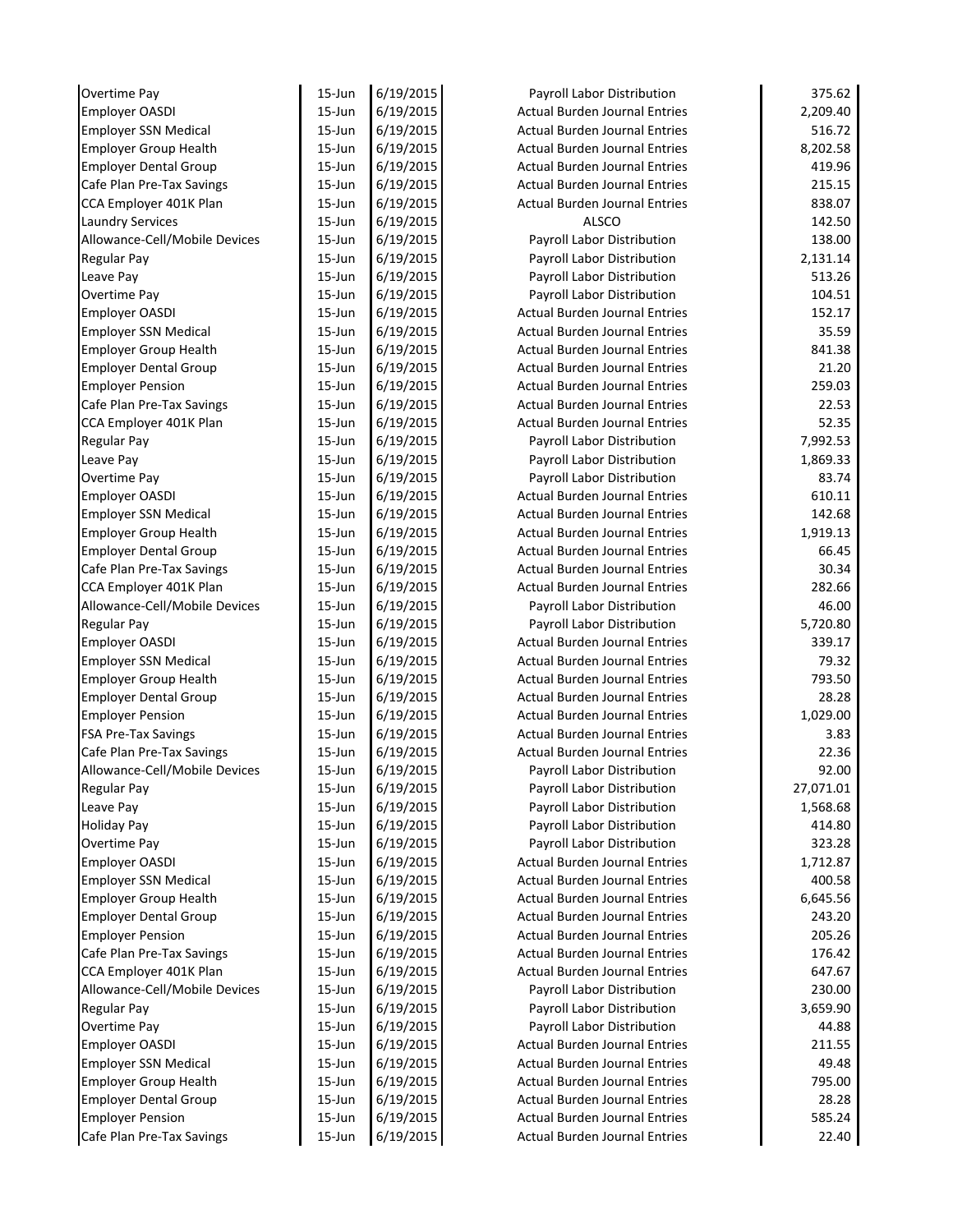| <b>Regular Pay</b>            | $15 - Jun$ | 6/19/2015 | Payroll Labor Distribution           | 4,226.88  |
|-------------------------------|------------|-----------|--------------------------------------|-----------|
| Leave Pay                     | $15 - Jun$ | 6/19/2015 | Payroll Labor Distribution           | 645.12    |
| <b>Overtime Pay</b>           | $15 - Jun$ | 6/19/2015 | Payroll Labor Distribution           | 39.51     |
| <b>Employer OASDI</b>         | $15 - Jun$ | 6/19/2015 | <b>Actual Burden Journal Entries</b> | 282.23    |
| <b>Employer SSN Medical</b>   | $15 - Jun$ | 6/19/2015 | <b>Actual Burden Journal Entries</b> | 66.01     |
| <b>Employer Group Health</b>  | $15$ -Jun  | 6/19/2015 | <b>Actual Burden Journal Entries</b> | 1,125.00  |
| <b>Employer Dental Group</b>  | $15$ -Jun  | 6/19/2015 | <b>Actual Burden Journal Entries</b> | 14.14     |
| Cafe Plan Pre-Tax Savings     | $15$ -Jun  | 6/19/2015 | <b>Actual Burden Journal Entries</b> | 31.01     |
| CCA Employer 401K Plan        | $15$ -Jun  | 6/19/2015 | <b>Actual Burden Journal Entries</b> | 67.44     |
| Allowance-Cell/Mobile Devices | $15 - Jun$ | 6/19/2015 | Payroll Labor Distribution           | 46.00     |
| Regular Pay                   | $15 - Jun$ | 6/19/2015 | Payroll Labor Distribution           | 5,388.36  |
| Leave Pay                     | $15 - Jun$ | 6/19/2015 | Payroll Labor Distribution           | 1,520.52  |
| <b>Holiday Pay</b>            | $15 - Jun$ | 6/19/2015 | Payroll Labor Distribution           | 225.92    |
| <b>Employer OASDI</b>         | $15 - Jun$ | 6/19/2015 | <b>Actual Burden Journal Entries</b> | 436.50    |
| <b>Employer SSN Medical</b>   | $15 - Jun$ | 6/19/2015 | <b>Actual Burden Journal Entries</b> | 102.08    |
| <b>Employer Group Health</b>  | $15 - Jun$ | 6/19/2015 | <b>Actual Burden Journal Entries</b> | 559.50    |
| <b>Employer Dental Group</b>  | $15$ -Jun  | 6/19/2015 | <b>Actual Burden Journal Entries</b> | 14.14     |
| Cafe Plan Pre-Tax Savings     | $15$ -Jun  | 6/19/2015 | <b>Actual Burden Journal Entries</b> | 14.27     |
| CCA Employer 401K Plan        | $15$ -Jun  | 6/19/2015 | <b>Actual Burden Journal Entries</b> | 272.07    |
| Allowance-Cell/Mobile Devices | $15$ -Jun  | 6/19/2015 | Payroll Labor Distribution           | 92.00     |
| <b>Regular Pay</b>            | $15$ -Jun  | 6/19/2015 | Payroll Labor Distribution           | 16,419.20 |
| Leave Pay                     | $15$ -Jun  | 6/19/2015 | Payroll Labor Distribution           | 988.28    |
| Overtime Pay                  | $15$ -Jun  | 6/19/2015 | Payroll Labor Distribution           | 44.61     |
| Injured on Duty Pay           | $15$ -Jun  | 6/19/2015 | Payroll Labor Distribution           | 34.12     |
| <b>Employer OASDI</b>         | $15$ -Jun  | 6/19/2015 | <b>Actual Burden Journal Entries</b> | 1,055.54  |
| <b>Employer OASDI</b>         | $15$ -Jun  | 6/19/2015 | <b>Actual Burden Journal Entries</b> | 2.11      |
| <b>Employer SSN Medical</b>   | $15$ -Jun  | 6/19/2015 | <b>Actual Burden Journal Entries</b> | 246.84    |
| <b>Employer SSN Medical</b>   | $15$ -Jun  | 6/19/2015 | <b>Actual Burden Journal Entries</b> | 0.50      |
| <b>Employer Group Health</b>  | $15$ -Jun  | 6/19/2015 | <b>Actual Burden Journal Entries</b> | 1,266.00  |
| <b>Employer Dental Group</b>  | $15$ -Jun  | 6/19/2015 | <b>Actual Burden Journal Entries</b> | 70.53     |
| <b>Employer Dental Group</b>  | $15$ -Jun  | 6/19/2015 | <b>Actual Burden Journal Entries</b> | 0.17      |
| <b>Employer Pension</b>       | $15$ -Jun  | 6/19/2015 | <b>Actual Burden Journal Entries</b> | 3,139.10  |
| <b>Employer Pension</b>       | $15$ -Jun  | 6/19/2015 | <b>Actual Burden Journal Entries</b> | 6.13      |
| <b>FSA Pre-Tax Savings</b>    | $15$ -Jun  | 6/19/2015 | <b>Actual Burden Journal Entries</b> | 14.34     |
| Cafe Plan Pre-Tax Savings     | $15$ -Jun  | 6/19/2015 | <b>Actual Burden Journal Entries</b> | 35.98     |
| Allowance-Cell/Mobile Devices | $15 - Jun$ | 6/19/2015 | Payroll Labor Distribution           | 230.00    |
| <b>Regular Pay</b>            | $15$ -Jun  | 6/19/2015 | Payroll Labor Distribution           | 4,324.13  |
| Leave Pay                     | $15$ -Jun  | 6/19/2015 | Payroll Labor Distribution           | 795.60    |
| Overtime Pay                  | $15$ -Jun  | 6/19/2015 | Payroll Labor Distribution           | 35.25     |
| Employer OASDI                | $15$ -Jun  | 6/19/2015 | <b>Actual Burden Journal Entries</b> | 310.65    |
| <b>Employer SSN Medical</b>   | 15-Jun     | 6/19/2015 | <b>Actual Burden Journal Entries</b> | 72.64     |
| <b>Employer Group Health</b>  | 15-Jun     | 6/19/2015 | <b>Actual Burden Journal Entries</b> | 705.00    |
| <b>Employer Dental Group</b>  | 15-Jun     | 6/19/2015 | <b>Actual Burden Journal Entries</b> | 42.42     |
| Cafe Plan Pre-Tax Savings     | 15-Jun     | 6/19/2015 | <b>Actual Burden Journal Entries</b> | 18.10     |
| CCA Employer 401K Plan        | 15-Jun     | 6/19/2015 | <b>Actual Burden Journal Entries</b> | 206.21    |
| Allowance-Cell/Mobile Devices | 15-Jun     | 6/19/2015 | Payroll Labor Distribution           | 92.00     |
| <b>Regular Pay</b>            | 15-Jun     | 6/19/2015 | Payroll Labor Distribution           | 13,135.52 |
| Leave Pay                     | 15-Jun     | 6/19/2015 | Payroll Labor Distribution           | 1,231.31  |
| Overtime Pay                  | 15-Jun     | 6/19/2015 | Payroll Labor Distribution           | 136.36    |
| <b>Employer OASDI</b>         | $15$ -Jun  | 6/19/2015 | <b>Actual Burden Journal Entries</b> | 845.92    |
| <b>Employer SSN Medical</b>   | $15$ -Jun  | 6/19/2015 | <b>Actual Burden Journal Entries</b> | 197.85    |
| <b>Employer Group Health</b>  | $15$ -Jun  | 6/19/2015 | <b>Actual Burden Journal Entries</b> | 2,619.00  |
| <b>Employer Dental Group</b>  | $15$ -Jun  | 6/19/2015 | <b>Actual Burden Journal Entries</b> | 127.26    |
| Cafe Plan Pre-Tax Savings     | 15-Jun     | 6/19/2015 | Actual Burden Journal Entries        | 72.78     |
| CCA Employer 401K Plan        |            |           | <b>Actual Burden Journal Entries</b> |           |
|                               | 15-Jun     | 6/19/2015 |                                      | 437.23    |
| Allowance-Cell/Mobile Devices | 15-Jun     | 6/19/2015 | Payroll Labor Distribution           | 92.00     |
| <b>Merchant Fees</b>          | 15-Jun     | 6/19/2015 | 7100 MCC CC Cash Receipt             | (17.71)   |
| <b>Regular Pay</b>            | 15-Jun     | 6/19/2015 | Payroll Labor Distribution           | 3,570.19  |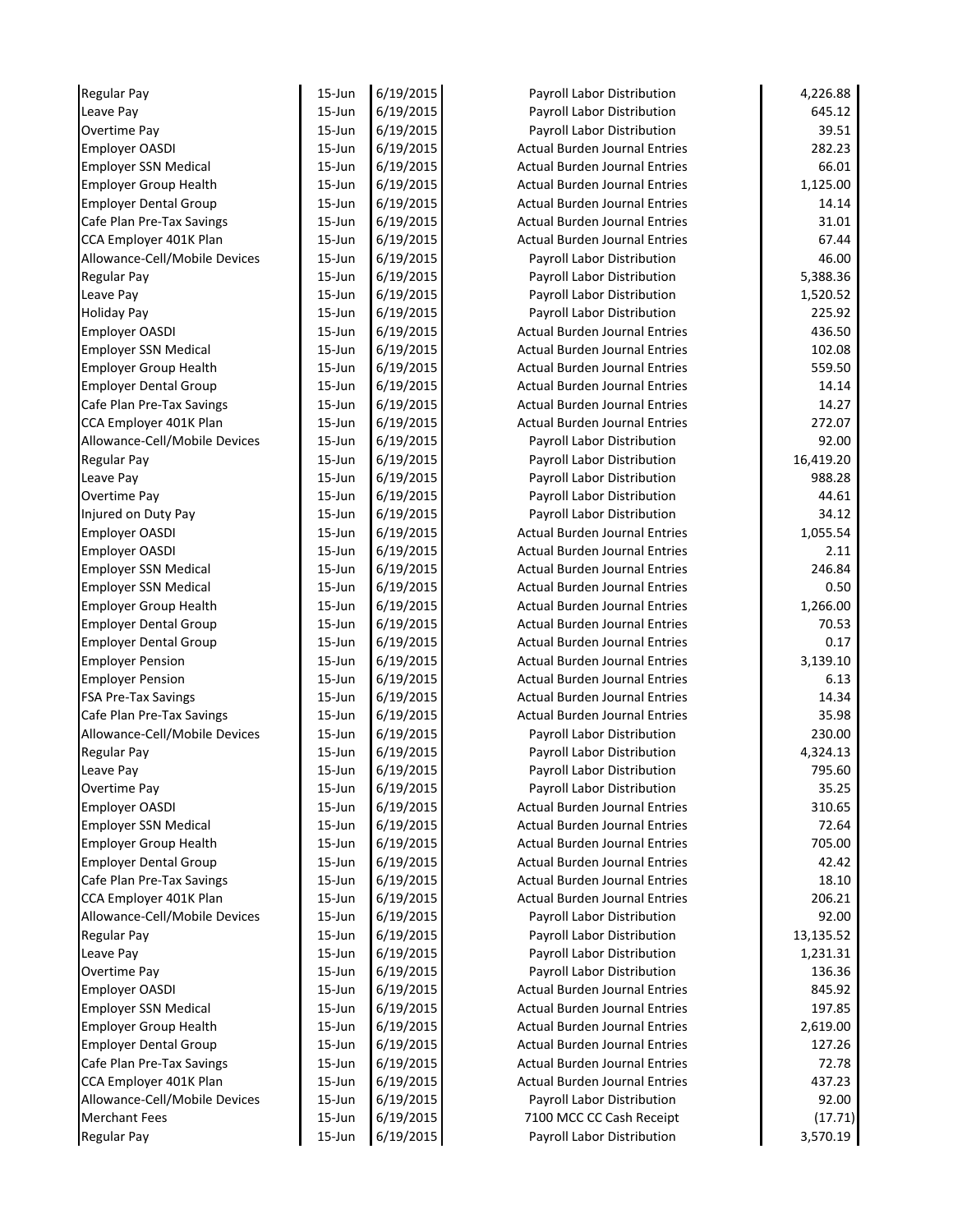| Leave Pay                       | $15 - Jun$       | 6/19/2015              | Payroll Labor Distribution                                       | 2,541.84           |
|---------------------------------|------------------|------------------------|------------------------------------------------------------------|--------------------|
| Overtime Pay                    | $15 - Jun$       | 6/19/2015              | Payroll Labor Distribution                                       | 10.71              |
| <b>Employer OASDI</b>           | $15 - Jun$       | 6/19/2015              | <b>Actual Burden Journal Entries</b>                             | 347.91             |
| <b>Employer SSN Medical</b>     | $15 - Jun$       | 6/19/2015              | <b>Actual Burden Journal Entries</b>                             | 81.37              |
| <b>Employer Group Health</b>    | $15$ -Jun        | 6/19/2015              | <b>Actual Burden Journal Entries</b>                             | 795.00             |
| <b>Employer Dental Group</b>    | $15$ -Jun        | 6/19/2015              | <b>Actual Burden Journal Entries</b>                             | 28.28              |
| <b>Employer Pension</b>         | $15$ -Jun        | 6/19/2015              | <b>Actual Burden Journal Entries</b>                             | 1,101.30           |
| <b>FSA Pre-Tax Savings</b>      | $15$ -Jun        | 6/19/2015              | <b>Actual Burden Journal Entries</b>                             | 23.91              |
| Cafe Plan Pre-Tax Savings       | $15$ -Jun        | 6/19/2015              | <b>Actual Burden Journal Entries</b>                             | 22.24              |
| Allowance-Cell/Mobile Devices   | $15$ -Jun        | 6/19/2015              | Payroll Labor Distribution                                       | 92.00              |
| <b>Regular Pay</b>              | $15 - Jun$       | 6/19/2015              | Payroll Labor Distribution                                       | 7,132.83           |
| Leave Pay                       | $15 - Jun$       | 6/19/2015              | Payroll Labor Distribution                                       | 708.16             |
| Overtime Pay                    | $15 - Jun$       | 6/19/2015              | Payroll Labor Distribution                                       | 13.70              |
| Employer OASDI                  | $15 - Jun$       | 6/19/2015              | <b>Actual Burden Journal Entries</b>                             | 469.59             |
| <b>Employer SSN Medical</b>     | $15 - Jun$       | 6/19/2015              | <b>Actual Burden Journal Entries</b>                             | 109.81             |
| <b>Employer Group Health</b>    | $15 - Jun$       | 6/19/2015              | <b>Actual Burden Journal Entries</b>                             | 1,029.00           |
| <b>Employer Dental Group</b>    | $15$ -Jun        | 6/19/2015              | <b>Actual Burden Journal Entries</b>                             | 56.56              |
| Cafe Plan Pre-Tax Savings       | $15$ -Jun        | 6/19/2015              | <b>Actual Burden Journal Entries</b>                             | 28.53              |
| CCA Employer 401K Plan          | $15$ -Jun        | 6/19/2015              | <b>Actual Burden Journal Entries</b>                             | 188.70             |
| Allowance-Cell/Mobile Devices   | $15$ -Jun        | 6/19/2015              | Payroll Labor Distribution                                       | 92.00              |
| Offc & Admin Supply             | $15$ -Jun        | 6/19/2015              | MYOFFICE PRODUCTS (ACH)                                          | 6.73               |
| <b>Regular Pay</b>              | $15$ -Jun        | 6/19/2015              | Payroll Labor Distribution                                       | 14,732.49          |
| <b>Employer OASDI</b>           | $15$ -Jun        | 6/19/2015              | Actual Burden Journal Entries                                    | 371.53             |
| <b>Employer SSN Medical</b>     | $15$ -Jun        | 6/19/2015              | <b>Actual Burden Journal Entries</b>                             | 209.32             |
| <b>Employer Group Health</b>    | $15$ -Jun        | 6/19/2015              | <b>Actual Burden Journal Entries</b>                             | 798.00             |
| <b>Employer Dental Group</b>    | 15-Jun           | 6/19/2015              | <b>Actual Burden Journal Entries</b>                             | 28.28              |
| <b>Employer Pension</b>         | $15$ -Jun        | 6/19/2015              | <b>Actual Burden Journal Entries</b>                             | 2,649.93           |
| <b>FSA Pre-Tax Savings</b>      | $15$ -Jun        | 6/19/2015              | <b>Actual Burden Journal Entries</b>                             | 7.97               |
| Cafe Plan Pre-Tax Savings       | $15$ -Jun        | 6/19/2015              | <b>Actual Burden Journal Entries</b>                             | 21.80              |
| Allowance-Cell/Mobile Devices   | $15$ -Jun        | 6/19/2015              | Payroll Labor Distribution                                       | 92.00              |
| <b>Regular Pay</b>              | $15$ -Jun        | 6/19/2015              | Payroll Labor Distribution                                       | 6,510.82           |
| Leave Pay                       | $15$ -Jun        | 6/19/2015              | Payroll Labor Distribution                                       | 147.28             |
| <b>Holiday Pay</b>              | $15$ -Jun        | 6/19/2015              | Payroll Labor Distribution                                       | 294.56             |
| Overtime Pay                    | $15$ -Jun        | 6/19/2015              | Payroll Labor Distribution                                       | 15.87              |
| <b>Employer OASDI</b>           | $15$ -Jun        | 6/19/2015              | <b>Actual Burden Journal Entries</b>                             | 412.63             |
| <b>Employer SSN Medical</b>     | $15$ -Jun        | 6/19/2015              | <b>Actual Burden Journal Entries</b>                             | 96.50              |
| <b>Employer Group Health</b>    | $15$ -Jun        | 6/19/2015              | Actual Burden Journal Entries                                    | 1,264.50           |
| <b>Employer Dental Group</b>    | 15-Jun           | 6/19/2015              | <b>Actual Burden Journal Entries</b>                             | 56.56              |
| Cafe Plan Pre-Tax Savings       | 15-Jun           | 6/19/2015              | <b>Actual Burden Journal Entries</b>                             | 34.54              |
| CCA Employer 401K Plan          | 15-Jun           | 6/19/2015              | <b>Actual Burden Journal Entries</b>                             | 126.01             |
| Allowance-Cell/Mobile Devices   | $15 - Jun$       | 6/19/2015              | Payroll Labor Distribution                                       | 138.00             |
| Offc & Admin Supply             | 15-Jun           | 6/19/2015              | MYOFFICE PRODUCTS (ACH)                                          | (26.40)            |
| Repair & Maint Supply           | 15-Jun           | 6/22/2015              | TENNANT CO (ACH)                                                 | 356.60             |
| <b>HHold &amp; Jnitr Supply</b> | 15-Jun           | 6/22/2015              | ALFRED WILLIAMS & CO (ACH)                                       | 1,702.80           |
| Computer Hardware < \$5000      | 15-Jun           | 6/22/2015              | DELL MARKET LP (ASAP SOFTWARE)                                   | 2,284.74           |
| Computer Hardware < \$5000      | 15-Jun           | 6/22/2015              | DELL MARKET LP (ASAP SOFTWARE)                                   | 1,219.40           |
| <b>Small Equipment Supply</b>   | 15-Jun           | 6/22/2015              | PCMG INC (ACH)                                                   | 456.00             |
| Signs                           | 15-Jun           | 6/22/2015              | CONVENTION PROD RIGGING INC (A                                   | (166.41)           |
| <b>Merchant Fees</b>            | 15-Jun           | 6/22/2015              | 7100 MCC CC Cash Receipt                                         | (200.00)           |
| Printing/Binding                | 15-Jun           | 6/22/2015              | MPYER MARKETING & ADVERTISING                                    | 1,886.00           |
| Postage & Delivery Srvc         | $15$ -Jun        | 6/23/2015              | COMBINED UTILITIES BOX SYS INC                                   | 50.00              |
| <b>Electrical Supply</b>        | $15$ -Jun        | 6/23/2015              | COMBINED UTILITIES BOX SYS INC                                   | 937.50             |
| <b>Laundry Services</b>         | $15$ -Jun        | 6/23/2015              | <b>ALSCO</b>                                                     | 555.35             |
| Repair & Maint Supply           | 15-Jun           | 6/23/2015              | CRAWFORD DOOR SALES (ACH)                                        | 495.00             |
| Repair & Maint Supply           | 15-Jun           | 6/23/2015              | BR MCMILLAN & ASSOC INC (ACH)                                    | (82.87)            |
|                                 |                  |                        |                                                                  |                    |
|                                 |                  |                        |                                                                  |                    |
| Paint Supply<br>Paint Supply    | 15-Jun<br>15-Jun | 6/23/2015<br>6/23/2015 | SHERWIN WILLIAMS CO INDUSTRIAL<br>SHERWIN WILLIAMS CO INDUSTRIAL | 1,116.92<br>162.00 |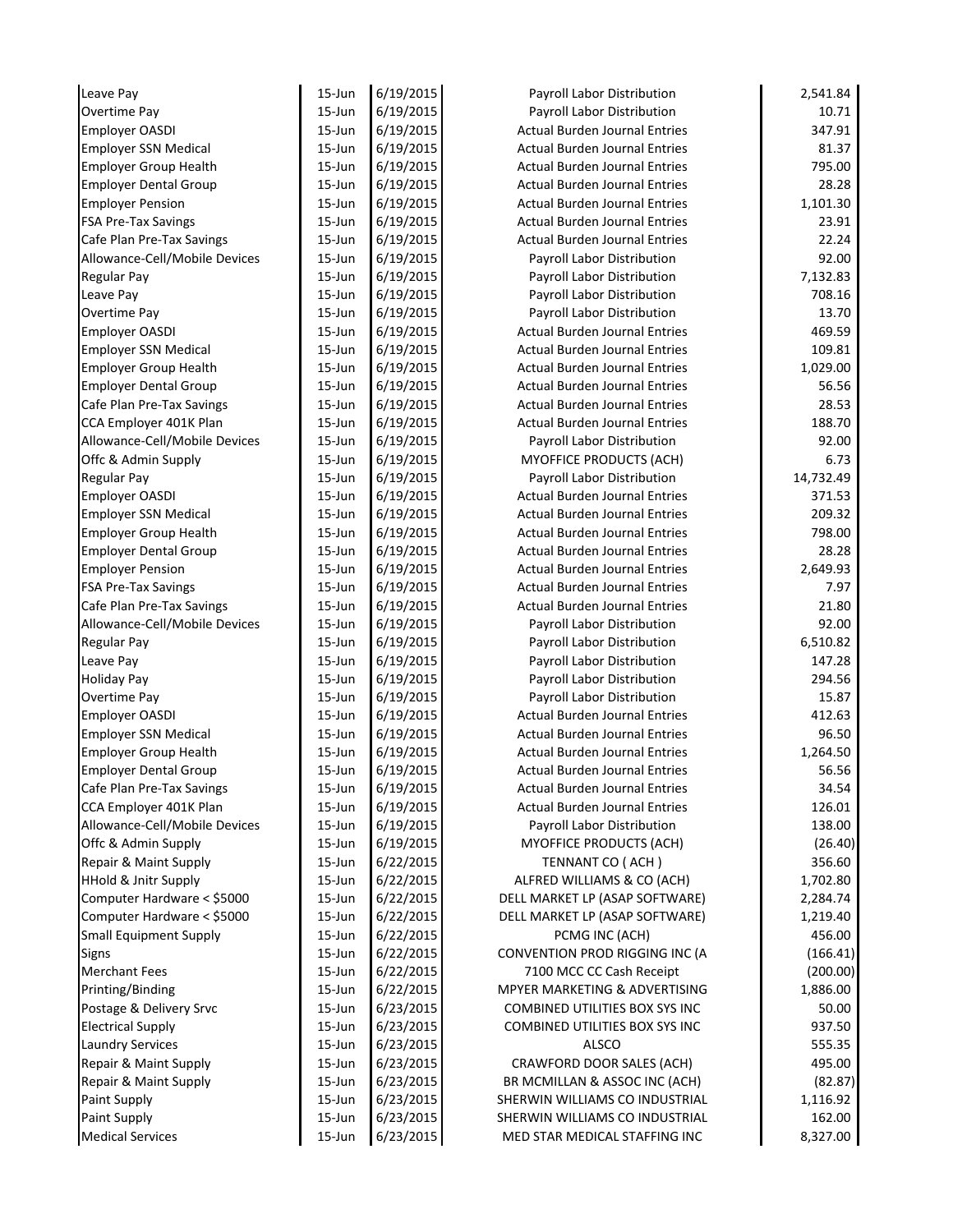| <b>Security Services</b>         | $15$ -Jun  | 6/23/2015 | UNIVERSAL PROTECTION SVCS LLC  | 10,646.39 |
|----------------------------------|------------|-----------|--------------------------------|-----------|
| <b>Security Services</b>         | $15 - Jun$ | 6/23/2015 | UNIVERSAL PROTECTION SVCS LLC  | 703.00    |
| <b>Auto Fuel</b>                 | $15 - Jun$ | 6/23/2015 | WEX (WRIGHT EXPRESS FINANCIAL) | 353.69    |
| <b>Temporary Service</b>         | $15$ -Jun  | 6/23/2015 | UNIVERSAL PROTECTION SVCS LLC  | 540.20    |
| <b>Temporary Service</b>         | $15$ -Jun  | 6/23/2015 | UNIVERSAL PROTECTION SVCS LLC  | 3,521.42  |
| <b>Temporary Service</b>         | $15$ -Jun  | 6/23/2015 | UNIVERSAL PROTECTION SVCS LLC  | 545.93    |
| Postage & Delivery Srvc          | $15$ -Jun  | 6/23/2015 | SOUTHLAND PRINTING CO INC (ACH | 97.76     |
| Postage & Delivery Srvc          | $15$ -Jun  | 6/23/2015 | CANVASWORK INC (ACH)           | 10.00     |
| Printing/Binding                 | $15$ -Jun  | 6/23/2015 | SOUTHLAND PRINTING CO INC (ACH | 1,856.00  |
| Signs                            | $15 - Jun$ | 6/23/2015 | CANVASWORK INC (ACH)           | 130.00    |
| Signs                            | $15$ -Jun  | 6/23/2015 | CANVASWORK INC (ACH)           | 40.00     |
| <b>Merchant Fees</b>             | $15$ -Jun  | 6/23/2015 | 7100 MCC CC Cash Receipt       | (3.63)    |
| <b>Mngt Cnsltnt Srvc</b>         | $15$ -Jun  | 6/23/2015 | INQUIRIES INC (ACH)            | 149.00    |
| <b>Window Cleaning Service</b>   | $15 - Jun$ | 6/24/2015 | PREMIERE BUILDING MAINTENANCE  | 83,275.00 |
| <b>Small Equipment Supply</b>    | $15 - Jun$ | 6/24/2015 | W W GRAINGER (P#)              | 2,058.83  |
| <b>Temporary Service</b>         | $15 - Jun$ | 6/24/2015 | INDUSTRIAL STAFFING OF TN (ACH | 8,165.87  |
| <b>HHold &amp; Jnitr Supply</b>  | $15$ -Jun  | 6/24/2015 | AMERICAN PAPER & TWINE CO (ACH | 279.32    |
| Computer Software                | 15-Jun     | 6/24/2015 | PCMG INC (ACH)                 | 1,410.00  |
| <b>Security Services</b>         | $15$ -Jun  | 6/24/2015 | UNIVERSAL PROTECTION SVCS LLC  | 1,559.92  |
| Employee Out-of-town Travel      | $15$ -Jun  | 6/24/2015 | LITTLEFORD, AMANDA R           | 82.98     |
| <b>Electrical Supply</b>         | $15$ -Jun  | 6/24/2015 | WHERRY, R J & ASSOC INC (ACH)  | 590.00    |
| Plumbing/HVAC Maintain Srvc      | 15-Jun     | 6/25/2015 | FOLEY CO (ACH)                 | 5,719.87  |
| <b>HVAC Supply</b>               | 15-Jun     | 6/25/2015 | W W GRAINGER (P#)              | 351.60    |
| Computer Hardware < \$5000       | $15$ -Jun  | 6/25/2015 | PCMG INC (ACH)                 | 2,300.00  |
| Postage & Delivery Srvc          | $15$ -Jun  | 6/25/2015 | MYOFFICE PRODUCTS (ACH)        | 18.00     |
| Offc & Admin Supply              | 15-Jun     | 6/25/2015 | <b>MYOFFICE PRODUCTS (ACH)</b> | 98.55     |
| <b>Merchant Fees</b>             | $15$ -Jun  | 6/25/2015 | 7100 MCC CC Cash Receipt       | (25.99)   |
| <b>Building Maintenance Srvc</b> | $15$ -Jun  | 6/26/2015 | REED LANDSCAPING INC (ACH)     | 350.00    |
| <b>Building Maintenance Srvc</b> | 15-Jun     | 6/26/2015 | REED LANDSCAPING INC (ACH)     | 4,303.20  |
| <b>Building Maintenance Srvc</b> | $15$ -Jun  | 6/26/2015 | REED LANDSCAPING INC (ACH)     | 3,493.20  |
| <b>Building Maintenance Srvc</b> | $15$ -Jun  | 6/26/2015 | REED LANDSCAPING INC (ACH)     | 4,266.00  |
| <b>Building Maintenance Srvc</b> | $15$ -Jun  | 6/26/2015 | REED LANDSCAPING INC (ACH)     | 2,492.10  |
| <b>Building Maintenance Srvc</b> | $15$ -Jun  | 6/26/2015 | REED LANDSCAPING INC (ACH)     | 2,109.30  |
| <b>Building Maintenance Srvc</b> | $15 - Jun$ | 6/26/2015 | REED LANDSCAPING INC (ACH)     | 2,982.30  |
| <b>HVAC Supply</b>               | $15 - Jun$ | 6/26/2015 | W W GRAINGER (P#)              | 755.94    |
| <b>Merchant Fees</b>             | 15-Jun     | 6/26/2015 | 7100 MCC CC Cash Receipt       | (356.34)  |
| <b>Merchant Fees</b>             | $15$ -Jun  | 6/26/2015 | 7100 MCC CC Cash Receipt       | (65.55)   |
| Postage & Delivery Srvc          | 15-Jun     | 6/27/2015 | MORROW TECHNOLOGIES CORP (ACH) | 47.51     |
| <b>Signs</b>                     | 15-Jun     | 6/27/2015 | JARVIS AWARD SIGN & FLAG CO (A | 996.00    |
| <b>Small Equipment Supply</b>    | 15-Jun     | 6/27/2015 | MCGANN, AMANO (ACH)            | 352.65    |
| <b>Small Equipment Supply</b>    | 15-Jun     | 6/27/2015 | MCGANN, AMANO (ACH)            | 843.70    |
| <b>Small Equipment Supply</b>    | 15-Jun     | 6/27/2015 | MCGANN, AMANO (ACH)            | 500.00    |
| <b>Small Equipment Supply</b>    | 15-Jun     | 6/27/2015 | MCGANN, AMANO (ACH)            | 129.80    |
| Offc & Admin Supply              | 15-Jun     | 6/29/2015 | W W GRAINGER (P#)              | 714.40    |
| Food & Ice                       | 15-Jun     | 6/29/2015 | <b>CENTERPLATE MCC (ACH)</b>   | 92.81     |
| Rent Equipment                   | 15-Jun     | 6/29/2015 | <b>CENTERPLATE MCC (ACH)</b>   | 17,507.06 |
| <b>Building Maintenance Srvc</b> | 15-Jun     | 6/29/2015 | FOLEY CO (ACH)                 | 15,563.52 |
| Repair & Maint Supply            | 15-Jun     | 6/29/2015 | KENNY PIPE & SUPPLY INC (ACH)  | 1,424.35  |
| Repair & Maint Supply            | 15-Jun     | 6/29/2015 | KENNY PIPE & SUPPLY INC (ACH)  | 366.40    |
| Repair & Maint Supply            | 15-Jun     | 6/29/2015 | KENNY PIPE & SUPPLY INC (ACH)  | 1,424.35  |
| Repair & Maint Supply            | $15$ -Jun  | 6/29/2015 | KENNY PIPE & SUPPLY INC (ACH)  | 325.80    |
| Paint Supply                     | 15-Jun     | 6/29/2015 | SHERWIN WILLIAMS CO INDUSTRIAL | 314.00    |
| Paint Supply                     | 15-Jun     | 6/29/2015 | SHERWIN WILLIAMS CO INDUSTRIAL | 314.00    |
| Lumber/Wood Products             | 15-Jun     | 6/29/2015 | W W GRAINGER (P#)              | 278.72    |
| <b>Small Equipment Supply</b>    | 15-Jun     | 6/29/2015 | W W GRAINGER (P#)              | 84.96     |
| Small Equipment Supply           |            |           |                                |           |
|                                  | 15-Jun     | 6/29/2015 | W W GRAINGER (P#)              | 72.26     |
| <b>Small Equipment Supply</b>    | 15-Jun     | 6/29/2015 | W W GRAINGER (P#)              | 78.38     |
| <b>Small Equipment Supply</b>    | 15-Jun     | 6/29/2015 | W W GRAINGER (P#)              | 211.22    |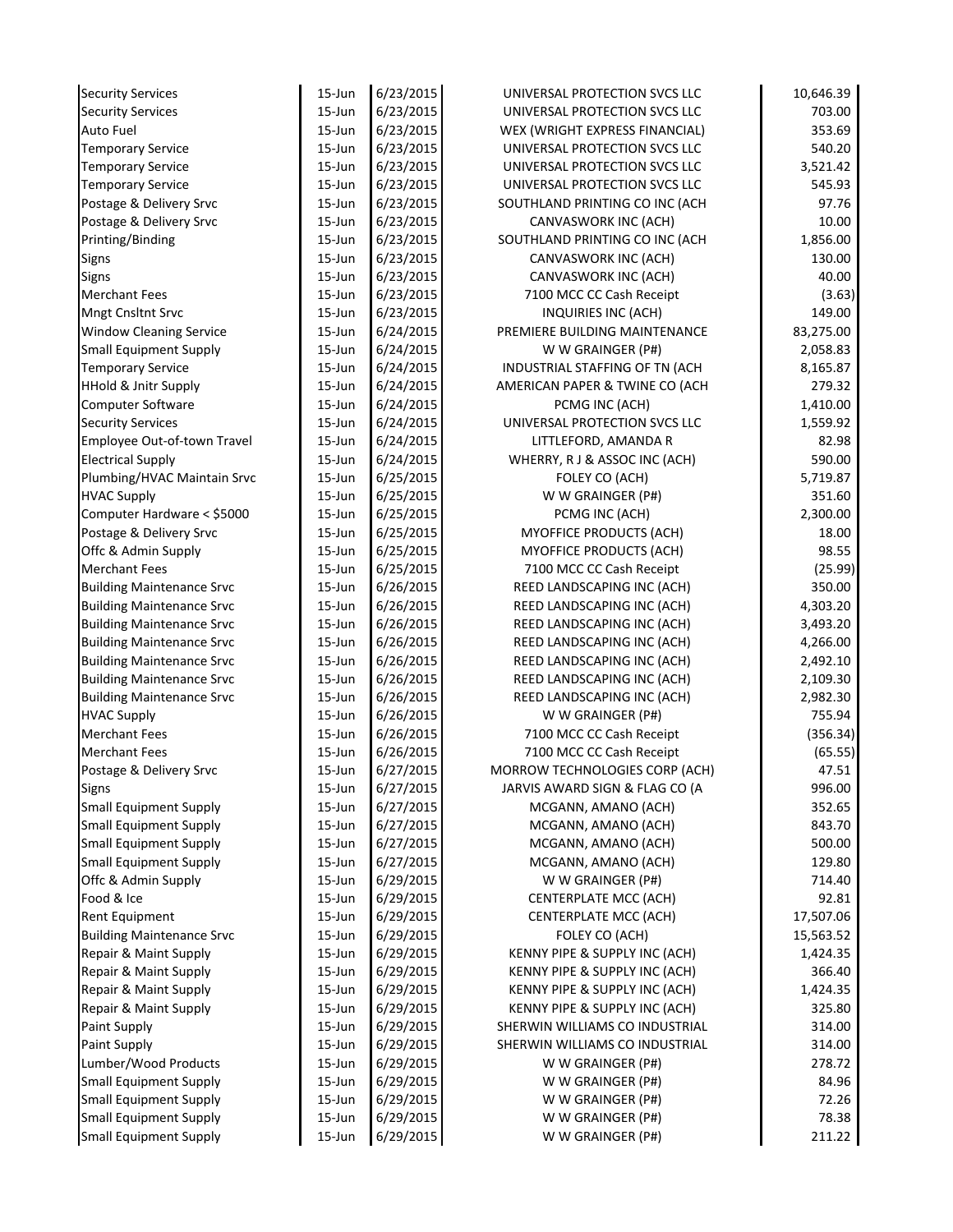| <b>Temporary Service</b>                                     | 15-Jun           | 6/29/2015              | INDUSTRIAL STAFFING OF TN (ACH         | 10,401.34       |
|--------------------------------------------------------------|------------------|------------------------|----------------------------------------|-----------------|
| <b>Laundry Services</b>                                      | 15-Jun           | 6/29/2015              | ALSCO                                  | 979.59          |
| <b>Laundry Services</b>                                      | 15-Jun           | 6/29/2015              | <b>ALSCO</b>                           | 568.67          |
| Postage & Delivery Srvc                                      | 15-Jun           | 6/29/2015              | PROMOSHA (ACH)                         | 20.12           |
| Offc & Admin Supply                                          | 15-Jun           | 6/29/2015              | MYOFFICE PRODUCTS (ACH)                | 70.80           |
| <b>HHold &amp; Jnitr Supply</b>                              | 15-Jun           | 6/29/2015              | PROMOSHA (ACH)                         | 792.50          |
| <b>HHold &amp; Jnitr Supply</b>                              | 15-Jun           | 6/29/2015              | PROMOSHA (ACH)                         | 25.00           |
| Computer Hardware < \$5000                                   | 15-Jun           | 6/29/2015              | PCMG INC (ACH)                         | 180.00          |
| Computer Hardware < \$5000                                   | 15-Jun           | 6/29/2015              | PCMG INC (ACH)                         | 89.00           |
| Computer Hardware < \$5000                                   | 15-Jun           | 6/29/2015              | PCMG INC (ACH)                         | 89.00           |
| Computer Hardware < \$5000                                   | 15-Jun           | 6/29/2015              | PCMG INC (ACH)                         | 125.00          |
| <b>Medical Services</b>                                      | 15-Jun           | 6/29/2015              | MED STAR MEDICAL STAFFING INC          | 968.00          |
| <b>Uniform Cleaning Service</b>                              | 15-Jun           | 6/29/2015              | <b>COYNE TEXTILE SVCS</b>              | 669.16          |
| Employee Out-of-town Travel                                  | 15-Jun           | 6/29/2015              | CLIPPARD, MARY B                       | 176.70          |
| Offc & Admin Supply                                          | 15-Jun           | 6/29/2015              | MYOFFICE PRODUCTS (ACH)                | 2.50            |
| Offc & Admin Supply                                          | 15-Jun           | 6/29/2015              | MYOFFICE PRODUCTS (ACH)                | 3.86            |
| Offc & Admin Supply                                          | 15-Jun           | 6/29/2015              | MYOFFICE PRODUCTS (ACH)                | 6.82            |
| Offc & Admin Supply                                          | 15-Jun           | 6/29/2015              | MYOFFICE PRODUCTS (ACH)                | 2.64            |
| Offc & Admin Supply                                          | 15-Jun           | 6/29/2015              | MYOFFICE PRODUCTS (ACH)                | 9.45            |
| YE Biweekly Sal/Fringe Accr                                  | 15-Jun           | 6/30/2015              | FIN BiWeeklyPayrollAcrual FY15         | 19,843.91       |
| Other Rpr & Maint Srvc                                       | 15-Jun           | 6/30/2015              | RICOH USA INC (ACH)                    | 628.31          |
| Food & Ice                                                   | 15-Jun           | 6/30/2015              | <b>CENTERPLATE MCC (ACH)</b>           | 54.27           |
| Rent Equipment                                               | 15-Jun           | 6/30/2015              | <b>ACCURATE STAGGING NASHVILLE</b>     | 250.00          |
| YE Biweekly Sal/Fringe Accr                                  | 15-Jun           | 6/30/2015              | FIN BiWeeklyPayrollAcrual FY15         | 5,438.34        |
| YE Biweekly Sal/Fringe Accr                                  | 15-Jun           | 6/30/2015              | FIN BiWeeklyPayrollAcrual FY15         | 25,382.22       |
| Electric                                                     | 15-Jun           | 6/30/2015              | NASHVILLE ELECTRIC SERVICE CO          | 161,572.44      |
| Water                                                        | 15-Jun           | 6/30/2015              | WS / JUNE 2015 / WATER IDB             | 2,161.56        |
| Water                                                        | 15-Jun           | 6/30/2015              | WS / JUNE 2015 / SEWER IDB             | 3,947.47        |
| Gas                                                          | 15-Jun           | 6/30/2015              | PIEDMONT NATURAL GAS CO (METRO         | 2,519.14        |
| District Energy System                                       | 15-Jun           | 6/30/2015              | DES REVENUE / US BANK (ACH)            | 272,444.85      |
| Landscaping Srvc                                             | 15-Jun           | 6/30/2015              | REED LANDSCAPING INC (ACH)             | 2,262.00        |
| <b>Building Maintenance Srvc</b>                             | 15-Jun           | 6/30/2015              | <b>ENCLOS CORP (ACH)</b>               | 19,780.00       |
| Plumbing/HVAC Maintain Srvc                                  | 15-Jun           | 6/30/2015              | ROTO ROOTER (ACH)                      | 584.95          |
| Plumbing/HVAC Maintain Srvc                                  | 15-Jun           | 6/30/2015              | FOLEY CO (ACH)                         | 7,239.00        |
| Plumbing/HVAC Maintain Srvc                                  | 15-Jun           | 6/30/2015              | FOLEY CO (ACH)                         | 7,089.00        |
| Other Rpr & Maint Srvc                                       | 15-Jun           | 6/30/2015              | RICOH USA INC (ACH)                    | 39.92           |
| Other Rpr & Maint Srvc                                       | 15-Jun           | 6/30/2015              | AMERICAS MOTOR SPORTS (NOLENSV         | 1,228.96        |
| Repair & Maint Supply                                        | 15-Jun           | 6/30/2015              | KENNY PIPE & SUPPLY INC (ACH)          | 1,424.35        |
| Repair & Maint Supply                                        | 15-Jun           | 6/30/2015              | KENNY PIPE & SUPPLY INC (ACH)          | 325.80          |
| Repair & Maint Supply                                        | 15-Jun           | 6/30/2015              | KENNY PIPE & SUPPLY INC (ACH)          | 1,424.35        |
| Repair & Maint Supply                                        | 15-Jun           | 6/30/2015              | KENNY PIPE & SUPPLY INC (ACH)          | 366.40          |
| <b>HVAC Supply</b>                                           | 15-Jun<br>15-Jun | 6/30/2015<br>6/30/2015 | W W GRAINGER (P#)<br>W W GRAINGER (P#) | 190.80<br>62.94 |
| <b>Small Equipment Supply</b><br>Rpr & Maint Srvc Elev/Escel | 15-Jun           | 6/30/2015              | NASHVILLE MACHINE ELEVATOR CO          | 494.00          |
| Rpr & Maint Srvc Elev/Escel                                  | 15-Jun           | 6/30/2015              | NASHVILLE MACHINE ELEVATOR CO          | 286.00          |
| Rpr & Maint Srvc Elev/Escel                                  | 15-Jun           | 6/30/2015              | NASHVILLE MACHINE ELEVATOR CO          | 286.00          |
| Rpr & Maint Srvc Air Walls                                   | 15-Jun           | 6/30/2015              | SIMPLEX GRINNELL LP (ACH)              | 14.12           |
| Rpr & Maint Srvc Air Walls                                   | 15-Jun           | 6/30/2015              | SIMPLEX GRINNELL LP (ACH)              | 2,156.55        |
| Rpr & Maint Srvc Green Roof                                  | $15 - Jun$       | 6/30/2015              | BAKER ROOFING CO (ACH)                 | 2,500.00        |
| Rpr & Maint Srvc Green Roof                                  | 15-Jun           | 6/30/2015              | BAKER ROOFING CO (ACH)                 | 4,825.00        |
| <b>Electrical Supply-Lamps</b>                               | 15-Jun           | 6/30/2015              | Fifth Third June 2015                  | 215.01          |
| YE Biweekly Sal/Fringe Accr                                  | 15-Jun           | 6/30/2015              | FIN BiWeeklyPayrollAcrual FY15         | 38,944.14       |
| Refuse Disposal-Reimb                                        | 15-Jun           | 6/30/2015              | REPUBLIC SVCS NASH / ALLIED WAS        | 5,980.02        |
| <b>Temporary Service</b>                                     | 15-Jun           | 6/30/2015              | MCC 06/15 Temp Labor RCLS              | (1,542.97)      |
| <b>Temporary Service</b>                                     | $15 - Jun$       | 6/30/2015              | INDUSTRIAL STAFFING OF TN (ACH         | 5,141.25        |
| <b>Temporary Service</b>                                     | 15-Jun           | 6/30/2015              | INDUSTRIAL STAFFING OF TN (ACH         | 4,876.01        |
| <b>Laundry Services</b>                                      | 15-Jun           | 6/30/2015              | <b>ALSCO</b>                           | 1,250.60        |
| Janitorial Srvc                                              | 15-Jun           | 6/30/2015              | SERVICE MANAGEMENT SYSTEMS             | 14,664.73       |
|                                                              |                  |                        |                                        |                 |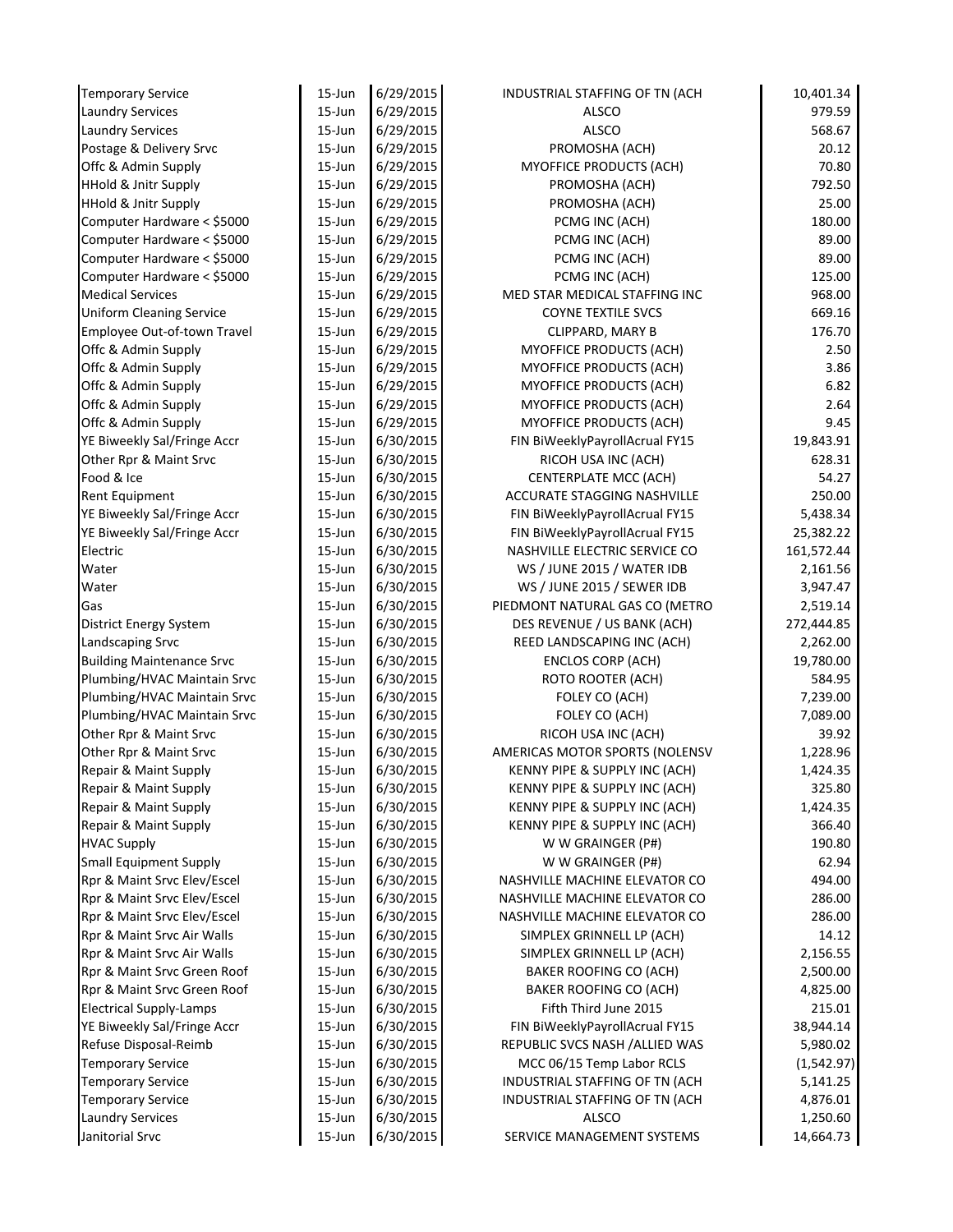| Janitorial Srvc               | $15 - Jun$ | 6/30/2015              | SERVICE MANAGEMENT SYSTEMS                               | 12,142.02 |
|-------------------------------|------------|------------------------|----------------------------------------------------------|-----------|
| Janitorial Srvc               | $15 - Jun$ | 6/30/2015              | SERVICE MANAGEMENT SYSTEMS                               | 10,806.45 |
| Janitorial Srvc               | $15 - Jun$ | 6/30/2015              | SERVICE MANAGEMENT SYSTEMS                               | 5,697.26  |
| Janitorial Srvc               | $15 - Jun$ | 6/30/2015              | SERVICE MANAGEMENT SYSTEMS                               | 11,903.13 |
| Temporary Service-Reimb       | $15 - Jun$ | 6/30/2015              | MCC 06/15 Temp Labor RCLS                                | 1,542.97  |
| Other Rpr & Maint Srvc        | $15 - Jun$ | 6/30/2015              | RICOH USA INC (ACH)                                      | 88.82     |
| Other Rpr & Maint Srvc        | $15 - Jun$ | 6/30/2015              | FORKLIFT SYSTEMS INC (ACH)                               | 200.75    |
| Paint Supply                  | $15 - Jun$ | 6/30/2015              | SHERWIN WILLIAMS CO INDUSTRIAL                           | 378.00    |
| Rent Equipment                | $15 - Jun$ | 6/30/2015              | MCC 6/15 IMPREST CHECKING RCLS                           | 2,801.25  |
| YE Biweekly Sal/Fringe Accr   | $15 - Jun$ | 6/30/2015              | FIN BiWeeklyPayrollAcrual FY15                           | 2,925.22  |
| YE Biweekly Sal/Fringe Accr   | $15 - Jun$ | 6/30/2015              | FIN BiWeeklyPayrollAcrual FY15                           | 9,034.87  |
| <b>Cable Television</b>       | $15 - Jun$ | 6/30/2015              | COMCAST (ACH)                                            | 425.19    |
| Mngt Cnsltnt Srvc             | $15 - Jun$ | 6/30/2015              | Fifth Third June 2015                                    | 45.00     |
| <b>Internet Services</b>      | $15 - Jun$ | 6/30/2015              | Fifth Third June 2015                                    | 29.99     |
| <b>Internet Services</b>      | $15 - Jun$ | 6/30/2015              | COMCAST (ACH)                                            | 254.05    |
| <b>Internet Services</b>      | $15 - Jun$ | 6/30/2015              | AT&T DATACOMM                                            | 9,026.00  |
| Employee Out-of-town Travel   | 15-Jun     | 6/30/2015              | Fifth Third June 2015                                    | 608.88    |
| Employee Out-of-town Travel   | 15-Jun     | 6/30/2015              | <b>BLOUIN, ERIC P</b>                                    | 303.04    |
| Telephone & Telegraph         | $15 - Jun$ | 6/30/2015              | AT&T (PO BOX 105320)(105262)(7                           | 347.86    |
| Telephone & Telegraph         | $15 - Jun$ | 6/30/2015              | <b>AT&amp;T CIRCUITS</b>                                 | 161.00    |
| Telephone & Telegraph         | $15 - Jun$ | 6/30/2015              | AT&T DATACOMM                                            | 1,946.40  |
| Registration                  | $15 - Jun$ | 6/30/2015              | <b>RESOURCE INFORMATION &amp; CONTROL</b>                | 300.00    |
| Other Rpr & Maint Srvc        | $15 - Jun$ | 6/30/2015              | RICOH USA INC (ACH)                                      | 88.82     |
| Rent Equipment                | $15 - Jun$ | 6/30/2015              | MCC 06/15 PV4592438 Corr                                 | 2,000.00  |
| Rent Equipment                | $15 - Jun$ | 6/30/2015              | LASER ONE INC (ACH)                                      | 706.70    |
| Software License              | $15 - Jun$ | 6/30/2015              | SIMPLEX GRINNELL LP (ACH)                                | 832.16    |
| YE Biweekly Sal/Fringe Accr   | $15 - Jun$ | 6/30/2015              | FIN BiWeeklyPayrollAcrual FY15                           | 5,695.22  |
| YE Biweekly Sal/Fringe Accr   | $15 - Jun$ | 6/30/2015              | FIN BiWeeklyPayrollAcrual FY15                           | 27,480.82 |
| <b>Medical Services</b>       | $15 - Jun$ | 6/30/2015              | MED STAR MEDICAL STAFFING INC                            | 1,738.00  |
| <b>Medical Services</b>       | $15 - Jun$ | 6/30/2015              | MED STAR MEDICAL STAFFING INC                            | 1,903.00  |
| <b>Security Services</b>      | $15 - Jun$ | 6/30/2015              | UNIVERSAL PROTECTION SVCS LLC                            | 1,831.50  |
| <b>Security Services</b>      | $15 - Jun$ | 6/30/2015              | UNIVERSAL PROTECTION SVCS LLC                            | 6,718.73  |
| <b>Security Services</b>      | $15 - Jun$ | 6/30/2015              | UNIVERSAL PROTECTION SVCS LLC                            | 54,919.11 |
| <b>Security Services</b>      | $15 - Jun$ | 6/30/2015              | UNIVERSAL PROTECTION SVCS LLC                            | 18,061.14 |
| <b>Security Services</b>      | $15 - Jun$ | 6/30/2015              | UNIVERSAL PROTECTION SVCS LLC                            | 2,335.80  |
| <b>Security Services</b>      | $15 - Jun$ | 6/30/2015              | UNIVERSAL PROTECTION SVCS LLC                            | 444.00    |
| <b>Security Services</b>      | $15 - Jun$ | 6/30/2015              | UNIVERSAL PROTECTION SVCS LLC                            | 675.68    |
| Offc & Admin Supply           | 15-Jun     | 6/30/2015              | MYOFFICE PRODUCTS (ACH)                                  | (61.98)   |
| <b>Medical Supply</b>         | 15-Jun     | 6/30/2015              | W W GRAINGER (P#)                                        | 928.59    |
| Auto Fuel                     | 15-Jun     | 6/30/2015              | WEX (WRIGHT EXPRESS FINANCIAL)                           | 242.11    |
|                               |            |                        |                                                          |           |
| <b>Small Equipment Supply</b> | 15-Jun     | 6/30/2015              | MYOFFICE PRODUCTS (ACH)<br>BLINKER LITE SAFETY INC (ACH) | 122.38    |
| Rent Equipment                | 15-Jun     | 6/30/2015<br>6/30/2015 |                                                          | 190.00    |
| YE Biweekly Sal/Fringe Accr   | 15-Jun     |                        | FIN BiWeeklyPayrollAcrual FY15                           | 3,832.94  |
| YE Biweekly Sal/Fringe Accr   | 15-Jun     | 6/30/2015              | FIN BiWeeklyPayrollAcrual FY15                           | 4,538.96  |
| <b>Temporary Service</b>      | 15-Jun     | 6/30/2015              | UNIVERSAL PROTECTION SVCS LLC                            | 441.85    |
| <b>Temporary Service</b>      | 15-Jun     | 6/30/2015              | UNIVERSAL PROTECTION SVCS LLC                            | 213.88    |
| <b>Temporary Service</b>      | 15-Jun     | 6/30/2015              | UNIVERSAL PROTECTION SVCS LLC                            | 624.13    |
| <b>Valet Services</b>         | 15-Jun     | 6/30/2015              | TOWNE PARK LLC (ACH)                                     | 3,606.83  |
| <b>Small Equipment Supply</b> | $15 - Jun$ | 6/30/2015              | Fifth Third June 2015                                    | 429.19    |
| <b>Small Equipment Supply</b> | 15-Jun     | 6/30/2015              | MCGANN, AMANO (ACH)                                      | 324.50    |
| <b>Small Equipment Supply</b> | 15-Jun     | 6/30/2015              | MCGANN, AMANO (ACH)                                      | 360.00    |
| <b>Small Equipment Supply</b> | 15-Jun     | 6/30/2015              | MCGANN, AMANO (ACH)                                      | 500.00    |
| <b>Small Equipment Supply</b> | 15-Jun     | 6/30/2015              | MCGANN, AMANO (ACH)                                      | 194.70    |
| <b>Small Equipment Supply</b> | 15-Jun     | 6/30/2015              | MCGANN, AMANO (ACH)                                      | 180.00    |
| <b>Small Equipment Supply</b> | $15 - Jun$ | 6/30/2015              | MCGANN, AMANO (ACH)                                      | 500.00    |
| <b>Small Equipment Supply</b> | $15 - Jun$ | 6/30/2015              | MCGANN, AMANO (ACH)                                      | (324.50)  |
| <b>Small Equipment Supply</b> | 15-Jun     | 6/30/2015              | MCGANN, AMANO (ACH)                                      | (500.00)  |
| <b>Small Equipment Supply</b> | 15-Jun     | 6/30/2015              | MCGANN, AMANO (ACH)                                      | (360.00)  |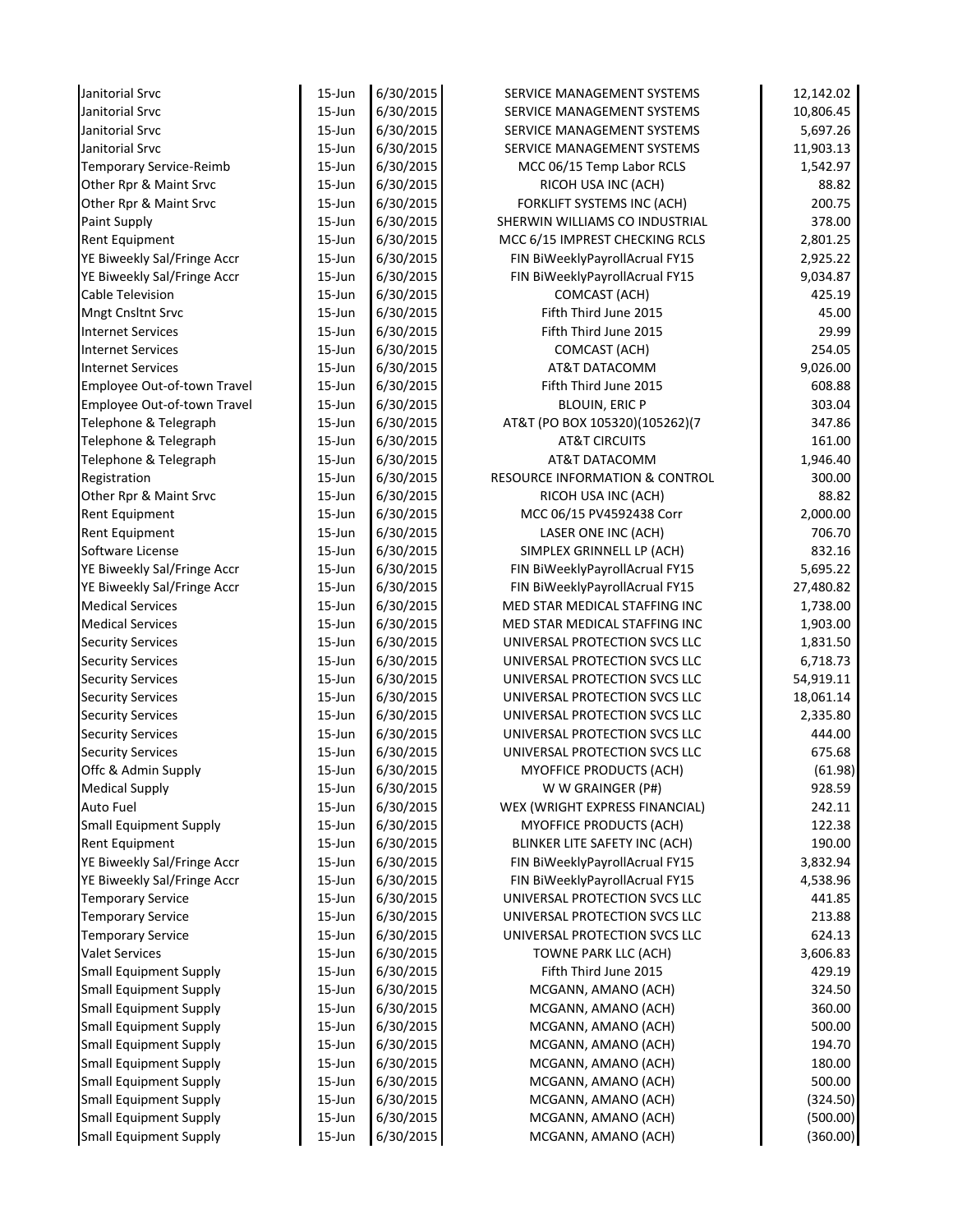| <b>Small Equipment Supply</b> | $15$ -Jun  | 6/30/2015 | MCGANN, AMANO (ACH)                       | (194.70)    |
|-------------------------------|------------|-----------|-------------------------------------------|-------------|
| <b>Small Equipment Supply</b> | $15 - Jun$ | 6/30/2015 | MCGANN, AMANO (ACH)                       | (500.00)    |
| <b>Small Equipment Supply</b> | $15 - Jun$ | 6/30/2015 | MCGANN, AMANO (ACH)                       | (180.00)    |
| Rpr & Maint Srvc Park Equip   | $15$ -Jun  | 6/30/2015 | MCGANN, AMANO (ACH)                       | 6,200.00    |
| Food & Bev Capital Reserve    | $15 - Jun$ | 6/30/2015 | MCC - 6/15 F&B MAINT RCLS                 | (587.48)    |
| Food & Bev Capital Reserve    | 15-Jun     | 6/30/2015 | MCC - 6/15 F&B MAINT RCLS                 | (67.46)     |
| Food & Bev Capital Reserve    | 15-Jun     | 6/30/2015 | MCC - 6/15 F&B MAINT RCLS                 | (67.46)     |
| Food & Bev Capital Reserve    | $15 - Jun$ | 6/30/2015 | MCC - 6/15 F&B MAINT RCLS                 | (112.44)    |
| Food & Bev Capital Reserve    | $15 - Jun$ | 6/30/2015 | MCC - 6/15 F&B MAINT RCLS                 | (179.90)    |
| Food & Bev Capital Reserve    | $15 - Jun$ | 6/30/2015 | MCC - 6/15 F&B MAINT RCLS                 | (152.39)    |
| Food & Bev Capital Reserve    | $15 - Jun$ | 6/30/2015 | MCC - 6/15 F&B MAINT RCLS                 | (1, 199.00) |
| Food & Bev Capital Reserve    | 15-Jun     | 6/30/2015 | MCC - 6/15 F&B ADV RCLS                   | (19.00)     |
| Printing/Binding              | 15-Jun     | 6/30/2015 | MCC 6/15 MISC AR JE                       | (46.00)     |
| Advertising & Promot'n        | 15-Jun     | 6/30/2015 | MCC 6/15 IMPREST CHECKING RCLS            | 19.00       |
| Advertising & Promot'n        | $15$ -Jun  | 6/30/2015 | <b>CENTERPLATE MCC (ACH)</b>              | 1,199.00    |
| Other Rpr & Maint Srvc        | $15 - Jun$ | 6/30/2015 | MCC 6/15 MISC AR JE                       | (1,030.34)  |
| Other Rpr & Maint Srvc        | $15 - Jun$ | 6/30/2015 | <b>ATECH INC</b>                          | 152.39      |
| Other Rpr & Maint Srvc        | 15-Jun     | 6/30/2015 | ATECH INC                                 | 179.90      |
| Other Rpr & Maint Srvc        | 15-Jun     | 6/30/2015 | <b>ATECH INC</b>                          | 112.44      |
| Other Rpr & Maint Srvc        | 15-Jun     | 6/30/2015 | ATECH INC                                 | 67.46       |
| Other Rpr & Maint Srvc        | 15-Jun     | 6/30/2015 | ATECH INC                                 | 67.46       |
| Other Rpr & Maint Srvc        | $15 - Jun$ | 6/30/2015 | RICOH USA INC (ACH)                       | 1,030.34    |
| Other Rpr & Maint Srvc        | 15-Jun     | 6/30/2015 | ATECH INC                                 | 587.48      |
| Other Rpr & Maint Srvc        | 15-Jun     | 6/30/2015 | <b>CENTERPLATE MCC (ACH)</b>              | 120.00      |
| Offc & Admin Supply           | 15-Jun     | 6/30/2015 | MCC 6/15 MISC AR JE                       | (867.00)    |
| <b>Other Special Pay</b>      | $15$ -Jun  | 6/30/2015 | MCC 06/15 Sales Bonus Accrual             | 30,168.32   |
| YE Biweekly Sal/Fringe Accr   | 15-Jun     | 6/30/2015 | FIN BiWeeklyPayrollAcrual FY15            | 5,848.72    |
| <b>Employer OASDI</b>         | $15 - Jun$ | 6/30/2015 | MCC 06/15 Sales Bonus Accrual             | 1,870.44    |
| <b>Employer SSN Medical</b>   | $15 - Jun$ | 6/30/2015 | MCC 06/15 Sales Bonus Accrual             | 437.44      |
| Employee Out-of-town Travel   | $15 - Jun$ | 6/30/2015 | Fifth Third June 2015                     | 462.87      |
| Employee Out-of-town Travel   | 15-Jun     | 6/30/2015 | Fifth Third June 2015                     | 36.00       |
| Employee Out-of-town Travel   | 15-Jun     | 6/30/2015 | Fifth Third June 2015                     | 12.70       |
| Employee Out-of-town Travel   | 15-Jun     | 6/30/2015 | Fifth Third June 2015                     | 35.51       |
| Employee Out-of-town Travel   | 15-Jun     | 6/30/2015 | MCALISTER, TERI A                         | 245.61      |
| Postage & Delivery Srvc       | $15 - Jun$ | 6/30/2015 | JOYNER & HOGAN PRINTING CO (AC            | 20.00       |
| Postage & Delivery Srvc       | 15-Jun     | 6/30/2015 | FREEMAN DECORATING SVCS INC               | 197.49      |
| Advertising & Promot'n        | 15-Jun     | 6/30/2015 | JOYNER & HOGAN PRINTING CO (AC            | 4,280.00    |
| Advertising & Promot'n        | 15-Jun     | 6/30/2015 | FREEMAN DECORATING SVCS INC               | 7,360.00    |
| Other Rpr & Maint Srvc        | 15-Jun     | 6/30/2015 | RICOH USA INC (ACH)                       | 199.59      |
| Host & Hostess                | $15$ -Jun  | 6/30/2015 | Fifth Third June 2015                     | 211.23      |
| <b>Host &amp; Hostess</b>     | $15$ -Jun  | 6/30/2015 | Fifth Third June 2015                     | 160.42      |
| Food & Ice                    | $15$ -Jun  | 6/30/2015 | <b>CENTERPLATE MCC (ACH)</b>              | 40.71       |
| <b>Other Special Pay</b>      | $15$ -Jun  | 6/30/2015 | MCC 06/15 Sales Bonus Accrual             | 32,635.62   |
| YE Biweekly Sal/Fringe Accr   | $15$ -Jun  | 6/30/2015 | FIN BiWeeklyPayrollAcrual FY15            | 16,508.00   |
| <b>Employer OASDI</b>         | $15 - Jun$ | 6/30/2015 | MCC 06/15 Sales Bonus Accrual             | 2,023.41    |
| <b>Employer SSN Medical</b>   | $15$ -Jun  | 6/30/2015 | MCC 06/15 Sales Bonus Accrual             | 473.22      |
| <b>Employer Pension</b>       | $15$ -Jun  | 6/30/2015 | MCC 06/15 Sales Bonus Accrual             | 5,870.17    |
| Promotion                     | $15$ -Jun  | 6/30/2015 | <b>NASHVILLE CONVENTION &amp; VISITOR</b> | 25,000.00   |
| Host & Hostess FAMTRP         | $15$ -Jun  | 6/30/2015 | <b>NASHVILLE CONVENTION &amp; VISITOR</b> | 201.33      |
| Host & Hostess FAMTRP         | 15-Jun     | 6/30/2015 | <b>NASHVILLE CONVENTION &amp; VISITOR</b> | 192.00      |
| YE Biweekly Sal/Fringe Accr   | $15$ -Jun  | 6/30/2015 | FIN BiWeeklyPayrollAcrual FY15            | 4,498.45    |
| Employee Out-of-town Travel   | $15$ -Jun  | 6/30/2015 | Fifth Third June 2015                     | 368.88      |
| Other Rpr & Maint Srvc        | $15$ -Jun  | 6/30/2015 | RICOH USA INC (ACH)                       | 26.15       |
| Promotion                     | $15$ -Jun  | 6/30/2015 | Fifth Third June 2015                     | 888.80      |
| <b>Regular Pay</b>            | $15$ -Jun  | 6/30/2015 | MCC 06/15 Leave Liability RCLS            | 25,580.98   |
| YE Biweekly Sal/Fringe Accr   | $15$ -Jun  | 6/30/2015 | FIN BiWeeklyPayrollAcrual FY15            | 12,870.12   |
| <b>Employer OASDI</b>         | 15-Jun     | 6/30/2015 | MCC 06/15 Leave Liability RCLS            | 1,586.02    |
| <b>Employer SSN Medical</b>   | 15-Jun     | 6/30/2015 | MCC 06/15 Leave Liability RCLS            | 370.92      |
|                               |            |           |                                           |             |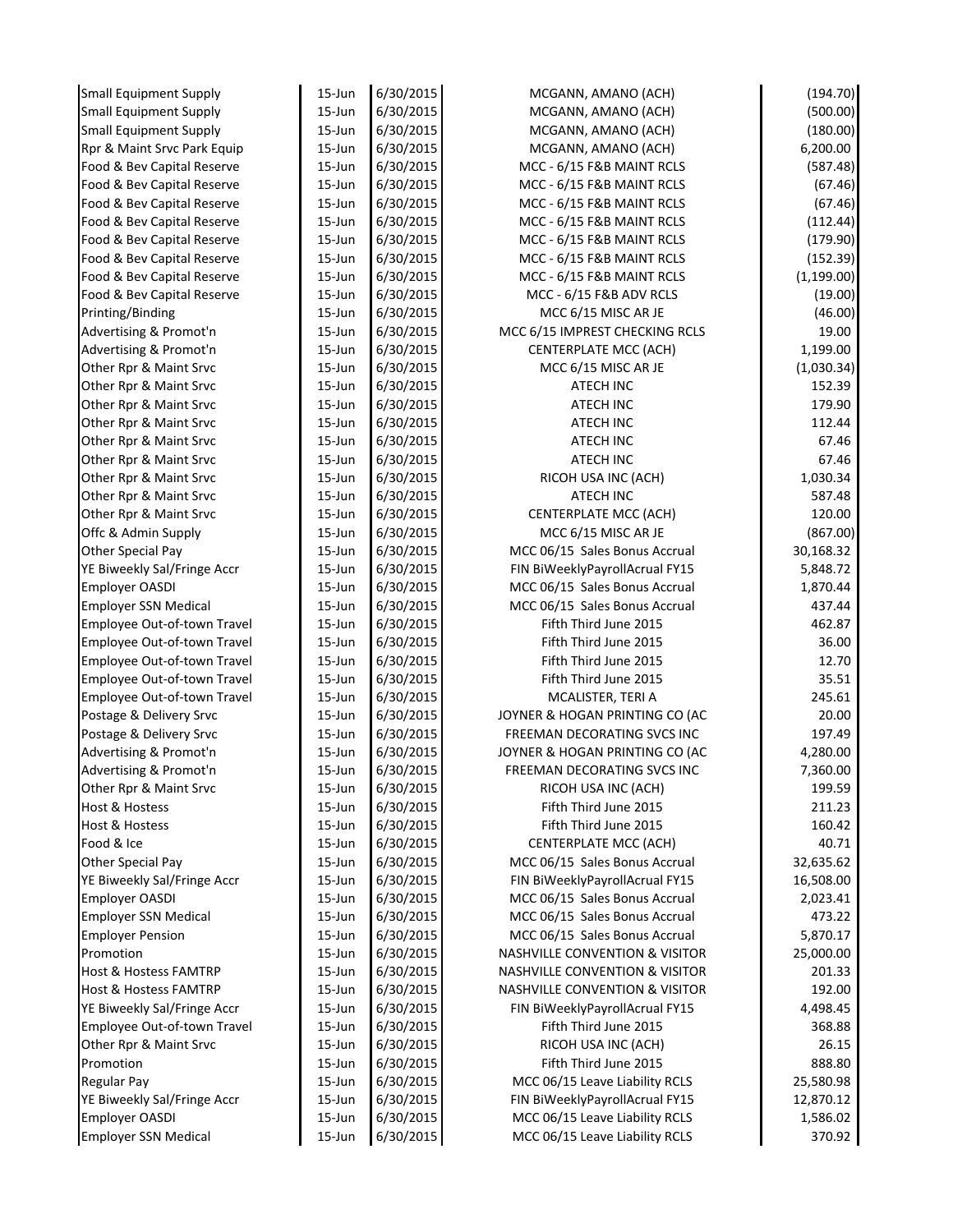| <b>Employer Group Health</b>      | $15$ -Jun  | 6/30/2015 | MCC 06/15 Leave Liability RCLS    | 2,931.38   |
|-----------------------------------|------------|-----------|-----------------------------------|------------|
| <b>Employer Dental Group</b>      | $15 - Jun$ | 6/30/2015 | MCC 06/15 Leave Liability RCLS    | 127.09     |
| <b>Employer Group Life</b>        | $15 - Jun$ | 6/30/2015 | MCC 06/15 Leave Liability RCLS    | 71.50      |
| <b>Employer Pension</b>           | $15 - Jun$ | 6/30/2015 | MCC 06/15 Leave Liability RCLS    | 2,235.25   |
| <b>FSA Pre-Tax Savings</b>        | $15$ -Jun  | 6/30/2015 | MCC 06/15 Leave Liability RCLS    | 2.76       |
| Cafe Plan Pre-Tax Savings         | $15$ -Jun  | 6/30/2015 | MCC 06/15 Leave Liability RCLS    | 78.10      |
| CCA Employer 401K Plan            | $15$ -Jun  | 6/30/2015 | MCC 06/15 Leave Liability RCLS    | 526.16     |
| Other Rpr & Maint Srvc            | $15$ -Jun  | 6/30/2015 | RICOH USA INC (ACH)               | 235.31     |
| <b>Host &amp; Hostess</b>         | $15 - Jun$ | 6/30/2015 | OMNI NASHVILLE LLC (ACH)          | 218.66     |
| <b>Imprest Shortages</b>          | $15 - Jun$ | 6/30/2015 | MCC PETTY CASH OVERAGE RCLS       | 9.61       |
| <b>Imprest Shortages</b>          | $15$ -Jun  | 6/30/2015 | MCC PETTY CASH OVERAGE RCLS       | (1.00)     |
| <b>Imprest Shortages</b>          | $15$ -Jun  | 6/30/2015 | MCC PETTY CASH OVERAGE RCLS       | (0.01)     |
| <b>Imprest Shortages</b>          | $15$ -Jun  | 6/30/2015 | MCC PETTY CASH OVERAGE RCLS       | $0.01\,$   |
| <b>Merchant Fees</b>              | $15 - Jun$ | 6/30/2015 | <b>FIS</b>                        | 17,031.06  |
| <b>Indirect Cost</b>              | $15 - Jun$ | 6/30/2015 | MCC PETTY CASH OVERAGE RCLS       | (9.61)     |
| <b>Indirect Cost</b>              | $15 - Jun$ | 6/30/2015 | MCC PETTY CASH OVERAGE RCLS       | 1.00       |
| <b>Indirect Cost</b>              | 15-Jun     | 6/30/2015 | MCC PETTY CASH OVERAGE RCLS       | $0.01\,$   |
| <b>Indirect Cost</b>              | 15-Jun     | 6/30/2015 | MCC PETTY CASH OVERAGE RCLS       | (0.01)     |
| YE Biweekly Sal/Fringe Accr       | $15$ -Jun  | 6/30/2015 | FIN BiWeeklyPayrollAcrual FY15    | 7,060.26   |
| Other Special Pay                 | $15$ -Jun  | 6/30/2015 | MCC 06/15 ACCRUAL                 | 340,000.00 |
| YE Biweekly Sal/Fringe Accr       | $15$ -Jun  | 6/30/2015 | FIN BiWeeklyPayrollAcrual FY15    | 6,638.75   |
| <b>Employer OASDI</b>             | 15-Jun     | 6/30/2015 | MCC 06/15 ACCRUAL                 | 21,080.00  |
| <b>Employer SSN Medical</b>       | 15-Jun     | 6/30/2015 | MCC 06/15 ACCRUAL                 | 4,930.00   |
| <b>Employer Pension</b>           | $15$ -Jun  | 6/30/2015 | MCC 06/15 ACCRUAL                 | 11,090.00  |
| CCA Employer 401K Plan            | $15$ -Jun  | 6/30/2015 | MCC 06/15 ACCRUAL                 | 10,600.00  |
| <b>Legal Services</b>             | $15$ -Jun  | 6/30/2015 | BONE MCALLESTER NORTON PLLC       | 10,149.65  |
| <b>Legal Services</b>             | $15$ -Jun  | 6/30/2015 | BONE MCALLESTER NORTON PLLC       | 10,094.70  |
| Mngt Cnsltnt Srvc                 | $15$ -Jun  | 6/30/2015 | <b>CUSHION EMPLOYER SER (ACH)</b> | 875.00     |
| Mngt Cnsltnt Srvc                 | $15$ -Jun  | 6/30/2015 | EMPL & ASSESSMENT SOL INC (E&A    | 302.30     |
| <b>Mngt Cnsltnt Srvc</b>          | $15$ -Jun  | 6/30/2015 | OCCUPATIONAL HLTH SW D/B/A CON    | 255.00     |
| Mngt Cnsltnt Srvc                 | $15$ -Jun  | 6/30/2015 | INQUIRIES INC (ACH)               | 796.50     |
| Mngt Cnsltnt Srvc                 | $15$ -Jun  | 6/30/2015 | MED STAR MEDICAL STAFFING INC     | 300.00     |
| Employee Out-of-town Travel       | $15$ -Jun  | 6/30/2015 | Fifth Third June 2015             | 368.88     |
| Employee Out-of-town Travel       | $15 - Jun$ | 6/30/2015 | STARKS, CHARLES L                 | 364.26     |
| Employee Air Travel               | $15$ -Jun  | 6/30/2015 | Fifth Third June 2015             | (346.00)   |
| Employee Air Travel               | $15$ -Jun  | 6/30/2015 | Fifth Third June 2015             | 346.00     |
| <b>Employee Air Travel</b>        | $15$ -Jun  | 6/30/2015 | Fifth Third June 2015             | 241.50     |
| Employee Air Travel               | 15-Jun     | 6/30/2015 | Fifth Third June 2015             | 426.10     |
| <b>Employee Air Travel</b>        | $15$ -Jun  | 6/30/2015 | Fifth Third June 2015             | 278.10     |
| Employee Local Travel/Park        | 15-Jun     | 6/30/2015 | Fifth Third June 2015             | 10.00      |
| <b>Employee Local Travel/Park</b> | 15-Jun     | 6/30/2015 | CENTRAL PARKING SYSTEMS OF TN     | 6.00       |
| Postage & Delivery Srvc           | 15-Jun     | 6/30/2015 | <b>BRAND IMAGING GROUP</b>        | 8.00       |
| Registration                      | 15-Jun     | 6/30/2015 | MCC 6/15 IMPREST CHECKING RCLS    | 770.00     |
| <b>Membership Dues</b>            | 15-Jun     | 6/30/2015 | Fifth Third June 2015             | 507.00     |
| <b>Membership Dues</b>            | 15-Jun     | 6/30/2015 | Fifth Third June 2015             | 525.00     |
| Other Rpr & Maint Srvc            | 15-Jun     | 6/30/2015 | RICOH USA INC (ACH)               | 310.06     |
| <b>Host &amp; Hostess</b>         | 15-Jun     | 6/30/2015 | Fifth Third June 2015             | 313.66     |
| <b>Food Serving Supply</b>        | 15-Jun     | 6/30/2015 | <b>CENTERPLATE MCC (ACH)</b>      | (1,701.00) |
| <b>Food Serving Supply</b>        | 15-Jun     | 6/30/2015 | <b>CENTERPLATE MCC (ACH)</b>      | 48,222.78  |
| <b>Food Serving Supply</b>        | 15-Jun     | 6/30/2015 | <b>CENTERPLATE MCC (ACH)</b>      | 4,339.13   |
| <b>Food Serving Supply</b>        | $15$ -Jun  | 6/30/2015 | <b>CENTERPLATE MCC (ACH)</b>      | 930.74     |
| Signs                             | 15-Jun     | 6/30/2015 | <b>BRAND IMAGING GROUP</b>        | 1,703.50   |